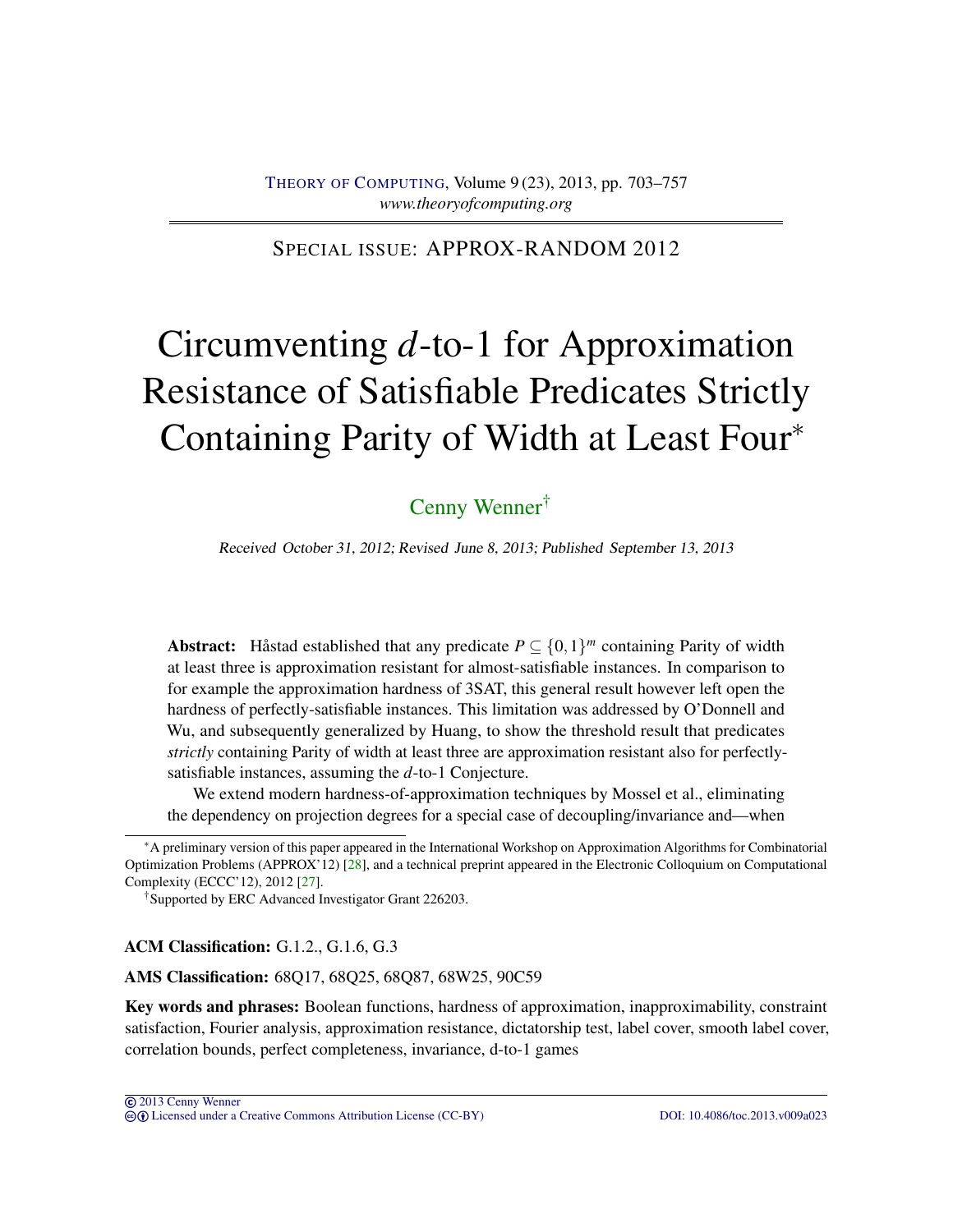<span id="page-1-0"></span>reducing from SMOOTH LABEL COVER—the dependency on projection degrees for noise introduction. Tools in hand, we prove the same approximation-resistance result for predicates of width at least four, subject only to  $P \neq NP$ .

### 1 Introduction

We study the approximation limits of NP-hard Constraint Satisfaction Problems (CSPs). A canonical example being MAX-3SAT which in the CSP framework can be denoted as  $MAX\text{-}CSP^+(3OR)$ .<sup>1</sup> In MAX-3SAT, we are given Boolean variables  $x_1, \ldots, x_n$  and clauses of the form " $a \lor b \lor c$ ," where each literal  $a, b$ , and  $c$  is either a variable  $x_i$  or its negation; a solution to an instance is an assignment to the variables, the (optimal) value of a solution is the number of clauses it satisfies, and the value of an instance is the maximum value over all solutions. In the CSP framework, we substitute the value "true" for 1 and "false" for 0. In greater generality, the Boolean problem  $MAX-CSP^+(P)$  is defined by specifying the *width-m* Boolean predicate  $P \subseteq \{0,1\}^m$  applied to the set of *m* literals instead of 3OR.

It is known that 3SAT is NP-hard to solve exactly and we turn our attention to efficient approximations. We say that a solution is a *c*-approximation if its value is at least *c* times the optimal value of an instance. In particular, for MAX-3SAT, choosing a random assignment yields a 7/8-approximation in expectation and unfortunately this is essentially the best efficient approximation of the problem as MAX-3SAT is NP-hard to approximate better than  $7/8 + \varepsilon$  for every  $\varepsilon > 0$  [\[11\]](#page-52-0). In fact, even if the instance is perfectly satisfiable, i. e., positive instances can have all clauses satisfied, it is NP-hard to satisfy more than a fraction  $7/8 + \varepsilon$ .

When a random assignment to an almost-satisfiable instance essentially achieves the best polynomialtime approximation factor assuming  $P \neq NP$ , we say that a predicate is *approximation resistant*. For simplicity, our treatise work under the assumption  $P \neq NP$ . A benefit of showing that a predicate is approximation resistant is that it establishes the optimal polynomial-time approximation factor of the predicate up to lower-order terms. In particular, this quantity is called the *random assignment threshold* and equals  $2^{-m}|P|$  where *m* is the width of the predicate *P* and |*P*| is the number of assignments  $\mathbf{x} \in \{0,1\}^m$  which satisfies the predicate. The celebrated work by Håstad [\[11\]](#page-52-0) demonstrated that a number of well-studied predicates are approximation resistant and the techniques thereof have been the starting point of a long line of strong inapproximability results. Most proofs showing the approximation resistance of a predicate *P* in fact establishes something stronger: that the predicate is *hereditarily approximation resistant* or even *useless*, either property implying that every predicate  $Q \supseteq P$  is also approximation resistant. In fact, recent developments show that there are hereditarily approximation-resistant predicates accepting very few assignments and in particular these predicates are known to be contained in "most" predicates, formally implying that the fraction of approximation-resistant predicates of a particular width *m* approaches one as *m* goes to infinity [\[12\]](#page-52-1).

Of particular interest to us is the predicate *Odd Parity* defined by  $(a_1, \ldots, a_m) \in P$  if the number of  $a_i = 1$  is odd, and the predicate *Even Parity* is defined analogously. Håstad showed that (either) Parity is *hereditarily approximation resistant*, meaning that not only is Parity approximation resistant, but so is

 $1$ The definition of MAX-CSP is at times ambiguous and we have chosen to add a superscripted plus to signify that constraints may involve negations of variables or more general operations for larger domains. As an example, if NEQ denotes the binary Boolean not-equal predicate, then MAX-CSP(NEQ) equals MAX-CUT while MAX-CSP+(NEQ) equals MAX-3LIN-2.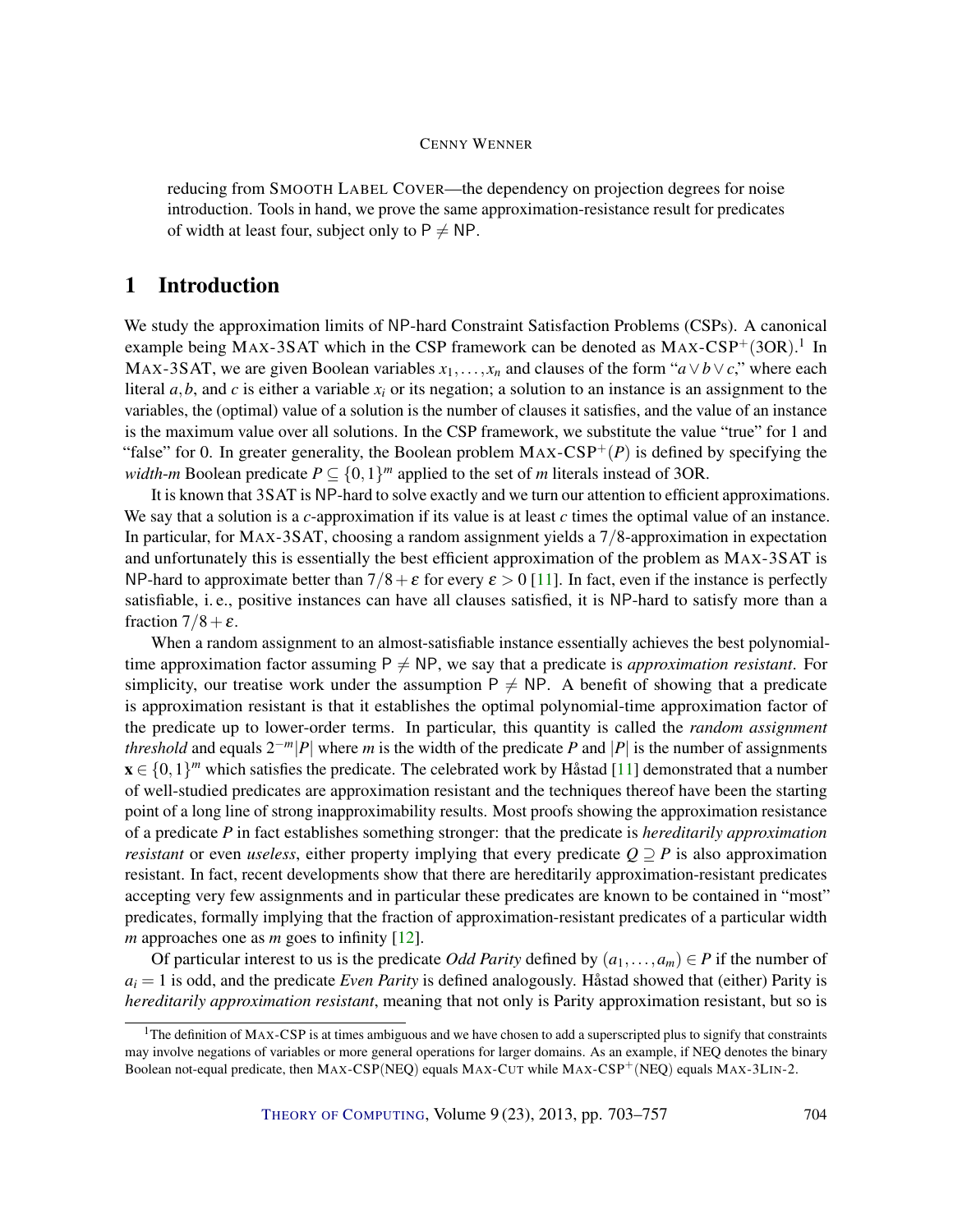<span id="page-2-1"></span>any predicate  $Q \subseteq \{0,1\}^m$  containing Parity, whereby containing, we mean in the set sense. However, in comparison to for instance MAX-3SAT, this result only holds with respect to *almost satisfiable* instances. Formally, letting Q be an arbitrary predicate containing Parity, for any  $\eta$ ,  $\varepsilon > 0$ , given a MAX-CSP<sup>+</sup>(Q) instance with value at least  $1 - \eta$ , it is NP-hard to find a solution with value at least  $2^{-m}|Q| + \varepsilon$ .

For Parity, the use of almost-satisfiable instances is necessary: perfectly-satisfiable instances can via Gaussian elimination be solved in polynomial time, whereas almost-satisfiable instances are hard to approximate within  $1/2 + \varepsilon$ . It is not immediately clear whether other approximation-resistant predicates containing Parity should be easy or hard for satisfiable instances, and indeed 3SAT is as hard to approximate for almost-satisfiable as it is for perfectly-satisfiable instances.

Assuming Khot's *d*-to-1 Conjecture [\[17\]](#page-53-0), this question was settled by O'Donnell and Wu [\[22\]](#page-53-1) for  $m = 3$  and later generalized to  $m \ge 3$  by Huang [\[14\]](#page-53-2). They showed the remarkable threshold result that any predicate *strictly* containing Parity is approximation resistant also for perfectly-satisfiable instances. More specifically, the width-three case can on account of symmetry be reduced to showing the hereditary approximation resistance of the "Not Two" predicate (NTW ), defined as accepting all triples of bits if they are all zeroes or have odd parity, i. e., does not contain two ones.

The result of O'Donnell and Wu follows from the construction of a Probabilistically Checkable Proof (PCP) reducing from an outer verifier to MAX-CSP<sup>+</sup>(NTW). The outer verifier may be taken as a black-box (parametrized) CSP called LABEL COVER. In LABEL COVER, one is given a bipartite graph  $G = (U \cup V, E)$ , a "small" label set *K*, a "large" label set *L*, and for each edge  $e \in E$  an associated projection  $\pi_e: L \to K$ . Solutions assign each vertex  $u \in U$  a label  $\lambda(u)$  from K and each vertex  $v \in V$  a label  $\lambda(v)$ from *L*, and the value of a solution is the fraction of edges  $\{u, v\} \in E$  for which  $\lambda(u) = \pi_{\{u, v\}}(\lambda(v))$ . One can show that it is NP-hard for every  $\epsilon_{LC} > 0$  to distinguish whether a LABEL COVER instance has value 1 (the *completeness*) or value at most εLC (the *soundness*) for sufficiently large label sets *K* and *L* depending on  $\varepsilon_{\text{LC}}$ .

Reductions from LABEL COVER are today standard in hardness of approximation. For Boolean constraints, such proofs typically involve semantically replacing  $\lambda(u)$  and  $\lambda(v)$  with  $2^{2^{|K|}}$  and  $2^{2^{|L|}}$  Boolean variables, respectively. These variables are respectively viewed as functions  $f^u: \{-1,1\}^K \to \{-1,1\}$ and  $g^{\nu}$ : {-1,1}<sup>L</sup> → {-1,1}. The intention, for positive instances, is to set these functions to *dictators*. That is, setting  $f^u$ (**x**) =  $x_{\lambda(u)}$  and  $g^v$ (**y**) =  $y_{\lambda(v)}$ . For negative instances, there are however no guarantees that the functions are set according to this coding scheme. Reducing to a  $MAX-CSP^+(P)$  instance, and viewing *P* as the indicator of its set, points of such functions are passed as arguments to *P*. The value of an edge  $\{u, v\}$  in the LABEL COVER instance is thereby reduced to, for some integer *T*, to the value of the expectation

<span id="page-2-0"></span>
$$
\mathbf{E}_{(\mathbf{x}^{(1)},\ldots,\mathbf{x}^{(T)},\mathbf{y}^{(T+1)},\ldots,\mathbf{y}^{(m)})\sim\mathcal{T}}\!\left[P\left(f^u(\mathbf{x}^{(1)}),\ldots,f^u(\mathbf{x}^{(T)}),g^v(\mathbf{y}^{(T+1)}),\ldots,g^v(\mathbf{y}^{(m)})\right)\right],\tag{1.1}
$$

where the arguments are chosen according to a *test distribution* T. [Equation \(1.1\)](#page-2-0) is the starting point for Fourier analysis of PCPs. For approximation resistance, this involves first taking the Fourier expansion of *P* and proceeding to bounds terms of the forms  $\mathbf{E}[\prod f^u], \mathbf{E}[\prod g^v],$  and/or  $\mathbf{E}[\prod f^u \prod g^v].$  For work most similar to this treatise,  $T$  is typically one, rendering the first kind of term(s) trivial to bound while terms of the third kind become  $\mathbf{E}[f^u \prod g^v]$ . Finally, a central parameter to this work is the *(maximum) degree of projections*,  $d = d(\epsilon_{LC}) = \max_{e \in E} \max_{i \in K} |\pi_e^{-1}(i)|$ . That is, the greatest number of labels from the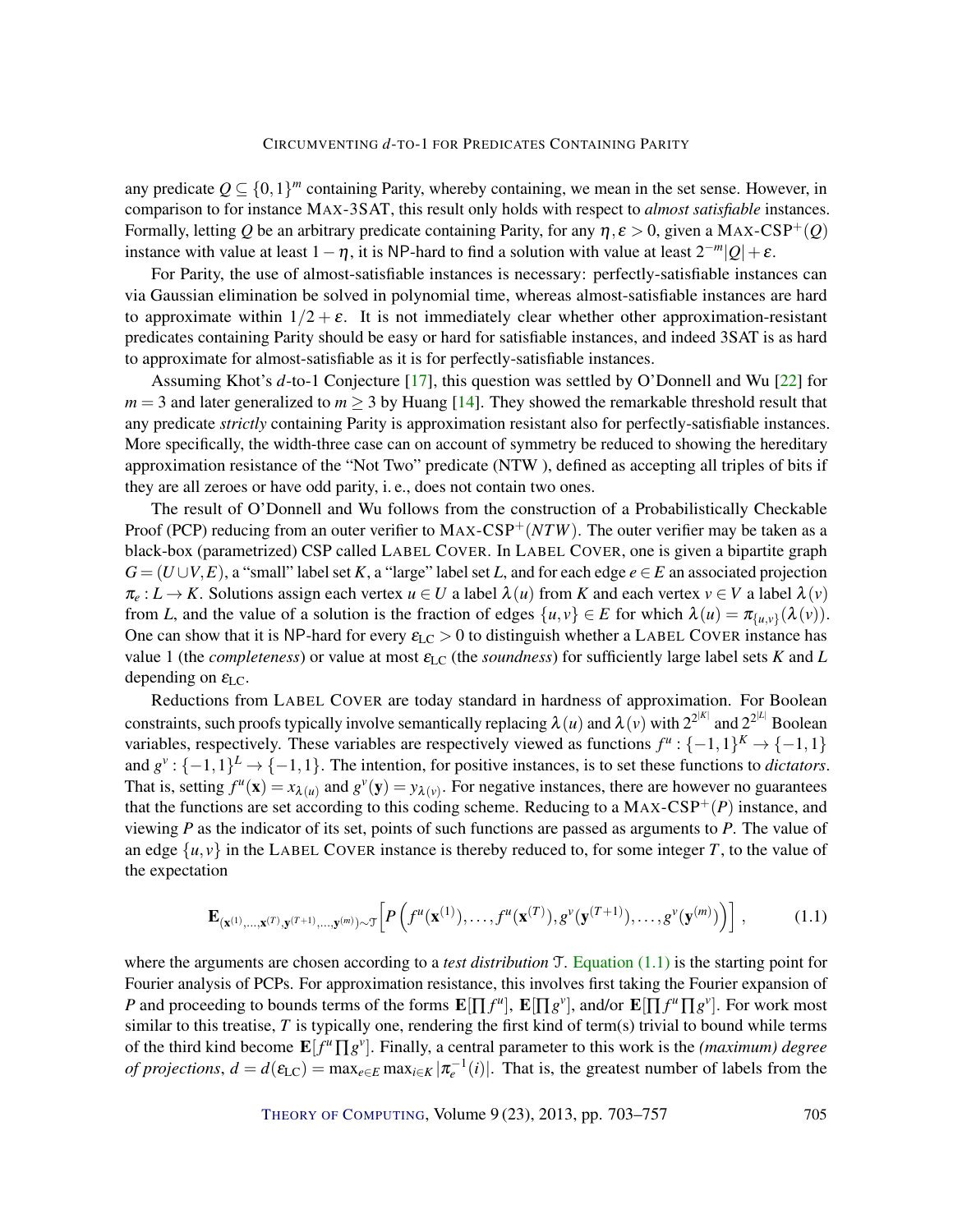<span id="page-3-0"></span>large label set which share projections. For present NP-hard constructions of LABEL COVER, *d* grows polynomially with  $\varepsilon_{\text{LC}}^{-1}$  and one would like to avoid bounds depending on both  $\varepsilon_{\text{LC}}$  and d.

The construction by O'Donnell and Wu is similar to that of Håstad for MAX-3-LIN-2, i. e., Even Parity on three bits. Working with almost-satisfiable instances, Håstad could define his test distribution such that each argument to a function was somewhat "noised." O'Donnell and Wu, working with perfectly-satisfiable instances, could not afford this. Instead they made use of the subtle "unpredictability" of a predicate which strictly contains Parity. Defining a test distribution close to that for MAX-3-LIN-2, but with somewhat bounded correlation between the arguments to the functions, they used theorems by Mossel [\[19\]](#page-53-3) to argue that the analysis behave roughly as though the arguments were somewhat noised. Following this, the effect of only being "close" to the uniform distribution over Parity had to be bounded. For this, they extended modern techniques for analyzing PCP's. They introduced a "matrix-notation technique" to bound terms of the form  $\mathbf{E}[\Pi g^{\nu}]$  while for terms of the form  $\mathbf{E}[f^{\mu}\Pi g^{\nu}]$ , they used a coordinate-wise distribution-substitution method, also known as "Lindeberg's method," to bound the terms by influences. Their method has subsequently found other applications [\[26,](#page-54-3) [25\]](#page-53-4).

We note that all of the steps in the preceding paragraph involve degenerative dependencies on *d*, the degrees of projections. This prompted the use of the *d*-to-1 Conjecture which states that LABEL COVER remains NP-hard for arbitrarily low soundness error  $\varepsilon_{LC}$  even when the degrees of projections is fixed to a constant *d*. The *d*-to-1 Conjecture is a sibling to the more well-known Unique Games Conjecture (UGC) which hypothesizes that LABEL COVER is hard even for unique projections, i. e., projection degree  $d = 1$ , albeit for distinguishing instances of value  $1-\epsilon_{\rm LC}$  from instances of value  $\epsilon_{\rm LC}$  as satisfiable instances can be recognized in polynomial time.

The two conjectures, and in particular the UGC, imply strong or even tight results for a remarkably large class of NP-hard problems. For instance, that Parity is hereditarily approximation resistant is equivalently to the statement "*any width-m* ≥ 3 *predicate supporting an* (*m* − 1)*-wise-independent distribution is approximation resistant*." Assuming the UGC, Austrin and Mossel [\[2\]](#page-52-2) showed that in fact it suffices for approximation resistance that a predicate supports a pairwise-independent distribution.

Despite considerable efforts to either prove or refute these conjectures, we appear to be nowhere near settling the conjectures nor theorems serving equivalent purposes. There has however been recent progress towards circumventing the conjectures for particular problems  $[25, 10]$  $[25, 10]$  $[25, 10]$  which is also the strategy of this treatise. In fact, recently, the UGC-based result of Austrin and Mossel was essentially circumvented by Chan [\[5\]](#page-52-4), establishing NP-hard approximation resistance of every predicate containing a subgroup supporting a pairwise-independent distribution. This result carried numerous implications such as an almost tight hardness of general width-constrained constraint satisfaction, or, in other words, "*how few satisfying assignments can an approximation-resistant predicate have?*," improving the bound from  $2^{\mathcal{O}(m^{1/2})}$  of the  $2^m$  assignments to simply  $2m$ . It is worth noting that Chan's result and implications again hold with regard to distinguishing almost-satisfiable instances. In follow-up by Huang [\[15\]](#page-53-5), the techniques of this work as well as of Chan's were extended to show, with regard to perfectly satisfiable instances, the approximation resistance of a predicate with  $2^{\mathcal{O}(m^{1/3})}$  accepting assignments.

Related work on the width-three case We note that our techniques only permit us to show the approximation resistance of predicates strictly containing Parity of width at least four while we fail to address the arguably most interesting case of width three. As mentioned above, due to symmetry, the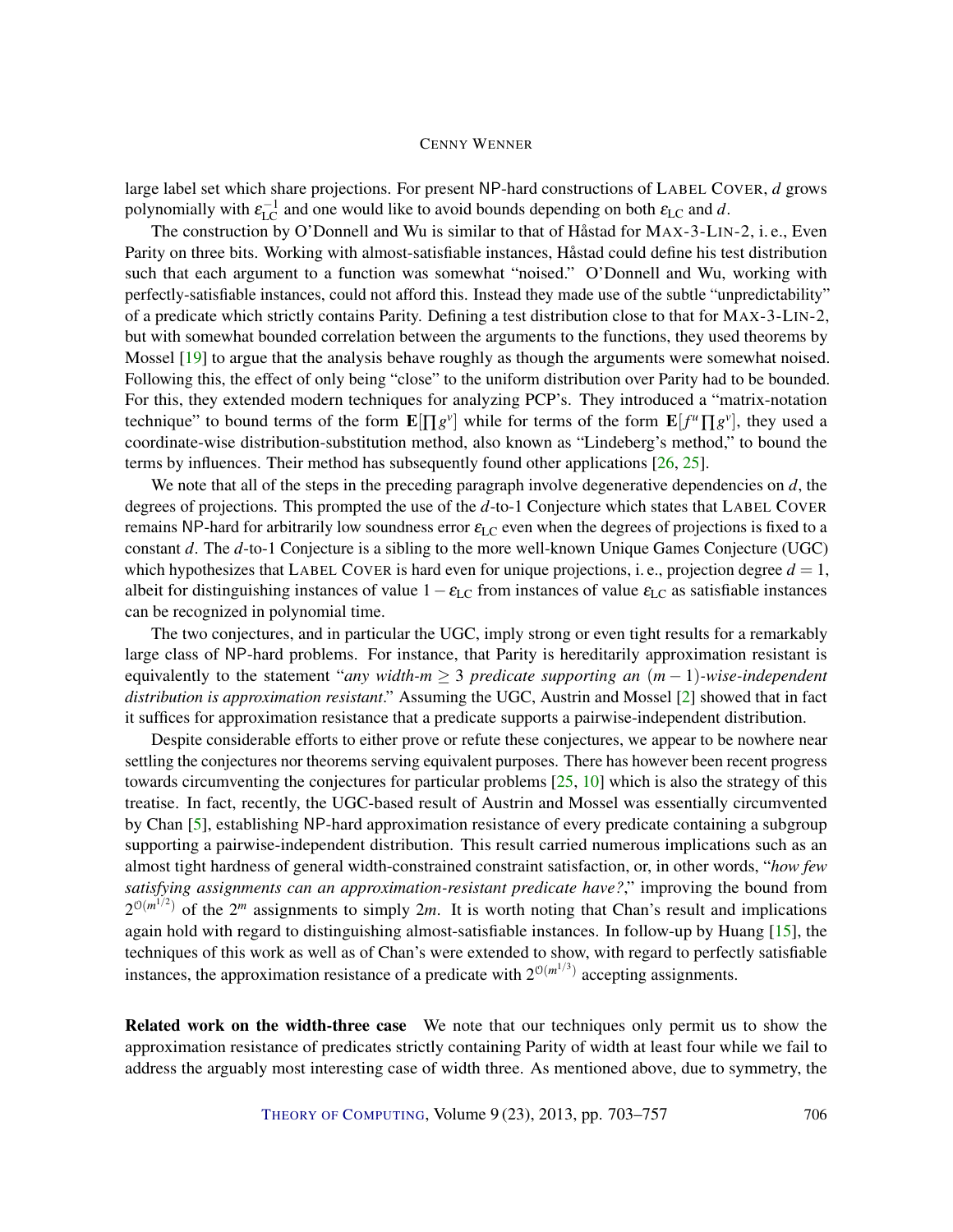<span id="page-4-0"></span>width-three case reduces to showing the approximation resistance for satisfiable instances of the predicate  $NTW = \{000, 001, 010, 100, 111\}.$ 

In a parallel result, Håstad [\[13\]](#page-53-6), handles this case with similar but slightly different methods from ours. In fact, Håstad shows that with slight modifications to the outer verifier and choice of parameters, the original protocol by O'Donnell and Wu in fact yields approximation resistance of NTW even without assuming the *d*-to-1 Conjecture. In both our approach as well as in Håstad's, reducing from SMOOTH LABEL COVER is integral to limit the effect of projection degrees in correlations. For the definition of terms used in this section, we refer the reader to [Section 1.2.](#page-6-0) Instead of sacrificing completeness for noise in the protocol, one defines in addition to the main distribution over arguments, a noising distribution on the predicate which is able to break perfect correlations between arguments. In our methods, to get correlations independent of projection degrees, we employ this distribution independently for different labels sharing projections. Consequently, for our method to work, the noising distribution needs to have uniform marginals conditioned on the small-side argument or else the projected marginals will not be uniform and give away the tested LABEL COVER edge. For the NTW predicate  $\{000, 001, 010, 100, 111\}$ , conditioned on the first argument being 0, the choices of the remaining two arguments are 00, 01, and 10. Unfortunately, placing any weight on the 000 outcome cannot produce a uniform marginal with projections, while putting weight on the other outcomes yields perfect correlation between the three arguments, and therefore our approach falls short.

O'Donnell and Wu, as well as Håstad, retain uniform marginals while putting weight on the outcome 000 by instead for each small-side label *i* using the noising distribution at most once among the set of all large-side labels with projection *i* and using the outcome 111 to counteract the bias. Naturally, a consequence of this limited use of the noising distribution is that the correlations between arguments will depend on the projection degrees. Håstad counteracts this dependency by using, in the analysis, sufficiently large smoothness parameters so that, e. g., "large" Fourier terms which should be killed by noise depend on sufficiently many labels as a function of the projection degrees that the dependent correlations suffice. Normally, such a dependency in smoothness parameters is problematic because it instead becomes difficult to bound "small" terms. Håstad handles this by dividing terms into "small," "medium," and "large" components where the difference in sizes between small and large terms is sufficiently extreme that both parts can be suitably handled and what remains is to bound "medium"-sized terms. The sizes in question depend on the probability that one samples from the noising distribution and Håstad handles middle terms with a trick from the protocol of MAX-3SAT: randomizing this noising parameter and in effect the size of small and large terms. Suitably chosen, terms are unlikely to fall in the medium-size component and hence the contribution of this component is insignificant in expectation. The downside with this approach is that it introduces a massive, "tower of exponentials," blowup in the final smoothness parameters and resulting instance size, although this is still merely a constant.

#### 1.1 Our contributions and techniques

Our main contribution is to circumvent the *d*-to-1 Conjecture to show that any predicate strictly containing Parity of width at least four is approximation resistant for satisfiable instances unless  $P = NP$ . The overarching steps of our proof follow those of O'Donnell and Wu, and our main technical contribution is to extend the methods of Mossel et al.  $[20, 19]$  $[20, 19]$  $[20, 19]$  to limit the effects of projection degrees. Subject to smoothness, explained below, we show that our PCP behaves roughly the same subject to what we call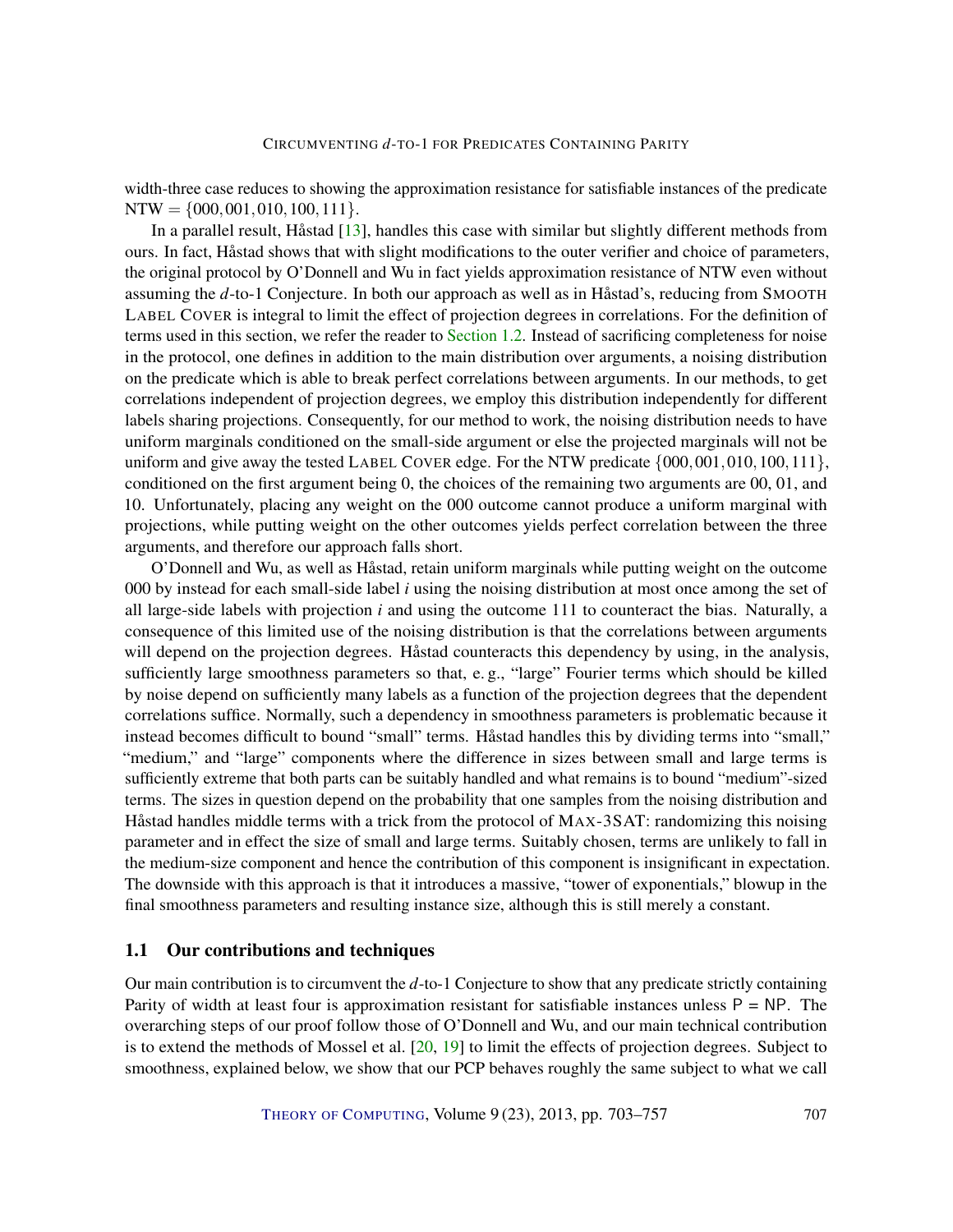<span id="page-5-0"></span>projected noise as it does subject to independent noise; more on this below. Additionally, we employ a multivariate invariance principle extended to projection games which avoids dependencies on the degree of projections *d*. We note that a similar elimination of the dependency on *d*, using different methods, was recently shown by O'Donnell and Wright [\[21\]](#page-53-8) for a particular two-variable case employed to show that it is NP-hard to distinguish 1/2-satisfiable UNIQUE GAMES instances from  $3/8 + \varepsilon$  satisfiable.

The SMOOTH LABEL COVER problem serves an integral role in our proofs and is a variant of LABEL COVER which roughly states that if one looks at a vertex  $v \in V$  and two labels  $j \neq j' \in L$ , over the random choice *e* of edges incident *v*, the two labels are unlikely to share projection; that is, the event " $\pi_e(j) = \pi_e(j')$ " has arbitrarily low positive measure over the choice of  $e \in E$ . SMOOTH LABEL COVER was first defined by Khot to show approximation hardness of COLORING [\[16\]](#page-53-9). Subsequently, Feldman et al. [\[9\]](#page-52-5) used it for the hardness of learning monomials, and Guruswami et al. [\[10\]](#page-52-3) to establish exciting optimal inapproximability results for two geometric results where previously only optimal UG-hardness results were known. More intimately related to our work, Khot and Saket [\[18\]](#page-53-10) used smoothness to show  $20/27+\epsilon$  approximation hardness of MAX-CSP of width three on satisfiable instances.

Subject to smoothness, we relate what we call *projected noise* to *non-projected* or *independent noise*. By projected noise, we mean noise where coordinates which share projections are jointly resampled with some small noise probability while the latter does the same independently for each coordinate. Projected noise is introduced by conventional techniques from correlation bounds, while independent noise is typically needed to decode from influences without a dependency on projection degrees. The issue with the former is that projected noise does not significantly affect functions which depend on a large number of coordinates with the same projection. However, under SMOOTH LABEL COVER, any function which depends on many coordinates must essentially depend in expectation on many coordinates with different projections. With the limited unpredictability of the distribution we define, we can via correlation bounds introduce projected noise independent of *d* and subsequently turn it into independent noise because of smoothness.

With a test distribution which behaves roughly as though arguments were independently noised, we wish to bound expectations of the form  $\mathbf{E}[\Pi g^{\nu}]$  and  $\mathbf{E}[f^{\mu}\Pi g^{\nu}]$ . For the former, we employ smoothness, partial independence of the test distribution, and hypercontractivity to argue that the expectation is roughly the same as for a distribution where all coordinates  $j \in L$  are drawn independently, as in UNIQUE GAMES. Since our test distribution is arbitrarily close to being independent over the arguments  $\{y^{(t)}\}_t$  in this setting, the expectation  $\mathbf{E}[\Pi g^{\nu}]$  is close to 0. Finally, we extend the coordinate-wise distribution-substitution method of O'Donnell and Wu, to show a multivariate invariance theorem similar to Mossel's [\[19\]](#page-53-3) but where bounds do not depend on the degree of projections *d*. This permits us to effortlessly bound terms of the form  $\mathbf{E}[f^u \prod g^v]$ . In fact, the soundness analysis of a term  $\mathbf{E}[f^u \prod g]$  involving functions on both the small and large label sets—often considered the hardest part of soundness analysis—ecomes the easiest step subject to this theorem.

It may be pedagogical to discuss what we require to employ our steps. For noise introduction, it suffices, with smoothness, that each string  $y^{(r)}$  has in the marginal distribution over a label  $j \in L$  bounded correlation to arguments  $\{y^{(t)}\}_{t\neq r}$  conditioned on  $\{x^{(t)}\}_t$ . For bounding products of the form  $\mathbf{E}[\Pi g^{\nu}]$ , we require noise, smoothness, and a roughly  $m/2$ -wise independent balanced distribution for  ${\bf \{y}}^{(t)}\}_t$ . For bounding products of the form  $\mathbf{E}[f^u \prod g^v]$  in terms of influences, we require the weak conditions of uniform marginals and that any single string  $y^{(r)}$  is independent of  ${x^{(t)}}_t$ .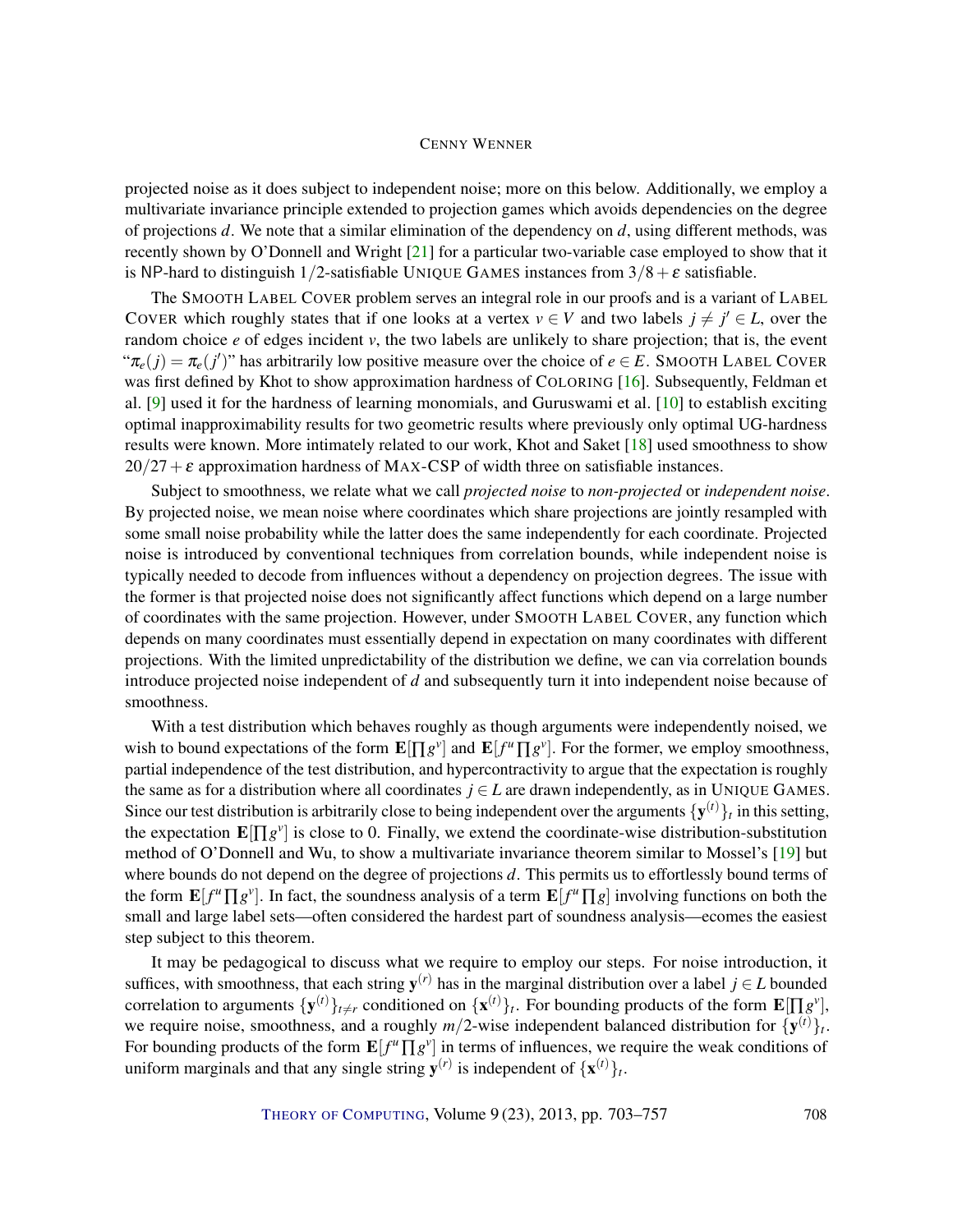#### <span id="page-6-0"></span>1.2 Preliminaries

We assume that the reader is familiar with basic probability theory and computational complexity theory.

#### 1.2.1 Basic notation

When clear from the context sub- and superscripts may be omitted. For any real *p*, we denote by  $\bar{p} = 1 - p$ , while for a set A from a possibly implicit universe  $\mathcal{U}, \overline{A}$  refers to the complementary set  $\mathcal{U}\setminus A$ . We use Iverson notation [*S*] where *S* is a true/false statement to denote 1 whenever *S* is true and 0 otherwise. For a natural number *n*, the integral interval  $\{1,\ldots,n\}$  is denoted [*n*]. In this treatise, we deal extensively with correlated spaces  $\mathcal{P} = (\prod_{t=1}^{m} \Omega_t, \mu)$  over finite domains. When the sample space is clear from the context, we may also specify measures instead of probability spaces, and vice versa. Given an index set  $A \subseteq [m]$ , we call  $\Omega_A$  the product space  $\prod_{t\in A}\Omega_t$ . For a single index  $r\in[m], \Omega_{-r}$  denotes the product of all sample spaces besides  $\Omega_r$ , i.e.,  $\prod_{t \in A \setminus r} \Omega_t$ , where  $A \setminus r$  denotes the set  $A \setminus \{r\}$ . Similarly,  $\Omega_{-r,-r'} \triangleq \Omega_{A \setminus \{r,r'\}}$ (where  $\triangleq$  denotes equality by definition). On a related note, for a set *S* and element *x*, we may denote the difference  $S \setminus \{x\}$  simply by  $S \setminus x$  or  $S - x$ . Vectors may for clarity be denoted either by bold font, as in **x**, or with an overset arrow, as in  $\vec{\mu}$ . Given a tuple  $\mathbf{x} = (x_i)_{i \in A}$  and a bijection  $\sigma : A \leftrightarrow A$ ,  $\mathbf{x} \circ \sigma$  denotes the tuple  $(x_{\sigma(i)})_{i\in A}$ . For functions  $\pi: A\to B$ , where *A* and *B* are arbitrary domains, we may also see  $\pi$  as a relation, i.e., the set of tuples  $\{(a,b) \in A \times B \mid \pi(a) = b\}$ . The  $\ell_p$  norm of *f* is denoted by  $||f||_{\mu,p}$  and is defined as

$$
\mathbf{E}_{\mathbf{x} \sim \mu} [|f(\mathbf{x})|^p]^{1/p}
$$

for real  $p \ge 1$  and  $\max_x f(x)$  for  $p = \infty$ . When clear from the context, we shall omit the distribution  $\mu$ .

#### 1.2.2 Operators on probability spaces

**Tensoring** Given a probability space  $\mathcal{P} = (\Omega, \mu)$ , the *n*<sup>th</sup> tensor power of  $\mathcal{P}$  is  $\mathcal{P}^{\otimes n} = (\Omega^n, \mu' = \mu^{\otimes n})$ where  $\mu'(\omega_1,\ldots,\omega_n) = \mu(\omega_1)\cdots\mu(\omega_n)$ .

Noise operators So called noised functions are standard when analyzing PCPs and we extend the notion somewhat to encompass also probability spaces.

**Definition 1.1.** Let  $\mathcal{P} = (\Omega_1, \mu)$  be a probability space, *n* an natural number, and  $f : \Omega^n \to \mathbb{R}$  a function on  $\mathcal{P}^{\otimes n}$ . The *noise operator*, also called the *Bonami-Beckner operator*,  $T_{\mathcal{P},\tilde{\gamma}}(f):\Omega^n\to\Omega^n$  with parameter  $\bar{\gamma} \in [0,1]$  applied to *f* takes an argument  $\mathbf{x} = (x_i)_{i \in [n]}$ , and yields the expectation of *f* where for every *i*,  $x_i$ is independently resampled from  $P$  with probability  $\gamma$  and otherwise preserved.

We shall typically omit the distribution  $P$  when it is clear from the context. The noise operator is more commonly defined by a parameter specifying the noise, whereas we specify the *correlation*, a more natural quantity in our eyes. The relation between the two definitions is immediate, substituting  $\bar{\gamma}$  for γ.

It is convenient for our proofs to extend the definition of noise operators to probability spaces. In particular, let  $\mathcal{P} = (\prod^m \Omega_t, \mu)$  be a correlated probability space,  $A \subseteq [m]$  an index set, and  $\bar{\gamma}$  a parameter. Then,  $T^A_{\bar{\gamma}}$  P is defined as the probability space which first draws from P and with probability  $\gamma$  resamples  $\Omega_A$  from its marginal of  $\mu$ . When *A* is a singleton  $\{x\}$ , we merely denote the noise operator by  $T^x_{\bar{\gamma}}$  rather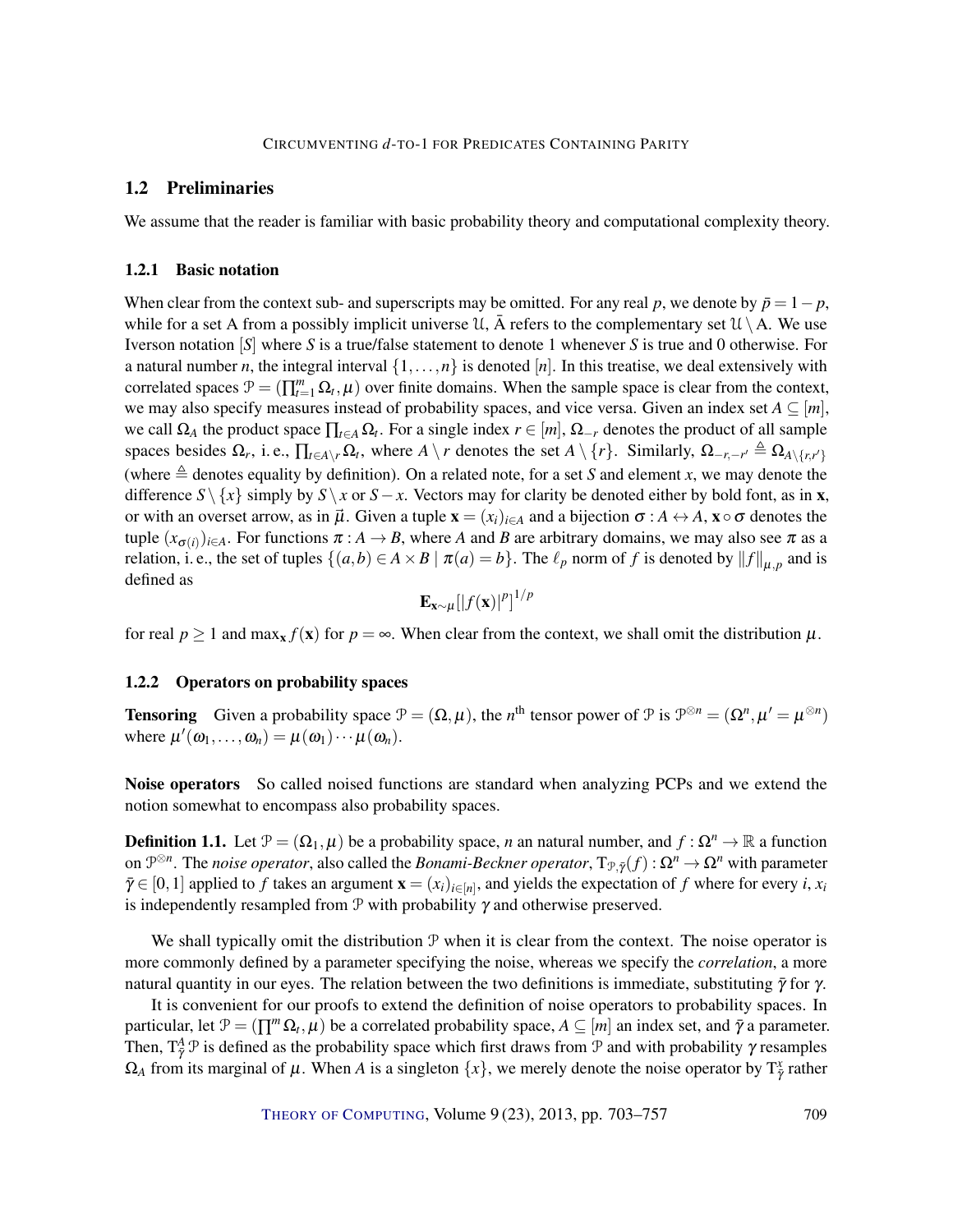than  $T_{\bar{v}}^{\{x\}}$  $\{\vec{r}\}\times\vec{r}$ . Abusing notation, we also use the shorthand  $T_{\vec{p}_1,\dots,\vec{p}_k}^{i_1,\dots,i_k}$  $\frac{i_1,...,i_k}{\tilde{\gamma}_1,...,\tilde{\gamma}_k}$  for  $\mathrm{T}_{\tilde{\gamma}_1}^{i_1}\cdots\mathrm{T}_{\tilde{\gamma}_l}^{i_k}$  $\frac{u_k}{\bar{\gamma}_k}$  P. We note that the order of application of noise operators acting on individual sample spaces does not matter. Furthermore, noise operators do not affect the marginal distribution of any sample space.

The projection operator In order to conveniently analyze projection-game-based PCPs, we introduce a *projection operator* on correlated spaces. Intuitively, the operator yields a correlated space which first samples a subset of spaces  $\Omega_A$  and then a number of times independently samples the remaining spaces  $\Omega_{\bar{A}}$  conditioned on  $\Omega_A$ . In other words, the projection operator is a formal notation for a typical PCP construction: one samples arguments for a few functions, here indexed by *A*, followed by "projecting," or sampling independently *d* times, the arguments for the remaining functions conditioned on the former.

**Definition 1.2.** The *degree-d projection*,  $d \ge 1$ , from an index set  $A \subseteq [m]$  on a correlated space  $\mathcal{P} = (\prod^{m} \Omega_{t}, \mu)$  is defined as  $\mathcal{P}^{d\text{-proj-}A} \triangleq (\prod^{m} \Omega_{t}', \mu')$ , where  $\Omega_{t}' = \Omega_{t}$  if  $t \in A$  and otherwise  $\Omega_{t}'$ ,  $\omega_{t}' = \Omega_{t}'$  $(\omega'_{t,i})_{i \in [d]} \in \Omega'_t$  for  $t \notin A$ ; and

$$
\mu'(\omega'_1,\ldots,\omega'_m) = \mathbf{P}_{\mu}(\Omega_A = \vec{\omega}'_A) \prod_{i=1}^d \mathbf{P}_{\mu}(\forall_{t \notin A} \Omega_t = \omega'_{t,i} \, | \, \Omega_A = \vec{\omega}'_A) \, .
$$

For notational simplicity, we use the shorthand " $\mathcal{P}^{d\text{-proj-1}}$ " to denote " $\mathcal{P}^{d\text{-proj-1}}$ "

#### 1.2.3 Orthogonal decompositions

Following previous work, our proofs make ample use of the *Fourier* and *Efron-Stein decompositions*. For a finite probability space  $(\Omega, \mu)$ , let  $\{\chi_{\omega} : \Omega \to R\}_{\omega \in \Omega}$  be an orthonormal basis of  $L^2(\Omega, \mu)$  such that  $\chi_{\omega'} = 1$  for some  $\omega' \in \Omega$ . Defining for  $\vec{\omega} \in \Omega^n$  the character  $\chi_{\vec{\omega}}(x) = \prod_{i \in S} \chi_{\omega_i}(x_i)$ , the collection  $\{\chi_{\vec{\omega}}\}_{\vec{\omega}\in\Omega^n}$  is an orthonormal basis of  $L^2(\Omega^n, \mu^n)$ . In particular, if  $\Omega = \mathbb{F}_q$  for some *q* and the distribution  $\mu$  is uniform, one can take  $\chi_{\omega}(x) = e^{-i2\pi x \omega/q}$  and for  $\{\chi_{\sigma}\}_{\sigma \in \mathbb{F}_q^n}$  the Fourier characters  $(\Omega^n, \mu^n)$ . For the Boolean case which we are interested in, i.e.,  $\Omega = \{-1, 1\}$ , we shall simply index the Fourier characters by subsets  $S \subseteq [n]$  and defining  $\chi_S(\mathbf{x}) = \prod_{i \notin S} \chi_0(x_i) \prod_{i \in S} \chi_1(x_1) \triangleq \prod_{i \in S} x_i$ . A Fourier basis of  $L^2(\Omega^n, μ^n)$  decomposes a function *f* : Ω<sup>*n*</sup> → ℝ into coefficients  $\{\hat{f}_{\vec{\omega}}\}_{\vec{\omega}}$  of orthonormal characters  $\{\chi_{\vec{\omega}}\}_{\vec{\omega}}$ which is suitable for PCP analysis. In particular, for the Boolean domain,  $f(\mathbf{x}) = \sum_{S \subseteq [n]} \hat{f}_S \chi_S(\mathbf{x})$  where  $\hat{f}_S = \mathbf{E_x}[f(\mathbf{x})\chi_S(\mathbf{x})]$  and consequently,  $|\hat{f}_S| \le \max f$ .

Slightly simpler for this work in the non-Boolean domain is however the Efron-Stein decomposition. To define this decomposition, we introduce "restriction means" of a function to a subset of arguments relative a measure. We note that these functions have in other works been referred to as *projections on coordinates*, in the linear-algebra sense rather than in the sense of LABEL COVER constraints.

**Definition 1.3.** Let  $f : \Omega^{(1)} \times \cdots \times \Omega^{(n)} \to \mathbb{R}$ ,  $\mu$  a measure on  $\Pi^{\Omega^{(t)}}$ , and  $S \subseteq [n]$ . Then the *restriction mean* of *f* to the argument set *S* is defined as  $f_{\subset S}(\mathbf{x}) = \mathbf{E}[f(\mathbf{X}) | \mathbf{X}_S = \mathbf{x}_S].$ 

With this definition in hand, we define the Efron-Stein decomposition as follows.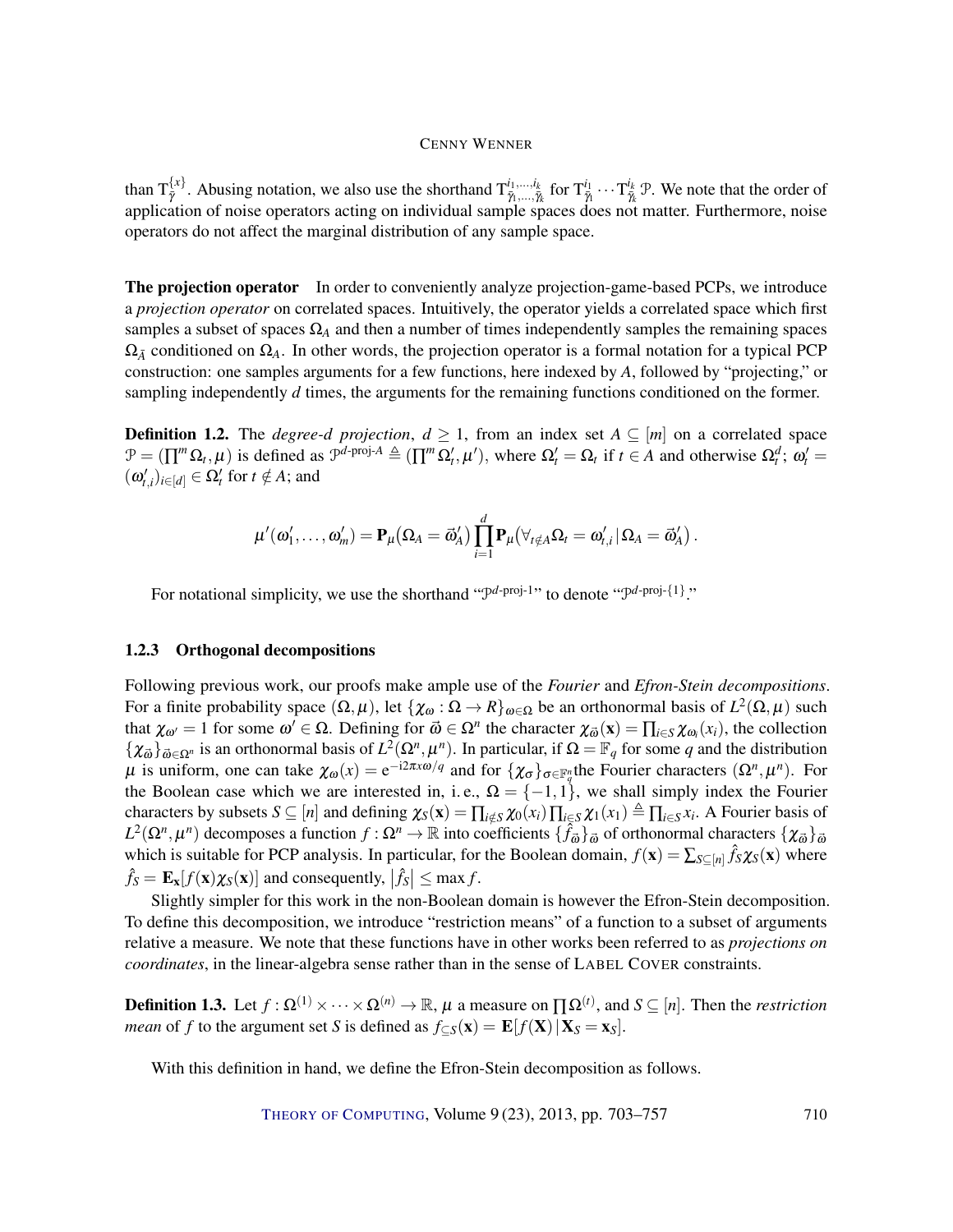<span id="page-8-2"></span>**Definition 1.4.** Let  $f: \Omega^{(1)} \times \cdots \times \Omega^{(n)} \to \mathbb{R}$  and  $\mu$  a measure on  $\Pi\Omega^{(t)}$ . Then the *Efron-Stein decomposition* of *f* with respect to  $\mu$  is  $\{f_s\}_{s \in [n]}$  where

$$
f_S(\mathbf{x}) = \sum_{T \subseteq S} (-1)^{|S \setminus T|} f_{\subseteq T}(\mathbf{x}). \tag{1.2}
$$

Whenever the sample spaces  $\{\Omega^{(t)}\}_t$  are independent, the decomposition satisfies the following properties. We note that these properties were in previous work [\[7,](#page-52-6) [19\]](#page-53-3) taken as the definition of an Efron-Stein decomposition, for which (1.2) was the unique construction.

<span id="page-8-0"></span>**Lemma 1.5** (Efron and Stein [\[7\]](#page-52-6) and Mossel [\[19\]](#page-53-3)). *Assuming*  $\{\Omega^{(t)}\}_t$  *are independent, the Efron-Stein decomposition*  ${f_s}_s$  *of*  $f : \Pi \Omega^{(t)} \to \mathbb{R}$  *satisfies:* 

- $f_S(\mathbf{x})$  *depends only on*  $\mathbf{x}_S$ *,*
- *and for any*  $S, T \subseteq [m]$ *, and*  $\mathbf{x}_T \in \prod_{t \in T} \Omega^{(t)}$  such that  $S \setminus T \neq \emptyset$ *,*

$$
\mathbf{E}[f_{\mathcal{S}}(\mathbf{X}) | \mathbf{X}_T = \mathbf{x}_T] = 0.
$$

We note that the relation between Efron-Stein and Fourier decompositions is straightforward, setting  $f_S(\mathbf{x}) = \sum {\hat{f}_S \chi_S(\mathbf{x})}$  :  $\bar{\omega} \in \Omega^n$ ,  $S = {i | \omega_i \neq \omega'}$ . In the Boolean case, and in effect for our approximation-hardness application, albeit not for our general techniques, the transforms are interchangeable where in particular  $f_S(\mathbf{x}) = \hat{f}_S \chi_S(\mathbf{x})$ .

The effect of the noise operator  $T_{\bar{y}}$  additionally has a simply characterization in terms of the decompositions. In particular, for a function  $f$  with Efron-Stein decomposition  $\{f_S\}_S$ , the Efron-Stein decomposition  $\{f'_{S}\}_S$  of  $f' = T_{\bar{\gamma}}f$  satisfies  $f'_{S} = \bar{\gamma}^{|S|}f_{S}$ .

A noised function roughly behaves as a degree-bounded function as follows.

**Definition 1.6.** The *k-low-degree expansion*  $f^{\leq k}$  of a function  $f$  : Ω<sup>*n*</sup> → ℝ with Efron-Stein decomposition  ${f_S}_{S \subseteq [n]}$  is defined as

$$
f^{\leq k}(\mathbf{x}) = \sum_{S \subseteq [n] : |S| \leq k} f_S(\mathbf{x}).
$$

Similarly,

$$
f^{>k}(\mathbf{x}) = \sum_{S \subseteq [n]:|S|>k} f_S(\mathbf{x}).
$$

We also note the following well-known corollary of the Hypercontractivity Theorem [\[4,](#page-52-7) [3\]](#page-52-8).

<span id="page-8-1"></span>**Lemma 1.7.** Let  $q \ge 2$  be a parameter and  $f : \{-1,1\}^n \to \mathbb{R}$  a function of degree at most k. Then,

$$
||f||_q \le (q-1)^{k/2} ||f||_2.
$$

The term *shattered* was coined by Håstad [\[13\]](#page-53-6) and denotes an expansion ∑<sub>*S*∈S</sub> *g<sub>S</sub>* where every non-zero *g*<sub>S</sub> satisfies  $|\pi(S)| = |S|$ . One of our goals is to show that for smooth projections, low-degree functions are essentially shattered.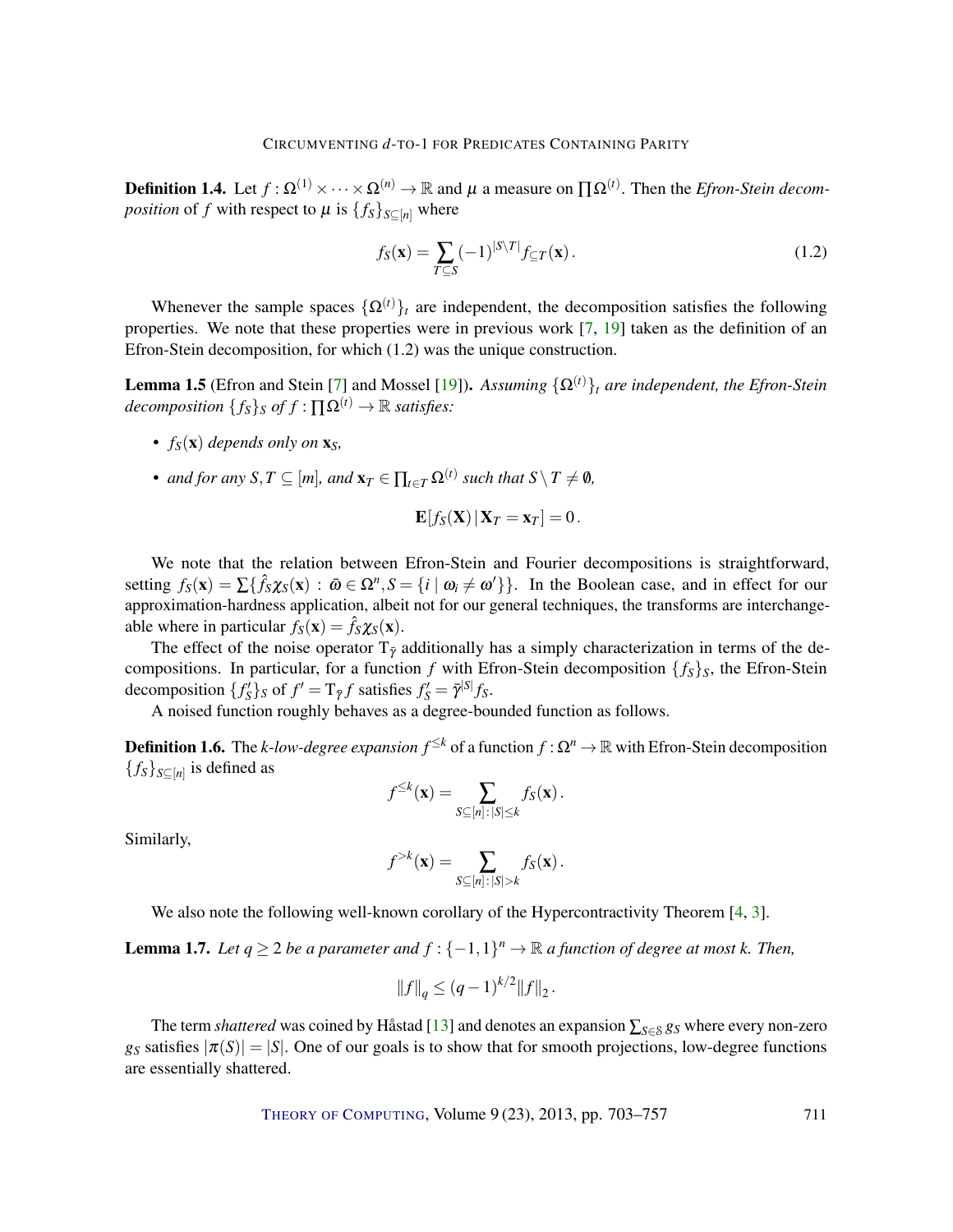**Definition 1.8.** Let *L*, *K*, and  $\Omega$  be arbitrary finite sets and consider a projection  $\pi : L \to K$  and a function  $g: \Omega^L \to \mathbb{R}$ . We say that *g* is *shattered* when non-zero Efron-Stein terms  $g_T, T \subseteq L$ , satisfy  $|\pi(T)| = |T|$ , i. e., the elements of *T* have unique projections.

**Definition 1.9.** With respect to finite sets *L*, *K*, and  $\Omega$ ; a projection  $\pi : L \to K$ ; and a function  $g : \Omega^L \to \mathbb{R}$ , we define the *shattered part of g with respect to*  $\pi$ ,  $g^{\pi}$ , as

$$
g^{\mathcal{F}}(\mathbf{y}) = \sum_{T \subseteq L: |\pi(T)| = |T|} gr(\mathbf{y}).
$$

In the following lemma, we show that the sum of all Efron-Stein terms  $f_S$  in a powerset  $S \subseteq B$  behaves nicely. More specifically, the following lemma implies that  $\left|\sum_{S:A\subseteq S\subseteq B} f_S\right| \leq 2^{|A|} \|f\|_{\infty}$ . In our applications, we apply this lemma with constant-sized *A*.

<span id="page-9-0"></span>**Lemma 1.10.** *Let*  $A \subseteq B \subseteq [n]$  *and*  $\{f_S\}_{S \subseteq [n]}$  *be the Efron-Stein decomposition of a function*  $f : \Omega^n \to \mathbb{R}$ *. Then,*

$$
\sum_{S:A\subseteq S\subseteq B} f_S = \sum_{B\setminus A\subseteq S\subseteq B} (-1)^{|B\setminus S|} f_{\subseteq S}.
$$

*Proof.* By construction, the LHS equals

$$
\sum_{S:A \subseteq S \subseteq B} \sum_{T \subseteq S} (-1)^{|S-T|} f_{\subseteq T} = \sum_{T \subseteq B} (-1)^{|T|} f_{\subseteq T} \sum_{S:A \cup T \subseteq S \subseteq B} (-1)^{|S|} \\
= \sum_{T \subseteq B} (-1)^{|T|} f_{\subseteq T} (-1)^{|A \cup T|} \sum_{U \subseteq B \setminus (A \cup T)} (-1)^{|U|}.
$$
\n(1.3)

Whenever  $B \setminus (A \cup T) \neq \emptyset$ , the last expression evaluates to 0. Consequently, non-zero terms satisfy *A*  $\cup$  *T* = *B* and, as desired, (1.3) =  $\sum_{B\setminus A \subseteq T \subseteq B}(-1)^{|B\setminus T|}f_{\subseteq T}$ .  $\Box$ 

#### 1.2.4 Influences

A useful concept of functions is the *influence* of a coordinate. Intuitively, for a function  $f: \{-1,1\}^n \to \mathbb{R}$ , the influence of coordinate *i* is how much  $f(\mathbf{x})$  changes on average with  $x_i$ . When analyzing positive instances in long-code-based PCPs, the functions in question are *dictators* of the encoded assignments; formally,  $f^u$ (**x**) =  $x_{\lambda(u)}$  where  $\lambda(u)$  is the assignment to the vertex *u* in the reduced-from LABEL COVER instance. In the other direction, whenever a protocol accepts with a non-negligible probability over a random assignment, one would like to argue that the functions must essentially have significant influences and additionally so, for multiple functions, of coordinates consistent with projections.

**Definition 1.11.** Let  $f : \Omega^n \to \mathbb{R}$  be a function and  $i \in [n]$  a coordinate. The *influence* of coordinate *i* is  $\text{Inf}_i(f) = \mathbf{E}_{\mathbf{x}_{-i}}[\text{Var}_{x_i}[f(\mathbf{x})]]$ , where the implicit distributions are uniform over  $\Omega^n$ .

The influence of a coordinate has a nice representation in terms of the Efron-Stein decomposition with respect to the uniform distribution.

**Lemma 1.12.** *Let*  $f : \Omega^n \to \mathbb{R}$  *be a function and*  $\{f_s\}$ *s its Efron-Stein decomposition with respect to the uniform distribution. Then,*

$$
\mathrm{Inf}_i(f) = \sum_{S \ni i} \mathbf{E}\left[f_S^2\right] \leq \mathbf{Var}[f].
$$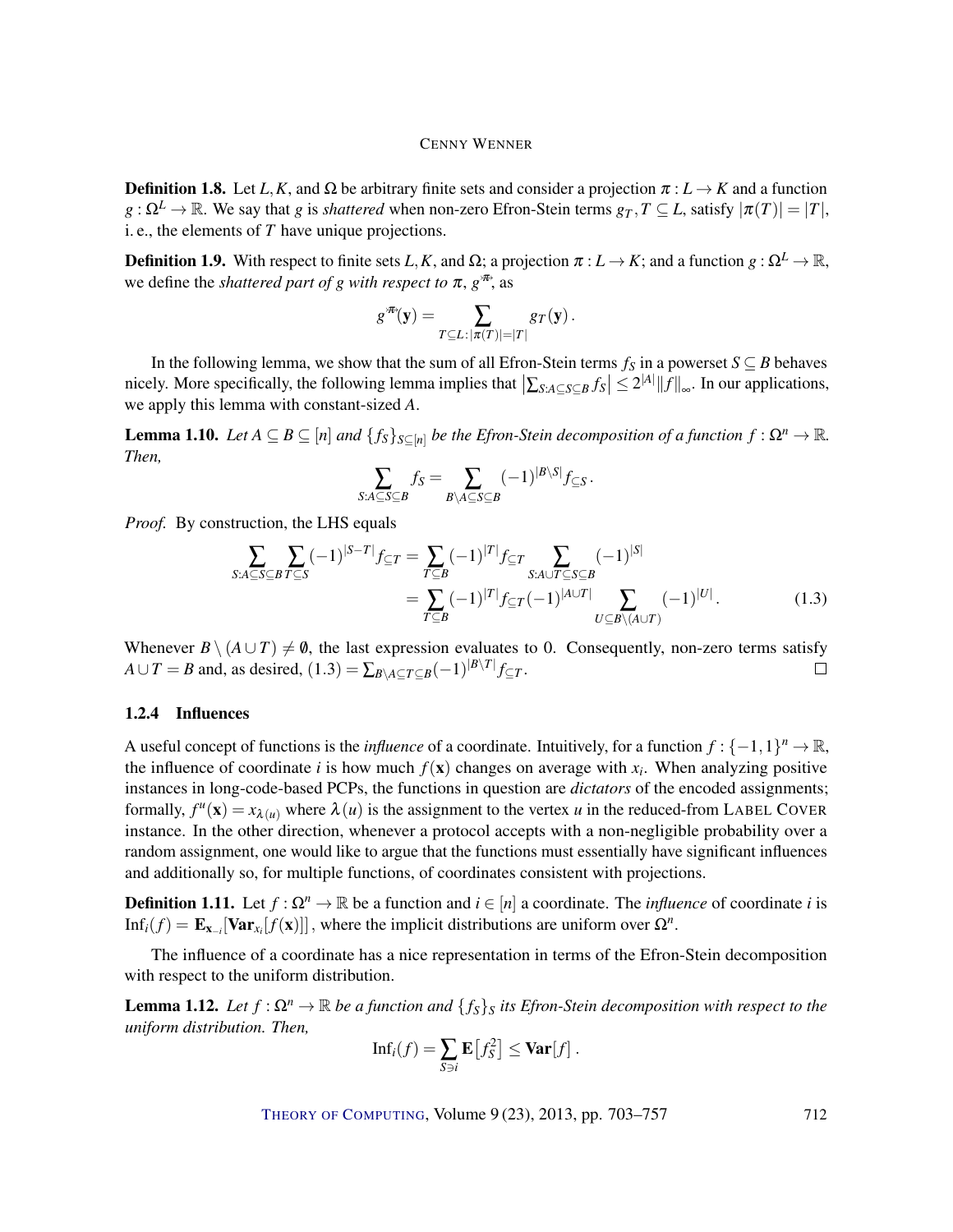In a similar way, *noisy influences* are defined as  $Inf_i^{(\gamma)}(f) \triangleq Inf_i(T_{\bar{\gamma}}f)$  where  $\gamma \in [0,1]$  is a noise parameter. Consequently,

$$
\mathrm{Inf}_i^{(\bar{\gamma})}(f)=\sum_{S\ni i}\rho^{2|S|}\,\mathbf{E}\left[f_S^2\right]\,.
$$

We note that the total influence of a function with codomain [−1,1] can be of the order *n*, achieved by for instance Parity on *n* bits, while the total noisy influence for  $\gamma > 0$  is always bounded from above by a constant depending only on γ.

<span id="page-10-2"></span>**Lemma 1.13.** *Let*  $f : \Omega^n \to [-1,1]$  *be a function and*  $\gamma$  *a parameter in* (0,1)*. Then,* 

<span id="page-10-1"></span><span id="page-10-0"></span>
$$
\text{TotInf}^{(\bar{\gamma})}(f) \triangleq \sum_{i} \text{Inf}_{i}^{(\bar{\gamma})}(f) \leq \gamma^{-1}.
$$
 (1.4)

*Proof.* Expressed in Efron-Stein terms, the total noisy influence equals

$$
(1.4) = \sum_{i} \sum_{S \ni i} \bar{\gamma}^{2|S|} \mathbf{E} \left[ f_S^2 \right] = \sum_{S} |S| \bar{\gamma}^{2|S|} \mathbf{E} \left[ f_S^2 \right]. \tag{1.5}
$$

Using Parseval's identity,  $\sum_{S} \mathbf{E}[f_S^2] = \mathbf{E}[f]^2 \le 1$  for functions of codomain  $[-1,1]$  and

$$
(1.5) \le \max_{S} |S|\bar{\gamma}^{2|S|} \le \max_{k} \sum_{i=1}^{k} \bar{\gamma}^{2i} \le (1 - \bar{\gamma}^{2})^{-1} = (1 - (1 - \gamma)^{2})^{-1} \le \gamma^{-1}(2 - \gamma)^{-1} \le \gamma^{-1}.
$$

#### 1.2.5 Correlations

Intimately connected with noise operators is the concept of *correlation* between sample spaces. We note that correlations are always bounded by one and noise operators applied to individual sample spaces can only decrease correlation.

**Definition 1.14.** The *correlation*  $\rho(\Omega_1, \Omega_2; \mu)$  between  $\Omega_1$  and  $\Omega_2$  with respect to the probability space  $\mathcal{P} = (\Omega_1 \times \Omega_2, \mu)$  is

$$
\rho_{\mathcal{P}}(\Omega_1,\Omega_2) \triangleq \rho\left(\Omega_1,\Omega_2;\ \mathcal{P}\right) \triangleq \max_{\phi,\psi} \mathbf{E}_{\mu}[\phi\,\psi]\;,
$$

where the maximum is over functions  $\phi : \Omega_1 \to \mathbb{R}, \psi : \Omega_2 \to \mathbb{R}$  s.t.  $\mathbf{E}[\phi] = 0$  and  $\text{Var}[\phi] = \text{Var}[\psi] = 1$ .

#### 1.2.6 LABEL COVER variants

LABEL COVER is a constraint-satisfaction characterization of probabilistically checkable proofs which, for sufficiently large domains, has completeness 1 and soundness error arbitrarily close to 0. In particular, we in the following choose to reduce from the bipartite unweighted multigraph projection-game variant.

**Definition 1.15.** Instances  $(U, V, K, L, E, \Pi)$  of the gap problem LABEL COVER<sub>k</sub> consists of a bipartite multigraph  $G = (U, V, E)$ , label sets *K* and *L*,  $|K| = k$ , for the vertices *U* and *V*, respectively, and for every edge  $e \in E$ , a projection  $\pi_e: L \to K$ . A solution to LABEL COVER consists of a *labeling*  $\lambda: U \to K$ ,  $V \to L$ and the value of a solution is given by the fraction of edges  $\{u, v\} \in E$  such that  $\pi^{\{u, v\}}(\lambda(v)) = \lambda(u)$ . Finally, the value of an instance is the maximum value of any solution.

THEORY OF C[OMPUTING](http://dx.doi.org/10.4086/toc), Volume 9 (23), 2013, pp. 703–757 713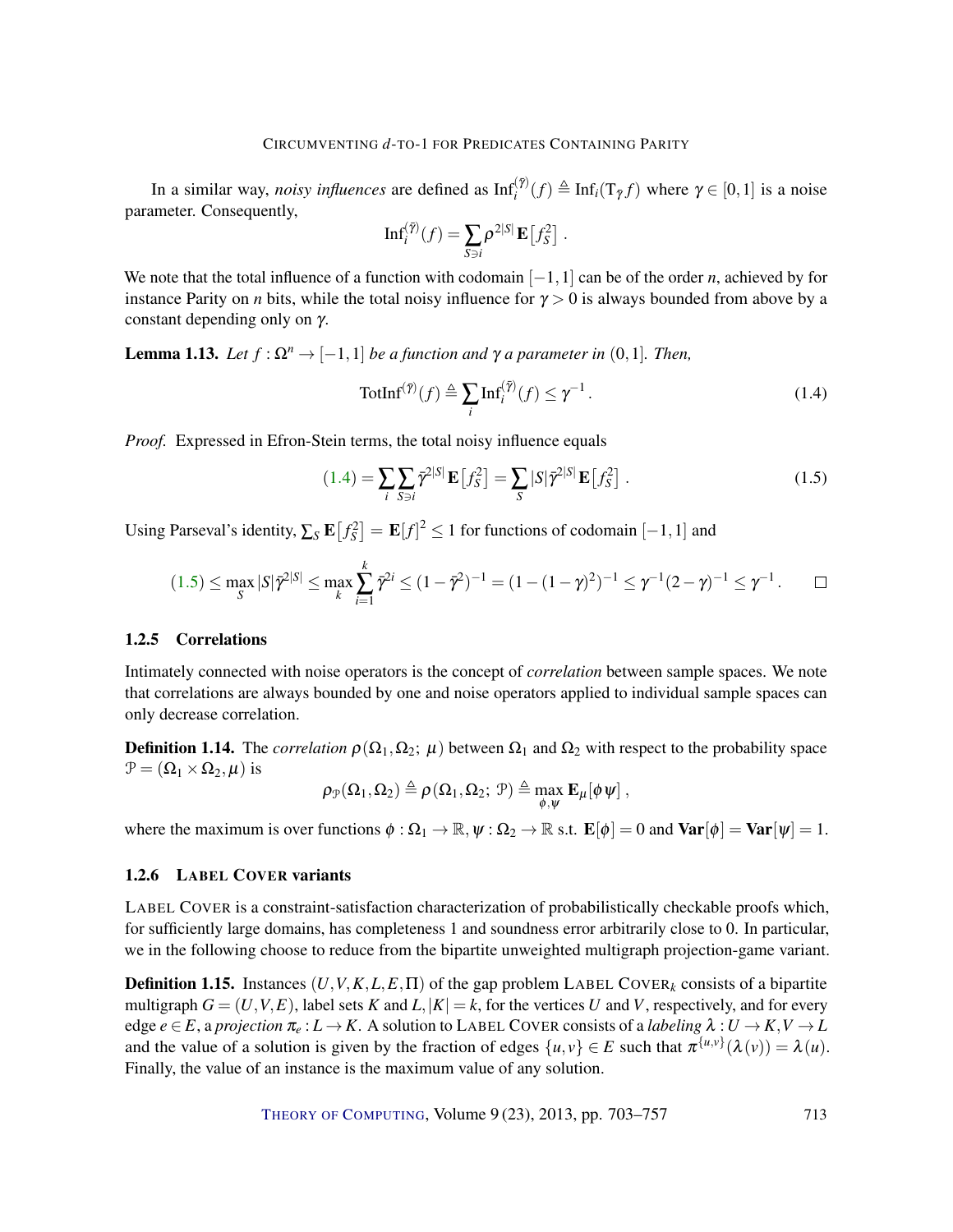<span id="page-11-2"></span>We additionally refer to *K* as the small label set and to *L* as the large, similarly to *U* and *V* as the small- and large-side vertices, respectively.

A useful construction for limiting the effect of projection degrees is smoothness as introduced by Khot [\[16\]](#page-53-9). In [Definition 1.16,](#page-11-0) we have adapted the characterizing definition of smoothness somewhat to the property typically exploited in PCP analysis. Intuitively, the smoothness property states that whenever we look at a constant-sized set of labels for a right-side vertex *v*, the labels have unique projections over the choice of neighbors of *v*.

<span id="page-11-0"></span>**Definition 1.16.** A LABEL COVER instance is  $(J, \xi)$ -smooth if for any vertex  $v \in V$  and any set of labels  $S \subseteq L, |S| \le J$ , over a uniformly at random neighbor  $u \in U$  of  $v$ ,  $\mathbf{P}_{u \sim v}(|\pi^{\{u, v\}}(S)| < |S|) \le \xi$ .

Subject to a LABEL COVER instance with the smoothness property, we also say that the a vertex  $u \in U$  or projection is chosen  $(J, \xi)$ -smoothly.

The following definition and subsequent hardness proof of SMOOTH LABEL COVER closely follows standard constructions. We have adapted the definition insignificantly, choosing bipartite projection games over multi-layered games, characterizing [Definition 1.16](#page-11-0) as the essential property of smoothness, and for notational simplicity derive regular projection degrees.

<span id="page-11-1"></span>**Theorem 1.17.** *For any parameters*  $\varepsilon_{LC} > 0, \xi > 0, J \in \mathbb{N}$ , there exists  $k = k(\varepsilon_{LC}, J, \xi)$  such that Gap- $(1, \varepsilon_{LC})$  LABEL COVER<sub>k</sub> with the following properties is NP-hard:

- *• the constraint graph is left- and right regular,*
- *projections are*  $d(\varepsilon_{LC}) = 5^{R_1(\varepsilon_{LC})}$ *-regular,*
- *• and the instances are* (*J*,ξ )*-smooth.*

*Proof.* As in Khot [\[16\]](#page-53-9), a consequence of Papadimitriou and Yannakakis [\[23\]](#page-53-11), and more specifically Feige  $[8]$ , there exists a constant  $c < 1$  such that it is NP-hard to distinguish MAX-3SAT instances with exactly three literals per clause and five occurrences per variable of value 1 from instances of value at most *c*. As a projection game, or LABEL COVER instance, a random clause is sent to the second player and a random variable from the clause to the first player, accepting if the answers are consistent and satisfy the clause. The approximation hardness gap implies that distinguishing value-1 instances of this game from instances of value at most  $c'$  for some constant  $c' < 1$  is NP-hard. One can extend the game by adding to each of the three weight-one clause assignments, such as "001," a duplicate label, e. g., "001\*," with identical acceptance criteria. This ensures that for every assignment to the queried variable, there are exactly five satisfying clause assignments while the game remains hard for the same gap. Conventionally applying the Parallel Repetition Theorem of Raz [\[24\]](#page-53-12), for some  $R_1 = R_1(\epsilon_{\text{LC}})$  rounds of repetition yields a LABEL COVER instance with the desired completeness, soundness, and graph- and projection-degree regularity.

To introduce smoothness, let  $R_2 \triangleq \xi^{-1}J^2$  and recall Khot [\[16\]](#page-53-9): define new label sets  $K' \triangleq [R_2] \times K \times$  $L^{R_2-1}$  and  $L' \triangleq L^{R_2}$ . The new projections  $\pi': L' \to K'$  are defined as follows: choose  $t \in [R_2]$  uniformly at random and project  $\vec{j}=(j_1,\ldots,j_{R_2})\in L'$  to  $(t,\pi(j_t),j_1,\ldots,j_{t-1},j_{t+1},\ldots,j_{R_2})\in K'.$  We note by the construction that the label-set cardinality is  $k = k(\varepsilon_{\text{LC}}, J, \xi) = R_2 2^{R_1} 10^{R_1(R_2 - 1)}$ .

Proving the smoothness property, let *T* be an arbitrary subset of *L'* of cardinality at most *J*. In order for  $|\pi'(T)| < |T|$ , at least one of the  $\binom{T}{2}$  $\binom{T}{2} \leq J^2$  pairs of labels in  $T \subseteq L'$  must project to the same label in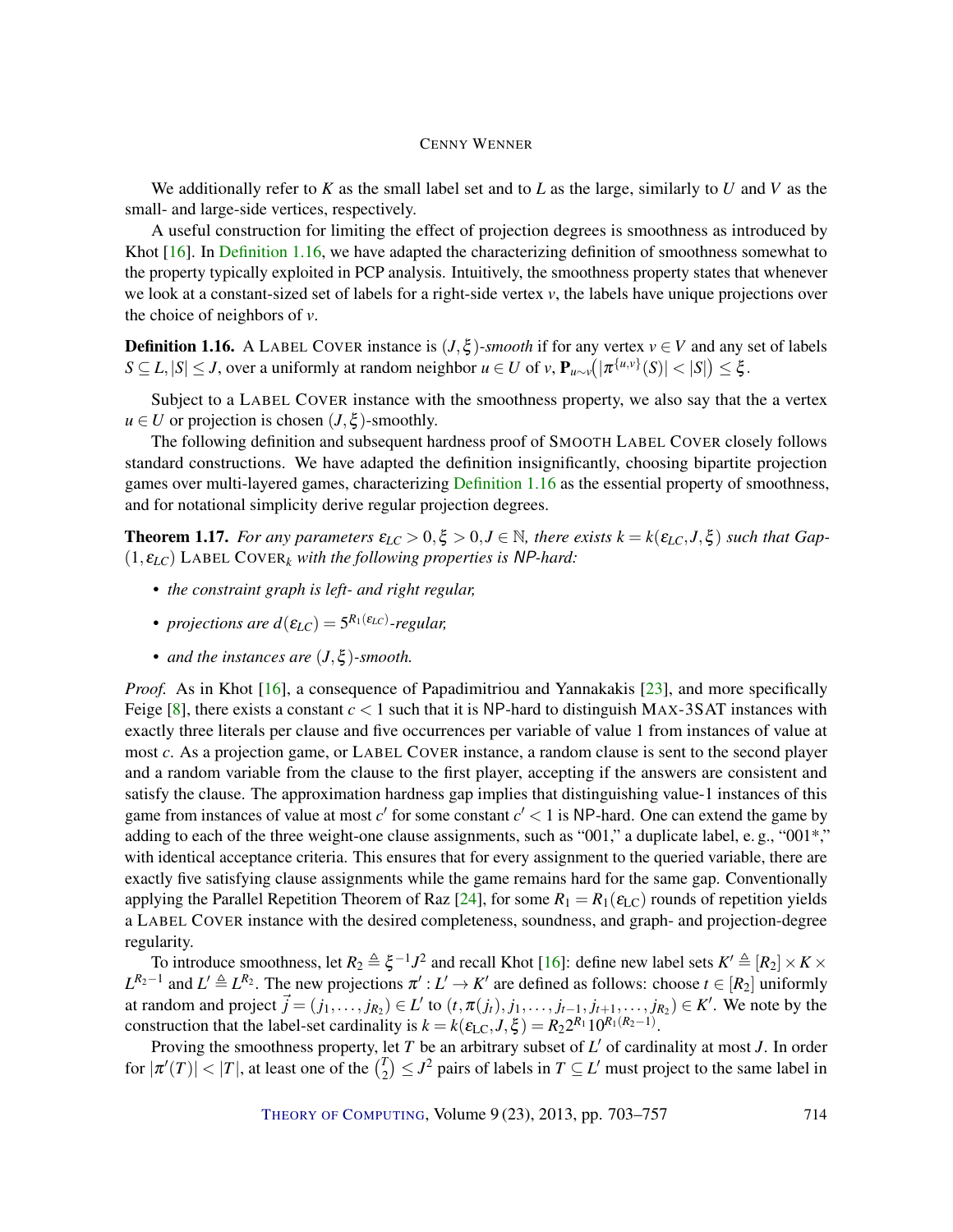<span id="page-12-0"></span>*K*<sup> $\prime$ </sup>. Any two distinct labels,  $\vec{j}$  and  $\vec{j}'$ , differ in at least one of their  $R_2$  coordinates and unless each of these coordinates is chosen in the random projection,  $\vec{j}$  and  $\vec{j}'$  have distinct projections. As only one coordinate is projected, this happens with probability at most  $1/R_2$  and a union bound implies that  $|\pi'(T)| < |T|$ with probability at most  $J^2/R_2$  which is no greater than  $\xi$  by the choice of  $R_2$ .  $\Box$ 

Permutations of labels When reducing from a LABEL COVER instance with regular projection degrees, we shall identify the "small" label set *K* with the integer range [*k*] for some constant *k* and with the "large" label set *L*, the set  $K \times [d]$ . Several of the quantities we derive, such as correlations between sample spaces, are properties of the underlying correlated spaces alone and do not depend on the particular projection, possibly conditioned on projection degrees. For this reason, we prefer to abstract away the projection and permute the sample spaces suitably when applying said bounds to analyze a LABEL COVER reduction. Given a projection  $\pi : L \to K$  with projection degrees exactly *d*, we denote by  $\bar{\pi}$  and arbitrary bijection  $L \leftrightarrow L$  such that if, for labels  $i \in K$  and  $(i', r') \in L$ ,  $\pi(i', r') = i$ , then there exists  $r \in [d]$ such that  $\bar{\pi}(i',r') = (i,r)$ . In other words, the coordinates are permuted such that  $(i,r) \in L$  projects to  $i \in K$ . We note that the bounds we derive do not depend on the particular choice of  $\bar{\pi}$  and we consequently do not specify these bijections further than being consistent with a projection  $\pi$ . This renaming of coordinates is straightforward and it is only for smoothness where particular care must be taken.

To demonstrate the defined notation, consider the classical PCP of Parity on three bits courtesy of Håstad [\[11\]](#page-52-0): for a particular LABEL COVER edge *e* and associated projection π*e*, choose strings  $\mathbf{x} \in \{-1,1\}^K$  and  $\mathbf{y} \in \{-1,1\}^L$  uniformly at random, and set for each  $j \in L$ ,  $z_j = x_{\pi_e(j)} \cdot y_j$ ; the test makes three queries to two tables indexed by the generated strings and accepts if the queries have even parity. Casting the test distribution in our notation, we consider the base distribution  $\mathcal{P} = (\Omega_1 \times \Omega_2 \times \Omega_3, \mu)$ where  $\Omega_1 = \Omega_2 = \Omega_3 = \{-1, 1\}$  and  $\mu(x, y, z) = 1/4 \cdot [xy = z]$ ;  $x, y, z \in \{-1, 1\}$ . Assuming the projection  $\pi_e$  is *d*-regular for some constant *d*, the test distribution then corresponds to

$$
\bigg(\mathcal{P}^{d\text{-}\mathrm{proj}\text{-}1\,\otimes K}\bigg)^{\bar{\pi}_e}
$$

where  $\bar{\pi}_e$  is an arbitrary bijection consistent with  $\pi_e$  and the superscript denotes permuting the coordinates of the sample spaces  $\Omega_2^{[d] \times L}$  and  $\Omega_3^L$ . In Håstad's construction, the coordinates in  $\mathbf{z} = \{z_j\}_{j \in L}$  are of the sample spaces  $\frac{2}{2}$  and  $\frac{2}{3}$ . In Trastad s construction, the coordinates in  $\mathbf{z} = \frac{2}{j} f j \in L$  are additionally resampled independently with some small probability  $\gamma > 0$ ; we express this with the nois operator, choosing as base distribution  $T_{\tilde{\gamma}}^{(3)}$   $\mathcal{P}$  and as test distribution

$$
\mathfrak{T}=\left(\left(\mathbf{T}^{(3)}_{\tilde{\gamma}} \,\mathfrak{P}\right)^{d\text{-proj-1}\,\otimes K}\right)^{\bar{\pi}_e}.
$$

In this setting, lemmas which hold for, e. g.,

$$
\left(\mathbf{T}^{(3)}_{\bar{\gamma}} \, \mathbf{P} \right)^{d\text{-proj-1}\, \otimes K}
$$

also hold for T by identifying coordinates.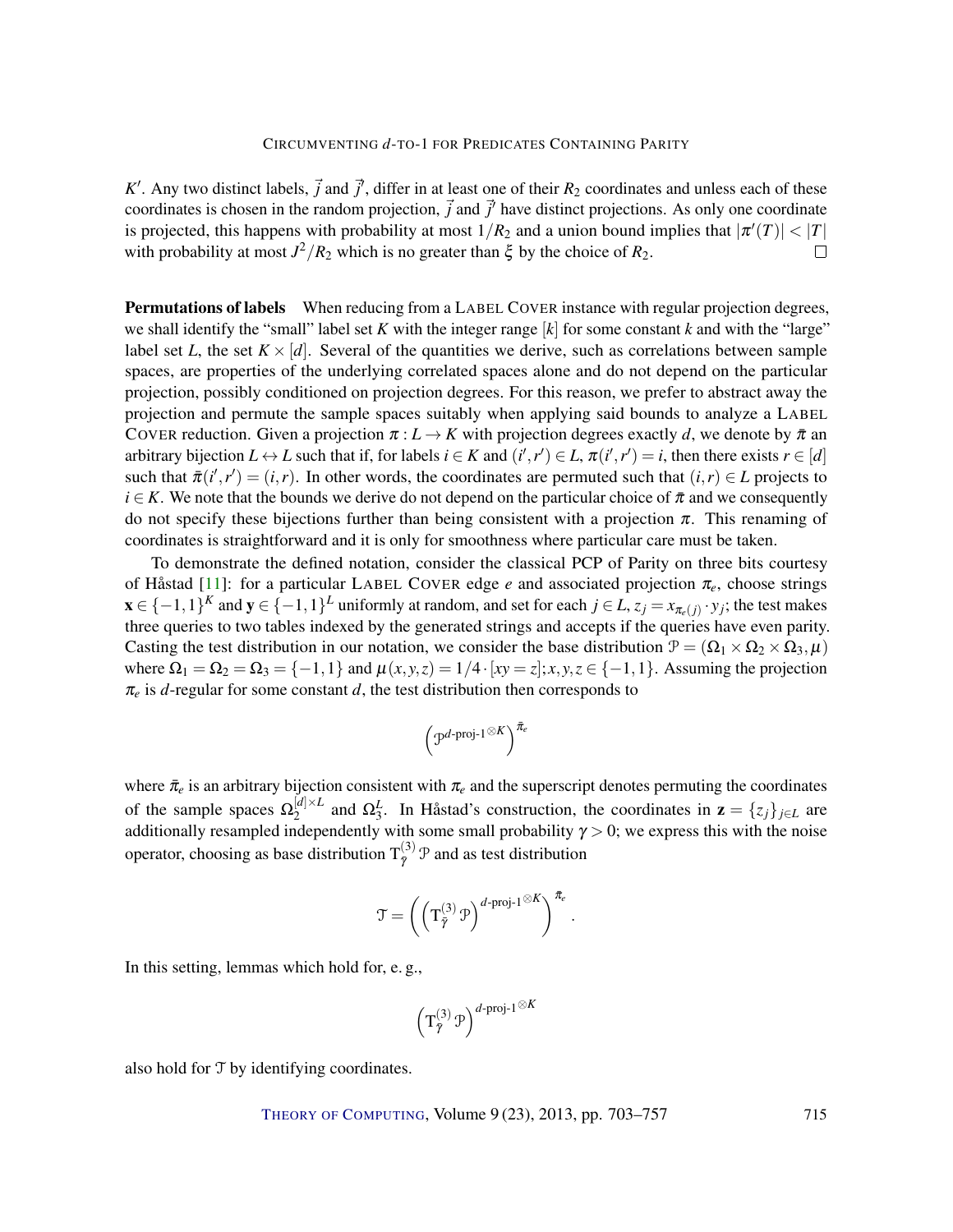#### <span id="page-13-1"></span>1.3 Main theorem

The main theorem of the paper is the following.

**Theorem 1.18.** Any predicate  $P \subseteq \{0,1\}^m$ ,  $m \geq 4$ , strictly containing odd or even Parity on *m* bits is *approximation resistant for satisfiable instances.*

Our proof defines a distribution on the predicate *P* and shows that every non-constant term in the Fourier expansion of *P* must be small in the negative case. Indeed, our proof establishes so-called uselessness of *P* introduced in Austrin and Håstad [\[1\]](#page-52-10), and in extension hereditary approximation resistance.

For clarity and being the simplest case of interest, we begin by proving the theorem for width-four predicates. In particular, it suffices to prove the theorem for the arity-four predicate "0,1, or 3" as other predicates either follows from symmetry or the hereditary approximation resistance of the symmetrical predicates.

#### 1.4 Organization of the paper

We define the reduction, its claimed soundness, and completeness in [Section 2.2.](#page-14-0) The completeness argument is straightforward and can be found in [Section 2.2.1.](#page-15-0) As usual with PCP-based hardness results, the soundness analysis is more involved and deferred to a number of separate sections. In particular, [Section 2.3](#page-19-0) establishes bounds on the correlation between sample spaces of our test distribution; [Section 2.4](#page-23-0) shows that, due to the correlation bounds, the analyzed expressions behave roughly as though they were noised; [Section 2.5](#page-29-0) bounds unmixed terms, i. e., terms of the form  $\mathbf{E}[\Pi g]$ ; while [Section 2.6](#page-32-0) bounds mixed expression, i. e., expressions of the form  $\mathbf{E}[f \Pi g]$ , in terms of common influences consistent with projections. The established lemmas are stated in [Section 2.2.2](#page-16-0) were it is also shown how they prove the desired soundness.

In the last part of this paper, we generalize the arguments to predicates of greater width. Sections [3.2,](#page-38-0) [3.3,](#page-40-0) [3.4,](#page-42-0) [3.5,](#page-44-0) respectively, generalize the PCP protocol, correlation bounds, noise introduction arguments, and bounds on unmixed terms. In [Section 3.6,](#page-47-0) we establish an invariance-style theorem building on preceding work which we later apply to bound mixed terms of greater width in [Section 3.7.](#page-51-0) Finally, the results of these sections are tied together in [Section 3.2.1](#page-39-0) where it is shown how they imply the soundness bound of the generalized PCP.

### 2 Predicates of width four

Let "0, 1, or 3" be the arity-4 Boolean predicate accepting strings  $\mathbf{x} \subseteq \{0,1\}^4$  containing exactly 0, 1, or 3 ones. In the following, we prove a special case of the main theorem.

<span id="page-13-0"></span>Theorem 2.1. *The arity-4 predicate* "0, 1, or 3" *with negation is approximation resistant for satisfiable instances. Put differently, for every* ε*CSP* > 0*, it is* NP*-hard to distinguish whether a* MAX- $CSP^+(0, 1, \text{or } 3")$  *instance has value 1 or value at most*  $|P|/2^{-4} + \varepsilon_{CSP} = 9/16 + \varepsilon_{CSP}$ *.*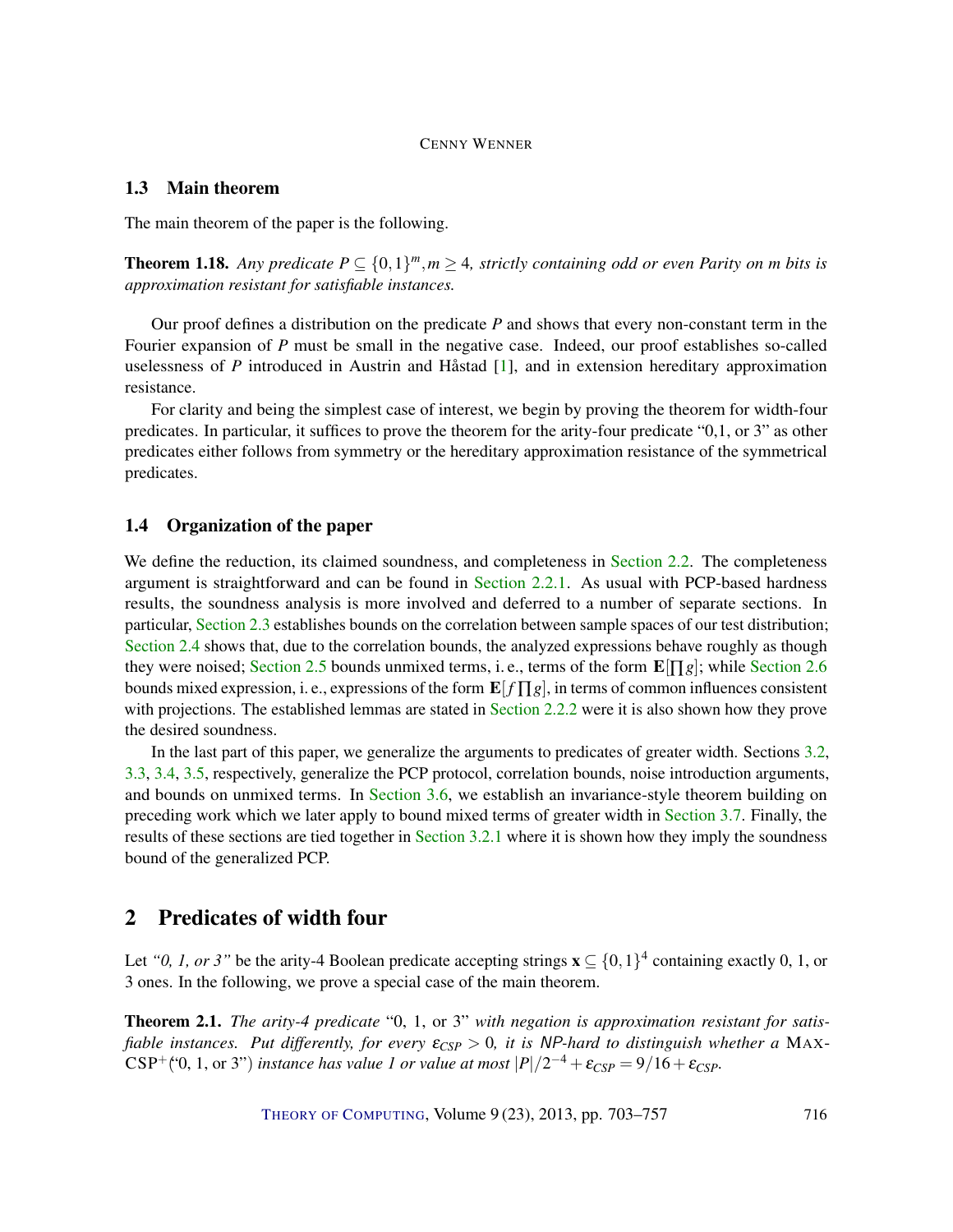#### 2.1 Proof outline

We define a standard Long Code-based protocol reducing from SMOOTH LABEL COVER with the desired completeness and soundness. The protocol works by sampling a string x uniformly at random from the small table and subsequently defining three strings on the large table by sampling  $(y_i^{(2)})$  $j^{(2)}, y_j^{(3)}$  $j^{(3)}, y_j^{(4)}$  $j^{(4)}$ ) conditioned on  $\mathbf{x}_{\pi(j)}$ . This second step draws with high probability from the standard three-wise independent distribution on Odd Parity, and otherwise from a distribution which has positive weight on the additional all-zeroes assignment.

For the former distribution, if we had noise, we would by standard arguments have that the acceptance probability is essentially limited to that of a random assignment unless the SMOOTH LABEL COVER instance has a non-trivial labeling. The second distribution is used precisely to have correlations bounded away from one, permitting us to introduce noise with the help of smoothness, even when the projection degrees depend on the desired soundness error.

Having introduced noise, we have to bound terms of the form  $\mathbf{E}[\Pi g]$  and  $\mathbf{E}[f \Pi g]$ . For the former, we argue that smoothness and partial independence makes the product behave roughly as though we had unique projections; for this case, the distribution is close to three-wise independent and the products are insignificantly correlated. For terms involving functions on both tables, i.e.,  $\mathbf{E}[f \bigcap g]$ , we show via a multivariate invariance argument that the product is close to  $\mathbf{E}[f] \mathbf{E}[\Pi g] = 0$  unless a non-trivial labeling exists.

#### <span id="page-14-0"></span>2.2 The protocol

The hardness of  $MAX-CSP^+(P)$  follows by a reduction from SMOOTH LABEL COVER as it appears in [Theorem 1.17](#page-11-1) with soundness  $\varepsilon_{LC} = \varepsilon_{LC}(\varepsilon_{CSP})$ , and label sets  $K = [k(\varepsilon_{LC}, J, \xi)]$  and  $L = K \times [d(\varepsilon_{LC})]$ .

To define the reduction R from an instance J, take as variables for the  $CSP^+(P)$  instance R(J) for every vertex  $u \in U$ ,  $2^{|K|}$  Boolean variables and for every vertex  $v \in V$ ,  $2^{|L|}$  variables. As is standard, we see these variables as functions  $f^u: \{0,1\}^K \to \{0,1\}$  and  $g^v: \{0,1\}^L \to \{0,1\}$ . Let  $\mathcal D$  be the uniform distribution on "1 or 3" and let  $\&$  be the distribution which chooses uniformly at random from  $\{0000, 0111\}$  with probability 0.5 and otherwise uniformly at random from {1000,1110,1101,1011}. Define a polynomial number of constraints corresponding to the following probabilistic verifier.

- 1. Pick a random vertex  $u \in U$  and a random neighbor  $v \in V$ . Sample  $\pi = \pi^{\{u,v\}}$  as defined by the SMOOTH LABEL COVER instance and let  $\bar{\pi}$  be an arbitrary bijection  $L \leftrightarrow L$  such that for every  $i, i' \in K$  and  $r \in [d]$ ,  $\pi(i, r) = i'$  iff  $\exists_{r' \in [d]} \bar{\pi}(i, r) = (i', r')$ .
- 2. Sample random folding constants  $a, b \sim \{0, 1\}$ . Define  $f_a(\mathbf{x}) = a \oplus f^u(a \oplus \mathbf{x})$  and  $g_b(\mathbf{y}) = b \oplus f^u(a \oplus \mathbf{x})$  $g^{\nu}(b \oplus \mathbf{y} \circ \bar{\pi}).$
- 3. For each  $i \in K$ , independently choose  $x_i$  uniformly at random from  $\{0,1\}$ . For each  $j \in L$ , independently sample  $(x_{\pi(j)}, y_j^{(2)})$  $j^{(2)}, y_j^{(3)}$  $j^{(3)}, y_j^{(4)}$  $g_j^{(4)}$ ) conditioned on  $x_{\pi(j)}$  from D with probability  $\bar{\delta}$  and otherwise E.
- 4. Accept iff  $(f_a(\mathbf{x}), g_b(\mathbf{y}^{(2)}), g_b(\mathbf{y}^{(3)}), g_b(\mathbf{y}^{(4)})) \in P$ .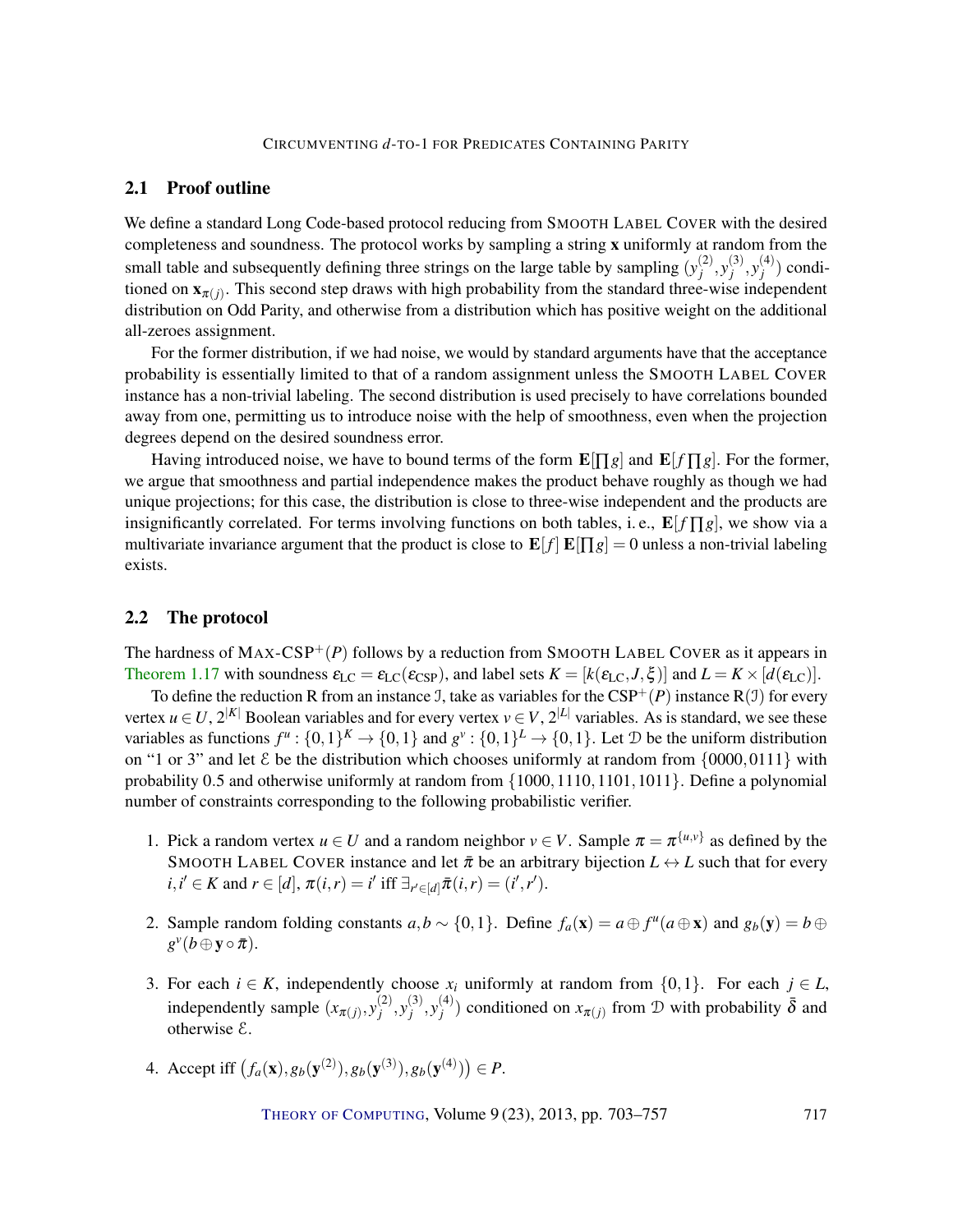We note that queries  $a \oplus f(a \oplus \cdot)$  are permitted in MAX-CSP<sup>+</sup> where the operation  $a \oplus \cdot$  acts as a possible negation of a variable. This construct is called *folding* and ensures that  $\mathbf{E_x}[f] = \mathbf{E_y}[g] = 0$ .

The goal is to show the following two properties of the protocol from which [Theorem 2.1](#page-13-0) follows. Completeness is argued in [Section 2.2.1](#page-15-0) and soundness in [Section 2.2.2.](#page-16-0)

<span id="page-15-1"></span>**Proposition 2.2.** The protocol has completeness 1. Said equivalently, if  $Val(I) = 1$ , then  $Val(R_P(I)) = 1$ .

<span id="page-15-2"></span>**Proposition 2.3.** *For arbitrary fixed*  $\varepsilon_{CSP} > 0$ *, the protocol has soundness*  $|P|/16 + \varepsilon_{CSP} = 9/16 + \varepsilon_{CSP}$ *. More specifically, if*  $Val(I) \leq \varepsilon_{LC} = \varepsilon_{LC}(\varepsilon_{CSP})$ *, then*  $Val(R_P(I)) \leq 9/16 + \varepsilon_{CSP}$ *.* 

**Constants** To be precise, *m*, the width of the predicate equals 4. Let  $\delta \leq 2^{-16} \epsilon_{\text{CSP}}^2$ , define

$$
\pmb{\rho_0 \triangleq \sqrt{1/2+1/2(1-\delta^2/8)^2}}\,,
$$

and choose  $\gamma > 0$  sufficiently close to 0 such that  $\sup_k \rho_0^k(1-\tilde{\gamma}^k) \leq 2^{-8} \epsilon_{\text{CSP}}$ .<sup>2</sup> Again, define

$$
\rho_1 \triangleq \sqrt{1-\gamma^3}
$$

and choose  $\eta > 0$  sufficiently close to 0 such that  $\sup_k \rho_1^k(1-\overline{\eta}^k) \leq 2^{-8}\epsilon_{\text{CSP}}$ . Set the smoothness parameters  $J \geq 1 + 2\log(2^{-8}\epsilon_{\text{CSP}}/10)/\log(\bar{\gamma})$ , and  $\xi \leq 2^{-18}3^{-3J/2-2}\epsilon_{\text{CSP}}^2$ . Finally,  $\epsilon_{\text{LC}}(\epsilon_{\text{CSP}}) = 2^{-12}\eta \gamma^3 \epsilon_{\text{CSP}}^2$ .

#### Proof of [Theorem 2.1](#page-13-0)

*Proof.* A random assignment satisfies the predicate *P* with probability  $|P|/16 = 9/16$ . To establish the theorem, we wish to show for every  $\varepsilon_{\text{CSP}} > 0$  that Gap- $(1,9/16 + \varepsilon_{\text{CSP}}) \text{ CSP}^+(P)$  is NP-hard. This follows by the following [Propositions 2.2](#page-15-1) and [2.3,](#page-15-2) together with the fact that the defined reduction yields at most a polynomial blow-up of instance size.  $\Box$ 

#### <span id="page-15-0"></span>2.2.1 Completeness

Proving perfect completeness of the protocol is standard and essentially follows by inspection.

*Proof of [Proposition 2.2.](#page-15-1)* By the value of the Label Cover instance, there is an assignment  $\lambda: U \rightarrow$  $K, V \to L$  satisfying for every constraint  $\pi^{\{u,v\}}$ ,  $\{u, v\} \in E, \lambda(u) = \pi^{\{u,v\}}(\lambda(v))$ . Define a solution to  $\mathbb{R}_P(I)$  by the corresponding dictators, i. e.,  $\{f^u(\mathbf{x}) = x_{\lambda(u)}\}_{u \in U}$  and  $\{g^v(\mathbf{y}) = y_{\lambda(v)}\}_{v \in V}$ .

Following the protocol, let *u*, *v*, and  $\bar{\pi}$  be as chosen, implying  $\{u, v\} \in E$ . Let  $(i, r) = \bar{\pi}(\lambda(v))$ ; as the Label Cover instance satisfied all constraints, we have  $i = \lambda(u)$  and consequently,  $f_a$  and  $g_b$  satisfies  $f_a(\mathbf{x}) = x_i$  and  $g_b(\mathbf{y}) = y_{(i,r)}$ . The protocol hence accepts iff

$$
\left(x_i, y_{(i,r)}^{(2)}, y_{(i,r)}^{(3)}, y_{(i,r)}^{(4)}\right) \in P.
$$

As the protocol draws this tuple either from  $\mathcal D$  or  $\mathcal E$  and their respective support is in *P*, we conclude that the protocol always accepts.  $\Box$ 

<sup>&</sup>lt;sup>2</sup>For instance, one can take  $\bar{\gamma} = \rho^{2^{-8}\epsilon_{\rm CSP}}$ .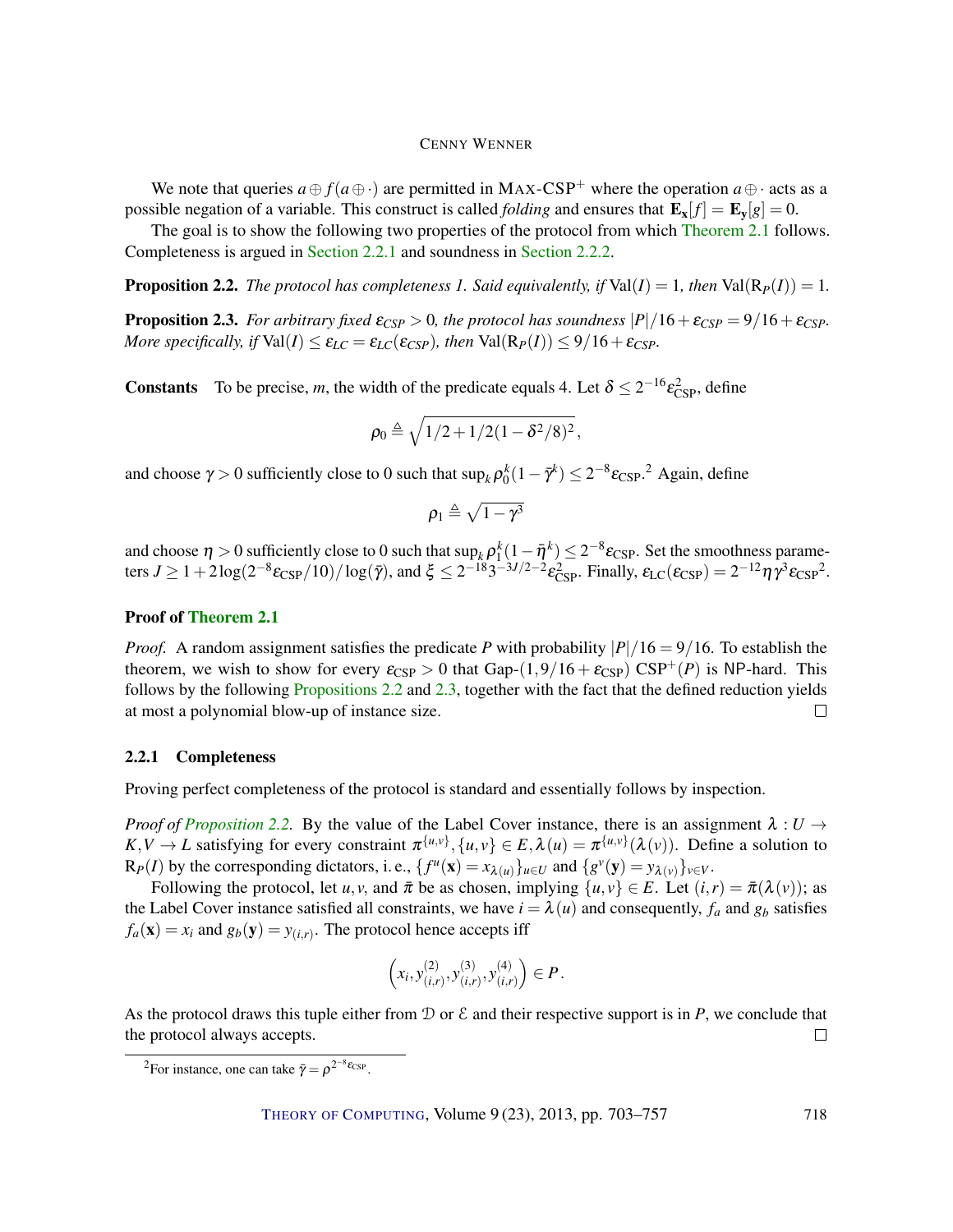#### <span id="page-16-0"></span>2.2.2 Soundness

As is usual, we establish the soundness via the contradiction of its contrapositive: supposing that the acceptance probability of  $R_P(I)$  is greater than  $|P|/16 + \varepsilon_{\text{CSP}}$ , we show that there is a labeling of the SMOOTH LABEL COVER instance *I* achieving value greater than  $\epsilon_{LC} = \epsilon_{LC}(\epsilon_{CSP})$ . The dependency in particular is  $\varepsilon_{\text{LC}}(\varepsilon_{\text{CSP}}) = 2^{-12} \eta \gamma^3 \varepsilon_{\text{CSP}}^2$  where the noise constants  $\eta$  and  $\gamma$  appear below.

Notation Define the following distributions which appear in our proofs,

$$
\mathfrak{T}_0 = \bar{\delta} \mathfrak{D} + \delta \mathfrak{E}, \quad \mathfrak{T}_0' = \mathfrak{T}_0^{d\text{-proj-1}\otimes K}, \quad \mathfrak{T}_1' = \left(\mathbf{T}_{\tilde{\gamma}}^{2,3,4} \mathfrak{T}_0^{d\text{-proj-1}}\right)^{\otimes K},
$$

$$
\mathfrak{T}_2' = \left(\mathbf{T}_{\tilde{\gamma}}^{2,3,4} \left(\mathbf{T}_{\tilde{\eta}}^1 \mathfrak{T}_0\right)^{d\text{-proj-1}}\right)^{\otimes K}, \quad \mathfrak{T}_3 = \mathbf{T}_{\tilde{\eta}}^1 \mathbf{T}_{\tilde{\gamma}}^{2,3,4} \mathfrak{T}_0, \quad \mathfrak{T}_3' = \mathfrak{T}_3^{d\text{-proj-1}\otimes K}, \quad \mathfrak{T}_3'' = \mathfrak{T}_3^{\otimes L}.
$$

The test distribution of the protocol corresponds to  $\mathcal{T}'_0$ . Intuitively,  $\mathcal{T}'_1$  is the distribution where projected noise is applied to  $y^{(2)}$ ,  $y^{(3)}$ , and  $y^{(4)}$ , i.e., all coordinates which share projection are changed by noise simultaneously.  $\mathcal{T}'_2$  is the same distribution but with noise applied also to x. We note that projected and non-projected (independent) noise are the same for **x** as it is defined on the smaller table.  $\mathcal{T}'_3$  is the distribution all strings— $x, y^{(2)}, y^{(3)}$ , and  $y^{(4)}$ —all have independent noise. Finally, in  $\mathcal{T}_3''$ , we have independent noise as in  $\mathcal{T}'_3$  but for each  $j \in L$ , the tuple  $(y_j^{(2)})$  $j^{(2)}, y_j^{(3)}$  $j^{(3)}, y_j^{(4)}$  $j_j^{(4)}$ ) is drawn independently when, as in our analysis for this distribution, we are not concerned with x. For notational simplicity, define  $f = \mathbf{E}_a[f_a]$  and  $g = \mathbf{E}_b[g_b]$ . Let the queried points of the functions be

$$
q_1 \triangleq f(\mathbf{x}), \quad q_2 \triangleq g(\mathbf{y}^{(2)}), \quad \dots, \quad q_4 \triangleq g(\mathbf{y}^{(4)}).
$$

As is usual for PCP analysis, we substitute 1 for  $-1$  and 0 for 1, and freely switch between the two conventions whenever convenient. Considering the Fourier transform {*P*ˆ <sup>Γ</sup>}Γ⊆[4] of the predicate, the acceptance probability of the protocol equals  $\mathbf{E}_{E, \mathcal{I}'_0} [\sum_{\Gamma \subseteq [4]} \hat{P}_{\Gamma} \chi_{\Gamma}(\mathbf{q})]$  where the distribution is over a random edge  $e \in E$  from the SMOOTH LABEL COVER instance and the arguments from  $\mathcal{T}'_0$ . For an arbitrary  $\Gamma \neq \emptyset$  and distribution R, let us denote by  $\psi_{\Gamma}(\mathcal{R}) = \mathbf{E}_{E,\mathcal{R}}[\chi_{\Gamma}(\mathbf{q})]$ . Conceptually, we refer to these terms as  $\mathbf{E}[\Pi g]$  or  $\mathbf{E}[f \Pi g]$  for zero or more functions g. We also note that the acceptance probability in the new notation equals  $\sum_{\Gamma} \hat{P}_{\Gamma} \psi_{\Gamma}(\mathcal{I}'_0)$ .

Properties of the protocol By inspection, we see that all distributions above have the basic property that all four arguments,  $x, y^{(2)}, \ldots, y^{(4)}$ , have uniform marginals. Additionally, each  $y^{(t)}$  argument is on its own independent of x.

<span id="page-16-1"></span>**Lemma 2.4.** Let  $t \in \{2,3,4\}$  and consider either distribution  $\mathcal{T}'_r$ ,  $r = 0,1,2,3$ . The marginals on **x** and y (*t*) *are uniform and furthermore* y (*t*) *is independent of* x*.*

*Proof.* For simplicity of this proof, we use the 0,1-notation. By inspection, x has uniform marginals for both D and E and consequently  $\mathcal{T}'_0$ . By symmetry, consider the probability of the outcomes 00, 01, 10, and 11 for  $(x_1, y_2)$  in  $D$  and  $E$ , respectively. Again by inspection, these outcomes each have probability 1/4. As x has uniform marginals and sampling is done independently for every coordinate *j* conditioned on  $x_{\pi(j)}$ , the lemma follows.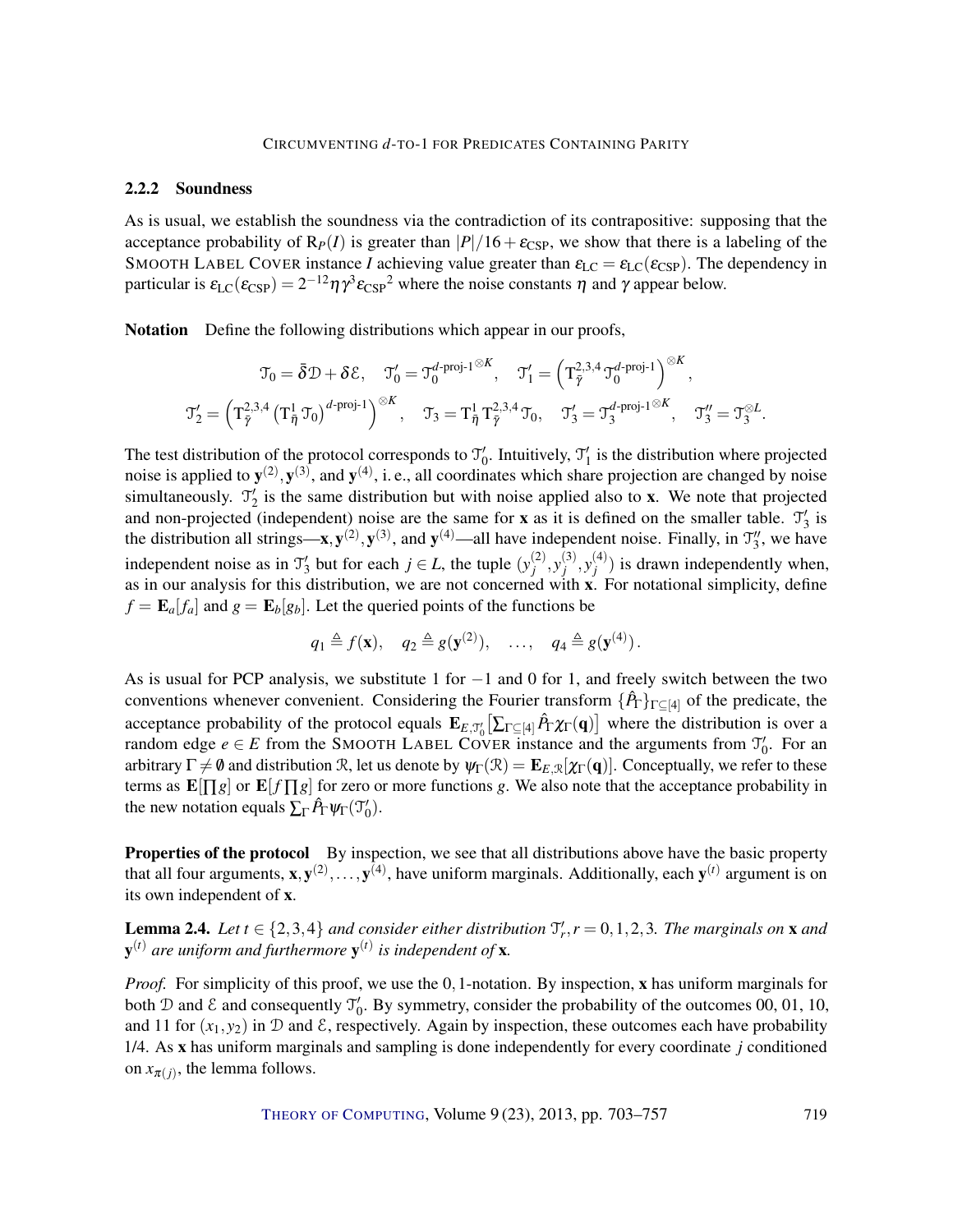<span id="page-17-4"></span>For either of the other distributions, it suffices to notice that the noise operators do not change marginals nor introduce dependencies.  $\Box$ 

The aim is to show the following four propositions from which the soundness follows. We note that the first proposition establishes basic properties while the remaining three mimic the approach of O'Donnell and Wu [\[22\]](#page-53-1). The proofs of these latter three lemmas are deferred to [Section 2.4,](#page-23-0) [Section 2.5,](#page-29-0) and [Section 2.6,](#page-32-0) respectively.

The first proposition states that, due to the preceding independence, terms involving at most one  $y^{(t)}$ argument are zero.

## <span id="page-17-0"></span>**Proposition 2.5.**  $\psi_{\Gamma}(\mathcal{T}'_0) = 0$  for  $\emptyset \neq \Gamma \subseteq [4], |\Gamma \cap \{2,3,4\}| \leq 1$ .

*Proof.* As shown in [Lemma 2.4,](#page-16-1) the test distribution has uniform marginals. Hence  $\psi_{\{t\}}(\mathcal{T}'_0) = \mathbf{E}_{E,\mathcal{T}'_0}[q_t]$ which equals  $\mathbf{E}_E[\mathbf{E}[f]]$  or  $\mathbf{E}_E[\mathbf{E}[g]]$ , both of which are 0 due to folding. Suppose  $\Gamma = \{1,t\}$ . Then  $\psi_{\Gamma}(\mathcal{T}'_0) = \mathbf{E}_{E,\mathcal{T}'_0}[fg] = \mathbf{E}[f] \mathbf{E}[g] = 0$  since  $\mathbf{y}^{(t)}$  is uniform and independent of x by [Lemma 2.4,](#page-16-1) subse- $\lim_{t \to 0}$  folding yields expectation 0.  $\Box$ 

The second lemma, which involves smoothness and significant technical work, argues that terms are in expectation roughly the same with the original test distribution as the test distribution with noise, independent of *d*, on all arguments. We note that the constants

$$
\rho_0 = \sqrt{1/2 + 1/2(1 - \delta^2/8)^2}
$$
 and  $\rho_1 = \sqrt{1 - \gamma^3}$ 

appearing in the proposition are correlation bounds appearing in the proofs and are bounded away from 1 depending only on  $\delta$  and  $\gamma$ .

#### <span id="page-17-3"></span>Proposition 2.6.

$$
\big|\psi_\Gamma({\mathfrak T}_0')-\psi_\Gamma({\mathfrak T}_3')\big|\leq \sup_{k\geq 0}\rho_0^k(1-\bar\gamma^k)+\sup_{k\geq 0}\rho_1^k(1-\bar\eta^k)+6\sqrt{\xi}+6\bar\gamma^J\leq \epsilon_{CSP}/256
$$

*for any*  $\Gamma \subseteq [4]$ *.* 

Third, over the noised distribution, terms of the form  $\mathbf{E}[\Pi g]$  are shown to have an expectation which approaches 0 as parameters are tweaked.

#### <span id="page-17-1"></span>**Proposition 2.7.**  $|\psi_{\Gamma}(\mathfrak{T}_3')| \leq 4\bar{\gamma}^{J/2-1} + 6 \cdot 3^{3J/4} \sqrt{\xi} +$ √  $\delta \leq \varepsilon_{CSP}/256$  for  $1 \notin \Gamma \subseteq [4], |\Gamma| \geq 2$ .

Finally, we bound terms of the form  $\mathbf{E}[f \Pi g]$ . This is often considered the hardest part of PCP analysis. However, the argument is almost immediate after we extend Mossel's multivariate invariance principle [\[19\]](#page-53-3) to projection games.

<span id="page-17-2"></span>**Proposition 2.8.** 
$$
|\psi_{\Gamma}(\mathcal{T}'_3)| \leq 8\sqrt{\gamma^{-1} \mathbf{E}_E\left[\sum_{(i,j)\in\pi} \mathrm{Inf}_{i}^{(\bar{\eta})}(f) \mathrm{Inf}_{j}^{(\bar{\gamma})}(g)\right]} \text{ for } 1 \in \Gamma \subseteq [4], |\Gamma| \geq 3.
$$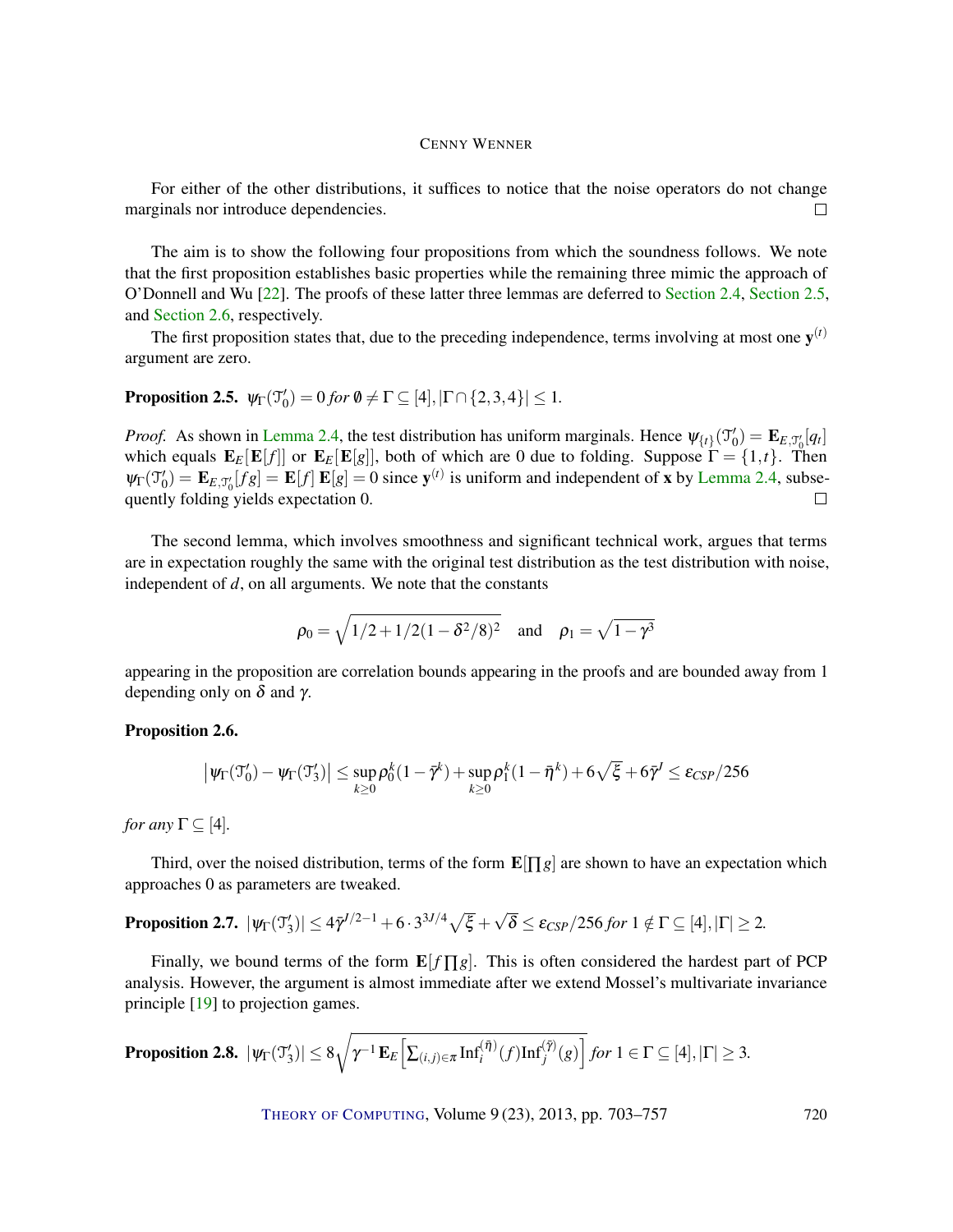**Proof of [Proposition 2.3](#page-15-2)** Propositions in hand, we proceed to show how they imply the desired soundness.

*Proof.* As is usual, we establish the soundness through the contradiction of its contrapositive: supposing that the acceptance probability of  $R_P(I)$  is greater than  $|P|/16+\epsilon_{\text{CSP}}$ , we show that there is a labeling of the SMOOTH LABEL COVER instance *I* achieving value greater than  $\varepsilon_{LC} = \varepsilon_{LC}(\varepsilon_{CSP}) = 2^{-12} \eta \gamma^3 \varepsilon_{CSP}^2$ .

The labeling in question is the  $(\bar{\eta}, \gamma)$ *-Noisy Influence Assignment* which independently sets vertex *u* resp. *v* to label *i* resp. *j* with probability proportional to  $Inf_i^{(\bar{\eta})}(f^u)$  resp.  $Inf_j^{(\bar{\gamma})}(g^v)$ . By [Lemma 1.13,](#page-10-2) this defines probability measures with normalization constants bounded by  $\eta$  and  $\gamma$ , respectively. By this labeling, the SMOOTH LABEL COVER instance has value at least

$$
\mathbf{P}_E(\lambda(u) = \pi(\lambda(v)) \ge \eta \gamma \mathbf{E}_E \left[ \sum_{(i,j) \in \pi} \mathrm{Inf}_i^{(\bar{\eta})}(f) \mathrm{Inf}_j^{(\bar{\eta})}(g) \right]. \tag{2.1}
$$

Suppose that the assignment  $\{f^u\}_{u \in U}, \{g^v\}_{v \in V}$  achieves value greater than  $|P|/16 + \varepsilon_{CSP}$  for some  $\varepsilon_{\text{CSP}} > 0$ . Taking the Fourier expansion of the predicate *P*, the acceptance probability equals  $\sum_{\Gamma} \hat{P}_{\Gamma} \psi_{\Gamma}(\mathcal{T}'_0)$ . We note that the term with  $\Gamma = \emptyset$  equals  $|P|/16$ . For the remaining terms, let *A*, *B*, and *C* be the respective choices of  $\Gamma$  appearing in [Proposition 2.5,](#page-17-0) [2.7,](#page-17-1) and [2.8,](#page-17-2) respectively. By the first of these lemmas, for any  $\Gamma \in A$ ,  $\psi_{\Gamma}(\mathcal{T}'_0) = 0$ . We also note that  $|\hat{P}_{\Gamma}| \leq 1$  for any  $\Gamma$ . Consequently,

<span id="page-18-0"></span>
$$
\sum_{\Gamma \in B+C} \left| \psi_{\Gamma}(\mathfrak{I}_0') \right| > \varepsilon_{\text{CSP}}.
$$

By [Proposition 2.6](#page-17-3) and the choice of parameters,

$$
\sum_{\Gamma \in \mathcal{B} + C} \left| \psi_{\Gamma}(\mathfrak{T}_3') - \psi_{\Gamma}(\mathfrak{T}_0') \right| \leq \epsilon_{\text{CSP}}/4 \,.
$$

By [Proposition 2.7](#page-17-1) and the choice of parameters again,

$$
\sum_{\Gamma \in B} \left| \psi_{\Gamma}(\mathfrak{T}'_3) \right| \leq \varepsilon_{\text{CSP}}/4.
$$

Consequently, using [Proposition 2.8](#page-17-2) and  $|C| \leq 4$ , for some  $\Gamma \in C$ ,

$$
\mathop{\varepsilon_{\rm CSP}}\nolimits/8\leq \big|\psi_\Gamma({\mathfrak T}_3')\big|\leq 8\sqrt{\gamma^{-1}\,{\bf E}_E\!\left[\sum_{(i,j)\in\pi}\hbox{Inf}_i^{({\bar\eta})}(f)\hbox{Inf}_j^{({\bar\eta})}(g)\right]}.
$$

That is,

$$
\mathbf{E}_E\left[\sum_{(i,j)\in\pi}\mathrm{Inf}_i^{(\bar{\eta})}(f)\mathrm{Inf}_j^{(\bar{\gamma})}(g)\right] > 2^{-12}\gamma^2\varepsilon_{\mathrm{CSP}}^2.
$$

Relating to [\(2.1\)](#page-18-0), we see that the  $(\bar{\eta}, \gamma)$ -noisy influence assignment achieves a value greater than  $\varepsilon_{\text{LC}}(\varepsilon_{\text{CSP}}) = 2^{-12} \eta \gamma^3 \varepsilon_{\text{CSP}}^2$ , as desired.  $\Box$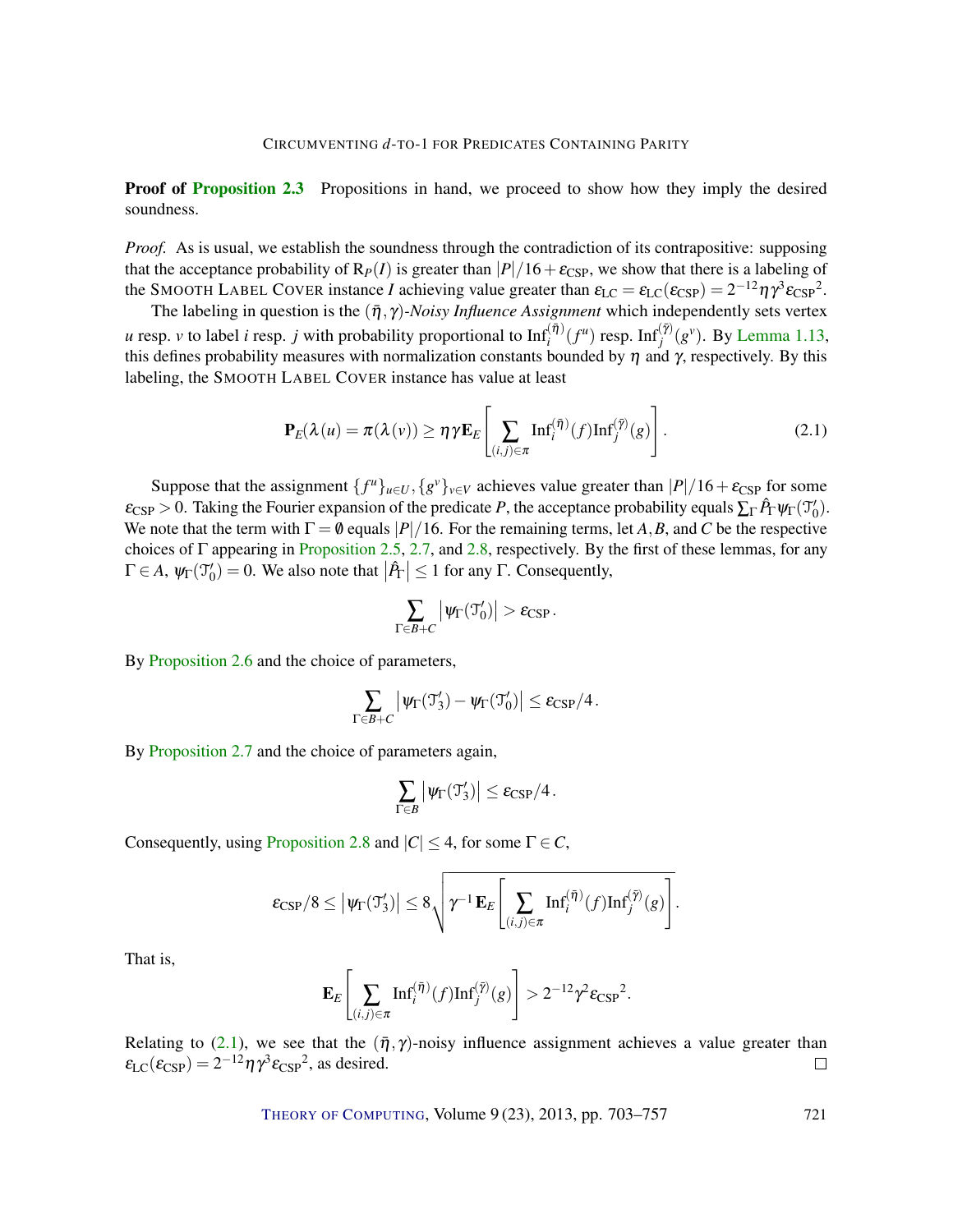#### <span id="page-19-0"></span>2.3 Correlation bounds for the test distribution

In this subsection, we establish bounds on the correlation between strings in our test distribution. We view the distribution  $\mathcal{T}'_0$  as sampling |*K*| copies on the correlated space  $\Omega_1 \times \Omega_2^d \times \Omega_3^d \times \Omega_4^d$  where each  $\Omega_t$  equals  $\{-1,1\}$  but is indexed for clarity. These samples form  $\mathbf{x}, \mathbf{y}^{(2)}, \mathbf{y}^{(3)}$ , and  $\mathbf{y}^{(4)}$ , respectively.

The correlation bounds we aim to establish for the test distribution are the following. The first lemma shows that for our test distribution  $\mathcal{T}_0$ , the correlation between arguments to *g* functions are bounded away from 1 independent of *d*. This in turn will enable us to introduce projected noise for *g* functions.

#### <span id="page-19-1"></span>Lemma 2.9.

$$
\rho\left(\Omega_1\times\Omega_2^d\times\Omega_3^d,\Omega_4^d;\,\mathfrak{T}_0^{d\text{-proj-1}}\right)\leq\sqrt{\frac{1}{2}+\frac{1}{2}\left(1-\frac{\delta^2}{8}\right)^2}.
$$

*Proof.* Proved in [Section 2.3.2.](#page-22-0)

The second lemma essentially says that after we have introduced projected noise for all *g* functions, the argument to *f* has correlation bounded away from 1 independent of *d*, enabling us to introduce noise for  $f$ .

#### <span id="page-19-3"></span>Lemma 2.10.

$$
\rho\left(\Omega_1,\Omega_2^d\times \Omega_3^d\times \Omega_4^d;\, \mathrm{T}_{\tilde\gamma}^{2,3,4}\mathbb{T}_0^{d\text{-}\mathrm{proj}\text{-}1}\right)\leq \sqrt{1-\gamma^3}\,.
$$

*Proof.* Proved in [Section 2.3.2.](#page-22-0)

The third and final lemma is used to show that a product of *g*-functions is always small if we do not have projections. This will be the final step when we bound terms of the form  $\mathbf{E}[\Pi g]$  after we have argued that the product behaves roughly as though there were unique projections.

#### <span id="page-19-2"></span>Lemma 2.11.

$$
\rho\left(\Omega_2,\Omega_3\times\Omega_4;\ \mathfrak{T}_0\right)\leq \sqrt{\delta}\,.
$$

*Proof.* Proved in [Section 2.3.2.](#page-22-0)

#### 2.3.1 Preliminaries

We begin by introducing the concept of expected conditional expectation and present lemmas which simplify our proofs.

**Definition 2.12.** Let  $\mathcal{P} = (\Omega = \Omega_A \times \Omega_B \times \Omega_C, \mu)$  be a correlated probability space and  $\{E_i\}_i$  a partition of Ω. The *expected conditional correlation* between Ω*<sup>A</sup>* and Ω*<sup>B</sup>* conditioned on {E*i*}*<sup>i</sup>* with respect to the measure  $\mu$  is

$$
\rho_\mu(\Omega_A,\Omega_B \mid \{\mathrm{E}_i\}_i;\ \mathcal{P}) = \mathbf{E}_{\mathrm{E}_i\sim\mu}\big[\rho_\mu(\Omega_A,\Omega_B;\ \mathcal{P} \mid \mathrm{E}_i)^2\big]^{1/2}\,,
$$

where " $\mathcal{P} | E_i$ " is the probability space conditioned on the event  $E_i$ .

In the special case when the partition  ${E_i}$  is the set of indicators of a correlated space  $\Omega_c$ , we simplify notation as follows.

THEORY OF C[OMPUTING](http://dx.doi.org/10.4086/toc), Volume 9 (23), 2013, pp. 703–757 722

 $\Box$ 

 $\Box$ 

 $\Box$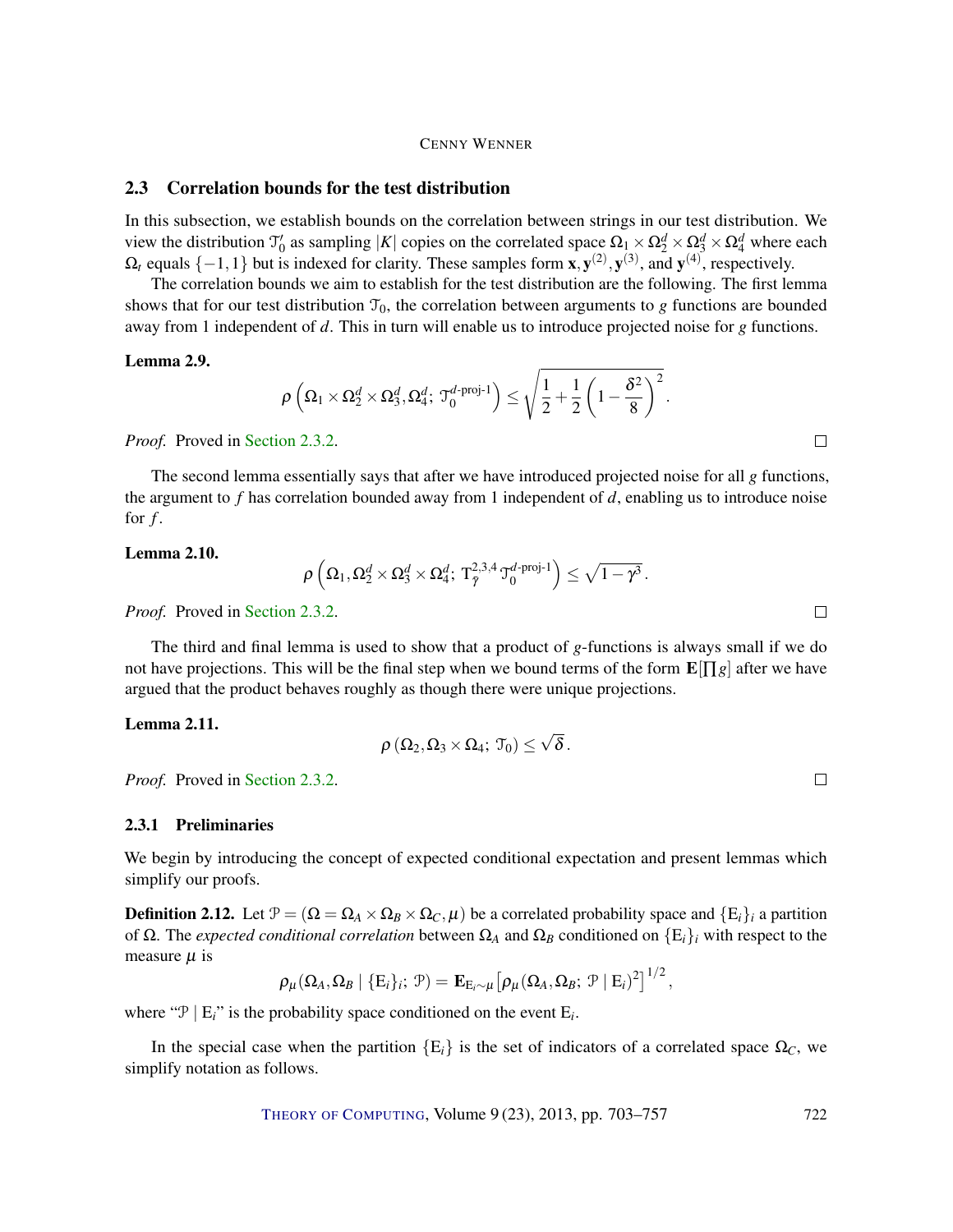<span id="page-20-4"></span>Definition 2.13. The *expected conditional correlation* between  $\Omega_A$  and  $\Omega_B$  conditioned on  $\Omega_C$  with respect to the measure  $\mu$  is

$$
\rho_\mu(\Omega_A,\Omega_B\ |\ \Omega_C;\ \mathcal{P}) = \mathbf{E}_{\omega_C\sim\mu} \big[\rho_\mu(\Omega_A,\Omega_B;\ \mathcal{P}\ |\ \omega_C)^2\big]^{1/2}\,,
$$

where " $\mathcal{P} \mid \omega_C$ " is the probability space conditioned on the event " $\Omega_C = \omega_C$ ."

We recall and slightly reformulate useful lemmas from Mossel [\[19\]](#page-53-3). The first lemma gives an explicit expression for computing correlations and is particularly useful for comparing correlations between different probability spaces.

<span id="page-20-0"></span>Lemma 2.14 (Lemma 2.8, Mossel [\[19\]](#page-53-3)).

$$
\rho_\mu(\Omega_A,\Omega_B)=\sup_{\phi\in \mathrm{L}^2_\mu(\Omega_A),\,\mathbf{E}_\mu[\phi]=0,\mathrm{Var}_\mu[\phi]=1}\mathbf{E}_{\omega_B\sim_\mu\Omega_B}\Big[\,\mathbf{E}_\mu[\phi\,|\,\omega_B]^2\Big]^{1/2}\,.
$$

The second lemma says that if two functions depend on a number of independent correlated spaces, then they can maximize their correlation by using only one set of correlated spaces.

<span id="page-20-2"></span>**Lemma 2.15** (Proposition 2.13, Mossel [\[19\]](#page-53-3)). *Correlated probability spaces*  $\left\{ \left( \Omega^{(i)}_A \times \Omega^{(i)}_B \right) \right\}$  $\left\{\stackrel{(i)}{B},\mu_i\right\}\Big\}$ *i satisfy*  $\rho\left(\prod\Omega_A^{(i)}\right)$  $\prod_A^{(i)}, \prod_{B} \Omega_B^{(i)}$  $\binom{(i)}{B};\ \prod \mu_i \Big) \leq \max \rho \left(\Omega_A^{(i)}\right)$  $\overset{(i)}{A}, \Omega_B^{(i)}$  $\stackrel{(i)}{B}$ ;  $\mu_i$ ).

Finally, the following lemma provides a simple upper bound on the correlation of any probability space; however, it would be deteriorating with projection degrees if used immediately in our applications.

<span id="page-20-3"></span>**Lemma 2.16** (Lemma 2.9, Mossel [\[19\]](#page-53-3)). *Let*  $(\Omega_A \times \Omega_B, P)$  *be a correlated space where the minimum strictly positive probability of any outcome is*  $\alpha$ *. Consider the bipartite graph*  $G = (\Omega_A, \Omega_B, E)$  *where*  ${x, y} \in E$  *iff*  $(x, y) \in \Omega_A \times \Omega_B$  *has strictly positive probability. If G is connected, then* 

$$
\rho(\Omega_A,\Omega_B;\,P)\leq 1-\alpha^2/2\,.
$$

We establish in the following three lemmas useful for dealing with correlations. The first shows formally the intuitive property that the expected correlation between two sample spaces conditioned on a set of events partition the product sample space is greater than the correlation without knowledge of any events. This will prove useful in bounding correlations which involve sample spaces growing with projection degrees.

<span id="page-20-1"></span>**Lemma 2.17.** Let  $(\prod^{m}\Omega_{t}, \mu)$  be a correlated probability space, A, B non-empty subsets of  $[m]$ *, and*  $\{E_{i}\}_{i}$ *a partition of the sample space such that either* Ω*<sup>A</sup> or* Ω*<sup>B</sup> is independent of* {E*i*}*<sup>i</sup> , i. e., the marginal*  $d$ *istribution of the sample space*  $\Omega_A$  *or*  $\Omega_B$  *remains unchanged conditioned on any event*  $E \in \{E_i\}_i$ . Then,

$$
\rho\left(\Omega_A,\Omega_B; \, \mathcal{P}\right) \leq \rho\left(\Omega_A,\Omega_B \mid \{E_i\}_i; \, \mathcal{P}\right).
$$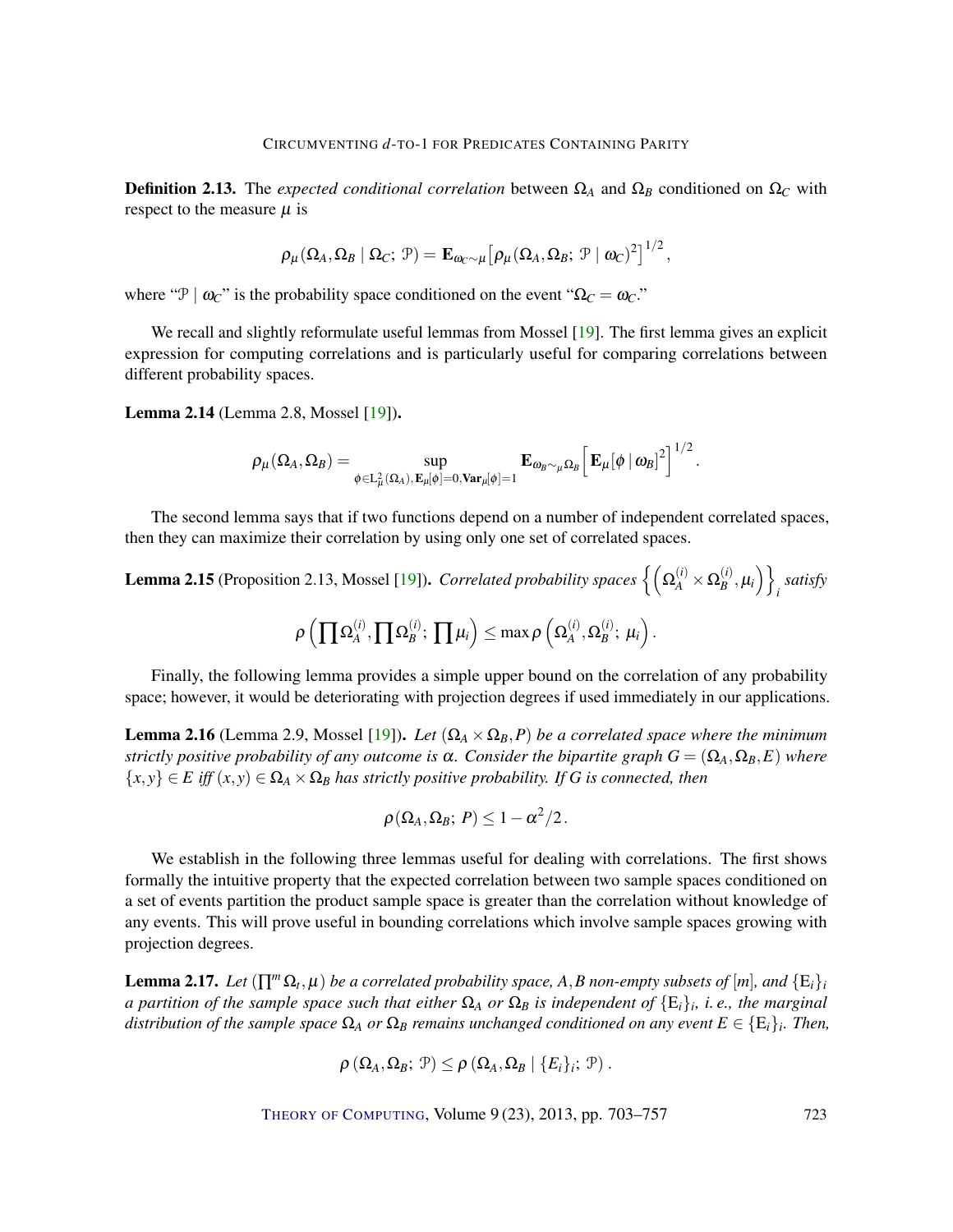*Proof.* Without loss of generality, let  $\Omega_B$  be independent of  $\{E_i\}_i$ . Note that  $\mathbf{E}_E[\cdot]$  in this proof denotes the expectation over events in  ${E<sub>i</sub>}$ <sub>*i*</sub>; not the expectation over a random edge as in the analysis of our protocol.

By [Lemma 2.14](#page-20-0) and subsequently Jensen's inequality, the LHS equals

$$
\sup_{\phi} \mathbf{E}_{\omega_A} \left[ \mathbf{E}_{\Omega_B} [\phi \, |\, \omega_A]^2 \right]^{1/2} \leq \sup_{\phi} \mathbf{E}_{E,\omega_A} \left[ \mathbf{E}_{\Omega_B} [\phi \, | \, E, \omega_A]^2 \right]^{1/2},\tag{2.2}
$$

where the supremum is over  $\phi \in L^2(\Omega_B)$  with expectation 0 and variance 1 with respect to  $\mu$ . Using that

$$
\sup_{x \in X} \mathbf{E} [x^2]^{1/2} = \left( \sup_{x \in X} \mathbf{E} [x^2] \right)^{1/2}
$$

for  $x \ge 0$  and subsequently independence between  $\Omega_B$  and the events,

$$
(2.2) = \left(\sup_{\phi} \mathbf{E}_{E,\omega_A} \left[\mathbf{E}_{\Omega_B}[\phi \mid E,\omega_A]^2\right]\right)^{1/2} \leq \mathbf{E}_E \left[\sup_{\phi} \mathbf{E}_{\omega_A} \mid E \left[\mathbf{E}_{\Omega_B}[\phi \mid \omega_A]^2\right]\right]^{1/2}.
$$
 (2.3)

Again from [Lemma 2.14,](#page-20-0) we recognize this supremum as  $\rho (\Omega_A, \Omega_B; \mathcal{P} | E)^2$ . Consequently,

$$
(2.3) = \mathbf{E}_{E \in \{E_i\}_i} \left[ \rho \left( \Omega_A, \Omega_B \mid E; \mathcal{P} \right)^2 \right]^{1/2},
$$

which we recognize as the definition of  $\rho$   $(\Omega_A, \Omega_B | \{E_i\}_i; \mathcal{P})$ .

As a corollary, there is a simple bound on the correlation between a mixture of distributions from the correlations of the respective distributions.

<span id="page-21-0"></span>**Corollary 2.18.** Let  $(\Omega_A, \Omega_B, \bar{\delta}\mu + \delta \nu)$  be a correlated space such that the marginal distribution of at *least one of*  $\Omega_A$  *and*  $\Omega_B$  *is identical on*  $\mu$  *and*  $\nu$ *. Then,* 

$$
\rho\left(\Omega_A,\Omega_B;\ \bar{\delta}\mu+\delta\nu\right)\leq \sqrt{\bar{\delta}\rho_\mu(\Omega_A,\Omega_B)^2+\delta\rho_{\rm\scriptscriptstyle V}(\Omega_A,\Omega_B)^2}\,.
$$

*Proof.* Suppose that the marginal of  $\Omega_A$  is identical on  $\mu$  and v. In consequence, the marginal coincides for these distributions with  $\delta \mu + \delta v$ . We extend the sample space by an indicator of the drawn-from distribution and note that it does not change the correlation. Since  $\Omega_A$  is independent of this outcome, we can apply [Lemma 2.17](#page-20-1) to the indicator for the desired corollary.  $\Box$ 

Finally, there is a simple bound between sample spaces independent of projection degrees. Namely, if  $\Omega_A$  are the sample spaces which do not grow with the projection degree *d*, and conditioning on  $\Omega_A$ does not change the marginal distribution of one of the considered sample spaces, then the spaces cannot achieve higher correlation than having  $\Omega_A$  revealed and using a single of the *d* independent samples.

<span id="page-21-1"></span>**Corollary 2.19.** *Let*  $A, B, C$  *be disjoint subsets of*  $[m]$  *and*  $\mathcal{P} = (\prod^{m} \Omega_{t}, \mu)$  *a correlated probability space such that*  $Ω<sub>C</sub>$  *is independent of*  $Ω<sub>A</sub>$ *. Then,* 

$$
\rho\left(\Omega_A\times\Omega_B^d,\Omega_C^d;\,\mathcal{P}^{d\text{-proj-}A}\right)\leq\rho\left(\Omega_B,\Omega_C\mid\Omega_A;\,\mathcal{P}\right).
$$

THEORY OF C[OMPUTING](http://dx.doi.org/10.4086/toc), Volume 9 (23), 2013, pp. 703–757 724

 $\Box$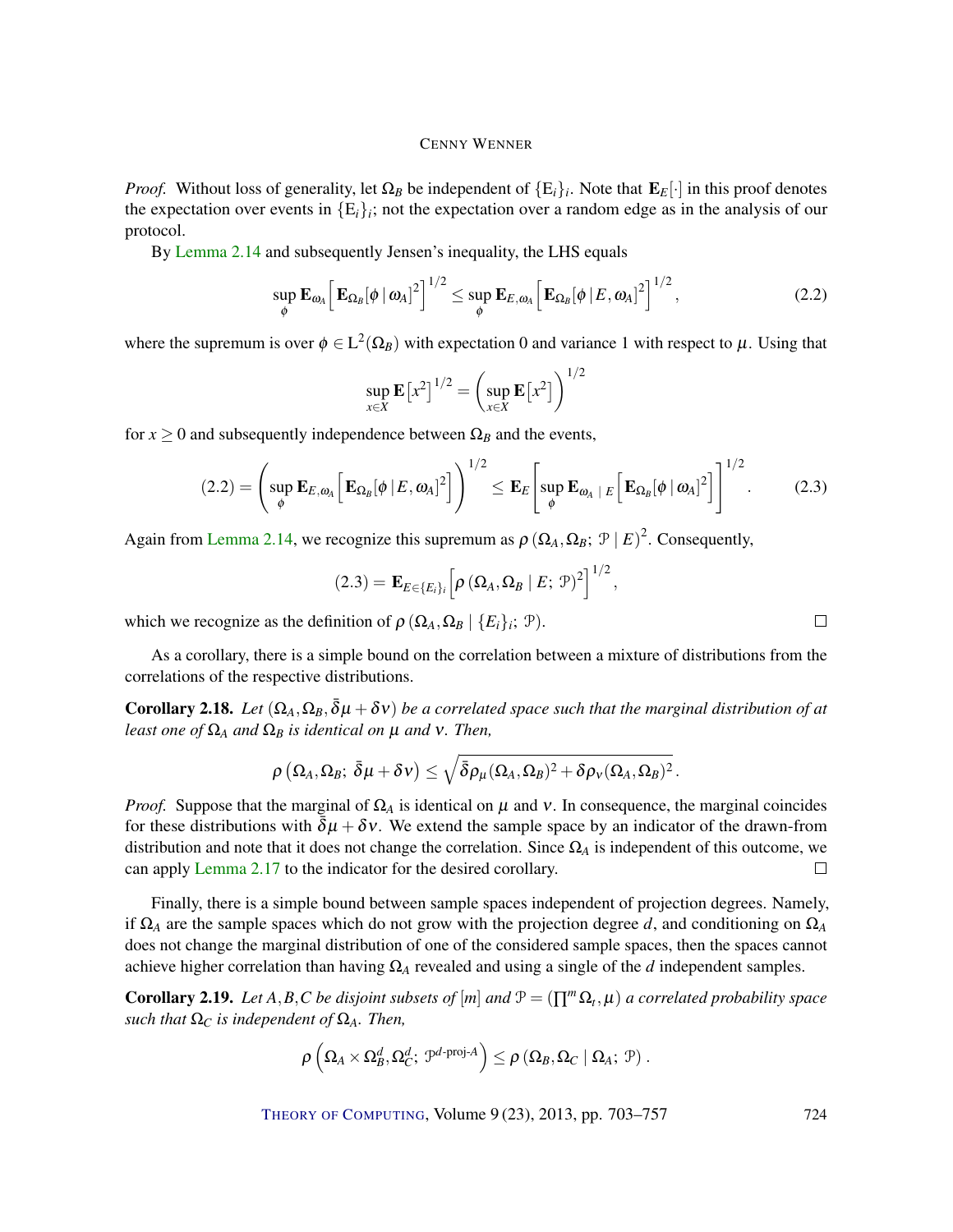*Proof.* We use [Lemma 2.17](#page-20-1) with the events  ${E_i}_i$  the outcomes of  $\Omega_A$ , which are independent of  $\Omega_C$  by the corollary hypothesis. The LHS is thusly bounded

$$
\text{LHS} \leq \rho \left( \Omega_B^d, \Omega_C^d \mid \Omega_A; \, \mathcal{P}^{d\text{-proj-}A} \right) = \mathbf{E}_{\omega_A} \bigg[ \rho \left( \Omega_B^d, \Omega_C^d; \, (\mathcal{P} \mid \omega_A)^{\otimes d} \right)^2 \bigg]^{1/2}.
$$

From [Lemma 2.15,](#page-20-2) we know that these correlations are bounded by any the greatest correlation of any one sample, i. e.,

$$
\mathbf{E}_{\omega_A} \left[ \rho \left( \Omega_B, \Omega_C; \mathcal{P} \mid \omega_A \right)^2 \right]^{1/2}
$$

which we identify as the definition of  $\rho$  ( $\Omega_B$ ,  $\Omega_C$  |  $\Omega_A$ ;  $\mathcal{P}$ ).

#### <span id="page-22-0"></span>2.3.2 Proof of Lemmas [2.9](#page-19-1) to [2.11](#page-19-2)

Preliminaries in hand, we turn to the proofs of the main lemmas of this subsection. The proofs are ordered by simplicity.

*Proof of [Lemma 2.11.](#page-19-2)* With probability  $\bar{\delta}$ ,  $\Omega_4$  is drawn from  $\mathcal D$  in which case it is independent of  $\Omega_2^d \times \Omega_3^d$ , yielding a correlation of 0. In the other event, the correlation is bounded by 1. Hence, using [Theorem 2.18,](#page-21-0)

$$
\rho\left(\Omega_2\times\Omega_3,\Omega_4;\,\mathfrak T_3^{d\text{-proj-1}}\right)\leq\sqrt{\bar\delta\cdot 0^2+\delta\cdot 1^2}\leq\sqrt{\delta}\,.
$$

,

*Proof of [Lemma 2.10.](#page-19-3)* We recall that the considered distribution is  $T_{\tilde{\gamma}}^{2,3,4} \mathcal{J}_0^{d-proj-1}$  $_{0}^{d\text{-proj-1}}$ . With probability  $\gamma^3$ , the outcome of  $\Omega_2^d \times \Omega_3^d \times \Omega_4^d$  is independent of  $\Omega_1$  and the correlation is 0. Denote this event by A and let the correlations of the two possibilities be, respectively,  $\rho_A = 0$  and  $\rho_{\bar{A}} \leq 1$ . Then,

$$
\rho\left(\Omega_1,\Omega_2^d\times \Omega_3^d\times \Omega_4^d;\,T_{\tilde\gamma}^{2,3,4}\mathbb{T}_0^{d\text{-proj-1}}\right)\leq \sqrt{\textbf{P}(A)\,\rho_A^2+\textbf{P}(\bar A)\,\rho_{\bar A}^2}\leq \sqrt{\gamma^3\cdot 0^2+(1-\gamma^3)\cdot 1^2}=\sqrt{1-\gamma^3}\,.
$$

*Proof of [Lemma 2.9.](#page-19-1)* [Lemma 2.4](#page-16-1) implies that  $\Omega_4^d$  is independent of  $\Omega_1$ . Applying [Theorem 2.19](#page-21-1) with  $A = \{1\}, B = \{2, 3\}, C = \{4\},$  we get

$$
\rho\left(\Omega_1\times\Omega_2^d\times\Omega_3^d,\Omega_4^d;\ \mathfrak{I}_0^{d\text{-proj-1}}\right)\leq\rho(\Omega_2\times\Omega_3,\Omega_4\mid\Omega_1;\ \mathfrak{T}_0)
$$

which by definition equals  $\mathbf{E}_{\omega_1} [\rho(\Omega_2 \times \Omega_3, \Omega_4; \mathcal{T}_0 \mid \omega_1)^2]^{1/2}$ .

Switching to  $\{0,1\}$  notation again, to establish that the considered correlation is bounded away from 1, it suffices that the conditioned correlation is bounded away from 1 for at least one of the cases  $\omega_1 = 0$ and  $\omega_1 = 1$ . This is precisely what we do, we bound the latter by 1 and find a smaller bound for the case  $\omega_1 = 0.$ 

To this end, we employ [Lemma 2.16.](#page-20-3) The bipartite graph in question has left vertices  $\Omega_2 \times \Omega_3$ , right vertices  $\Omega_4$ , and an edge  $\{(\omega_2, \omega_3), \omega_4\}$  whenever  $(\omega_2, \omega_3, \omega_4)$  has strictly positive probability,  $P(\{( \omega_1 = 0, \omega_2, \omega_3, \omega_4) \}) > 0$ . [Lemma 2.16](#page-20-3) states that if this graph is connected, then the correlation

THEORY OF C[OMPUTING](http://dx.doi.org/10.4086/toc), Volume 9 (23), 2013, pp. 703-757 725

 $\Box$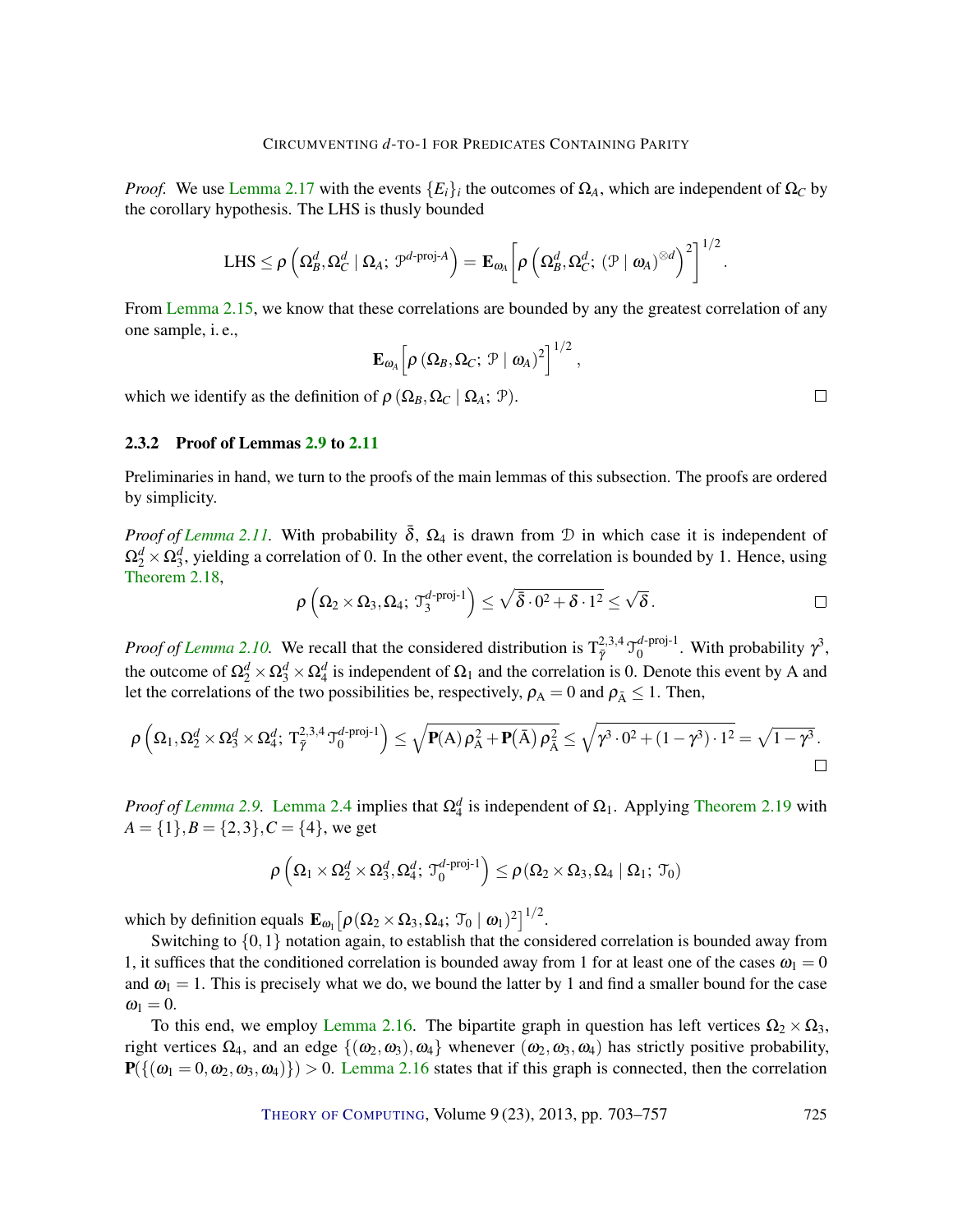<span id="page-23-2"></span>is bounded away from 1. To be specific, at most  $1 - \alpha^2/2$  where  $\alpha$  is the smallest strictly positive probability of any outcome.

Conditioned on  $\omega_1 = 0$  and  $\omega_4 = 0$ , all choices of  $(\omega_2, \omega_3)$  except  $(1,1)$  have positive probability: those of odd parity from  $\mathcal D$  and the  $(0,0)$  outcome from  $\mathcal E$ . In effect, all left vertices in the graph except for  $(\omega_2, \omega_3) = (1, 1)$  are connected to  $\omega_4 = 0$ . On the other hand, conditioned on  $\omega_1 = 0$  and  $\omega_4 = 1$ , the distribution D has positive probability for both  $(\omega_2, \omega_3) = (0,0)$  and  $(1,1)$ , allowing us to conclude that the graph indeed is connected.

By inspection, the minimum strictly positive probability of any outcome  $\alpha$  for the distribution  $\mathcal{T}_0 = \delta \mathcal{D} + \delta \mathcal{E}$  conditioned on  $\omega_1 = 0$  is given by  $\mathcal{E}$  as  $\delta$  is close to 0.  $\mathcal{E}$  only has two outcomes conditioned on  $\omega_1 = 0$ , namely 0000 and 0111, each with conditioned probability 0.5. Consequently,  $\alpha = \delta/2$ , implying  $\rho(\Omega_2 \times \Omega_3, \Omega_4; \mathcal{T}_0 \mid \omega_1 = 0) \leq 1 - \delta^2/8$  and, as desired,

$$
\rho\left(\Omega_1\times\Omega_2^d\times\Omega_3^d,\Omega_4^d;\ \mathfrak{I}_0^{d\text{-proj-1}}\right)\leq\sqrt{\frac{1}{2}\cdot 1^2+\frac{1}{2}\left(1-\frac{\delta^2}{8}\right)^2}\,.
$$

#### <span id="page-23-0"></span>2.4 Noise introduction

We first show a theorem which allow us to go from projected noise to independent non-projected noise.

#### 2.4.1 Equivalence of projected and non-projected noise

In this subsection, we show that when analyzing an expectation  $\mathbf{E}[\Pi g]$  or  $\mathbf{E}[f \Pi g]$  and projections are chosen as in SMOOTH LABEL COVER, the expected difference of this term with projected and non-projected noise is bounded by a constant depending only on and strictly decreasing with smoothness parameters  $\xi^{-1}$  and *J*.

By non-projected noise, we mean the classical noise in hardness of approximation: every coordinate  $y_i \in \Omega$  of a string y is independently resampled from the marginal of the distribution with a fixed probability. By projected noise, we mean the noise as used by Mossel [\[19\]](#page-53-3): every group of coordinates  $\{y_j\}_{\pi(j)=i} \in \Omega^{|\pi^{-1}(i)|}$  with the same projection are jointly resampled from the distribution's marginal with a fixed probability.

<span id="page-23-1"></span>**Lemma 2.20.** Consider label sets  $K,L = K \times [d]$  and a function  $g = g^v : \Omega^L_C \to \mathbb{R}$  defined on a probability *space d-*proj-*A*⊗*K*

$$
\mathcal{P} = (\Omega_A \times \Omega_B \times \Omega_C, \mu)^{d\text{-proj-}A^\otimes}
$$

 $\omega$  *where*  $\Omega_C$  *is independent of*  $\Omega_A$ *. Let*  $\pi = \pi^{\{u,v\}} : L \to K$  *be chosen*  $(J,\xi)$ *-smooth and define*  $\mathcal{P}^{\bar{\pi}}$  *by permuting the arguments of g in accordance with an arbitrary permutation*  $\bar{\pi}$  *consistent with*  $\pi$ *. Let*  ${g_s}_{s \le L}$  *be the Efron-Stein decomposition of g and denote by*  $U_s^{\pi}$  *the event* ' $|\pi(S)| \ge \min\{J, |S|\}$ '. *Then,* 

$$
\mathbf{E}_{\pi}\left[\left\|\sum_{S:\overline{\mathrm{U}_{S}^{\pi}}}gs\right\|_{2}\right] \leq \sqrt{\xi \mathbf{Var}[g]},
$$

where the norm is over  $\mathcal{P}^{\bar{\pi}}$ .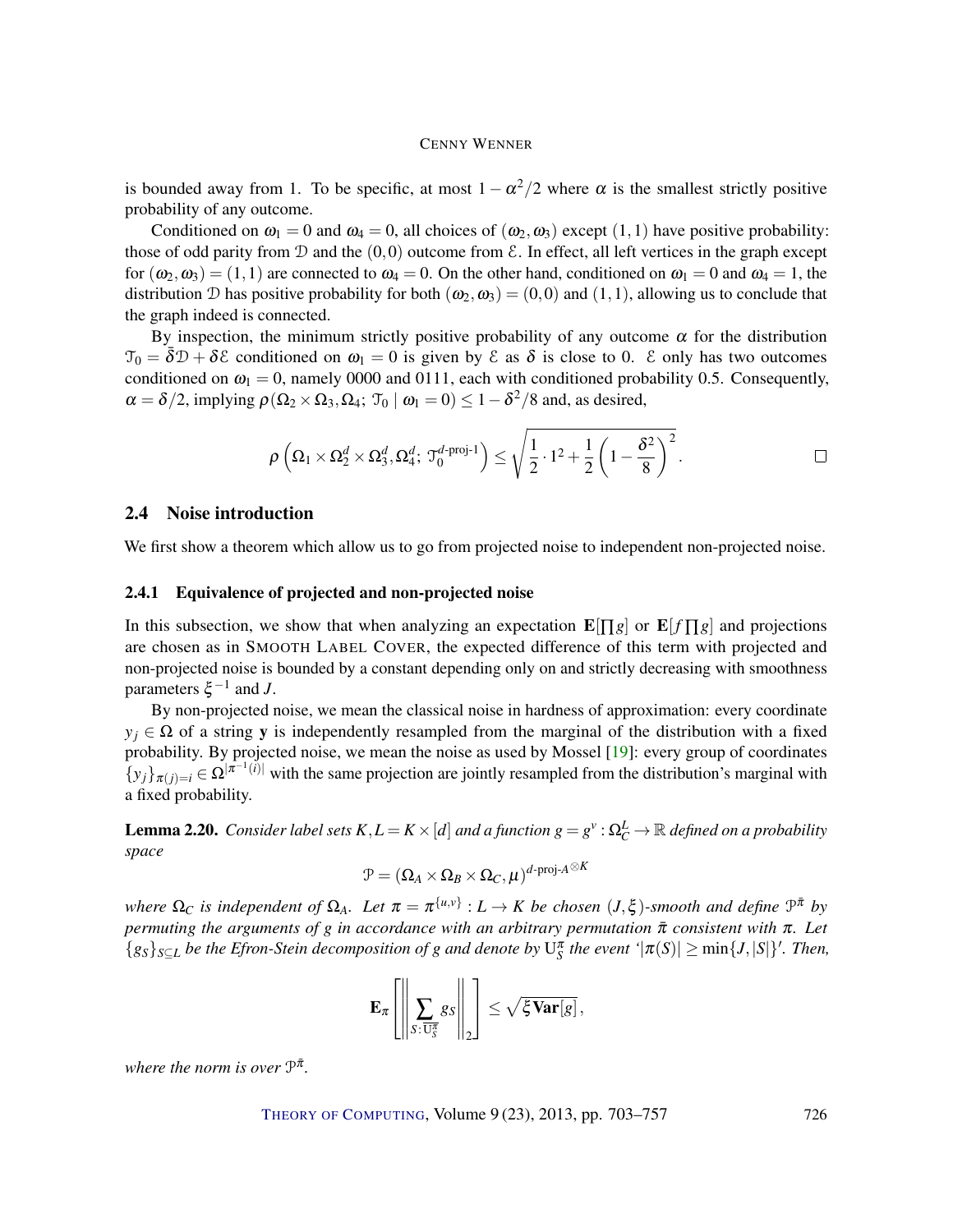*Proof.* We let the implicit distribution of the proof draw  $\mathcal{P}$ ,  $\pi$  and set  $\mathcal{P}^{\bar{\pi}}$  accordingly. We also note that by the hypothesis that Ω*<sup>C</sup>* is independent of Ω*A*, the Efron-Stein decomposition of *g* with respect to P satisfies the usual properties of [Lemma 1.5.](#page-8-0) In fact, as neither *g* nor its marginal distribution depends on  $\pi$ , the Efron-Stein decomposition with regard to the distribution  $\mathcal{P}^{\bar{\pi}}$  is the same regardless of  $\pi$ . For this reason, we shall not specify further which distribution the decomposition is with respect to.

We begin by rewriting the left term,

$$
\text{LHS} = \mathbf{E} \left[ \left( \sum_{S} \left[ \overline{\mathbf{U}_{S}^{\pi}} \right] g_{S} \right)^{2} \right]^{1/2} = \mathbf{E}_{\pi} \left[ \sum_{S,T} \left[ \overline{\mathbf{U}_{S}^{\pi}} \wedge \overline{\mathbf{U}_{T}^{\pi}} \right] \mathbf{E}_{\mathcal{P}^{\bar{\pi}}} [g_{S} g_{T}] \right]^{1/2} . \tag{2.4}
$$

By the properties of Efron-Stein decompositions,  $\mathbf{E}_{\mathcal{P}^{\bar{\pi}}}[g_S g_T]$  is 0 unless  $S = T$ . Furthermore,  $\mathbf{E}_{\mathcal{P}^{\bar{\pi}}}[g_S^2]$ only depends on the marginal distribution of  $\Omega_C^M$  and is independent of  $\pi$ . Hence,

$$
(2.4) = \left(\sum_{S} \mathbf{P}_{\pi}\left(\left[\overline{\mathbf{U}_{S}^{\pi}}\right]\right) \mathbf{E}_{\mathcal{P}}\left[g_{S}^{2}\right]\right)^{1/2}.
$$
 (2.5)

The permutation  $\pi$  was chosen to be  $(J,\xi)$ -smooth and consequently the probability in the expression is bounded by  $\xi$ , 0 in particular for  $S = \emptyset$ , and the remaining sum is the variance of *g* by Parseval's:

$$
(2.5) \leq \left(\xi \sum_{S \neq \emptyset} \mathbf{E}_{\mathcal{P}}[g_S^2]\right)^{1/2} = \left(\xi \mathbf{Var}[g]\right)^{1/2}.
$$

<span id="page-24-1"></span>**Theorem 2.21.** *Let K and*  $L = K \times [d]$  *be label sets,*  $\gamma \in (0,1]$  *a parameter,*  $\mathcal{D}$  *a distribution on*  $\Omega_A \times$  $\Omega_B\times\Omega_C$  such that  $\Omega_C$  is independent of  $\Omega_A$ , and finally  $h:\Omega_A^K\times\Omega_B^L\to[-1,1]$  and  $g:\Omega_C^L\to[-1,1]$ *functions. Define*

$$
\mathcal{P} = \left(\mathbf{T}_{\tilde{\gamma}}^{(C)} \mathbf{D}\right)^{d \text{-proj-}A^{\otimes K}}, \quad \mathcal{R} = \left(\mathbf{T}_{\tilde{\gamma}}^{(C)} \mathbf{D}^{d \text{-proj-}A}\right)^{\otimes K}
$$

 $A$ dditionally, let  $\pi : L \to K$  be chosen  $(J, \xi)$ -smooth and define  $\mathcal{P}^{\bar{\pi}}$  and  $\mathcal{R}^{\bar{\pi}}$  by permuting coordinates *accordingly. Then,*

$$
\left| \mathbf{E}_{\pi,\mathcal{P}^{\pi}}[hg] - \mathbf{E}_{\pi,\mathcal{R}^{\pi}}[hg] \right| \leq 2\sqrt{\xi} + 2\tilde{\gamma}^{\prime}.
$$
 (2.6)

<span id="page-24-0"></span>.

*Proof.* We note that  $\Omega_C^L$  is independent of  $\Omega_A^K$  in both  $\mathcal P$  and  $\mathcal R$  despite noise. Furthermore, neither kind of noise affects the marginals of  $\Omega_C^L$ ; in fact the marginals of  $\mathcal{P}, \mathcal{R}$ , and  $\mathcal{D}^{d-\text{proj-}A}^{\otimes K}$  coincide and consequently they share Efron-Stein decompositions. Rewriting the LHS,

$$
\text{LHS} = \left| \mathbf{E}_{\pi, \mathcal{P}^{\bar{\pi}}} \left[ h \sum_{S: U_S^{\pi}} g_S \right] - \mathbf{E}_{\pi, \mathcal{R}^{\bar{\pi}}} \left[ h \sum_{S: U_S^{\pi}} g_S \right] + \mathbf{E}_{\pi, \mathcal{P}^{\bar{\pi}}} \left[ h \sum_{S: \overline{U_S^{\pi}}} g_S \right] - \mathbf{E}_{\pi, \mathcal{R}^{\bar{\pi}}} \left[ h \sum_{S: \overline{U_S^{\pi}}} g_S \right] \right|
$$
  

$$
\leq \left| \mathbf{E}_{\pi, \mathcal{P}^{\pi}} \left[ h \sum_{S: U_S^{\pi}} g_S \right] - \mathbf{E}_{\pi, \mathcal{R}^{\bar{\pi}}} \left[ h \sum_{S: \overline{U_S^{\pi}}} g_S \right] \right| + \left| \mathbf{E}_{\pi, \mathcal{P}^{\pi}} \left[ h \sum_{S: \overline{U_S^{\pi}}} g_S \right] \right| + \left| \mathbf{E}_{\pi, \mathcal{R}^{\bar{\pi}}} \left[ h \sum_{S: \overline{U_S^{\pi}}} g_S \right] \right|.
$$
 (2.7)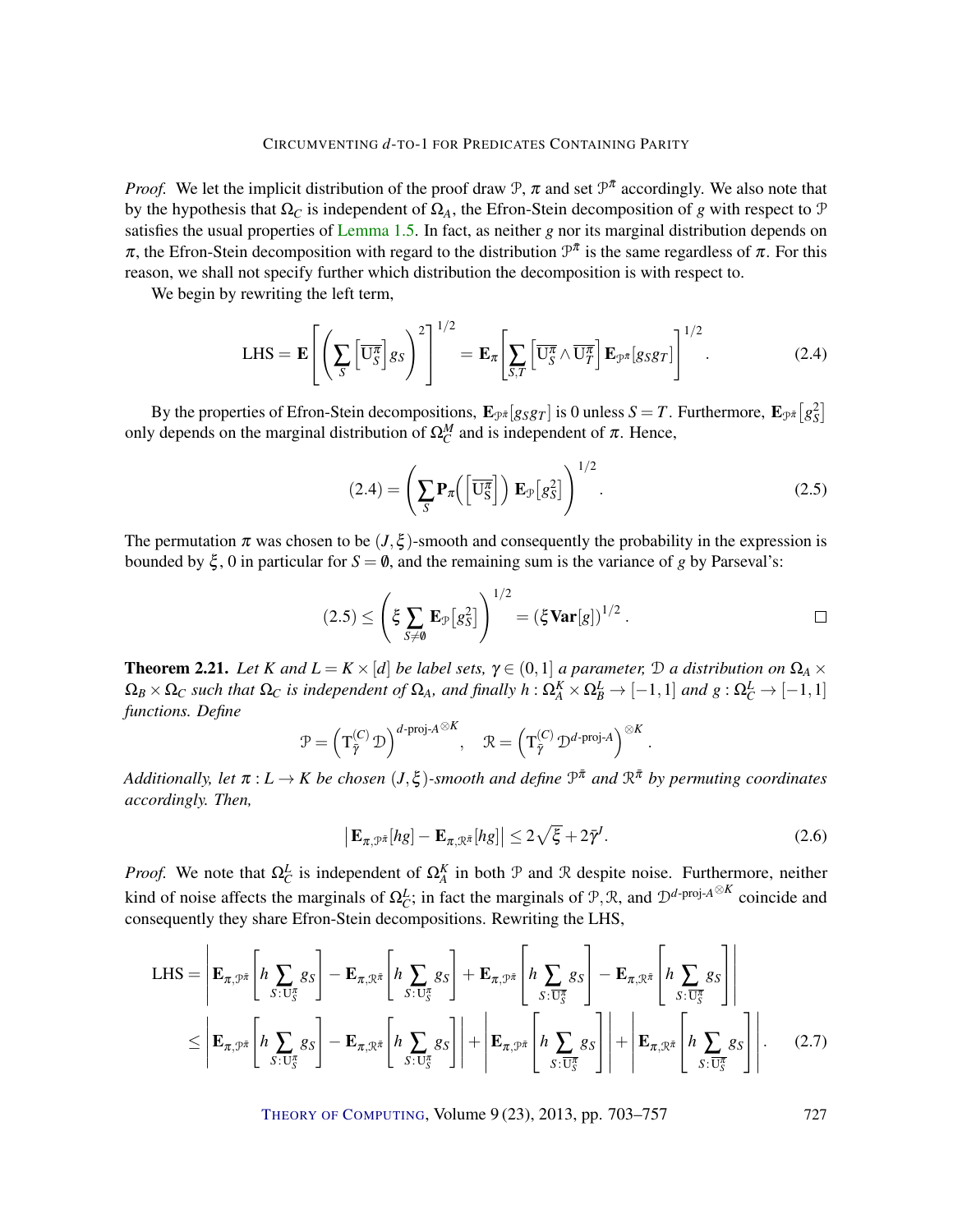<span id="page-25-0"></span>Applying Cauchy-Schwarz to either of the two latter terms and subsequently [Lemma 2.20,](#page-23-1)

$$
(2.7) \leq \left| \mathbf{E}_{\pi,\mathcal{P}^{\bar{\pi}}}\left[h \sum_{S: U_S^{\pi}} g_S\right] - \mathbf{E}_{\pi,\mathcal{R}^{\bar{\pi}}}\left[h \sum_{S: U_S^{\pi}} g_S\right] \right| + 2\sqrt{\xi \mathbf{Var}[g]} \|h\|_2.
$$

Since the domain of *g* and *h* is  $[-1, 1]$  we note that their variance and  $l_2^2$ -norms are both bounded by 1. This yields the first term on the RHS of [\(2.6\)](#page-24-0).

We proceed to bound the difference. The event  $U_S^{\pi}$  corresponds to  $|\pi(S)| = |S|$  and/or  $|\pi(S)| \geq J$ . Whenever the former holds, the expectation over  $\mathcal{P}^{\bar{\pi}}$  and  $\mathcal{R}^{\bar{\pi}}$  coincide, i. e., projected and non-projected noise are the same.

It remains to bound the case when  $|S| \neq |\pi(S)| \geq J$ . However due to noise, the contribution of such terms is small. Let us show this formally through standard analysis, denoting

$$
\mathcal{D}' = \mathcal{D}^{d\text{-proj-}A\otimes K}
$$

and noting that the larger of the two terms is over  $\mathcal{R}'$  which can be seen in the following derivation by substituting  $|\pi(S)|$  for  $|S|$ .

$$
\left| \mathbf{E}_{\pi,\mathcal{P}^{\bar{\pi}}}\bigg[h\sum_{S:|S|\neq|\pi(S)|\geq J} g_S \bigg] - \mathbf{E}_{\pi,\mathcal{R}^{\bar{\pi}}}\bigg[h\sum_{S:|S|\neq|\pi(S)|\geq J} g_S \bigg] \right| \leq 2 \left| \mathbf{E}_{\pi,\mathcal{R}^{\bar{\pi}}}\bigg[h\sum_{S:|S|\neq|\pi(S)|\geq J} g_S \bigg] \right|
$$
  
\n
$$
= 2 \left| \mathbf{E}_{\pi,\mathcal{D}'^{\bar{\pi}}}\bigg[h\sum_{S:|S|\neq|\pi(S)|\geq J} \bar{\gamma}^{|\pi(S)|} g_S \bigg] \right| \leq 2 \mathbf{E}_{\pi,\mathcal{D}'^{\bar{\pi}}}[h^2]^{1/2} \mathbf{E}_{\pi,\mathcal{D}'^{\bar{\pi}}}\bigg[ \left(\sum_{S:|S|\neq|\pi(S)|\geq J} \bar{\gamma}^{|\pi(S)|} g_S \right)^2 \bigg]^{1/2}
$$
  
\n
$$
\leq 2 \sum_{S:|S|\neq|\pi(S)|\geq J} \mathbf{E}_{\pi,\mathcal{D}'^{\bar{\pi}}} \bigg[ \bar{\gamma}^{2|\pi(S)|} g_S^2 \bigg]^{1/2} \leq 2 \bar{\gamma}' \mathbf{E}_{\pi,\mathcal{D}'^{\bar{\pi}}} \bigg[ \sum_{S} g_S^2 \bigg]^{1/2} \leq 2 \bar{\gamma}' \mathbf{E}_{\pi,\mathcal{D}'^{\bar{\pi}}} [g^2]^{1/2} \leq 2 \bar{\gamma}'.
$$

#### 2.4.2 Proof of [Proposition](#page-17-3) [2.6:](#page-17-3) Introducing noise in soundness analysis

The introduction of noise, independent of *d*, follows three steps. The first step is to argue that the correlation of the argument of a function is bounded away from one independent of *d*. As a second step, this permits us to employ a theorem by Mossel [\[19\]](#page-53-3) to introduce a certain kind of noise, which we call *projected noise*, without changing the expectation too much. Finally we use our techniques of the preceding subsection to show that the introduced noise behaves roughly as independent noise.

To clarify these points, the noise introduced by the mentioned theorem, which we shall call projected noise, jointly resamples all *d* coordinates  $j \in L$  which project to the same coordinate  $i \in K$ . What we would like is for every coordinate  $j \in L$  to be resampled independently. This is an important distinction in soundness analysis where for instance the former may permit arbitrarily large parities of coordinates in  $\pi^{-1}(i)$  to achieve a significant value. Standard decoding procedures, including Håstad's classical, and the more modern low-degree or noisy influences, fail in this setting as the number of potential coordinates grows with the soundness of the LABEL COVER instance and, in extension, the degree of projections.

We circumvent these problems with the machinery from the preceding subsection; smoothness essentially guarantees that functions which depend on many coordinates, depend on many coordinates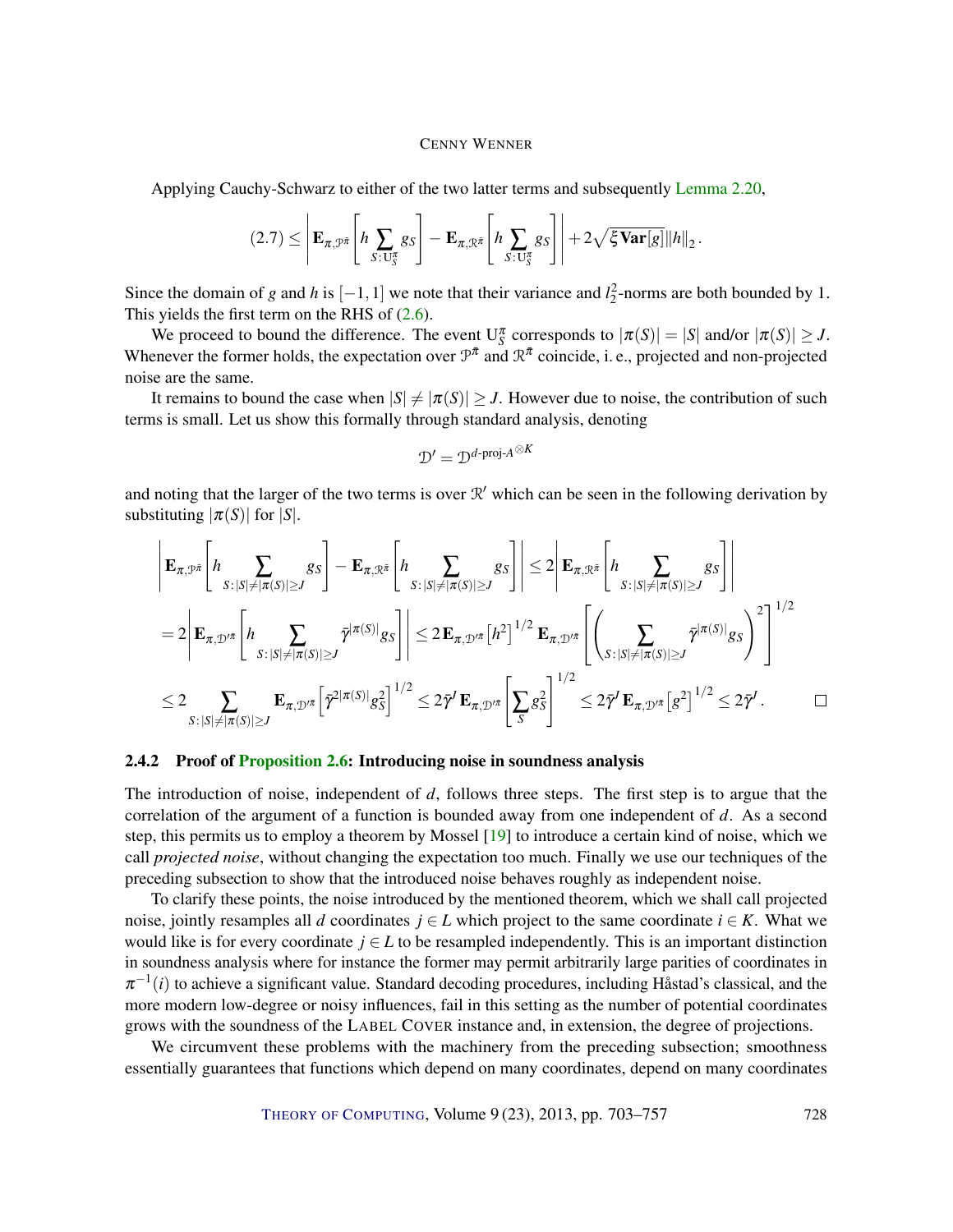<span id="page-26-4"></span>with different projections. In effect, we show that projected noise behave roughly the same as independent noise in this setting.

Formalizing slightly, the first step of [Proposition 2.6](#page-17-3) is to introduce projected noise for every  $y^{(t)}$ string, i. e., to go from the distribution  $\mathcal{T}'_0$  to  $\mathcal{T}'_1$ . Having done so, the correlation of **x** to  $(\mathbf{y}^{(t)})_t$  is bounded away from one independent of *d*, permitting noise introducing for **x**, defined as the distribution  $\mathcal{T}'_2$ . We note that projected and independent noise are the same for x. Finally, we use smoothness and the projected noise of  $y^{(t)}$  to show that it behaves roughly as independent noise, yielding the distribution  $\mathcal{T}'_3$ . The three steps may be expressed through the following lemmas.

<span id="page-26-0"></span>**Lemma 2.22.** Let 
$$
\Gamma \subseteq [4], |\Gamma| \geq 2
$$
 and define  $\rho_0 = \sqrt{1/2 + 1/2(1 - \delta^2/8)^2}$ . Then,  $\left| \mathbf{E} \left[ \psi_{\Gamma}(\mathcal{T}_0') - \psi_{\Gamma}(\mathcal{T}_1') \right] \right| \leq 3 \sup_k \rho_0^k (1 - \bar{\gamma}^k).$ 

*Proof.* Proved in [Section 2.4.2.](#page-27-0)

<span id="page-26-1"></span>**Lemma 2.23.** Let  $\Gamma \subseteq [4]$ ,  $|\Gamma| \geq 2$  and define  $\rho_1 = \sqrt{1 - \gamma^3}$ . Then,

$$
\big|\mathbf{E}\big[\psi_\Gamma(\mathfrak{T}_1')-\psi_\Gamma(\mathfrak{T}_2')\big]\big| \leq \sup_k \rho_1^k(1-\bar{\eta}^k).
$$

*Proof.* Proved in [Section 2.4.2.](#page-27-1)

<span id="page-26-2"></span>**Lemma 2.24.** *Let*  $\Gamma \subseteq [4]$ ,  $|\Gamma| \geq 2$ *. Then,* 

$$
\left| \mathbf{E} \big[ \psi_{\Gamma}(\mathfrak{I}_{2}') - \psi_{\Gamma}(\mathfrak{I}_{3}') \big] \right| \leq 6 \sqrt{\xi} + 6 \bar{\gamma}^{J}.
$$

*Proof.* Proved in [Section 2.4.2.](#page-28-0)

*Proof of [Proposition 2.6.](#page-17-3)* Follows directly from Lemmas [2.22,](#page-26-0) [2.23,](#page-26-1) and [2.24](#page-26-2) by summing the respective differences.  $\Box$ 

We begin by recapping a corollary of a lemma by Mossel [\[19\]](#page-53-3) and next define the concept of *"lifted" functions* with notation borrowed from Dinur et al. [\[6\]](#page-52-11).

<span id="page-26-3"></span>**Corollary 2.25** (Corollary of Lemma 6.1, Mossel [\[19\]](#page-53-3)). Let  $\mathcal{P} = (\Omega_1 \times \Omega_2, \mu)$  *be a correlated probability space satisfying*  $\rho(\Omega_1, \Omega_2) \le \rho < 1$ . Consider functions  $\{f_t : \Omega_t^n \to [-1,1]\}_{t=1,2}$  and an arbitrary *constant*  $\gamma \in (0,1]$ *. Then,* 

$$
\left|\mathbf{E}_{\mathcal{P}^{\otimes n}}[f_1f_2] - \mathbf{E}_{\mathcal{P}^{\otimes n}}\big[(T_{\bar{\gamma}}f_1)f_2\big]\right| \leq \sup_k \rho^k(1-\bar{\gamma}^k).
$$

In the setting of [Theorem 2.25,](#page-26-3) the involved functions are defined on a product space  $(\Omega'_1 \times \Omega'_2, \mu)^{\otimes n}$ . For proper treatment, we define equivalent functions where the sample spaces are products of all same sample spaces with the same projection.

**Definition 2.26.** The lifted function  $\overline{g}$  : {{-1,1}<sup>*d*}*K*</sup> of  $g$  : {-1,1}<sup>*K*×[*d*]</sup> is defined as

$$
\overline{g}(\overline{\mathbf{y}})=g(\mathbf{y}),
$$

where its lifted argument  $\overline{y}$  satisfies  $\overline{y}_{i,r} = y_{(i,r)}, i \in K, r \in [d]$ .

 $\Box$ 

 $\Box$ 

 $\Box$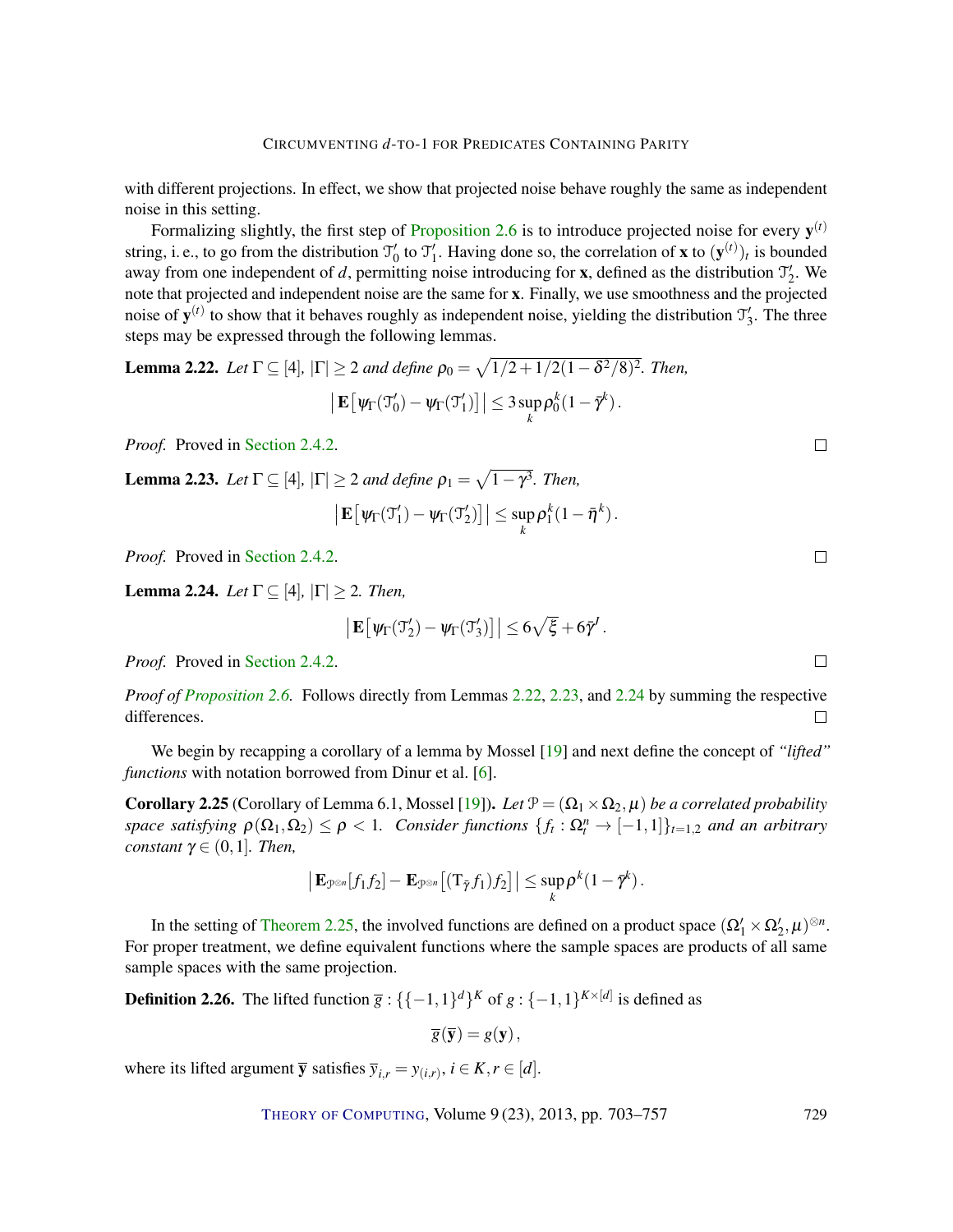We define  $\Omega'_1 = \Omega_1, \Omega'_t = \Omega_t^d$  for  $t = 2, 3, 4$ , let  $y^{(t)}$  be the lifted version of  $y^{(t)}$ , and  $\overline{T}$  the lifted analogue of a distribution T. Additionally, as we wish to claim simultaneously the lemmas for all  $\Gamma \subseteq [4], |\Gamma| \geq 2$ , let  $h_A$  for a subset  $A \subseteq [4]$  denote

$$
f^{[1\in A]}\prod_{t\in A\setminus 1}\overline{g^{(t)}}\,.
$$

#### <span id="page-27-0"></span>Proof of [Lemma 2.22:](#page-26-0) Introducing projected noise for *g* functions

*Proof.* Let

$$
\mathcal{D}_1 = \overline{\mathcal{J}_0^{d\text{-proj-1}}}, \quad \mathcal{D}_r = \mathcal{T}_{\bar{\gamma}}^{(r)} \mathcal{D}_{r-1}, \qquad r = 2, 3, 4.
$$

We note that  $\mathcal{D}_r^K$  is indeed the lifted analogue of  $\mathcal{T}_1'$ . Consequently, the lemma is proved by bounding the respective differences of expectations

<span id="page-27-2"></span>
$$
\left|\psi_{\Gamma}(\mathcal{D}_{r}^{K})-\psi_{\Gamma}(\mathcal{D}_{r-1}^{K})\right|
$$

for  $r = 2, 3, 4$ .

Working out the notation, for  $r = 2, 3, 4$ ,

$$
\left| \Psi_{\Gamma}(\mathcal{D}_{r-1}^{K}) - \Psi_{\Gamma}(\mathcal{D}_{r}^{K}) \right| = \left| \mathbf{E}_{\mathcal{D}_{r-1}^{K}} \left[ \overline{g^{(r)}} h_{\Gamma \backslash r} \right] - \mathbf{E}_{\mathcal{D}_{r}^{K}} \left[ \overline{g^{(r)}} h_{\Gamma \backslash r} \right] \right|
$$
\n
$$
= \left| \mathbf{E}_{\mathcal{D}_{r-1}^{K}} \left[ \overline{g^{(r)}} h_{\Gamma \backslash r} \right] - \mathbf{E}_{(\Gamma_{\tilde{\gamma}}^{(r)} \mathcal{D}_{r-1})^{K}} \left[ \overline{g^{(r)}} h_{\Gamma \backslash r} \right] \right| = \left| \mathbf{E}_{\mathcal{D}_{r-1}^{K}} \left[ \overline{g^{(r)}} h_{\Gamma \backslash r} \right] - \mathbf{E}_{\mathcal{D}_{r-1}^{K}} \left[ (\mathbf{T}_{\tilde{\gamma}} \overline{g^{(r)}}) h_{\Gamma \backslash r} \right] \right|.
$$
\n(2.8)

This is the setting of [Theorem 2.25.](#page-26-3)

By [Lemma 2.9](#page-19-1) and symmetry, the correlation  $\rho(\Omega_1 \times \prod_{t \neq 1,r} \Omega_t^d, \Omega_r^d; \mathcal{T}_0^{d\text{-proj-1}}$  $\binom{a-proj-1}{0}$ , which equals  $\rho(\Omega_1 \times$  $\prod_{t \neq 1,r} \Omega'_t, \Omega'_r; \mathcal{D}_1$ , is bounded by

$$
\rho_0 \triangleq \sqrt{1/2 + 1/2(1 - \delta^2/8)^2}.
$$

As noise can only decrease correlation, the same bound holds for D*r*−1. Similarly, this is a bound on any subset of sample spaces in the case  $\Gamma \neq [4]$ .

For  $r = 2,3,4$ , if  $r \notin \Gamma$ , the difference [\(2.8\)](#page-27-2) is 0. Otherwise, we bound using [Theorem 2.25](#page-26-3) with  $\rho \leq \rho_0$ . That is,  $(2.8) \leq \sup_k \rho_0^k(1 - \bar{\gamma}^k)$  $(2.8) \leq \sup_k \rho_0^k(1 - \bar{\gamma}^k)$  $(2.8) \leq \sup_k \rho_0^k(1 - \bar{\gamma}^k)$ . In conclusion,

$$
\left|\psi_{\Gamma}(\mathfrak{I}_{0}') - \psi_{\Gamma}(\mathfrak{I}_{1}')\right| = \left|\psi_{\Gamma}(\mathfrak{D}_{1}^{K}) - \psi_{\Gamma}(\mathfrak{D}_{4}^{k})\right| \leq \sum_{t=2}^{4} \left|\psi_{\Gamma}(\mathfrak{D}_{t-1}^{K}) - \psi_{\Gamma}(\mathfrak{D}_{t}^{K})\right| \leq 3 \sup_{k} \rho_{0}^{k} (1 - \bar{\gamma}^{k}). \qquad \Box
$$

#### <span id="page-27-1"></span>Proof of [Lemma 2.23:](#page-26-1) Introducing noise for the *f* function

*Proof.* By [Lemma 2.10,](#page-19-3)

$$
\rho(\Omega_1, \Omega_2^d \times \Omega_3^d \times \Omega_4^d; \mathfrak{T}_1^{d\text{-proj-1}}) \leq \rho_1 \triangleq \sqrt{1-\gamma^3}.
$$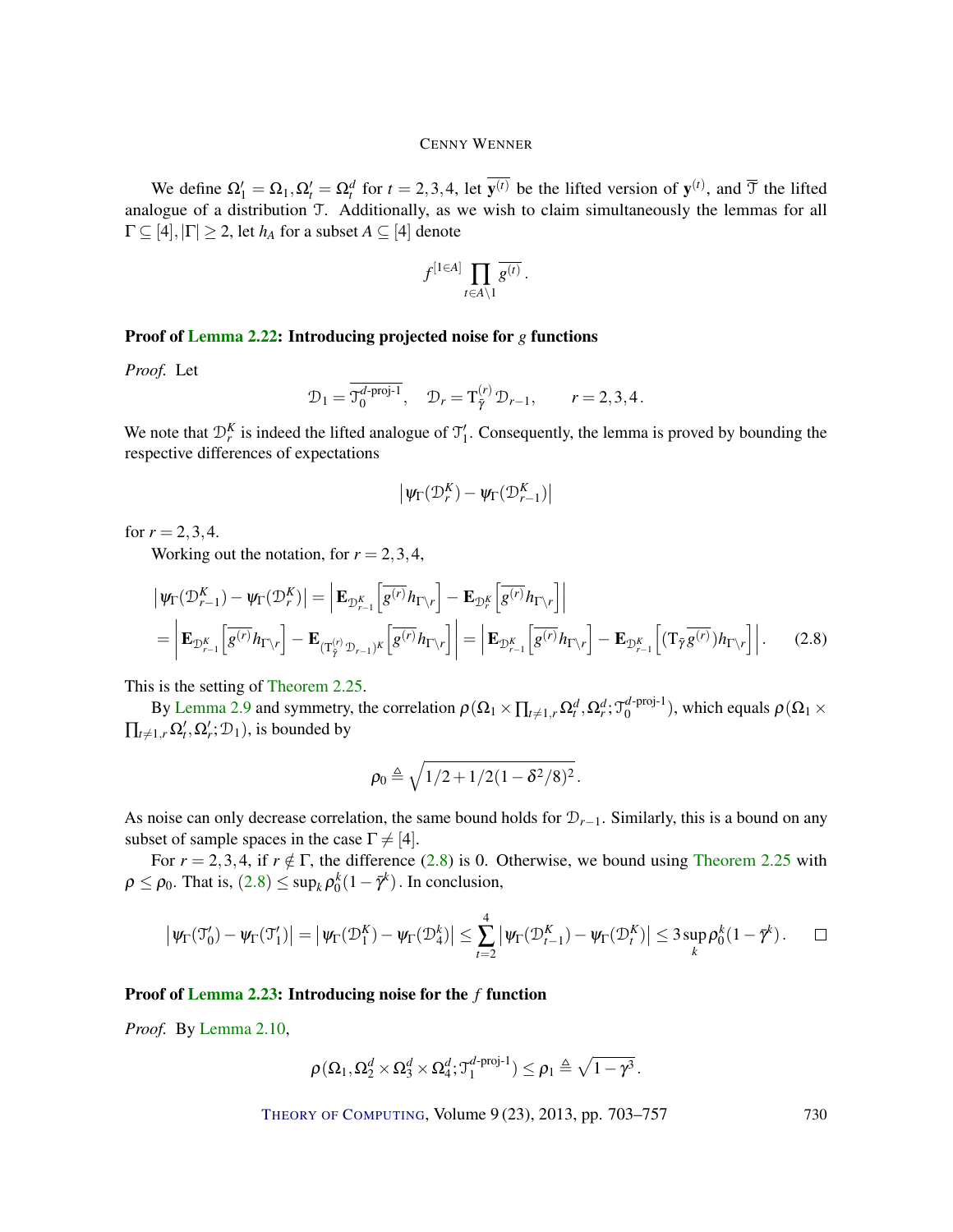The same bound holds for  $\rho(\Omega_1, \prod_{t \in \Gamma \setminus 1} \Omega'_t; \mathfrak{I}_1^{d\text{-proj-1}}$  $_1^{a-proj-1}$ ). Hence, using [Theorem 2.25](#page-26-3) again,

$$
\begin{aligned}\n\left|\psi_{\Gamma}(\mathfrak{I}'_{1})-\psi_{\Gamma}(\mathfrak{I}'_{2})\right|&=\left|\mathbf{E}_{\left(\mathbf{T}^{2,3,4}_{\tilde{\gamma}}\mathfrak{I}^{d\text{-proj-1}}_{0}\right)^{K}}\left[fh_{\Gamma\backslash 1}\right]-\mathbf{E}_{\left(\mathbf{T}^{2,3,4}_{\tilde{\gamma}}\left(\mathbf{T}^{1}_{\tilde{\eta}}\mathfrak{I}_{0}\right)^{d\text{-proj-1}}\right)^{K}}\left[fh_{\Gamma\backslash r}\right] \\
&=\left|\mathbf{E}_{\left(\mathbf{T}^{2,3,4}_{\tilde{\gamma}}\mathfrak{I}^{d\text{-proj-1}}_{0}\right)^{K}}\left[fh_{\Gamma\backslash r}\right]-\mathbf{E}_{\left(\mathbf{T}^{2,3,4}_{\tilde{\gamma}}\mathfrak{I}^{d\text{-proj-1}}_{0}\right)^{K}}\left[\left(\mathbf{T}_{\tilde{\eta}}f\right)h_{\Gamma\backslash r}\right]\right|\leq\sup_{k}\rho_{1}^{k}(1-\bar{\eta}^{k})\,. \; \Box\notag\n\end{aligned}
$$

#### <span id="page-28-0"></span>Proof of [Lemma 2.24:](#page-26-2) From projected noise to independent noise

*Proof.* The lemma follows immediately from [Theorem 2.21.](#page-24-1) However, somewhat confusingly at this point, we have defined the functions *g* so that the sample spaces are correlated by the projection  $\pi(i,r) = i$ . To utilize the theorem, we unravel the definition from the protocol:

$$
g(\mathbf{y}) \triangleq \mathbf{E}_{b \sim \{0,1\}}[b \oplus g^{\nu}(b \oplus \mathbf{y} \circ \bar{\pi})],
$$

where, for  $\pi \triangleq \pi^{\{u,v\}}$ ,  $\bar{\pi}: K \times [d] \leftrightarrow K \times [d]$  is an arbitrary bijection such that if  $(i',r') = \bar{\pi}(i,r)$ , then  $\pi(i) = i'$ . Define

$$
g^{\prime\prime}(\mathbf{y})=\mathbf{E}_{b\sim\{0,1\}}[b\oplus g^{\prime}(b\oplus \mathbf{y})]
$$

and let  $T_2^{\prime \pi}$  and  $T_3^{\prime \pi}$  permute coordinates of *g*' in accordance with an arbitrary bijection  $\bar{\pi}$  consistent with  $\pi$ . Also, for  $F \subseteq [4]$ , let

$$
h_F^v = f^{[1 \in F]} \prod_{t \in F \setminus 1} g^{\prime v}(\mathbf{y}^{(t)})\,.
$$

We recall the definition of the distributions

$$
\mathfrak{T}_2' \triangleq \left(\mathbf{T}_{\bar{\gamma}}^{2,3,4} \left(\mathbf{T}_{\bar{\eta}}^1 \mathbf{T}_0\right)^{d\text{-proj-1}}\right)^K \quad \text{and} \quad \mathfrak{T}_3' \triangleq \left(\left(\mathbf{T}_{\bar{\gamma}}^{2,3,4} \mathbf{T}_{\bar{\eta}}^1 \mathbf{T}_0\right)^{d\text{-proj-1}}\right)^K
$$

The target difference equals

$$
\left|\psi_{\Gamma}(\mathfrak{I}_{2}') - \psi_{\Gamma}(\mathfrak{I}_{3}')\right| = \left| \mathbf{E}_{u,v,\mathfrak{I}_{2}'}^{\mathfrak{I}_{\pi}(u,v)} \left[ f h_{\Gamma\setminus 1}^{\nu} \right] - \mathbf{E}_{u,v,\mathfrak{I}_{3}'}^{\mathfrak{I}_{\pi}(u,v)} \left[ f h_{\Gamma\setminus 1}^{\nu} \right] \right|.
$$
 (2.9)

<span id="page-28-1"></span>.

We apply [Theorem 2.21](#page-24-1) up to three times, once for each of the coordinates appearing in Γ. Define R*<sup>t</sup>* for  $t \in [m]$  as follows and note that  $\mathcal{R}_1$  corresponds to  $\mathcal{T}_2'$  and  $\mathcal{R}_m$  to  $\mathcal{T}_3'$ ,

$$
\mathcal{R}_t \triangleq \left(\mathbf{T}^{t+1,\ldots,m}_{\tilde{\gamma}_{t+1},\ldots,\tilde{\gamma}_m}\left(\mathbf{T}^{1,2,\ldots,t}_{\tilde{\eta},\tilde{\gamma}_2,\ldots,\tilde{\gamma}_t}\,\mathbf{T}_0\right)^{d\text{-proj-1}}\right)^K.
$$

Formally, when applying the theorem to coordinate  $t \in \Gamma \setminus \{1\}$ , we have  $A = \{1\}, B = \{t\}, C = \Gamma \setminus$  $\{1,t\}$ ,  $\gamma = \gamma$ , and the distributions equal  $\mathcal{P} = \mathcal{R}_{t-1}$  and  $\mathcal{R} = \mathcal{R}_t$ . The respective differences in expectation hence yield a bound on the difference in expectation between  $\mathcal{T}'_2 = \mathcal{R}_2$  and  $\mathcal{T}'_3 = \mathcal{R}_m$ . According to the theorem, the difference in expectation for each application is bounded by  $2\sqrt{\xi} + 2\bar{\gamma}'_t$ . In effect,  $(2.9) \le 6\sqrt{\xi} + 6\bar{\gamma}_2^J.$  $(2.9) \le 6\sqrt{\xi} + 6\bar{\gamma}_2^J.$  $(2.9) \le 6\sqrt{\xi} + 6\bar{\gamma}_2^J.$  $\Box$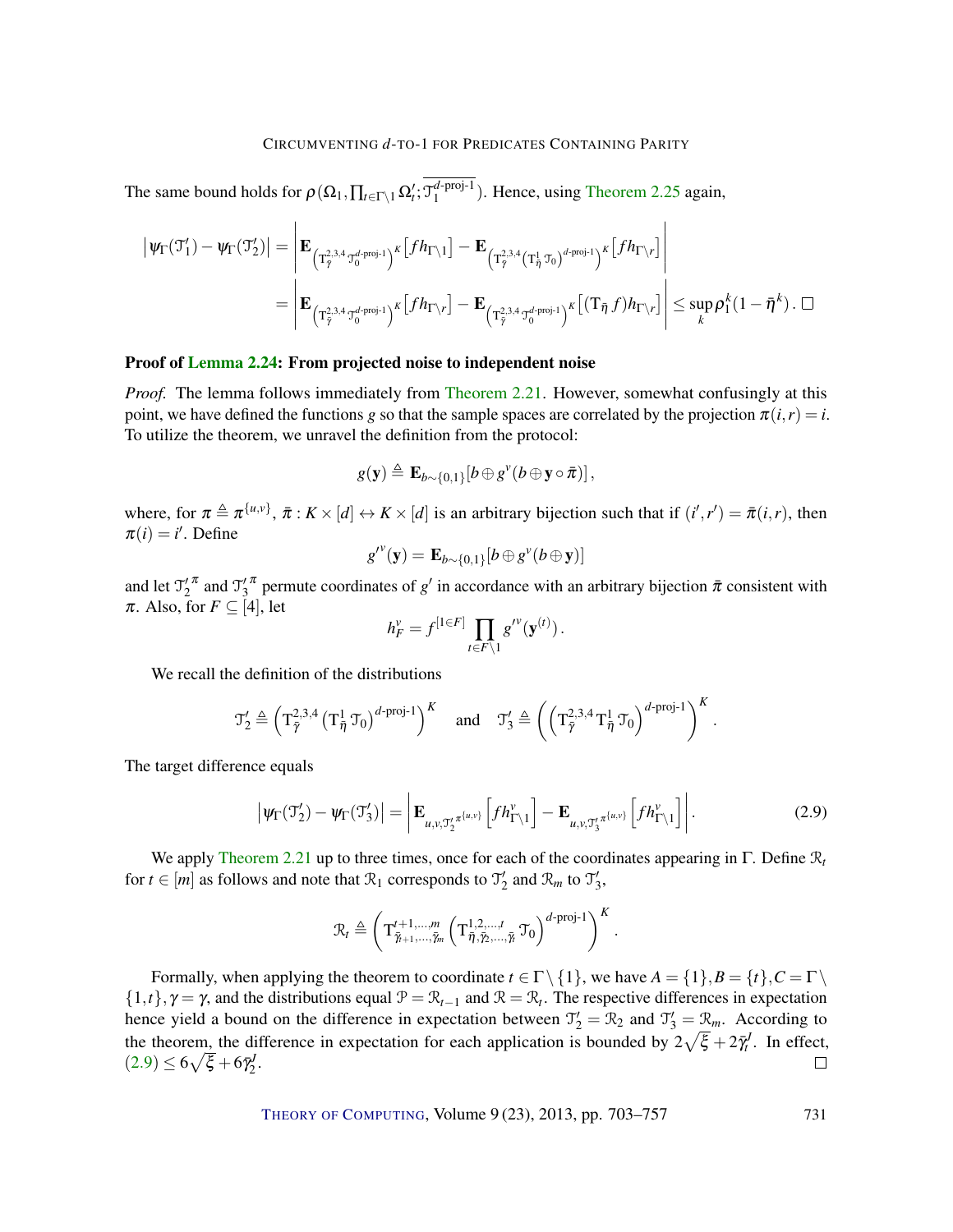# <span id="page-29-0"></span>**2.5** Proof of [Proposition](#page-17-1) [2.7:](#page-17-1) Bounding  $\mathbf{E}_{\mathcal{T}_3'}[\Pi g]$

We limit ourselves to the hardest case:  $\Gamma = \{2, 3, 4\}$  which corresponds to bounding

$$
\mathbf{E}_{\pi,\mathfrak{T}_3'}\Big[g(\mathfrak{y}^{(2)})g(\mathfrak{y}^{(3)})g(\mathfrak{y}^{(4)})\Big].
$$

The other cases are bounded by the same line of argument which we comment on following the proof of the  $\Gamma = \{2, 3, 4\}$  case.

Intuitively, due to noise the expression can be arbitrarily well approximated by low-degree expansions of *g*. Because of smoothness, low-degree terms in the Efron-Stein decomposition project to unique coordinates with probability arbitrarily close to one. For terms of functions with such projections, the expectation is the same for the distribution which draws arguments independently for every coordinate, as the one which draws x and adheres to the projections. Finally analyzing a distribution which is independent for every coordinate, we can simply bound by the expectation by the unprojected correlation independent for every coordinate, we can simply bound by the expectation by the unprojected correlation<br>between the three spaces which was shown in [Lemma 2.11](#page-19-2) to be at most  $\sqrt{\delta}$ . We recall again that  $\mathcal{T}'_3$  is a noised version of  $\mathcal{T}'_0$  and noise can not increase correlation.

In this subsection, let *k* be the largest integer less than  $J/2$  where *J* is one of the smoothness parameters of our protocol. Recall that

$$
\mathfrak{I}'_3 \triangleq \mathfrak{I}_3^{d\text{-proj-1}\otimes K} \quad \text{and} \quad \mathfrak{I}''_3 \triangleq \mathfrak{I}_3^{\otimes L}.
$$

In the following,  $g$  denotes  $g^{\prime\nu}$  as defined in the previous subsection.

#### Noised to low-degree functions

**Lemma 2.27.** Let  $\mathcal{D} = \mathcal{T}'_3$  or  $\mathcal{T}''_3$ . Then,

$$
\left| \mathbf{E}_{\mathcal{D}} \Big[ g(\mathbf{y}^{(2)}) g(\mathbf{y}^{(3)}) g(\mathbf{y}^{(4)}) \Big] - \mathbf{E}_{\mathcal{D}} \Big[ g^{\leq k}(\mathbf{y}^{(2)}) g^{\leq k}(\mathbf{y}^{(3)}) g^{\leq 2k}(\mathbf{y}^{(4)}) \Big] \right| \leq 2 \vec{\gamma}^k.
$$

*Proof.* Let us denote by  $g_t = g(\mathbf{y}^{(t)})$ . Clearly,

$$
\mathbf{E}[g_2g_3g_4] = \mathbf{E}\left[ (g_2^{\leq k} + g_2^{>k})(g_3^{\leq k} + g_3^{>k})g_4 \right]
$$

and so,

$$
\left|\mathbf{E}[g_2g_3g_4]-\mathbf{E}\left[g_2^{\leq k}g_3^{\leq k}g_4\right]\right|\leq \left|\mathbf{E}\left[g_2^{>k}g_3g_4\right]\right|+\left|\mathbf{E}\left[g_2^{\leq k}g_3^{>k}g_4\right]\right|.
$$

We bound both terms on the RHS through Hölder's inequality. Let  $h_2 \in \{g_2^{\leq k} \}$  $\{ \leq^k, g_2^{>k} \}$  and  $h_3 \in \{g_3, g_3^{>k} \}.$ Then,

$$
|\mathbf{E}[h_2h_3g_4]| \leq \|h_2\|_{\mathcal{D},2} \|h_3\|_{\mathcal{D},2} \|g_4\|_{\mathcal{D},\infty}.
$$

As  $||g^{\leq k}||_2$ ,  $||g^{>k}||_2 \leq ||g||_2$  for any function *g* with an Efron-Stein decomposition, and  $||g||_{\mathcal{D},p} \leq ||g||_{\mathcal{T}_0',p} =$ 1 for any integer  $p \ge 1$ , all three norms are bounded by 1. Additionally, if  $h_2 = g_2^{> k}$ , then

$$
||h_2||_{\mathcal{D},2} = \sum_{S: |S| > k} \mathbf{E}_{\mathcal{D}} \left[ g_S^2 \right] = \sum_{S: |S| > k} \bar{\gamma}^{|S|} \mathbf{E}_{\mathcal{T}_0'} \left[ g_S^2 \right] \leq \max \{ \bar{\gamma}^{|S|} : |S| \geq k \} \sum_{S} \mathbf{E} \left[ g_S^2 \right] \leq \bar{\gamma}^k.
$$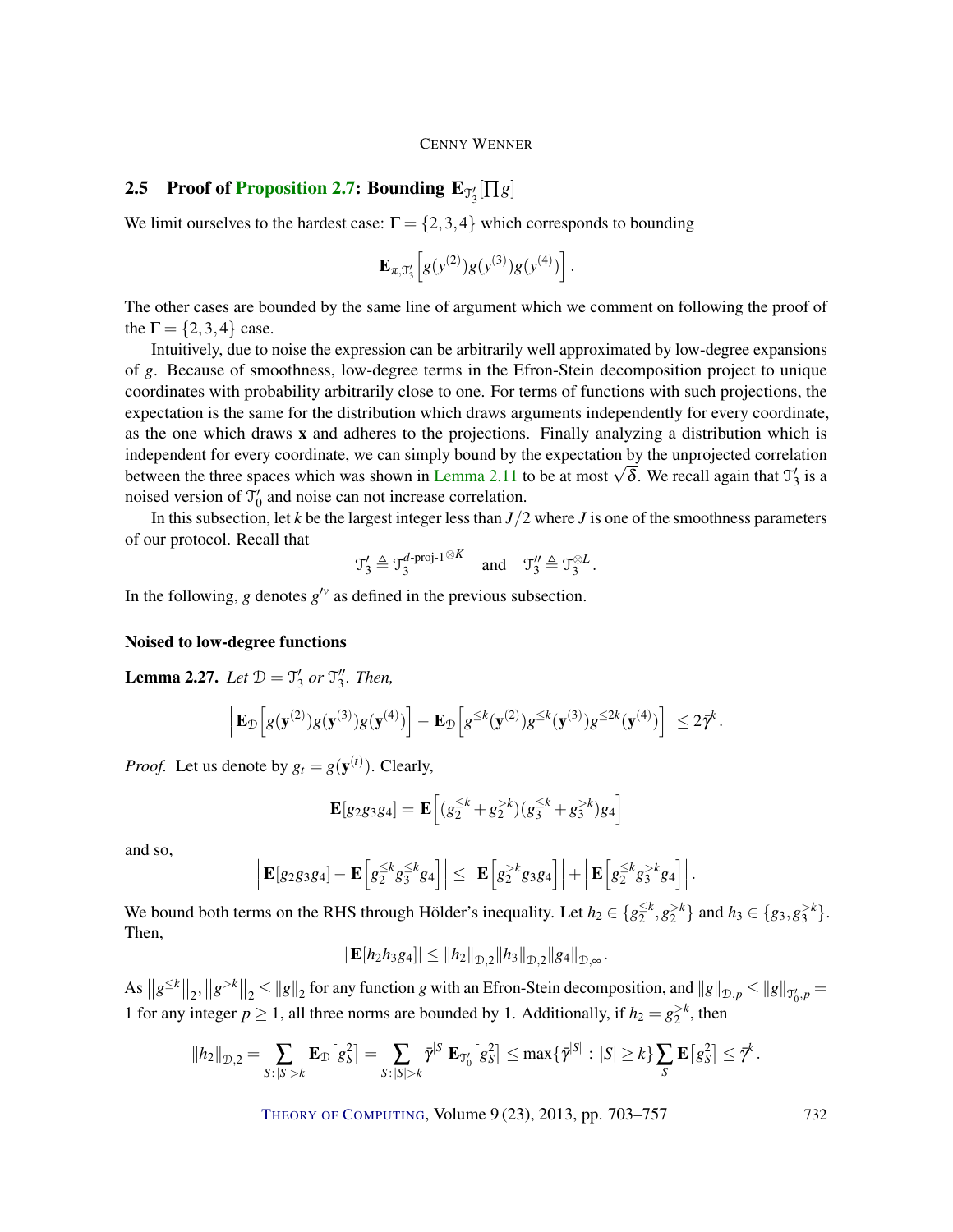Similarly, if  $h_3 = g_3^{>k}$ , then  $||h_3||_{\mathcal{D},2} \leq \bar{\gamma}^k$ . Hence,

$$
\left| \mathbf{E}[g_2g_3g_4] - \mathbf{E}\Big[g_2^{\leq k}g_3^{\leq k}g_4\Big] \right| \leq \bar{\gamma}^k + \bar{\gamma}^k \leq 2\bar{\gamma}^k.
$$

To complete the lemma, we note that

$$
\mathbf{E}\Big[g_2^{\leq k}g_3^{\leq k}g_4\Big]=\mathbf{E}\Big[g_2^{\leq k}g_3^{\leq k}g_4^{\leq 2k}\Big]+\mathbf{E}\Big[g_2^{\leq k}g_3^{\leq k}g_4^{>2k}\Big]\;,
$$

where the latter term equals

$$
\sum_{\substack{S,T,U \subseteq L \\ |S|,|T| \leq k; |U| > 2k}} \mathbf{E} \Big[ g_S(\mathbf{y}^{(2)}) g_T(\mathbf{y}^{(3)}) g_U(\mathbf{y}^{(4)}) \Big] \n= \sum_{\substack{S,T,U \subseteq L \\ |S|,|T| \leq k; |U| > 2k}} \mathbf{E} \Big[ g_S(\mathbf{y}^{(2)}) g_T(\mathbf{y}^{(3)}) \mathbf{E}_{\mathbf{y}^{(4)}_{S \cup T}} | \mathbf{y}^{(2)}_S \mathbf{y}^{(3)}_T \Big[ \mathbf{E} \Big[ g_U(\mathbf{y}^{(4)}) \, | \mathbf{y}^{(4)}_{S \cup T} \Big] \Big] \Big]
$$

which is 0 by properties of the Efron-Stein decomposition of *g* as  $U - S - T$  is non-empty.

 $\Box$ 

Smooth low-degree to shattered functions via hypercontractivity The goal in this paragraph is to show that for smooth projections, low-degree functions essentially behave as their shattered parts. To this end, we employ the following well-known corollary of the Hypercontractivity Theorem, [Lemma 1.7.](#page-8-1)

**Lemma 2.28.** Let  $\mathcal{D} = \mathcal{T}'_3$  or  $\mathcal{T}''_3$ . Then,

$$
\left| \mathbf{E}_{\pi, \mathcal{D}^{\bar{\pi}}} \Big[ g_2^{\leq k} g_3^{\leq k} g_4^{\leq 2k} - g_2^{\pi \leq k} g_3^{\pi \leq k} g_4^{\pi \leq 2k} \Big] \right| \leq \sqrt{\xi} 3^{1.5k+1}.
$$

*Proof.* It suffices to bound the terms

$$
\begin{aligned}&\Big|\mathbf{E}\Big[g_{2}^{\leq k}g_{3}^{\leq k}g_{4}^{\leq 2k}-g_{2}^{\pi \leq k}g_{3}^{\leq k}g_{4}^{\leq 2k}\Big]\Big|,\\&\Big|\mathbf{E}\Big[g_{2}^{\pi \leq k}g_{3}^{\leq k}g_{4}^{\leq 2k}-g_{2}^{\pi \leq k}g_{3}^{\pi \leq k}g_{4}^{\leq 2k}\Big]\Big|,\text{and}\\&\Big|\mathbf{E}\Big[g_{2}^{\pi \leq k}g_{3}^{\pi \leq k}g_{4}^{\leq 2k}-g_{2}^{\pi \leq k}g_{3}^{\pi \leq k}g_{4}^{\pi \leq k}g_{4}^{\pi \leq 2k}\Big]\Big|, \end{aligned}
$$

where  $g^{\pi}$  is the shattered part of *g* with respect to  $\pi$ , as defined in the preliminaries.

Assuming  $2k \leq J$ , [Lemma 2.20](#page-23-1) bounds the first difference by

$$
\sqrt{\xi\mathbf{Var}\left[g_2^{\leq k}\right]}\left\|g_3^{\leq k}g_4^{\leq k}\right\|_2.
$$

Cauchy-Schwarz and using  $\text{Var}\left[g_2^{\leq k}\right]$  $\left[\frac{\leq k}{2}\right]=\Big|$  $g_2^{\leq k}$  $\left| \frac{\leq k}{2} \right|$  2  $2<sub>2</sub>$  yields the further bound ≤*k* ≤*k* ≤2*k*

$$
\sqrt{\xi}||g^{\leq k}||_{\pi,\mathcal{D}^{\bar{\pi}},2}||g^{\leq k}||_{\pi,\mathcal{D}^{\bar{\pi}},4}||g^{\leq 2k}||_{\pi,\mathcal{D}^{\bar{\pi}},4}.
$$

Employing [Lemma 1.7](#page-8-1) to the two *l*4-norms, the first term is at most

$$
\left| \mathbf{E} \left[ g_2^{\leq k} g_3^{\leq k} g_4^{\leq 2k} - g_2^{\pi \leq k} g_3^{\leq k} g_4^{\leq 2k} \right] \right| \leq \sqrt{\xi} 3^{1.5k} ||g^{\leq k}||^2_{\pi, \mathcal{D}^{\pi}, 2} ||g^{\leq 2k}||_{\pi, \mathcal{D}^{\pi}, 2} \leq 3^{1.5k} \sqrt{\xi}.
$$

The remaining two terms follow the same argument for a total error of

$$
3^{1.5k}\sqrt{\xi} + 3^{1.5k}\sqrt{\xi} + 3^k\sqrt{\xi} \le 3^{1.5k+1}\sqrt{\xi}.
$$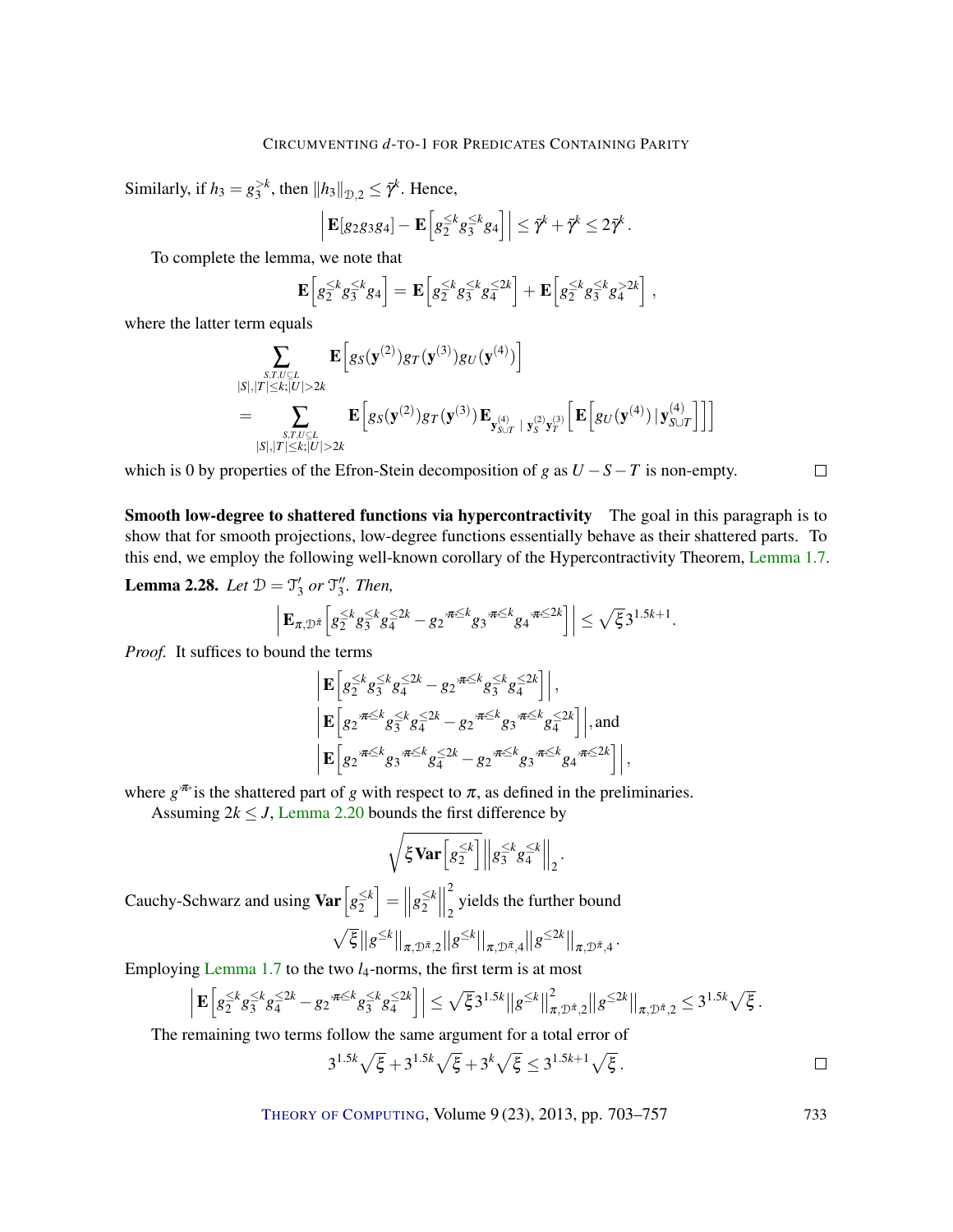#### Shattered functions to independent coordinates

<span id="page-31-0"></span>**Lemma 2.29.** With respect to any projection  $\pi$ , the product of the shattered parts of the functions  $g_2$ ,  $g_3$ , and  $g_4$  have the same expectation for  $\mathfrak{T}_3'$  as if the coordinates in L were drawn independently. Formally,

$$
\mathbf{E}_{\mathfrak{I}_3'}\Big[g_2^{\mathfrak{F}^{\leq k}} g_3^{\mathfrak{F}^{\leq k}} g_4^{\mathfrak{F}^{\leq 2k}}\Big]=\mathbf{E}_{\mathfrak{I}_3''}\Big[g_2^{\mathfrak{F}^{\leq k}} g_3^{\mathfrak{F}^{\leq k}} g_4^{\mathfrak{F}^{\leq 2k}}\Big]\,.
$$

*Proof.* Consider the Efron-Stein decompositions of the functions in the two terms. Let Θ denote the set

$$
\{(S,T,U) \subseteq L^3 : |S|, |T| \le k; |U| \le 2k; |\pi(S)| = |S|, |\pi(T)| = |T|, |\pi(U)| = |U|\},\
$$

i. e., the triplets of sets which are shattered and satisfy the degree restrictions; that is,  $g_2^{\pi \le k} g_3^{\pi \le k} g_4^{\pi \le 2k}$ equals

$$
\sum_{(S,T,U)\in \Theta} g_S({\bf y}^{(2)}) g_T({\bf y}^{(3)}) g_U({\bf y}^{(3)})\,.
$$

We argue that in fact each term, indexed by  $(S, T, U) \in \Theta$ , coincides in expectation for the two distributions. We note that since the terms are shattered, if  $|\pi(S+T+U)| < |S+T+U|$ , then one of the sets *S*, *T*, and *U* must contain a unique element and the term evaluates to 0 in expectation. Hence, we only need to consider the case when for each  $i \in K$ , there is at most one  $j \in S + T + U$  projecting to *i*. As the two distributions have identical marginals, the Efron-Stein decompositions are identical, and it suffices to prove that the distribution over relevant argument is the same for the two distributions. This should be intuitively clear but we show it formally for completeness.

By linearity of expectation and properties of the decomposition, it suffices to show that

$$
\mathbf{P}_{\mathcal{T}_3'}\left(\mathbf{y}_S^{(2)}, \mathbf{y}_T^{(3)}, \mathbf{y}_U^{(4)}\right) = \mathbf{P}_{\mathcal{T}_3''}\left(\mathbf{y}_S^{(2)}, \mathbf{y}_T^{(3)}, \mathbf{y}_U^{(4)}\right)
$$

for any  $(\mathbf{y}_{S}^{(2)})$  $\mathbf{y}_\mathcal{S}^{(2)}, \mathbf{y}_T^{(3)}$  $_{T}^{(3)},y_{U}^{(4)}$  $U_U^{(4)}$ )  $\in \Omega_2^S \times \Omega_3^T \times \Omega_4^U$  such that  $(S, T, U) \in \Theta$ . With respect to the distribution  $\mathfrak{T}_3$ , let  $X, Y^{(2)}, Y^{(3)}$ , and  $Y^{(4)}$  denote the random variables taking values in  $\Omega_1, \ldots, \Omega_4$ , respectively. Furthermore, define  $A_j$  as the event " $Y^{(2)} = y_j^{(2)}$  $y_j^{(2)}$  if *j* ∈ *S*,...,*Y*<sup>(4)</sup> = *y*<sub>*j*</sub><sup>(4)</sup>)  $j^{(4)}$  if  $j \in U$ ." Then,

$$
\mathbf{P}_{\mathcal{T}_3}\left(\mathbf{y}_S^{(2)}, \mathbf{y}_T^{(3)}, \mathbf{y}_U^{(4)}\right) = \mathbf{E}_{\mathbf{x}_{\pi(S \cup T \cup U)} \sim \mathcal{T}_3'}\left[\mathbf{P}_{\mathcal{T}_3'}\left(\mathbf{y}_S^{(2)}, \mathbf{y}_T^{(3)}, \mathbf{y}_U^{(4)} \mid \mathbf{x}_{\pi(S \cup T \cup U)}\right)\right]
$$
\n
$$
= \prod_{i \in \pi(S \cup T \cup U)} \sum_{x_i} \mathbf{P}_{\mathcal{T}_3}(X = x_i) \prod_{j \in S \cup T \cup U : \pi(j) = i} \mathbf{P}_{\mathcal{T}_3}(A_j \mid X = x_i). \tag{2.10}
$$

We recall that the sets  $(S, T, U) \in \Theta$  are shattered. Hence, for any  $i \in \pi(S \cup T \cup U)$ , there is exactly one  $j \in S \cup T \cup U$  such that  $\pi(j) = i$ . It follows that (2.10) equals

$$
\prod_{i \in \pi(S \cup T \cup U)} \prod_{j \in S \cup T \cup U : \pi(j)=i} \sum_{x_i} \mathbf{P}_{\mathcal{T}_3}(X = x_i) \mathbf{P}_{\mathcal{T}_3}(A_j | X = x_i)
$$
\n
$$
= \prod_{j \in S \cup T \cup U} \sum_{x_{\pi(j)}} \mathbf{P}_{\mathcal{T}_3}(X = x_{\pi(j)}) \mathbf{P}_{\mathcal{T}_3}(A_j | X = x_{\pi(j)}) = \prod_{j \in S \cup T \cup U} \mathbf{P}(A_j) = \mathbf{P}_{\mathcal{T}_3}(\mathbf{y}_S^{(2)}, \mathbf{y}_T^{(3)}, \mathbf{y}_U^{(4)}) \ . \qquad \Box
$$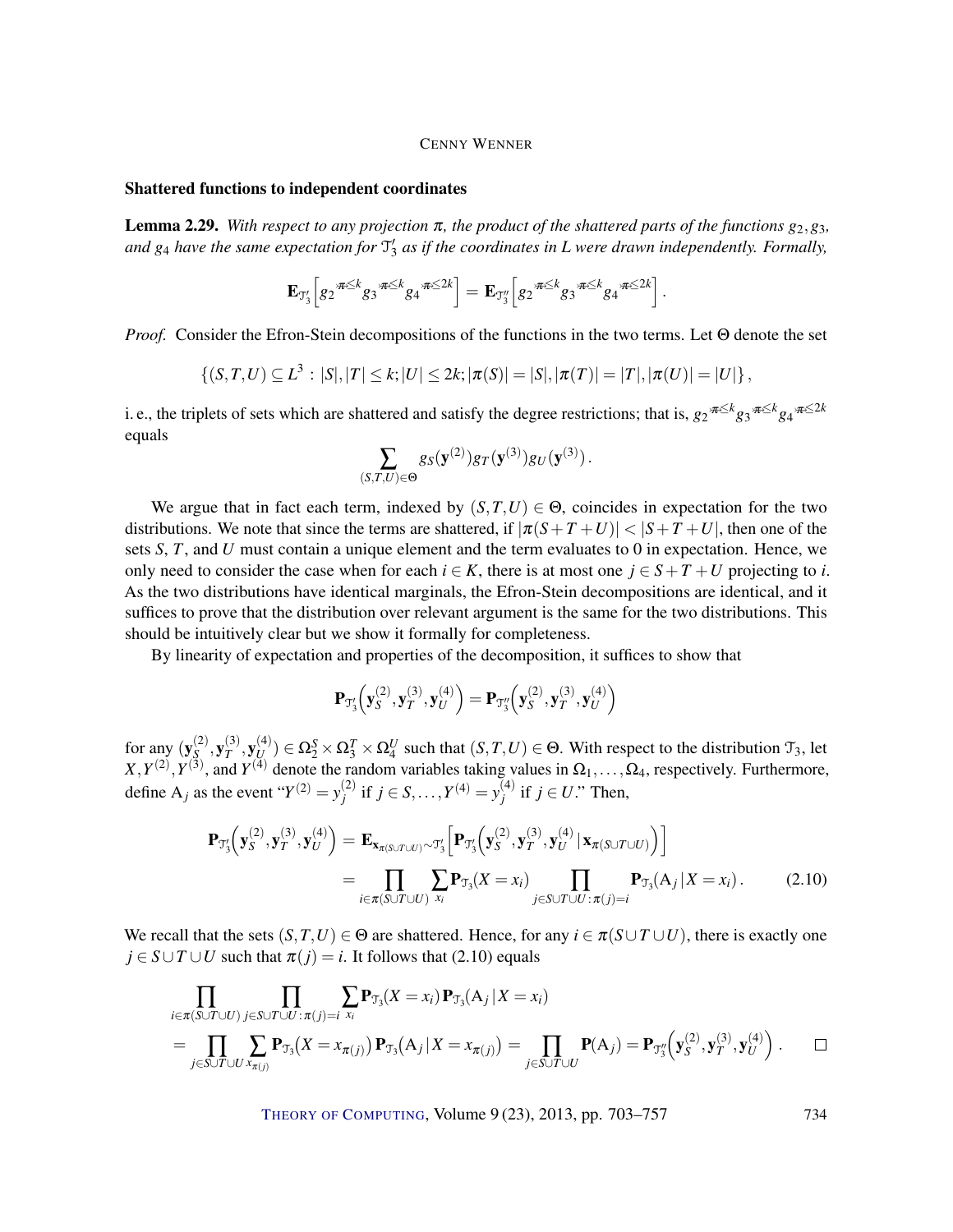#### <span id="page-32-1"></span>Putting it together

*Proof of [Proposition 2.7.](#page-17-1)* Using the three preceding lemmas and  $J/2 - 1 \le k \le J/2$ ,

$$
\left| \mathbf{E}_{\mathfrak{I}'_{3}}\Big[g(\mathbf{y}^{(2)})g(\mathbf{y}^{(3)})g(\mathbf{y}^{(4)})\Big] - \mathbf{E}_{\mathfrak{I}''_{3}}\Big[g^{\pi \leq k}(\mathbf{y}^{(2)})g^{\pi \leq k}(\mathbf{y}^{(3)})g^{\pi \leq 2k}(\mathbf{y}^{(4)})\Big] \right| \leq 2\bar{\gamma}^{J/2-1} + 3^{3J/4+1}\sqrt{\xi}
$$

and

$$
\left| \mathbf{E}_{\mathfrak{I}''_3}\Big[g(\mathbf{y}^{(2)})g(\mathbf{y}^{(3)})g(\mathbf{y}^{(4)}) \Big] - \mathbf{E}_{\mathfrak{I}''_3}\Big[g^{\pi \leq k}(\mathbf{y}^{(2)})g^{\pi \leq k}(\mathbf{y}^{(3)})g^{\pi \leq 2k}(\mathbf{y}^{(4)}) \Big] \right| \leq 2\bar{\gamma}^{l/2-1} + 3^{3J/4+1}\sqrt{\xi}.
$$

In effect,

$$
\left| \mathbf{E}_{\mathfrak{I}'_{3}}\Big[g(\mathbf{y}^{(2)})g(\mathbf{y}^{(3)})g(\mathbf{y}^{(4)})\Big] \right| \leq \left| \mathbf{E}_{\mathfrak{I}''_{3}}\Big[g(\mathbf{y}^{(2)})g(\mathbf{y}^{(3)})g(\mathbf{y}^{(4)})\Big] \right| + 4\bar{\gamma}^{1/2-1} + 6\cdot3^{31/4}\sqrt{\xi}.
$$

It remains to bound

$$
\left| \mathbf{E}_{\mathfrak{I}_{3}''}\!\left[ g(\mathbf{y}^{(2)})g(\mathbf{y}^{(3)})g(\mathbf{y}^{(4)}) \right] \right| \tag{2.11}
$$

By the definition of correlation,

$$
(2.11) \leq \rho(\Omega_2^L, \Omega_3^L \times \Omega_4^L; \mathcal{T}_3'') \Big\| g(\mathbf{y}^{(2)}) \Big\|_{\mathcal{T}_3'',2} \Big\| g(\mathbf{y}^{(3)}) g(\mathbf{y}^{(4)}) \Big\|_{\mathcal{T}_3'',2} \leq \rho(\Omega_2^L, \Omega_3^L \times \Omega_4^L; \mathcal{T}_3'') .
$$

For the distribution  $\mathcal{T}_3''$ , the coordinates *L* are independent and so by [Lemma 2.15,](#page-20-2)

$$
\rho(\Omega_2^L, \Omega_3^L \times \Omega_4^L; \mathcal{T}_3'') \leq \max_{j \in L} \rho(\Omega_{2,j}, \Omega_{3,j} \times \Omega_{4,j}; \mathcal{T}_3'') = \rho(\Omega_2, \Omega_3 \times \Omega_4; \mathcal{T}_3).
$$

In [Lemma 2.11,](#page-19-2) we bounded this correlation by  $\sqrt{\delta}$ .

Consequently,

$$
\left| \mathbf{E}_{\mathcal{T}_3'} \left[ g(\mathbf{y}^{(2)}) g(\mathbf{y}^{(3)}) g(\mathbf{y}^{(4)}) \right] \right| \le 4 \bar{\gamma}^{1/2 - 1} + 2 \cdot 3^{31/4 + 1} \sqrt{\xi} + \sqrt{\delta}.
$$

Regarding terms  $\Gamma \subseteq \{2,3,4\},|\Gamma| \geq 2$ , we note that the same argument works. The corresponding bounds on high-degree terms only produce fewer terms and similarly with the step from low-degree terms to shattered low-degree terms; the argument that the expectation is the same as for independent coordinates is identical and finally the correlation between two sample spaces is no greater than between three.

# <span id="page-32-0"></span>**2.6** Proof of [Proposition](#page-17-2) [2.8:](#page-17-2) Bounding  $\mathbf{E}_{\mathcal{J}'_3}[f \prod g]$

In this subsection, we bound mixed, i.e.,  $\mathbf{E}[f \prod g]$ , terms. Our proof follows O'Donnell and Wu's [\[22\]](#page-53-1) coordinate-wise distribution-substitution method although we analyze it immediately via Efron-Stein decompositions and avoid dependencies on *d*.

THEORY OF C[OMPUTING](http://dx.doi.org/10.4086/toc), Volume 9 (23), 2013, pp. 703–757 735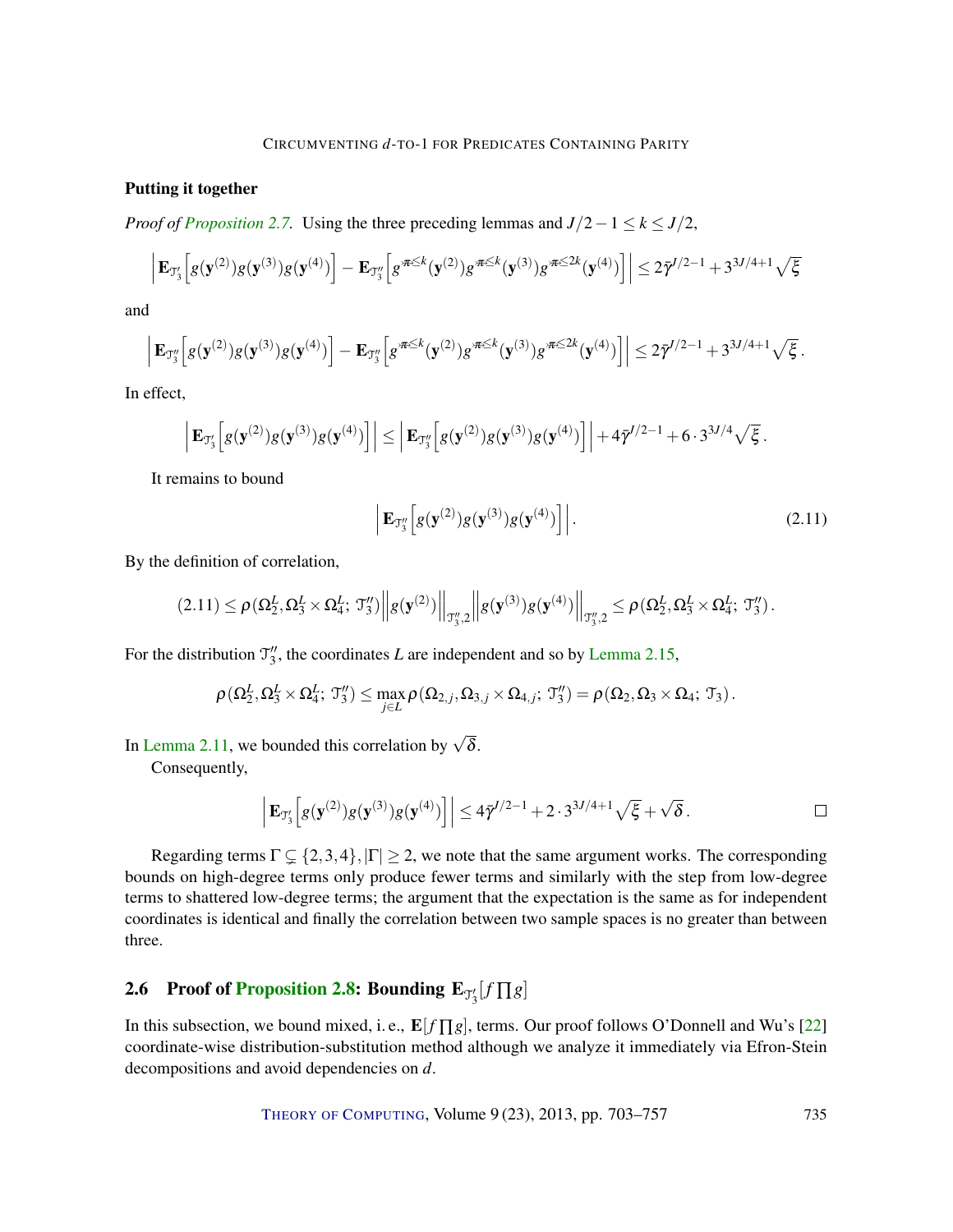#### Proof of [Proposition 2.8](#page-17-2)

*Proof.* Fix  $E = \{u, v\}$  and  $\pi$  which yields  $f$  and  $g$ . We show for for  $1 \in \Gamma \subseteq [4], |\Gamma| \geq 3$  that

$$
\psi_{\Gamma}(\mathfrak{I}_3') \leq 8\gamma^{-1/2}\sqrt{\sum_{(i,j)\in\pi}\text{Inf}_i^{(\bar{\eta})}(f)\text{Inf}_j^{(\bar{\eta})}(g)}.
$$

For simplicity, we limit ourselves to the hardest case:  $\Gamma = [4]$  which corresponds to

$$
\mathbf{E}_{\mathcal{T}_3'}\Big[f(\mathbf{x})g(\mathbf{y}^{(2)})g(\mathbf{y}^{(3)})g(\mathbf{y}^{(4)})\Big]
$$

and the other cases are briefly addressed following this proof. Hereafter, let *f* and *g*, respectively, denote  $T_{\bar{\eta}} f$  and  $T_{\bar{\gamma}} g$  and we instead analyze

$$
\mathbf{E}_{\mathcal{T}_0'}\Big[ f(\mathbf{x}) g(\mathbf{y}^{(2)}) g(\mathbf{y}^{(3)}) g(\mathbf{y}^{(4)}) \Big] .
$$

Since any one string  $y^{(t)}$  is independent of **x** for the test distribution  $\mathcal{T}'_0$ , the Efron-Stein decomposition of *g* with respect to *L* has the standard properties from [Lemma 1.5.](#page-8-0) Furthermore, as the marginals coincide, the decomposition is the same for the three occurrences of *g*. Hence,

$$
\mathbf{E}\big[f\prod g\big]=\sum_{S,\vec{T}}\mathbf{E}[f_Sg_{T_2}g_{T_3}g_{T_4}]\;,
$$

where the arguments have been dropped as they are implicit from the subscripts.

Let  $\mathcal{H}'_{\delta}$  be the distribution which samples **x** and  $(y^{(2)}, y^{(3)}, y^{(4)})$  independently from  $\mathcal{T}'_0$ . Our goal is to show

$$
\left|\sum_{S,\vec{T}}\mathbf{E}_{\mathcal{T}_0'}[f_Sg_{T_2}gr_3gr_4]-\mathbf{E}_{\mathcal{H}_\delta'}[f_Sg_{T_2}gr_3gr_4]\right|\leq 8\gamma^{-1/2}\sqrt{\sum_{(i,j)\in\pi}\text{Inf}_i(f)\text{Inf}_j(g)}.
$$

This would complete the proof as  $\mathbf{E}_{\mathcal{H}_{\delta}'}[f_S g_{T_2} g_{T_3} g_{T_4}] = \mathbf{E}_{\mathcal{H}_{0}'}[f] \mathbf{E}_{\mathcal{H}_{0}'}[\Pi g] = 0.$ 

We note first that for any term  $(S,\vec{T})$  with  $S = \emptyset$ , the expectations are identical and we have a difference of 0. Similarly, any term  $(S, \vec{T})$  with  $\bigcup T_t = \emptyset$  corresponds to  $\mathbf{E}[f_Sg_\emptyset g_\emptyset g_\emptyset] = 0$ . For the remaining terms, the following are well defined:

$$
i^*(S, \vec{T}) = \max\{i \in S\}, j^*(S, \vec{T}) = \min\{j \in \bigcup T_i \mid \pi(j) = i^*\}, W(S, \vec{T}) = \{t \mid j^* \in T_t\}.
$$

We further note that any term with  $|W(S,\vec{T})| = 1$  evaluates to 0 by the assumption that any single string  $\mathbf{y}^{(t)}$  is independent of **x** and so by the properties of the Efron-Stein decomposition of *g*,  $\mathbf{E}[f_S \prod g_{T_i}] = 0$ . Furthermore, for any remaining term, the expectation over  $\mathcal{H}'_{\delta}$  is 0 as  $\mathbf{E}[f_S] = 0$  for any *S*.

Hence, it remains to bound

$$
\left| \sum_{\substack{(i^*,j^*) \in \pi \\ |W| \ge 2}} \sum_{\substack{W \subseteq \{2,3,4\} \\ |W| \ge 2}} \sum_{S,\vec{T}} \{ \mathbf{E}_{\mathcal{T}_0}[f_S g_{T_2} g_{T_3} g_{T_4}] \mid i^*(S,\vec{T}) = i, j^*(S,\vec{T}) = j, W(S,\vec{T}) = W \} \right|.
$$
 (2.12)

<span id="page-33-0"></span> $\mathbf{I}$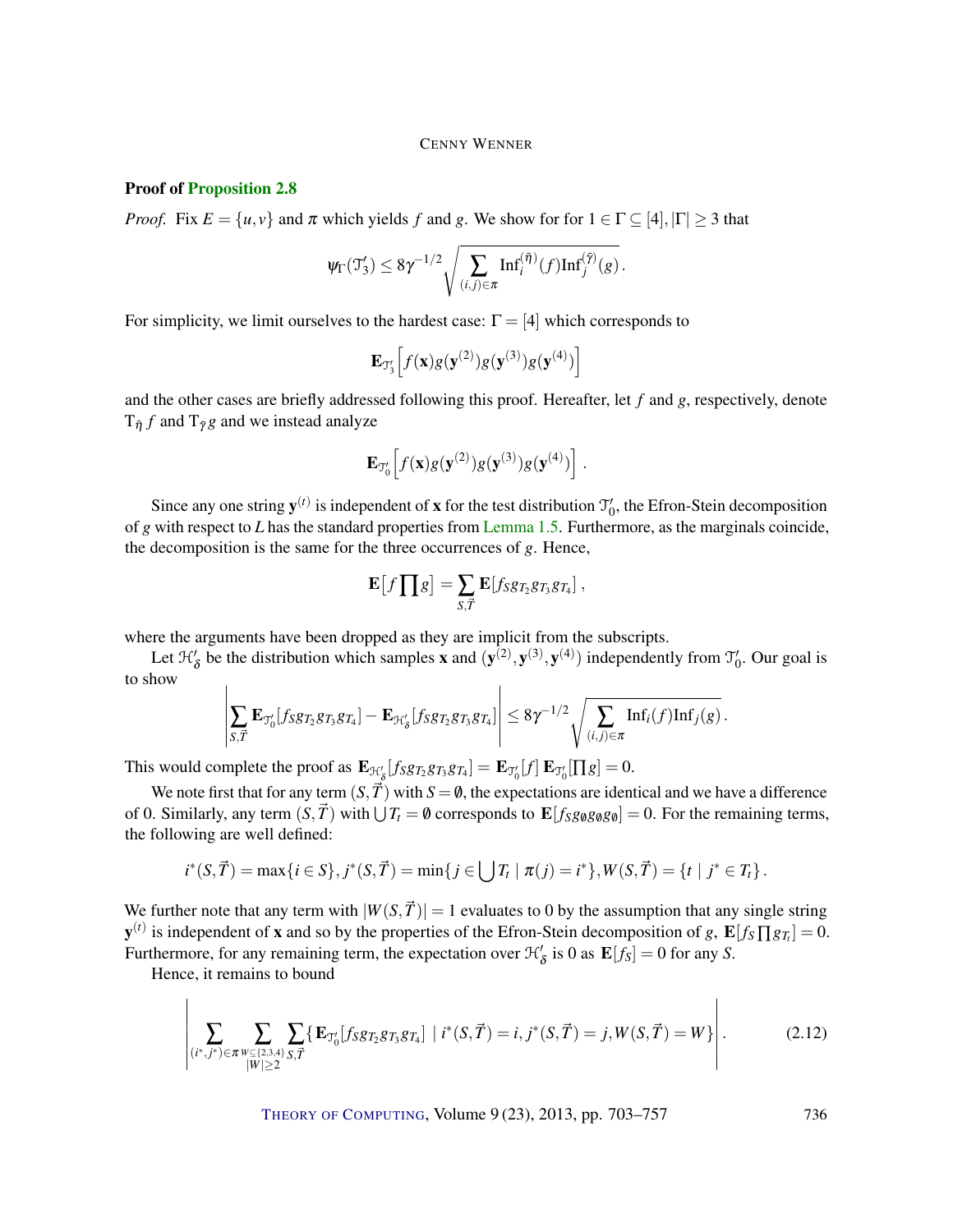We bound the inner sums separately. Fix arbitrary  $i^*, j^*$ , and W. Define  $J^*$  as

$$
\{j\in L \mid \pi(j)\neq i\vee j\leq j^*\}.
$$

Let  $\mathcal{J}_1^*$  and  $\mathcal{J}_0^*$  be all subsets of  $J^*$  containing, respectively not containing,  $j^*$ . The reader can convince eirself that the indices  $(S, \vec{T})$  which satisfy the conditions on  $i^*, j^*$ , and W are precisely those where *S* is a subset of  $[i^*]$  containing  $i^*$  and each  $T_t$  is a member of  $\mathcal{J}_1^*$  or  $\mathcal{J}_0^*$  depending on whether  $t \in W$ . Consequently, we rewrite the inner sum as

$$
\sum_{S,\vec{T}} \{ \mathbf{E}_{\mathcal{T}_0'}[f_S g_{T_2} g_{T_3} g_{T_4}] \mid i^*(S,\vec{T}) = i^*, j^*(S,\vec{T}) = j^*, W(S,\vec{T}) = W \}
$$
\n
$$
= \sum \{ \mathbf{E}_{\mathcal{T}_0'}[f_S g_{T_2} g_{T_3} g_{T_4}] \mid i^* \in S \subseteq [i^*], T_t \in \mathcal{J}_{[t \in W]}^* \} = \mathbf{E}_{\mathcal{T}_0'} \left[ \sum_{i^* \in S \subseteq [i^*]} f_S \prod_{T_i \in \mathcal{J}_{[t \in W]}^*} g_{T_i} \right].
$$

Before we continue, consider an arbitrary function *h* with Efron-Stein decomposition  $\{h_S\}_{S \subseteq [n]}$ . By [Lemma 1.10,](#page-9-0)

$$
\sum_{S\subseteq T} h_S(\mathbf{x}) = \mathbf{E}[h(X) | X_T = \mathbf{x}_T].
$$

Consequently, if  $h \to [-1, 1]$ , then  $\left| \sum_{S \subseteq T} h_S \right| \leq 1$ . Similarly,

$$
\left|\sum_{i\in S\subseteq T}h_S\right|\leq \left|\sum_{S\subseteq T}h_S\right|+\left|\sum_{S\subseteq T-\{i\}}h_S\right|\leq 2.
$$

We also note that

$$
\left\|\sum_{S\in\mathcal{S}}h_S\right\|_2 = \mathbf{E}\left[\left(\sum_{S\in\mathcal{S}}h_S\right)^2\right]^{1/2} = \left(\sum_{S\in\mathcal{S}}\mathbf{E}\left[h_S^2\right]\right)^{1/2}.
$$

Additionally, if  $S \subseteq S'$ , then clearly

$$
\sum_{S\in\mathcal{S}}\mathbf{E}\big[h_S^2\big]\leq \sum_{S\in\mathcal{S}'}\mathbf{E}\big[h_S^2\big]\ .
$$

Finally, by the definition of influences,  $\sum_{S \ni i} \mathbf{E}[h_S^2] = \text{Inf}_i(h)$ .

From our preceding discussions, we consider an arbitrary *W* of cardinality at least 2. Consequently, let  $w_1, w_2$  be two arbitrary members of *W* and  $w_3$  be the unique remaining element in  $\{2,3,4\}$ . Applying Hölder's inequality to the last expression, we receive the bound

$$
\left|\mathbf{E}_{\mathcal{T}_0'}\left[\sum_{i^*\in S\subseteq [i^*]}f_S\prod_t\sum_{T_t\in \mathcal{J}_{[i\in W]}^*}g_{T_t}\right]\right|=\left|\mathbf{E}_{\mathcal{T}_0'}\left[\left(\sum_{i^*\in S\subseteq [i^*]}f_S\sum_{j^*\in T_{w_1}\subseteq J^*}g_{T_{w_1}}\right)\left(\sum_{j^*\in T_{w_2}\subseteq J^*}g_{T_{w_2}}\right)\left(\sum_{T_t\in \mathcal{J}_{[w_3\in W]}^*}g_{T_{w_3}}\right)\right]\right|\\ \leq\left|\left|\sum_{i^*\in S\subseteq [i^*]}f_S\sum_{j^*\in T_{w_1}\subseteq J^*}g_{T_{w_1}}\right|\right|_2\left|\left|\sum_{j^*\in T_{w_2}\subseteq J^*}g_{T_{w_2}}\right|\right|\left|\sum_{T_{w_3}\in \mathcal{J}_{[w_3\in W]}^*}g_{T_{w_3}}\right|\right|_{\infty}.
$$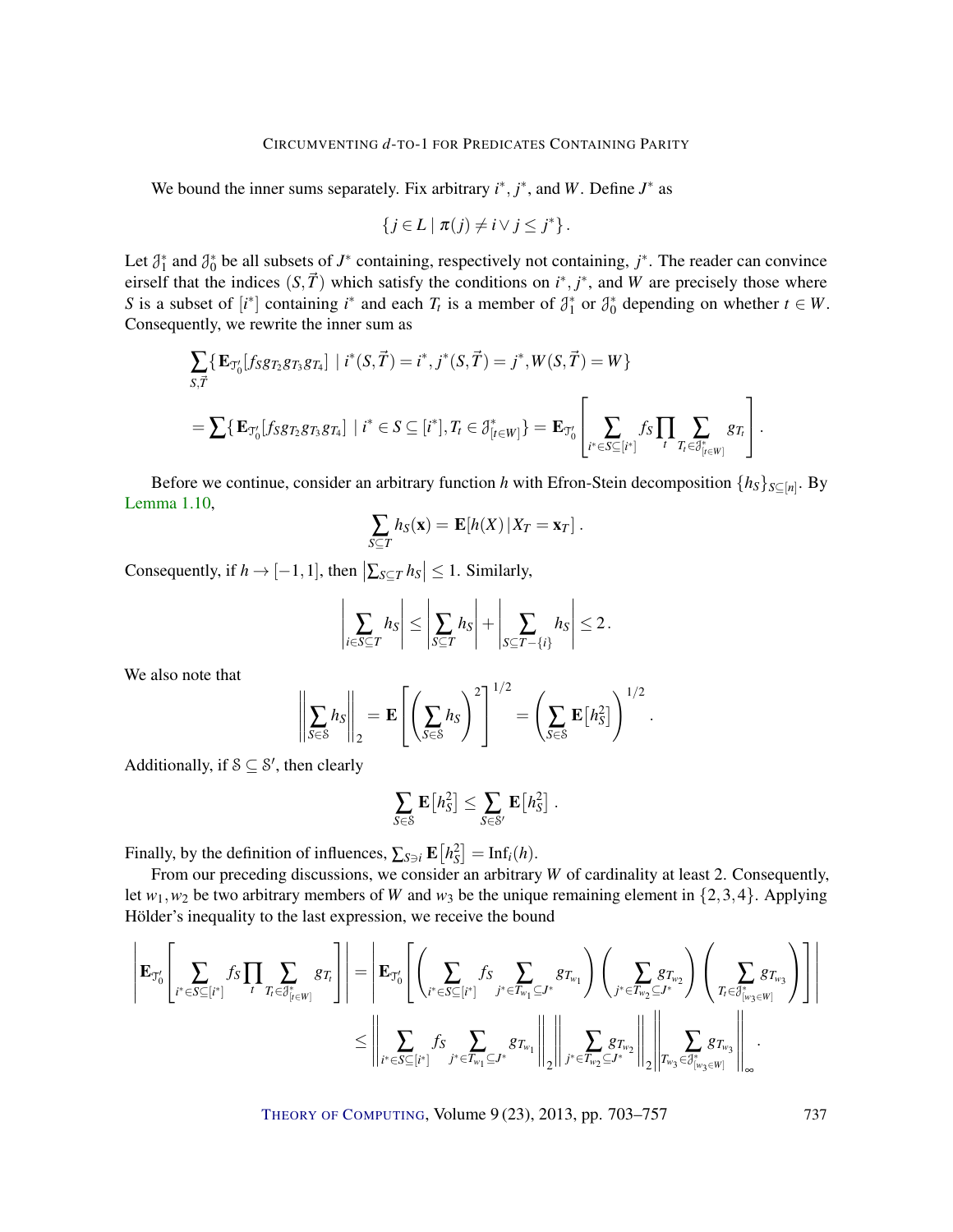By independence between **x** and  $y^{(w_1)}$ , the first factor is bounded by

$$
\left\|\sum_{i^*\in S\subseteq [i^*]}f_S\right\|_2\left\|\sum_{j^*\in T_{w_1}\subseteq J^*}g_{T_{w_1}}\right\|_2.
$$

The three two-norms are respectively bounded by  $Inf_{i^*}(f)$ ,  $Inf_{j^*}(g)$ , and  $Inf_{j^*}(g)$ . The third factor in the last expression is bounded by  $\prod_{t\neq w_1,w_2} 2||g||_{\infty} \leq 2$  following the preceding discussion and noting that  $\mathcal{J}_0^*$ are the subsets of  $J^* - \{j^*\}$  and  $\mathcal{J}_1^*$  are the sets *T* such that  $j^* \in T \subseteq J^*$ . Hence,

$$
\left\|\sum_{i^*\in S\subseteq [i^*]} f_S\sum_{j^*\in T_{w_1}\subseteq J^*}g_{T_{w_1}}\right\|_2\left\|\sum_{j^*\in T_{w_2}\subseteq J^*}g_{T_{w_2}}\right\|_2\left\| \sum_{T_{w_3}\in \mathcal{J}^*_{|w_3\in W|}}g_{T_{w_3}}\right\|_\infty\leq 2\sqrt{\mathrm{Inf}_{i^*}(f)\mathrm{Inf}_{j^*}(g)\mathrm{Inf}_{j^*}(g)}\,.
$$

Summing over the choices of  $i^*, j^*, W$ , we get a bound on [\(2.12\)](#page-33-0):

$$
\sum_{(i^*,j^*)\in\pi W,|W|\geq 2} \mathbf{E}_{w_1\neq w_2\in W} \bigg[ 2\sqrt{\mathrm{Inf}_{i^*}(f)\mathrm{Inf}_{j^*}(g)\mathrm{Inf}_{j^*}(g)} \bigg] \quad \leq 8 \sum_{(i,j)\in\pi} \sqrt{\mathrm{Inf}_i(f)\mathrm{Inf}_j(g)\mathrm{Inf}_j(g)}.\tag{2.13}
$$

Using Cauchy-Schwarz over  $(i, j)$ , noting that  $\pi$  is a projection, (2.13) is bounded by

$$
8\left(\sum_{(i,j)\in\pi} \mathrm{Inf}_i(f)\mathrm{Inf}_j(g)\right)^{1/2} \left(\sum_j \mathrm{Inf}_j(g)\right)^{1/2}.
$$
 (2.14)

Recalling that we set  $f = T_{\bar{\eta}} f$  and  $g = T_{\bar{\gamma}} g$ , these are indeed noisy influences and consequently the total influence of *g* is at most  $\gamma^{-1}$ . That is, returning to our original definition,

$$
(2.14) \leq 8\gamma^{-1/2} \sqrt{\sum_{(i,j)\in\pi} \operatorname{Inf}_i^{(\bar{\eta})}(f) \operatorname{Inf}_j^{(\bar{\gamma})}(g)}.
$$

We have bounded the value of the Fourier term of *P* where all four arguments appear. For other mixed terms  $\mathbf{E}[f]$ *g*, the same argument applies where one for arguments which do not appear can use the constant-one function instead. The fact that *f* appears, has expectation 0, and that the constant-one function has no influences offers the same upper bound.

### 3 Predicates of greater width

In the remainder of this treatise, we generalize the result of the preceding sections to predicates of width greater than four. The majority of the argument generalizes straightforwardly and is simply included for the sake of completeness. The first fundamental difference is that we use a test distribution that has a certain stronger independence property which is used to bound shattered unmixed terms. The second difference is that we prove and a stronger invariance-style theorem which we employ to directly bound mixed, i. e.,  $\mathbf{E}[f \prod g]$ , terms.

Formally, we establish the following theorem.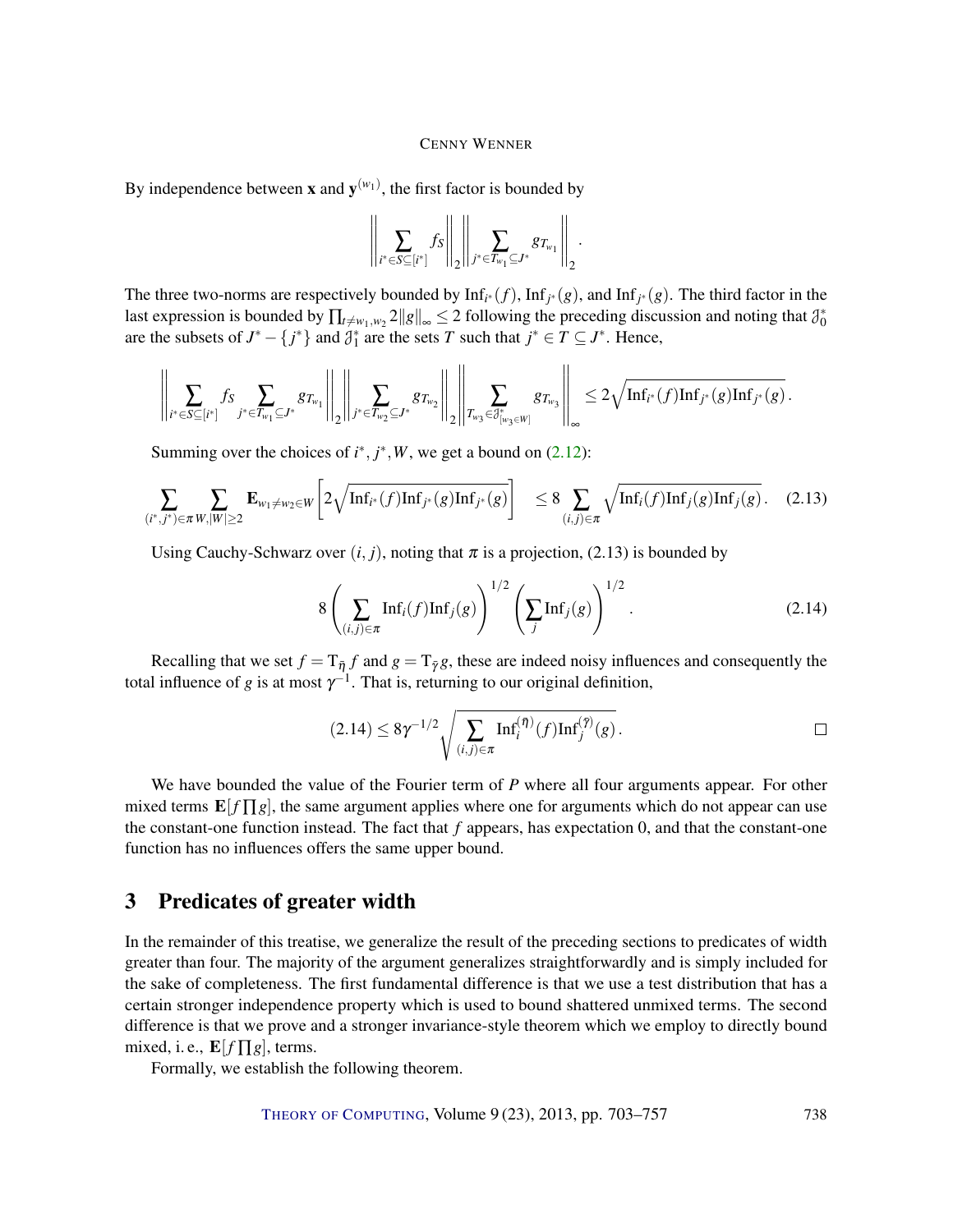**Theorem 3.1.** Any predicate  $P \subseteq \{0,1\}^m$ ,  $m \geq 4$ , strictly containing odd or even Parity is approximation *resistant for satisfiable instances.*

Without loss of generality, we merely show for  $m \geq 4$  the approximation resistance of the predicate containing all length-*m* binary strings of odd parity as well as the all-zero string. All other cases can be reduced from this setting; formally, supposing  $P' \subseteq \{0,1\}^m$  contains either odd or even Parity plus a single disjoint element  $\mathbf{r} \in \{0,1\}^m$ , one reduces constraints " $(x_1 + c_1, \ldots, x_m + c_m) \in P$ " to " $(x_1 + c_1 + c_2)$ "  $r_1, \ldots, x_m + c_m + r_m$ ) ∈ *P*<sup>*'*</sup>" where addition is taken in  $\mathbb{F}_2$ . One can verify that the former constraint is satisfied by an assignment if and only if the latter one is.

#### <span id="page-36-2"></span>3.1 Generalized distribution

To bound unmixed terms—i. e., terms of the form  $\mathbf{E}[\Pi g]$ —we use a test distribution which satisfies a certain independence condition. More specifically, over *m* number of  $\{-1,1\}$ -valued variables, which we call bits, we would like to have uniform marginals; the all-ones outcome to have strictly positive probability; and finally, conditioned on the outcome of the first bit and any partition  $(A, \{2, \ldots, m\} \setminus A)$  of the remaining  $m-1$  bits, independence among the variables indexed either by *A* or by  $\{2,\ldots,m\} \backslash A$ .

In the following, we show that such a distribution indeed exists. To begin with, we argue that for an odd number *m* of bits, there is an (*m*−1)/2-wise independent distribution with uniform marginals and weight on the all-ones outcome. This allows one to construct a distribution as follows: for even *m*, one can have (*m*/2−1)-wise independence, conditioned on the first bit; and for odd *m*, in effect, one can have independence among bits in at least one set of an arbitrary partition of the second to last bit, conditioned on the first. In particular, the distributions  $\mu$  defined below satisfies for every  $A \, \forall A' \subseteq \{2, \ldots, m\}; A, A' \neq \emptyset$ ,

<span id="page-36-1"></span>
$$
\mathbf{E}_{x_1 \sim \mu} \left[ \mathbf{E}_{\mu} \left[ \prod_{i \in A} x_i \middle| x_1 \right] \mathbf{E}_{\mu} \left[ \prod_{i \in A'} x_i \middle| x_1 \right] \right] = 0. \tag{3.1}
$$

**Definition 3.2.** Let  $P_m \subseteq \{-1,1\}^m$  consist of all vectors containing an odd number of  $-1$ 's as well as the all-ones vector.

<span id="page-36-0"></span>**Lemma 3.3.** *For odd m* ≥ 1, there exists an  $(m-1)/2$ -wise independent distribution on  $P_m$  with uniform *marginals and strictly positive weight on the all-ones outcome.*

*Proof.* Let  $f: \{-1,1\}^m \to \mathbb{R}$  be an arbitrary function with Fourier expansion  $f(\mathbf{x}) = \sum_{S \subseteq [m]} \hat{f}_S \prod_{i \in S} x_i$ . The intention is to show that there is a non-zero function *f* with support  $P_m$  satisfying  $(m-1)/2$ -wise independence, having uniform marginals, and being non-zero for the all-ones outcome 1. From this, one can construct a probability distribution with the desired properties by suitably adding to *f* a multiple of the (*m*−1)-wise independent distribution D on vectors of odd parity and scaling appropriately. More formally, without loss of generality, suppose *f*(1) > 0 or else consider the function −*f* ; we can form the claimed distribution by setting  $\mu(\mathbf{x}) = f'(\mathbf{x}) (\sum_{\mathbf{x}} f'(\mathbf{x}))^{-1}$  where  $f'(\mathbf{x}) = f(\mathbf{x}) + \mathcal{D}(\mathbf{x}) \cdot \min_{\mathbf{x}} f(\mathbf{x})$  which equals  $f(\mathbf{x})$  for  $\mathbf{x} = 1$ ,  $f(\mathbf{x}) + min_{\mathbf{x}} f(\mathbf{x})$  for strings x of odd parity, and 0 otherwise.

We see the Fourier coefficients of f as variables and consider the homogeneous system of linear equations imposed by the balance, independence, and support conditions. First, for every  $\mathbf{x} \in \{-1,1\}^m$ of even parity not equal to the all-ones vector, we require  $f(\mathbf{x}) = 0$ . Second, for every  $S \subseteq [m]$  such that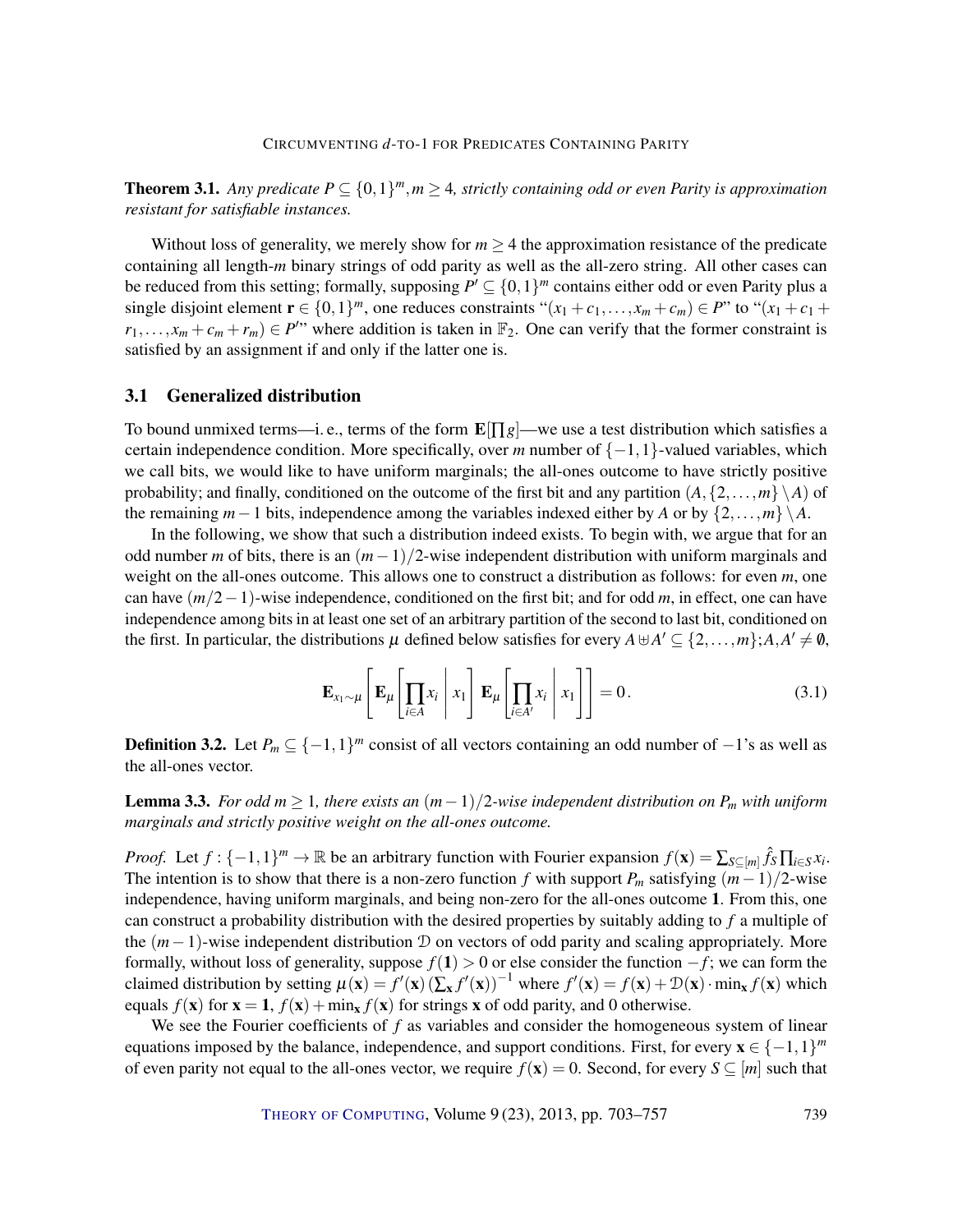$|S| \leq (m-1)/2$ , we require  $\hat{f}_S = 0$ . Together, this yields a total of  $2^m - 1$  equations. As the system is homogeneous and has 2 *<sup>m</sup>* variables, there is an infinite number of choices of *f* satisfying the conditions and in particular there is a non-zero solution.

Next, we argue that a non-zero choice of *f* implies that  $f((1,...,1)) \neq 0$ . Consider the polynomial *p* of the average value of  $f(x)$  as a function of the number of  $-1$ 's in x times the  $\{-1,1\}$ -parity of x; formally,

$$
p(z) = \mathbf{E}_{\mathbf{x}: |\{i:x_i=-1\}|=z} \left[ f(\mathbf{x}) \prod_{i \in [m]} x_i \right] = (-1)^z \mathbf{E}_{\mathbf{x}}[f(\mathbf{x})].
$$

As *f* is zero outside  $P_m$ ,  $p(z)$  has  $(m-1)/2$  zeroes at  $z = 2, 4, ..., m-1$ . Next, we argue that  $p(z)$  is of degree at most  $(m-1)/2$  and in consequence  $p(0) \neq 0$  for any non-zero *p* since a non-zero degree-*d* polynomial can have at most *d* zeroes. To see that *p* has degree at most (*m*−1)/2 is straightforward as *f*(**x**) $\prod_{i \in [m]} x_i$  does not depend on any terms involving *m*−(*m*−1)/2 or more variables. For the doubtful reader, we complete this argument formally.

By definition of the Fourier expansion,  $f(\mathbf{x}) = \sum_{S \subseteq [m]} \hat{f}_S \prod_{i \in S} x_i = \sum_{S \subseteq [m]} \hat{f}_S \prod_{i \in S} (1 - 2y_i)$  where  $y_i = 1$  if  $x_i = -1$  and  $y_i = 0$  if  $x_i = 1$ . With the slight change of notation,

$$
p(z) = \mathbf{E}_{\mathbf{y}: \|\mathbf{y}\|_1 = z} \left[ \sum_{S \subseteq [m]} \hat{f}_{[m] \setminus S} \prod_{i \in S} (1 - 2y_i) \right] = \sum_{S \subseteq [m]} \hat{f}_{[m] \setminus S} \sum_{T \subseteq S} (-2)^{|T|} \mathbf{E}_{\mathbf{y}: \|\mathbf{y}\|_1 = z} \left[ \prod_{i \in T} y_i \right]
$$

$$
= \sum_{S \subseteq [m]} \hat{f}_{[m] \setminus S} \sum_{T \subseteq S} (-2)^{|T|} {m \choose |T|}^{-1} {z \choose |T|}.
$$
(3.2)

We recognize that if  $\hat{f}_S = 0$  for  $|S| \le (m-1)/2$ , then  $\hat{f}_{[m] \setminus S} = 0$  for  $|S| \ge (m-1)/2 + 1$  and factors of  $z^k$ which appear in [\(3.2\)](#page-37-0) satisfy  $k \leq (m-1)/2$ . In effect, *p* has degree at most  $(m-1)/2$ .  $\Box$ 

<span id="page-37-1"></span>**Corollary 3.4.** *For even m*  $\geq$  2*, there exists a distribution*  $\mu$  :  $P_m \rightarrow [0,1]$  *with uniform marginals such that the all-ones outcome has non-zero probability and, for* x ∼ µ*, conditioned on x*1*, the outcome of*  $(x_2,...,x_m)$  *is*  $(m/2-1)$ *-wise independent.* 

*Proof.* The distribution is formed by choosing  $x_1$  uniformly at random from  $\{-1,1\}$ . If  $-1$ ,  $(x_2,...,x_m)$ is drawn from the uniform distribution over vectors of even parity, which is a (*m*−2)-wise independent distribution with uniform marginals. If  $x_1$  is set to 1,  $(x_2, \ldots, x_m)$  is drawn according to the distribution which exists due to [Lemma 3.3](#page-36-0) and has the desired properties.  $\Box$ 

**Corollary 3.5.** *For m*  $\geq$  4 *there exists a distribution*  $\mu_m$  *on P<sub>m</sub> satisfying* [\(3.1\)](#page-36-1)*.* 

*Proof.* For even *m*, the claim follows directly from [Theorem 3.4.](#page-37-1) Consider an arbitrary odd  $m \geq 5$ . Again, we form a distribution by first sampling  $x_1$  uniformly at random from  $\{-1,1\}$ . If  $x_1 = -1$ , draw  $(x_2,...,x_m)$  uniformly at random from vectors of even parity. If  $x_1 = 1$ , set  $(x_2,...,x_m)$  according to a distribution which exists by [Theorem 3.4.](#page-37-1) Since the distribution has uniform marginals, we claim that conditioned on *x*<sub>1</sub>—for any  $A \oplus A' \subseteq \{2, ..., m\}$ ;  $A, A' \neq \emptyset$ , either the variables  $(x_i)_{i \in A}$  or the variables  $(x_i)_{i \in A'}$  are independent and [\(3.1\)](#page-36-1) is satisfied. To justify this; by [Theorem 3.4,](#page-37-1) the variables  $(x_3,...,x_m)$ are  $((m-1)/2-1)$ -wise independent conditioned on  $x_2$  and  $x_1 = 1$ . Hence, either

$$
1 \le \min\{|A|, |A'|\} \le ((m-1)/2 - 1)
$$

<span id="page-37-0"></span>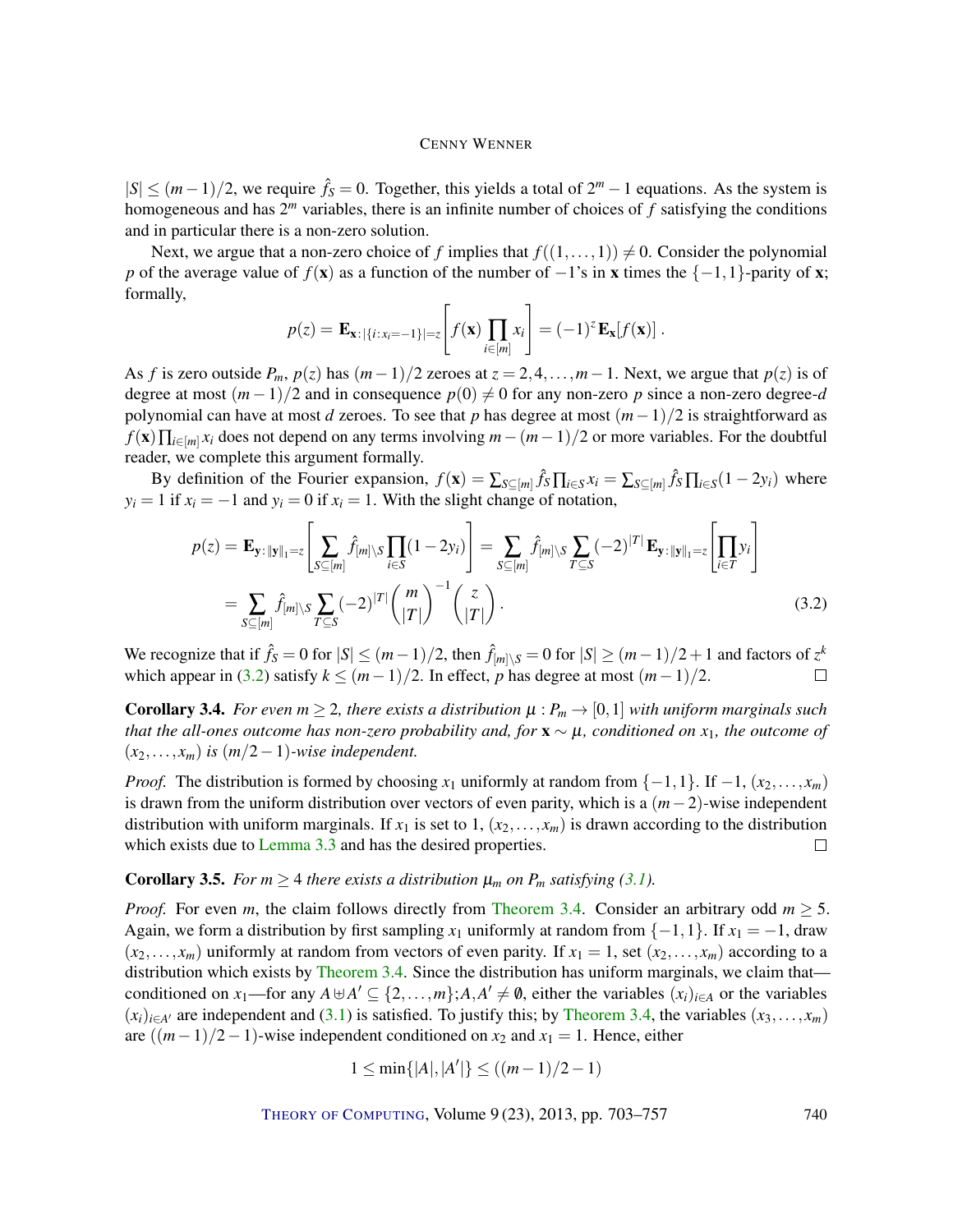and one of the two sets have independent variables and satisfy [\(3.1\)](#page-36-1), or

$$
|A| = |A'| = (m-1)/2 \ge 2.
$$

Without loss of generality,  $2 \in A$  and  $1 \le |A \setminus \{2\}| < (m-1)/2$  and hence the bits indexed by  $A \setminus \{2\}$ are independent conditioned on  $x_2$  and  $x_1 = 1$ . In consequence the bits indexed by *A* are independent conditioned on  $x_1 = 1$  and [\(3.1\)](#page-36-1) is satisfied.

On the other hand, if  $x_1$  is set to  $-1$ , the bits  $(x_2, \ldots, x_m)$  are drawn from an  $(m-2)$ -wise independent distribution conditioned on  $x_1 = -1$  and since  $|A|, |A'| \le m - 2$ , the bits are set independently and [\(3.1\)](#page-36-1) is satisfied.  $\Box$ 

#### <span id="page-38-0"></span>3.2 Generalized protocol

Let D be the (*m*−1)-wise independent distribution which draws uniformly at random from Odd Parity, and let  $\mathcal{E} = \mu_m$  be the distribution defined in the preceding subsection. The following PCP test is the simple analogue of the arity-four case.

- 1. Pick a random vertex  $u \in U$  and a random neighbor  $v \in V$ . Sample  $\pi = \pi^{\{u,v\}}$  as defined by the SMOOTH LABEL COVER instance and let  $\bar{\pi}$  be an arbitrary bijection  $L \leftrightarrow L$  such that for every  $i, i' \in K$  and  $r \in [d], \pi(i, r) = i'$  iff  $\exists_{r' \in [d]} \bar{\pi}(i, r) = (i', r').$
- 2. Sample random folding constants  $a, b \sim \{0, 1\}$ . Define  $f_a(\mathbf{x}) = a \oplus f^u(a \oplus \mathbf{x})$  and  $g_b(\mathbf{y}) = b \oplus f^u(a \oplus \mathbf{x})$  $g^{\nu}(b \oplus \mathbf{y} \circ \bar{\pi}).$
- 3. For each  $i \in K$ , independently choose  $x_i$  uniformly at random from  $\{0,1\}$ . For each  $j \in L$ , independently sample  $(x_{\pi(j)}, y_j^{(2)})$  $y_j^{(2)}, \ldots, y_j^{(m)}$  $\binom{m}{j}$  conditioned on  $x_{\pi(j)}$  from D with probability  $\bar{\delta}$  and otherwise E.
- 4. Accept iff  $(f_a(\mathbf{x}), g_b(\mathbf{y}^{(2)}), \dots, g_b(\mathbf{y}^{(m)})) \in P$ .

The completeness and soundness claims are as follows.

**Lemma 3.6.** *The protocol has completeness 1. Said equivalently, if*  $Val(I) = 1$ *, then*  $Val(R_P(I)) = 1$ *.* 

*Proof.* The distributions D and  $\mu_m$  both have support  $P_m \subseteq P$  and hence setting functions to their dictators corresponding to a satisfying LABEL COVER solution is always accepted.  $\Box$ 

**Proposition 3.7.** The protocol has soundness  $2^{-m}|P| + \varepsilon_{CSP}$ . More specifically, if Val(I)  $\leq \varepsilon_{LC}$  $\varepsilon_{LC}(\varepsilon_{CSP})$ , then  $\text{Val}(\mathbf{R}_P(I)) \leq 2^{-m}|P| + \varepsilon_{CSP}$  where  $\varepsilon_{CSP}(\varepsilon_{LC}) \to 0$  as  $\varepsilon_{LC} \to 0$ .

**Constants** Let  $\alpha = \alpha(m)$  be the smallest strictly positive probability of any outcome of  $\mu_m$ . Let  $\delta \leq 2^{-2m-8} \varepsilon_{\rm CSP}^2$ ; define

$$
\rho_0 \triangleq \sqrt{1/2 + 1/2(1 - \alpha^2 \delta^2/2)^2}
$$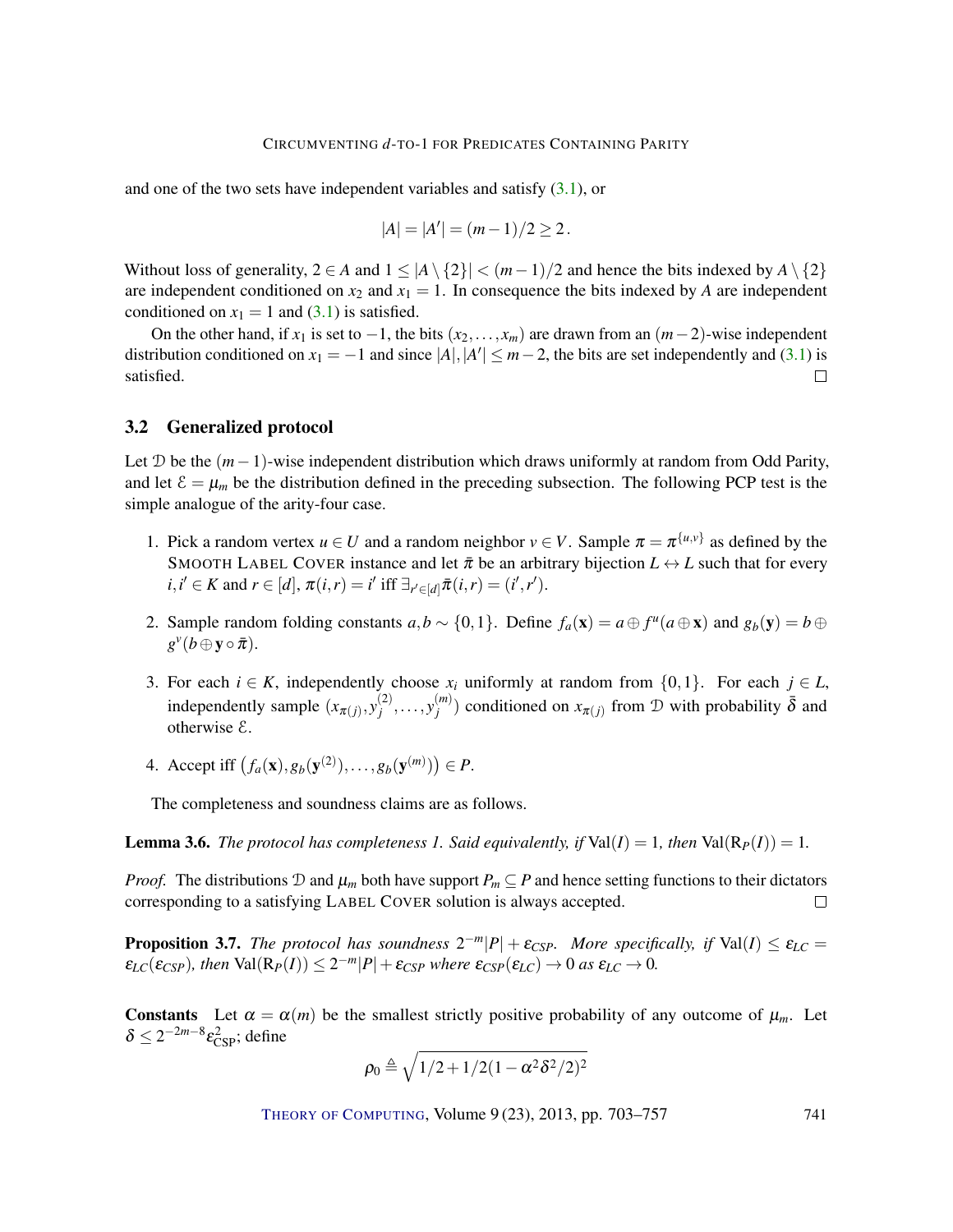and choose  $\gamma > 0$  sufficiently close to 0 such that  $\sup_k \rho_0^k(1-\bar{\gamma}^k) \leq 2^{-m-4} \epsilon_{\rm CSP}/m$ .<sup>3</sup> Again, define

$$
\rho_1 \triangleq \sqrt{1-\gamma^{m-1}}
$$

and choose  $\eta > 0$  sufficiently close to 0 such that  $\sup_k \rho_1^k(1-\bar{\eta}^k) \leq 2^{-m-4}\varepsilon_{\rm CSP}/m$ . Choose  $d_2,\ldots,d_m$ such that

$$
2\bar{\gamma}^{d_2} \leq 2^{-m-4}/m
$$
 and  $2\bar{\gamma}^{d_r}(2r-m)^{\sum_{2}^{r-1}d_t/2} \leq 2^{-m-4}/m$ .

Finally, choose the smoothness parameters  $J = d_m$ , and  $\xi \le (2m)^{-md_m} 2^{-2m-10} \varepsilon_{\text{CSP}}^2$ .

#### <span id="page-39-0"></span>3.2.1 Soundness of the generalized protocol

Notation Redefine the generalized distributions as follows. The primary difference to the width-four case is that we use different degree constants  $d_2 \leq \cdots \leq d_m$  in our proofs when bounding unmixed  $\mathbf{E}[\Pi g]$ terms.

$$
\mathcal{T}_0 = \bar{\delta} \mathcal{D} + \delta \mathcal{E}, \quad \mathcal{T}'_0 = \mathcal{T}_0^{d\text{-proj-1}\otimes K}, \quad \mathcal{T}'_1 = \left(\mathbf{T}_{\bar{\gamma}, \dots, \bar{\gamma}}^{2, \dots, m} \mathcal{T}_0^{d\text{-proj-1}}\right)^{\otimes K},
$$

$$
\mathcal{T}'_2 = \left(\mathbf{T}_{\bar{\gamma}, \dots, \bar{\gamma}}^{2, \dots, m} \left(\mathbf{T}_{\bar{\eta}}^1 \mathcal{T}_0\right)^{d\text{-proj-1}}\right)^{\otimes K}, \quad \mathcal{T}_3 = \mathbf{T}_{\bar{\eta}}^1 \mathbf{T}_{\bar{\gamma}, \dots, \bar{\gamma}}^{2, \dots, m} \mathcal{T}_0, \quad \mathcal{T}'_3 = \mathcal{T}_3^{d\text{-proj-1}\otimes K}, \quad \mathcal{T}_3'' = \mathcal{T}_3^{\otimes L}.
$$

The test distribution of the protocol corresponds to  $\mathcal{T}'_0$ . Intuitively,  $\mathcal{T}'_1$  is the distribution where projected noise is applied to  $y^{(2)},...,y^{(m)}$ , i.e., all coordinates which share projection are changed by noise simultaneously.  $\mathcal{T}'_2$  is the same distribution but with noise applied also to **x**. We note that projected and nonprojected (independent) noise are the same for **x** as it is defined on the smaller table.  $\mathcal{T}'_3$  is the distribution all strings—**x**,  $y^{(2)}, \ldots, y^{(m)}$ —all have independent noise. Finally,  $\mathcal{T}'_3$  is the same as  $\mathcal{T}'_3$ , we have noise for all strings, but **x** is defined on  $\{-1,1\}^L$  and for each  $j \in L$ , the tuple  $(x_j, y_j^{(2)})$  $j^{(2)}, \ldots, y_j^{(m)}$  $j^{(m)}$ ) is drawn independently; we note that this distribution will only be used for analyzing terms where x does not appear and equivalently one can see the strings  $(y^{(t)})_t$  as being drawn independent of **x**. As for the width-four case, we define  $f = \mathbf{E}_a[f_a]$  and  $g = \mathbf{E}_b[g_b]$ . Let the queries be  $q_1 = f(\mathbf{x}), q_2 = g(\mathbf{y}^{(2)}), \dots, q_m = g(\mathbf{y}^{(m)})$ . For an arbitrary  $\Gamma \neq \emptyset$  and distribution R, let us denote by  $\psi_{\Gamma}(\mathcal{R}) = \mathbf{E}_{E,\mathcal{R}}[\chi_{\Gamma}(\mathbf{q})]$ . Conceptually, we refer again to these terms as unmixed terms— $\mathbf{E}[\Pi g]$ —or mixed terms— $\mathbf{E}[f \Pi g]$ —for zero or more functions *g*.

As in preceding proofs, the aim is to show the following four generalized propositions from which the soundness follows.

## **Proposition 3.8.**  $\psi_{\Gamma}(\mathfrak{T}'_0) = 0$  for  $\emptyset \neq \Gamma \subseteq [m], |\Gamma \cap \{2,\ldots,m\}| \leq 1$ .

*Proof.* As the test distribution has uniform marginals,  $\psi_{\{t\}}(\mathcal{I}'_0) = \mathbf{E}_{E,\mathcal{I}'_0}[q_t]$  which equals  $\mathbf{E}_E[\mathbf{E}[f]]$ or  $\mathbf{E}_E[\mathbf{E}[g]]$ , both of which are 0 due to folding. Suppose  $\Gamma = \{1, t\}$ . Then  $\psi_{\Gamma}(\mathcal{I}'_0) = \mathbf{E}_{E, \mathcal{I}'_0}[fg] =$  $\mathbf{E}[f] \mathbf{E}[g] = 0$  since  $\mathbf{y}^{(t)}$  is uniform and independent of x by [Lemma 2.4,](#page-16-1) subsequently folding yields expectation 0.  $\Box$ 

We note that the constants  $\rho_0$  and  $\rho_1$  appearing in the proposition are correlation bounds appearing in the proofs and are bounded away from 1 depending only on  $\delta$ ,  $\gamma$ , and *m*.

<sup>&</sup>lt;sup>3</sup>In particular, setting  $\bar{\gamma} = \rho_0^{2^{-m-4}\epsilon_{\text{CSP}}/m}$  suffices.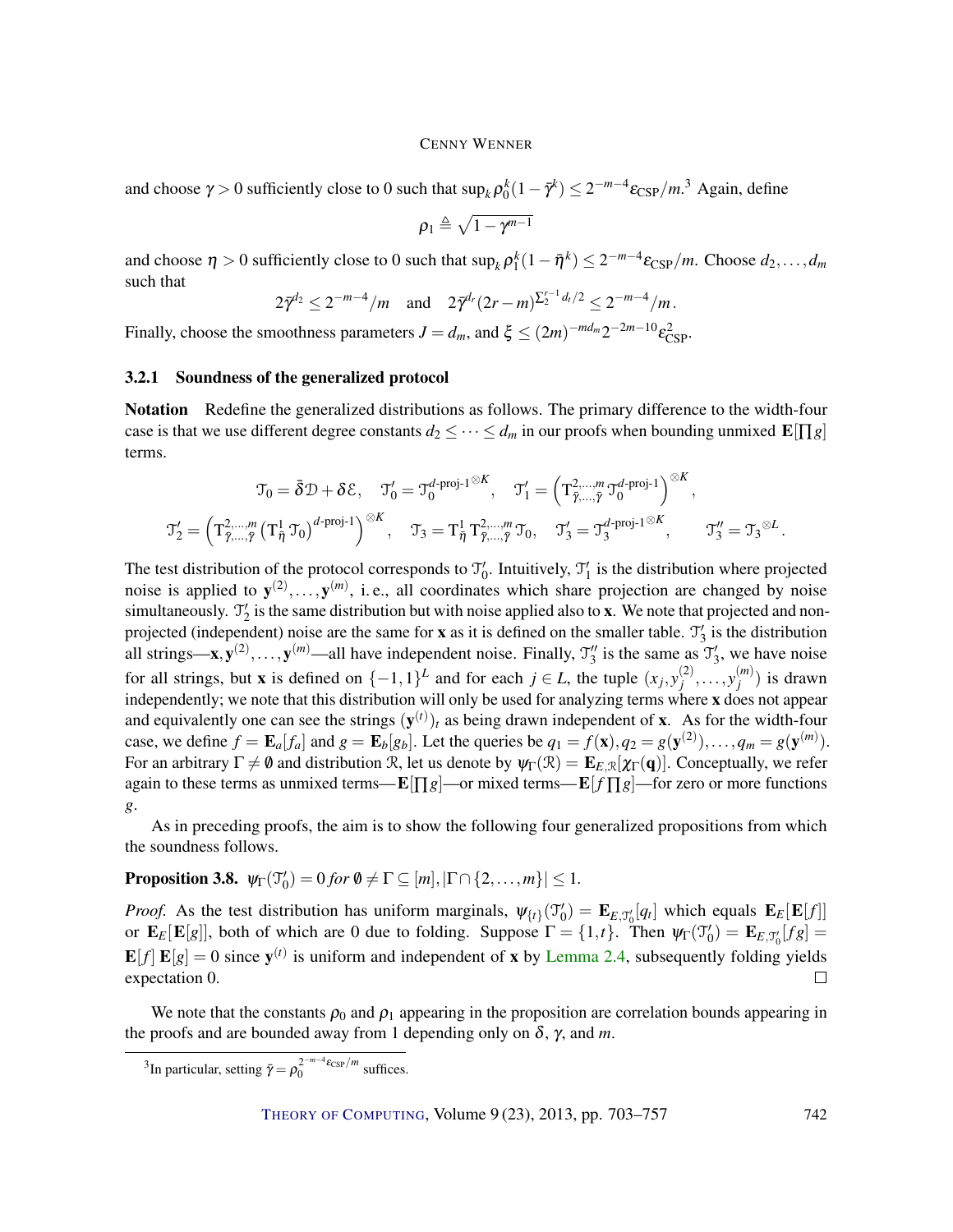#### <span id="page-40-1"></span>Proposition 3.9.

$$
\left|\psi_{\Gamma}(\mathcal{T}_0') - \psi_{\Gamma}(\mathcal{T}_3')\right| \le (m-1)\sup_{k\ge 0} \rho_0^k (1-\bar{\gamma}^k) + \sup_{k\ge 0} \rho_1^k (1-\bar{\eta}^k) + 2m\sqrt{\xi} + 2m\bar{\gamma}^J \le \varepsilon_{CSP}/2^{-m-2}
$$

 $\Box$ 

 $\Box$ 

*for any*  $\Gamma \subseteq [m]$ *.* 

*Proof.* Appears in [Section 3.4.](#page-42-1)

#### <span id="page-40-3"></span>Proposition 3.10.

$$
\left|\psi_{\Gamma}(\mathfrak{I}_{3}')\right| \leq 2\bar{\gamma}^{d_2} + 2\sum_{r=3}^{m} \bar{\gamma}^{d_r}(2r-5)^{\sum_{i=2}^{r-1} d_i/2} + 2(m-1)(2m-5)^{\sum_{i=2}^{m} d_i/2}\sqrt{\xi} + \sqrt{\delta} \leq \varepsilon_{CSP}/2^{-m-2}
$$

*for*  $1 \notin \Gamma \subseteq [m], |\Gamma| \geq 2$ .

*Proof.* Appears in [Section 3.5.](#page-46-0)

<span id="page-40-4"></span>**Proposition 3.11.** 
$$
|\psi_{\Gamma}(\mathcal{T}'_3)| \leq 2^{2m} \sqrt{\gamma^{-1} \mathbf{E}_E \Big[ \sum_{(i,j) \in \pi} \mathrm{Inf}_i^{(\bar{\eta})}(f) \mathrm{Inf}_j^{(\bar{\gamma})}(g) \Big]} \text{ for } 1 \in \Gamma \subseteq [m], |\Gamma| \geq 3.
$$
  
\n*Proof.* **Appears in Section 3.7.**

*Proof.* Appears in [Section 3.7.](#page-51-0)

### <span id="page-40-0"></span>3.3 Generalized correlation bounds

In this subsection, we establish generalized bounds on the correlation between strings in our test distribution. For preliminaries, we refer to the reader to [Section 2.3.](#page-19-0)

The correlation bounds we aim to establish for the test distribution are the following analogues of the width-four case. The first lemma shows that for our test distribution  $\mathcal{T}_0$ , the correlation between arguments to *g* functions are bounded away from 1 independent of *d*. This in turn will enable us to introduce projected noise for *g* functions.

<span id="page-40-2"></span>**Lemma 3.12.** *For any*  $2 \le r \le m$ ,

$$
\rho\left(\Omega_1\times\Omega_{-1,-r}^d,\Omega_r^d;\ \mathfrak{I}_0^{d\text{-proj-1}}\right)\leq\sqrt{\frac{1}{2}+\frac{1}{2}\left(1-\frac{\alpha^2\delta^2}{2}\right)^2},
$$

*where*  $\alpha = \alpha(m)$  *is the smallest strictly positive probability of any outcome for the distribution*  $\epsilon = \mu_m$ *as defined in [Section 3.1.](#page-36-2)*

*Proof.* [Lemma 2.4](#page-16-1) implies that  $\Omega_m^d$  is independent of  $\Omega_1$ . Applying [Theorem 2.19](#page-21-1) with  $A = \{1\}, B =$  $\{2,...,m\} \setminus \{r\}$ ,  $C = \{r\}$ , we get

$$
\rho\left(\Omega_{1}\times\Omega_{-1,-r}^{d},\Omega_{r}^{d};\,\mathfrak{T}_{0}^{d\text{-}\mathrm{proj-1}}\right)\leq\rho\left(\Omega_{-1,-r},\Omega_{r}\mid\Omega_{1};\,\mathfrak{T}_{0}\right)
$$

which by definition equals  $\mathbf{E}_{\omega_1} \big[ \rho(\Omega_{-1,-r}, \Omega_r; \mathcal{T}_0 \mid \omega_1)^2 \big]^{1/2}$ .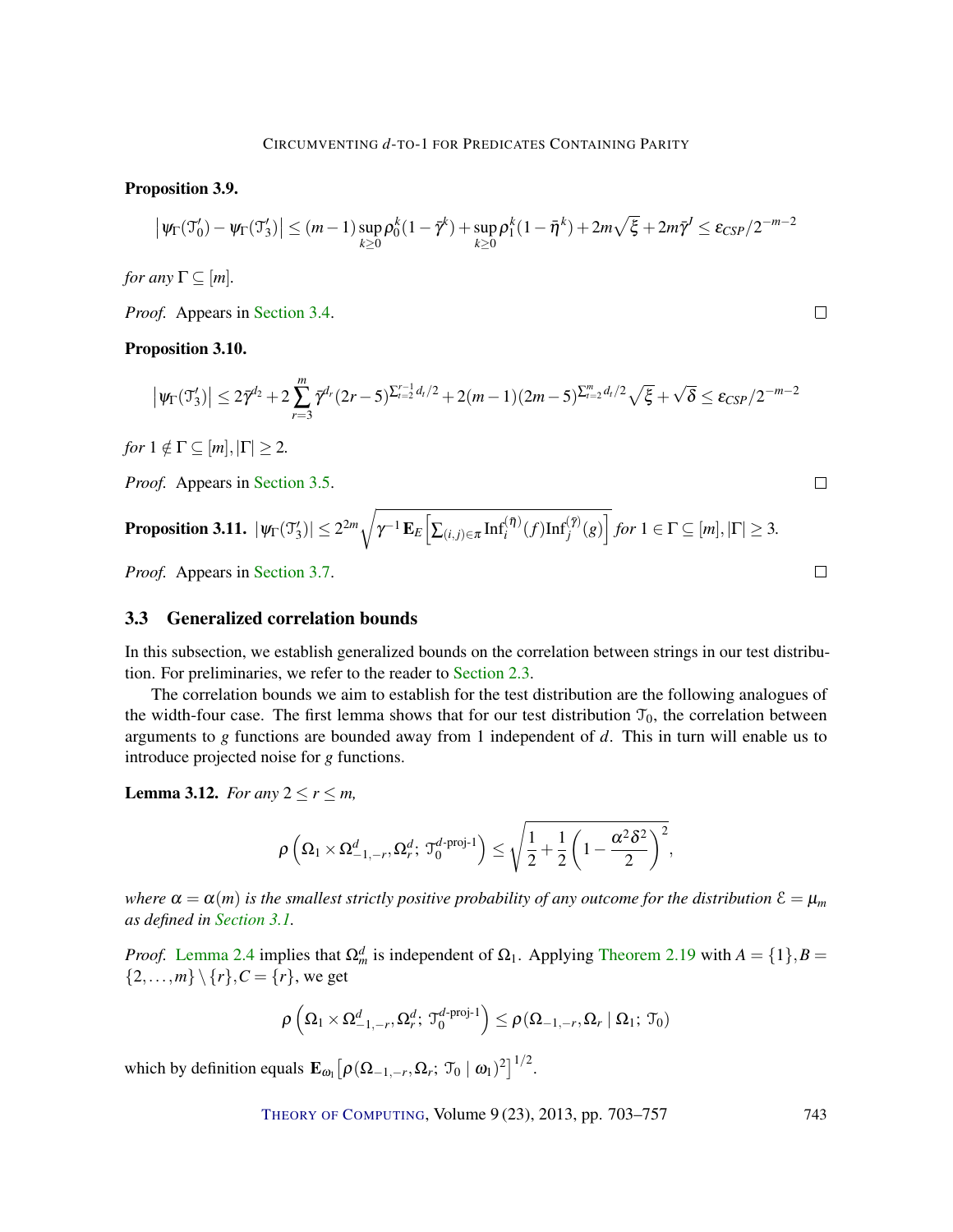Switching to  $\{0,1\}$  notation again, to establish that the considered correlation is bounded away from 1, it suffices that the conditioned correlation is bounded away from 1 for at least one of the cases  $\omega_1 = 0$ and  $\omega_1 = 1$ . This is precisely what we do, we bound the latter by 1 and find a smaller bound for the case  $\omega_1 = 0.$ 

As for the width-four case, we employ [Lemma 2.16.](#page-20-3) The bipartite graph in question has left vertices  $\Omega_{-1,-r}$ , right vertices  $\Omega_r$ , and an edge  $\{\vec{\omega}_{-1,-r},\omega_r\}$  whenever  $(0,\vec{\omega}_{-1,-r},\omega_r)$  has strictly positive probability; [Lemma 2.16](#page-20-3) states that if this graph connected, the correlation is bounded away from 1. To be specific, the correlation is at most  $1 - \alpha^2/2$  where  $\alpha$  is the smallest strictly positive probability of any outcome. This graph is indeed connected. From  $\omega_r = 1$ , D connects to any  $\vec{\omega}_{-1,-r}$  of even parity while from  $\omega_r = 0$ , D connects to any  $\vec{\omega}_{-1,-r}$  of odd parity as well as the even-parity outcome  $\vec{\omega}_{-1,-r} = 0$  due to the all-zero outcome of  $\mathcal{E}$ .

Defined above, let  $\alpha = \alpha(m)$  be the minimum non-zero probability of any outcome of  $\epsilon$ . The minimum strictly positive probability of any outcome for the distribution  $\mathcal{T}_0 = \overline{\delta} \mathcal{D} + \delta \mathcal{E}$  conditioned on  $\omega_1 = 0$  is then given by  $\mathcal E$  as  $\delta$  is close to 0, i.e., the minimum probability of any atom of  $\bar{\delta}D + \delta \mathcal E$  is  $\alpha(m)\delta$ . This implies that  $\rho(\Omega_{-1,-r},\Omega_r;\mathcal{T}_0 \mid \omega_1 = 0) \leq 1 - \alpha(m)^2 \delta^2/2$  and, as desired,

$$
\rho\left(\Omega_1\times\Omega_{-1,-r}^d,\Omega_r^d;\,\mathfrak{T}_0^{d\text{-proj-1}}\right)\leq\sqrt{\frac{1}{2}\cdot1^2+\frac{1}{2}\left(1-\frac{\alpha^2\delta^2}{2}\right)^2}\,.
$$

.

Along similar lines to the argument in Section [2.3,](#page-19-0) the second lemma implies that after we have introduced projected noise for all *g* functions, the argument to *f* has correlation bounded away from 1 independent of *d*. Again, this enables us to introduce noise for *f* .

#### <span id="page-41-0"></span>Lemma 3.13.

$$
\rho\left(\Omega_1,\Omega_2^d\times\cdots\times\Omega_m^d;\,T^{2,\ldots,m}_{\tilde{\gamma},\ldots,\tilde{\gamma}}\, \mathbb{T}_0^{d\text{-proj-1}}\right)\leq \sqrt{1-\gamma^{m-1}}
$$

*Proof.* We recall that the considered distribution is  $T^2_{\bar{\gamma},..., \bar{\gamma}}$   $\mathcal{T}^{d-\text{proj-1}}_0$  $\int_0^{d\text{-proj-1}}$ . With probability  $\prod_{t=2}^m \gamma$ , the outcome of  $\Omega_2^d \times \cdots \times \Omega_m^d$  is independent of  $\Omega_1$  and the correlation is 0. Denote this event by A and let the correlations of the two possibilities be, respectively,  $\rho_A = 0$  and  $\rho_{\bar{A}} \leq 1$ . Then,

$$
\rho\left(\Omega_1, \Omega_2^d \times \cdots \times \Omega_m^d; \; \mathbf{T}_{\bar{\gamma}, \dots, \bar{\gamma}}^{2, \dots, m} \mathbf{T}_0^{d \text{-}\mathrm{proj} \text{-}1}\right) \leq \sqrt{\mathbf{P}(A) \rho_A^2 + \mathbf{P}(\bar{A}) \rho_{\bar{A}}^2}
$$
\n
$$
\leq \sqrt{\prod_{t=2}^m \gamma \cdot 0^2 + \left(1 - \prod_{t=2}^m \gamma\right) \cdot 1^2} = \sqrt{1 - \gamma^{m-1}}.
$$

The third and final lemma is used to show that a product of *g*-functions is always small if we do not have projections. This will be the final step when we bound terms of the form  $\mathbf{E}[\Pi g]$  after we have argued that the product behaves roughly as though there were unique projections.

#### <span id="page-41-1"></span>Lemma 3.14.

$$
\rho\left(\Omega_{r},\Omega_{-1,-r};\,\mathfrak{T}_{0}\right)\leq\sqrt{\delta}\,.
$$

*Proof.* With probability  $\bar{\delta}$ ,  $\Omega_r$  is drawn from  $\mathcal D$  in which case it is independent of  $\Omega_{-1,-r}$ , yielding a correlation of 0. In the other event, the correlation is bounded by 1. Hence, using [Theorem 2.18,](#page-21-0)

$$
\rho\left(\Omega_r,\Omega_{-1,-r};\,\mathfrak{T}^{d\text{-proj-1}}_3\right)\leq\sqrt{\bar{\delta}\cdot 0^2+\delta\cdot 1^2}\leq\sqrt{\delta}\,.
$$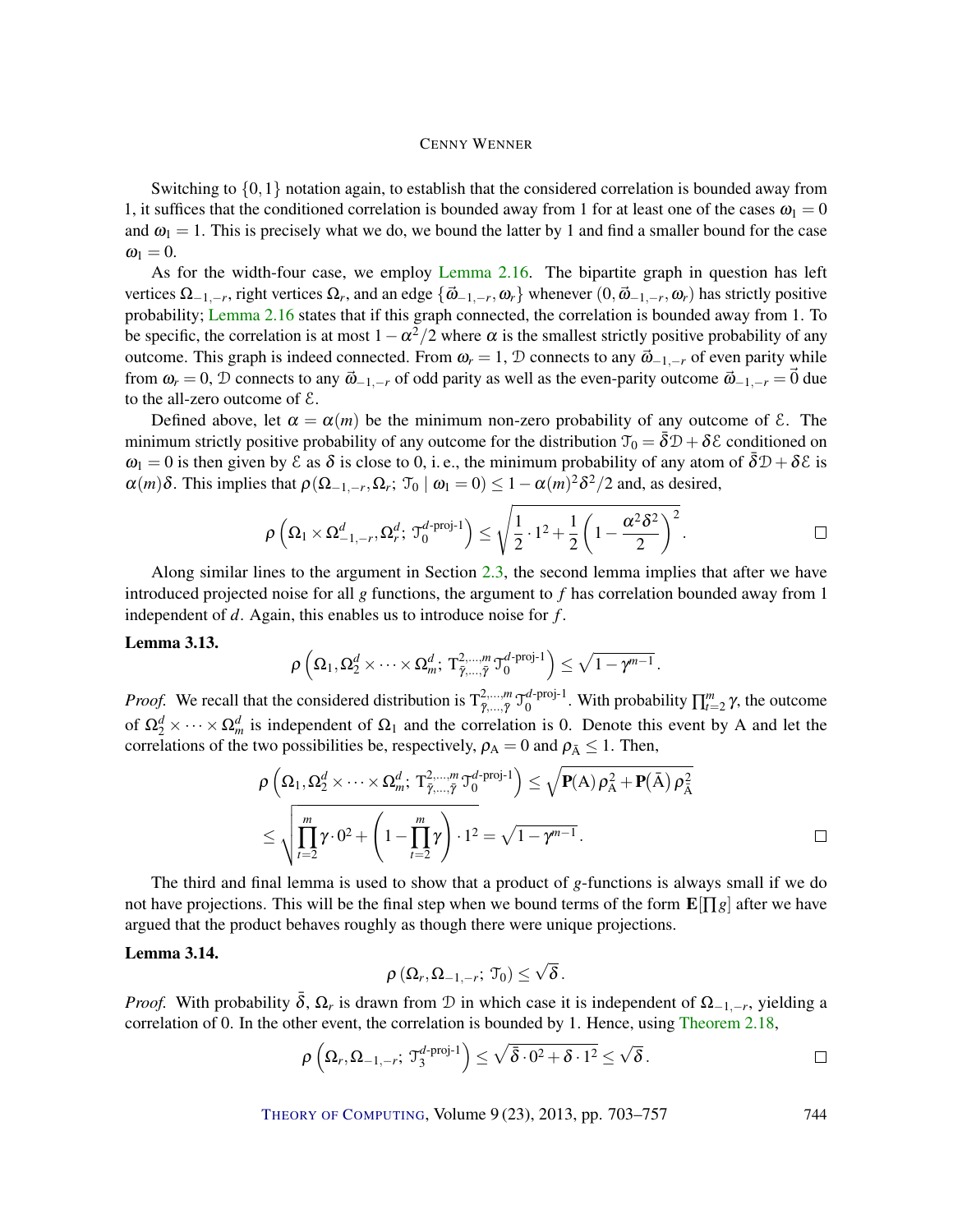#### <span id="page-42-0"></span>3.4 Generalized noise introduction

To introduce noise, we prove the following generalizations of [Lemmas 2.22](#page-26-0) to [2.24.](#page-26-2)

<span id="page-42-3"></span>**Lemma 3.15.** Let  $\Gamma \subseteq [m]$ ,  $|\Gamma| \geq 2$  and define  $\rho_0 = \sqrt{1/2 + 1/2(1 - \alpha^2 \delta^2/2)^2}$ . Then,

$$
\left|\mathbf{E}\left[\psi_{\Gamma}(\mathfrak{I}_{0}')-\psi_{\Gamma}(\mathfrak{I}_{1}')\right]\right|\leq\sum_{t=2}^{m}\sup_{k}\rho_{0}^{k}(1-\bar{\gamma}^{k})\leq(m-1)\sup_{k}\rho_{0}^{k}(1-\bar{\gamma}^{k}).
$$

*Proof.* Proved in [Section 3.4.](#page-42-2)

<span id="page-42-5"></span>**Lemma 3.16.** Let  $\Gamma \subseteq [m]$ ,  $|\Gamma| \geq 2$  and define  $\rho_1 = \sqrt{1 - \gamma^{m-1}}$ . Then,

$$
\left|\mathbf{E}\left[\psi_{\Gamma}(\mathfrak{I}'_1)-\psi_{\Gamma}(\mathfrak{I}'_2)\right]\right|\leq \sup_k\rho_1^k(1-\bar{\eta}^k).
$$

*Proof.* Proved in [Section 3.4.](#page-43-0)

<span id="page-42-1"></span>**Lemma 3.17.** *Let*  $\Gamma \subseteq [m], |\Gamma| \geq 2$ *. Then,* 

$$
\left|\mathbf{E}\left[\psi_{\Gamma}(\mathfrak{T}_2')-\psi_{\Gamma}(\mathfrak{T}_3')\right]\right|\leq 2m\sqrt{\xi}+2m\tilde{\gamma}'.
$$

*Proof.* Proved in [Section 3.4.](#page-43-1)

*Proof of [Proposition 3.9.](#page-40-1)* Follows directly from Lemmas [3.15,](#page-42-3) [2.23,](#page-26-1) and [3.17](#page-42-1) by summing the respective differences.  $\Box$ 

<span id="page-42-2"></span>**Proof of [Lemma 3.15:](#page-42-3) Introducing projected noise for** *g* **functions** We define  $\Omega'_1 = \Omega_1, \Omega'_t = \Omega_t^d$ for  $t \in \{2,\ldots,m\}$ , let  $y^{(t)}$  be the lifted version of  $y^{(t)}$ , and  $\overline{T}$  the lifted analogue of a distribution T. Additionally, as we wish to claim simultaneously the lemmas for all  $\Gamma \subseteq [m], |\Gamma| \geq 2$ , let  $h_A$  for a subset  $A \subseteq [m]$  denote

$$
f^{[1\in A]}\prod_{t\in A\backslash 1}\overline{g^{(t)}}\,.
$$

*Proof.* Let

$$
\mathcal{D}_1 = \overline{\mathcal{J}_0^{d\text{-proj-1}}}, \quad \mathcal{D}_r = \mathcal{T}_{\tilde{\gamma}}^{(r)} \mathcal{D}_{r-1}, \qquad r \in \{2, \ldots, m\}.
$$

We note that  $\mathcal{D}_{m}^{K}$  is indeed the lifted analogue of  $\mathcal{T}'_1$ . Consequently, the lemma is proved by bounding the respective differences of expectations  $|\psi_{\Gamma}(\mathcal{D}_{r}^{K}) - \psi_{\Gamma}(\mathcal{D}_{r-1}^{K})|$  for  $r \in \{2, ..., m\}$ .

Working out the notation, for  $r \in \{2, \ldots, m\}$ ,

$$
\left| \Psi_{\Gamma}(\mathcal{D}_{r-1}^{K}) - \Psi_{\Gamma}(\mathcal{D}_{r}^{K}) \right| = \left| \mathbf{E}_{\mathcal{D}_{r-1}^{K}} \left[ \overline{g^{(r)}} h_{\Gamma \backslash r} \right] - \mathbf{E}_{\mathcal{D}_{r}^{K}} \left[ \overline{g^{(r)}} h_{\Gamma \backslash r} \right] \right|
$$
\n
$$
= \left| \mathbf{E}_{\mathcal{D}_{r-1}^{K}} \left[ \overline{g^{(r)}} h_{\Gamma \backslash r} \right] - \mathbf{E}_{(\Gamma_{\gamma}^{(r)} \mathcal{D}_{r-1})^{K}} \left[ \overline{g^{(r)}} h_{\Gamma \backslash r} \right] \right| = \left| \mathbf{E}_{\mathcal{D}_{r-1}^{K}} \left[ \overline{g^{(r)}} h_{\Gamma \backslash r} \right] - \mathbf{E}_{\mathcal{D}_{r-1}^{K}} \left[ (\mathbf{T}_{\bar{\gamma}} \overline{g^{(r)}}) h_{\Gamma \backslash r} \right] \right|.
$$
\n(3.3)

This is the setting of [Theorem 2.25.](#page-26-3)

THEORY OF C[OMPUTING](http://dx.doi.org/10.4086/toc), Volume 9 (23), 2013, pp. 703–757 745

<span id="page-42-4"></span> $\Box$ 

 $\Box$ 

 $\Box$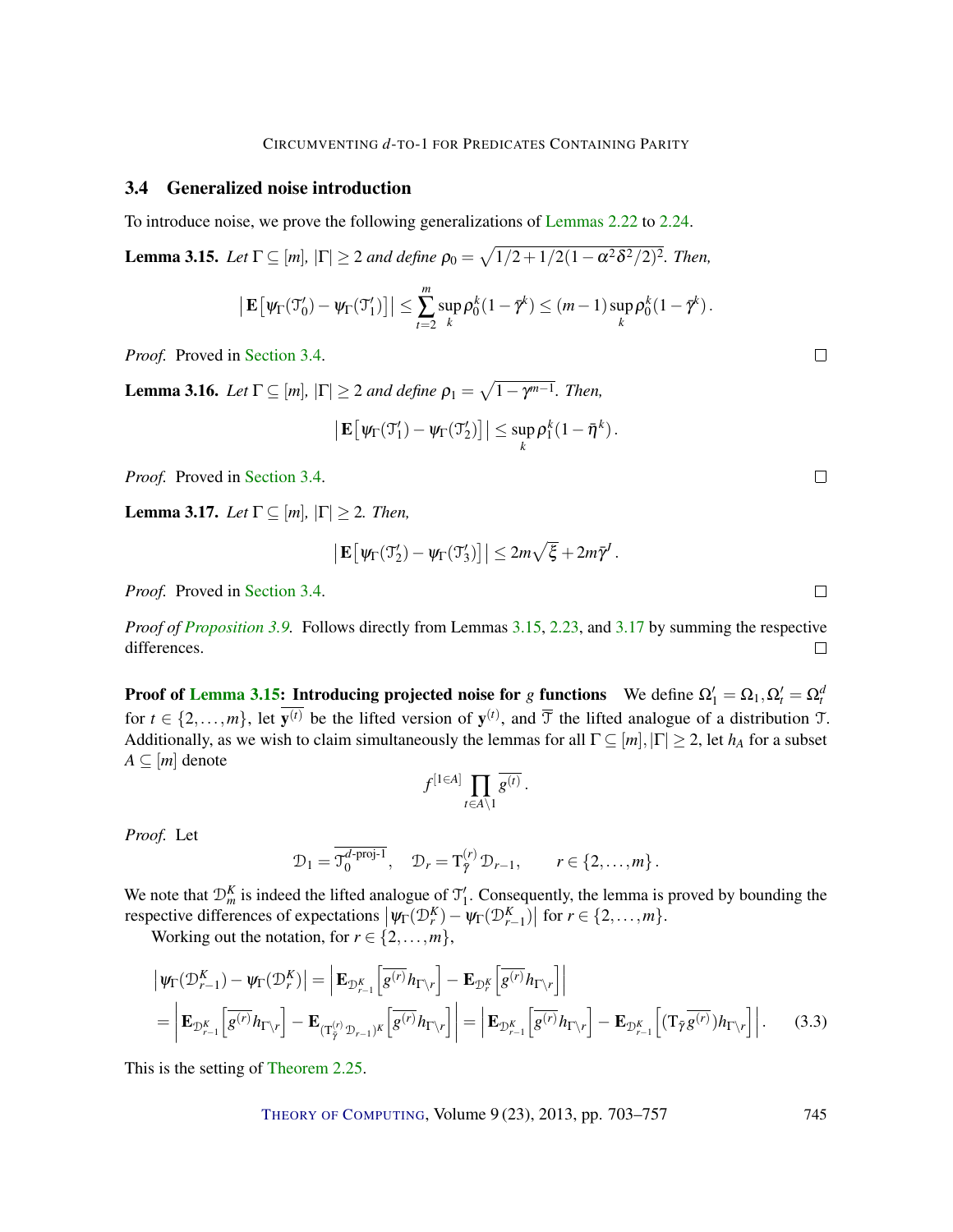By [Lemma 3.12](#page-40-2) and symmetry, the correlation  $\rho(\Omega_1 \times \prod_{t \neq 1,r} \Omega_t^d, \Omega_r^d; \mathfrak{I}_0^{d\text{-proj-1}}$  $\binom{a\text{-}\mathrm{proj-1}}{0}$ , which equals  $\rho(\Omega_1 \times$  $\prod_{t \neq 1,r} \Omega'_t, \Omega'_r; \mathcal{D}_1$ , is bounded by

$$
\rho_0 \triangleq \sqrt{1/2 + 1/2(1 - \alpha^2 \delta^2/2)^2}.
$$

As noise can only decrease correlation, the same bound holds for D*r*−1. Similarly, this is a bound on any subset of sample spaces in the case  $\Gamma \neq [m]$ .

For  $r \in \{2,\ldots,m\}$ , if  $r \notin \Gamma$ , the difference [\(3.3\)](#page-42-4) is 0. Otherwise, we bound using [Theorem 2.25](#page-26-3) with  $\rho \leq \rho_0$ ; that is,  $(3.3) \leq \sup_k \rho_0^k(1-\bar{\gamma}^k)$  $(3.3) \leq \sup_k \rho_0^k(1-\bar{\gamma}^k)$  $(3.3) \leq \sup_k \rho_0^k(1-\bar{\gamma}^k)$ . In conclusion,

$$
\big|\psi_{\Gamma}(\mathcal{T}_0')-\psi_{\Gamma}(\mathcal{T}_1')\big|=\big|\psi_{\Gamma}(\mathcal{D}_1^K)-\psi_{\Gamma}(\mathcal{D}_m^k)\big|\leq \sum_{t=2}^m\big|\psi_{\Gamma}(\mathcal{D}_{t-1}^K)-\psi_{\Gamma}(\mathcal{D}_{t}^K)\big|\leq (m-1)\sup_k\rho_0^k(1-\bar{\gamma}^k)\. \ \ \Box
$$

#### <span id="page-43-0"></span>Proof of [Lemma 3.16:](#page-42-5) Introducing noise for the *f* function

*Proof.* By [Lemma 3.13,](#page-41-0)

$$
\rho(\Omega_1,\Omega_2^d\times\cdots\times\Omega_m^d;{\mathfrak{I}}_1^{d\text{-proj-1}})\leq \rho_1\triangleq\sqrt{1-\gamma^{m-1}}.
$$

The same bound holds for  $\rho(\Omega_1, \prod_{t \in \Gamma \setminus 1} \Omega'_t; \mathfrak{I}_1^{d\text{-proj-1}}$  $_1^{a-proj-1}$ ). Hence, using [Theorem 2.25](#page-26-3) again,

$$
\begin{split} \left| \psi_{\Gamma}(\mathfrak{I}'_{1}) - \psi_{\Gamma}(\mathfrak{I}'_{2}) \right| &= \left| \mathbf{E}_{\left( T^2_{\bar{\gamma}, \dots, \bar{\eta}} \mathfrak{I}^{d\text{-proj-1}}_{0} \right)^K} \left[ f h_{\Gamma \backslash 1} \right] - \mathbf{E}_{\left( T^2_{\bar{\gamma}, \dots, \bar{\eta}} \left( T^1_{\eta} \mathfrak{I}_{0} \right)^{d\text{-proj-1}} \right)^K} \left[ f h_{\Gamma \backslash r} \right] \right| \\ &= \left| \mathbf{E}_{\left( T^2_{\bar{\gamma}, \dots, \bar{\eta}} \mathfrak{I}^{d\text{-proj-1}}_{0} \right)^K} \left[ f h_{\Gamma \backslash r} \right] - \mathbf{E}_{\left( T^2_{\bar{\gamma}, \dots, \bar{\eta}} \mathfrak{I}^{d\text{-proj-1}}_{0} \right)^K} \left[ \left( T_{\bar{\eta}} \ f \right) h_{\Gamma \backslash r} \right] \right| \leq \sup_{k} \rho_1^k (1 - \bar{\eta}^k). \end{split} \qquad \qquad \Box
$$

#### <span id="page-43-1"></span>Proof of [Lemma 3.17:](#page-42-1) From projected noise to independent noise

*Proof.* Just as for the width-four case, the lemma follows from repeated application of [Theorem 2.21.](#page-24-1) To utilize the theorem, we again unravel the definition of *g* from the protocol:

$$
g(\mathbf{y}) \triangleq \mathbf{E}_{b \sim \{0,1\}}[b \oplus g^{\nu}(b \oplus \mathbf{y} \circ \bar{\pi})],
$$

where  $\bar{\pi}$  is an arbitrary bijection consistent with  $\pi$ . Define

$$
g^{\prime\prime\prime}(\mathbf{y})=\mathbf{E}_{b\sim\{0,1\}}[b\oplus g^{\prime\prime}(b\oplus \mathbf{y})]
$$

and let  $\mathfrak{I}'_2^{\pi}$  and  $\mathfrak{I}'_3^{\pi}$  permute the coordinates of *g'* via  $\bar{\pi}$ . Also, for  $F \subseteq [m]$ , let

$$
h_F^v = f^{[1 \in F]} \prod_{t \in F \setminus 1} g^{\prime v}(\mathbf{y}^{(t)})\,.
$$

We recall the definition of the following two distributions,

$$
\mathfrak{T}_2' \triangleq \left(\mathbf{T}^{2,\ldots,m}_{\tilde{\gamma},\ldots,\tilde{\gamma}} \left(\mathbf{T}^{1}_{\tilde{\eta}} \,\mathfrak{T}_0\right)^{d\text{-proj-1}}\right)^K \quad \text{and} \quad \mathfrak{T}_3' \triangleq \left(\left(\mathbf{T}^{2,\ldots,m}_{\tilde{\gamma},\ldots,\tilde{\gamma}} \,\mathbf{T}^{1}_{\tilde{\eta}} \,\mathfrak{T}_0\right)^{d\text{-proj-1}}\right)^K.
$$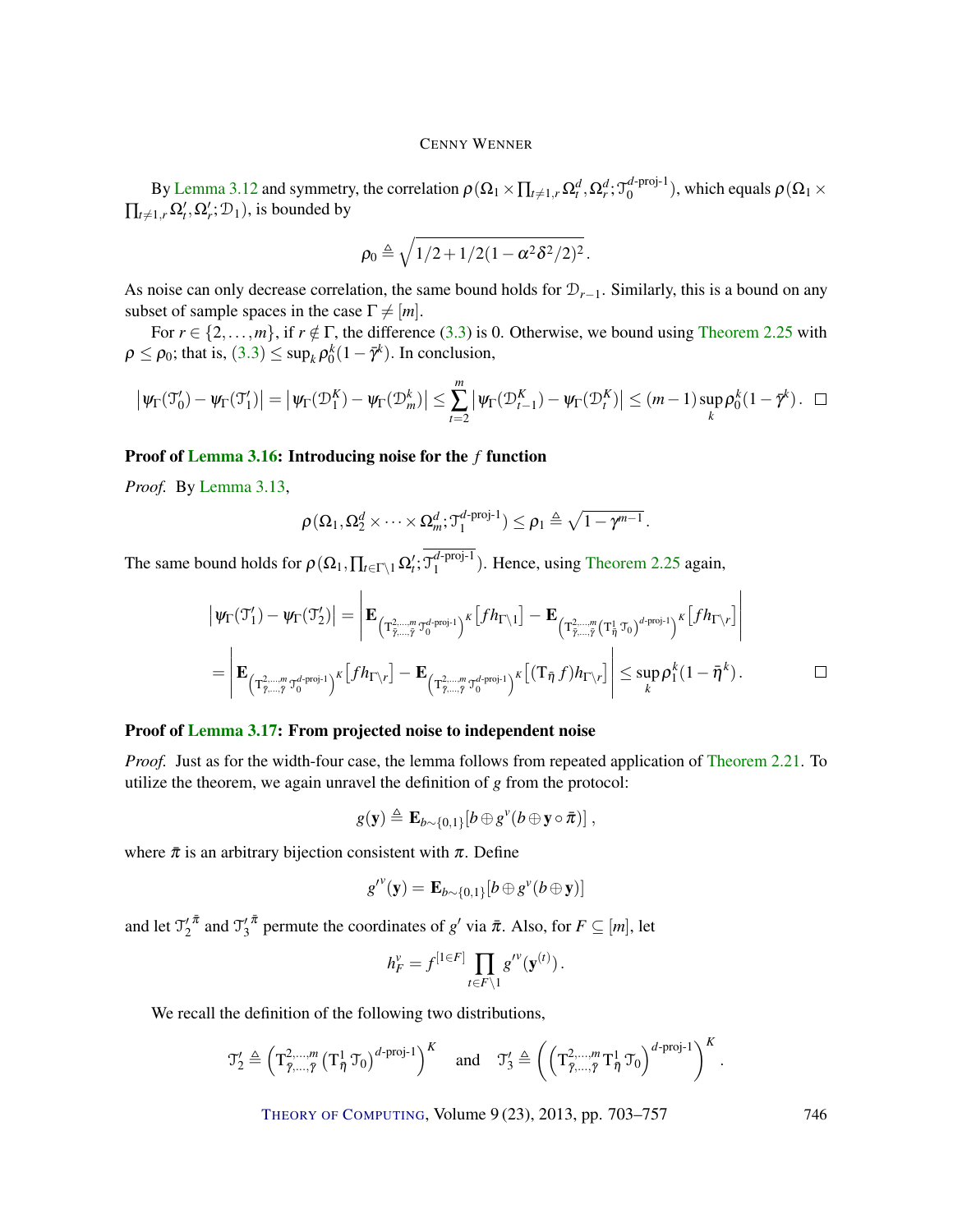The target difference equals

$$
\left|\psi_{\Gamma}(\mathfrak{I}_{2}') - \psi_{\Gamma}(\mathfrak{I}_{3}')\right| = \left|\mathbf{E}_{u,v,\mathfrak{I}_{2}'}\pi^{\{u,v\}}\left[fh_{\Gamma\setminus 1}^{\nu}\right] - \mathbf{E}_{u,v,\mathfrak{I}_{3}'}\pi^{\{u,v\}}\left[fh_{\Gamma\setminus 1}^{\nu}\right]\right|.
$$
 (3.4)

We apply [Theorem 2.21](#page-24-1) up to *m*−1 times, once for each of the coordinates 2,...,*m* which appear in Γ. Introduce  $\mathcal{R}_t$  as follows,

<span id="page-44-1"></span>
$$
\mathcal{R}_t \triangleq \left(\mathbf{T}^{t+1,\dots,m}_{\bar{\gamma},\dots,\bar{\gamma}}\left(\mathbf{T}^{1,2,\dots,t}_{\bar{\eta},\bar{\gamma},\dots,\bar{\gamma}}\mathbf{T}_0\right)^{d\text{-proj-1}}\right)^K,
$$

where we note that  $\mathcal{R}_1$  corresponds to  $\mathcal{T}_2'$  and  $\mathcal{R}_m$  to  $\mathcal{T}_3'$ .

Formally, when applying it to coordinate  $t \in \Gamma \setminus \{1\}$ , we have  $A = \{1\}, B = \{t\}, C = \Gamma \setminus \{1, t\}, \gamma = \gamma$ , and the distributions equal  $\mathcal{P} = \mathcal{R}_{t-1}$  and  $\mathcal{R} = \mathcal{R}_t$ . The respective differences in expectation hence yield a bound on the difference in expectation between  $\mathcal{T}'_2 = \mathcal{R}_2$  and  $\mathcal{T}'_3 = \mathcal{R}_m$ . According to the theorem, the difference in expectation for coordinate *t* is bounded by  $2\sqrt{\xi} + 2\bar{\gamma}^j$ . In effect,

$$
(3.4) \leq \sum_{t=2}^{m} (2\sqrt{\xi} + 2\bar{\gamma}^I) \leq 2m\sqrt{\xi} + 2m\bar{\gamma}^I.
$$

# <span id="page-44-0"></span>3.5 Proof of [Proposition](#page-17-1) [2.7:](#page-17-1) Bounding  $\mathbf{E}_{\mathcal{T}_3'}[\Pi g]$ , general case

We first limit ourselves to the hardest case:  $\Gamma = \{2, \ldots, m\}$  which corresponds to bounding

$$
\mathbf{E}_{\pi,\mathfrak{I}'_3}\Big[g(\mathbf{y}^{(2)})\cdots g(\mathbf{y}^{(m)})\Big],
$$

and comment briefly on the other cases following the proof of the hardest case.

In the following, *g* denotes  $g^{\prime\nu}$  as defined in the previous subsection.

#### Noised to low-degree functions

**Lemma 3.18.** Let  $\mathcal{D} = \mathcal{T}'_3$  or  $\mathcal{T}''_3$ . Then,

$$
\left| \mathbf{E}_{\mathcal{D}} \Big[ g(\mathbf{y}^{(2)}) \cdots g(\mathbf{y}^{(m)}) \Big] - \mathbf{E}_{\mathcal{D}} \Big[ g^{\leq d_2}(\mathbf{y}^{(2)}) \cdots g^{\leq d_m}(\mathbf{y}^{(m)}) \Big] \right| \leq \bar{\gamma}^{d_2} + \sum_{r=3}^{m} \bar{\gamma}^{d_r} (2r-5)^{\sum_{t=2}^{r-1} d_t/2}.
$$

*Proof.* We considering the effect of removing the high-degree components one at a time and rewrite the treated difference,

$$
\left|\sum_{r=2}^{m} \mathbf{E}_{\mathcal{D}}\left[\left(\prod_{t=2}^{r-1} g^{\leq d_t}(\mathbf{y}^{(t)})\right) g^{> d_r}(\mathbf{y}^{(r)})\left(\prod_{t=r+1}^{m} g(\mathbf{y}^{(t)})\right)\right]\right|.
$$
\n(3.5)

We bound in absolute value these terms separately. For  $r = 2$ , Cauchy-Schwarz gives a bound of

$$
\left\|g^{>d_2}(\mathbf{y}^{(2)})\right\|_2 \cdot \left\|\prod_{t=3}^m g(\mathbf{y}^{(t)})\right\|_2 \leq \bar{\gamma}^{d_2}.
$$

<span id="page-44-2"></span>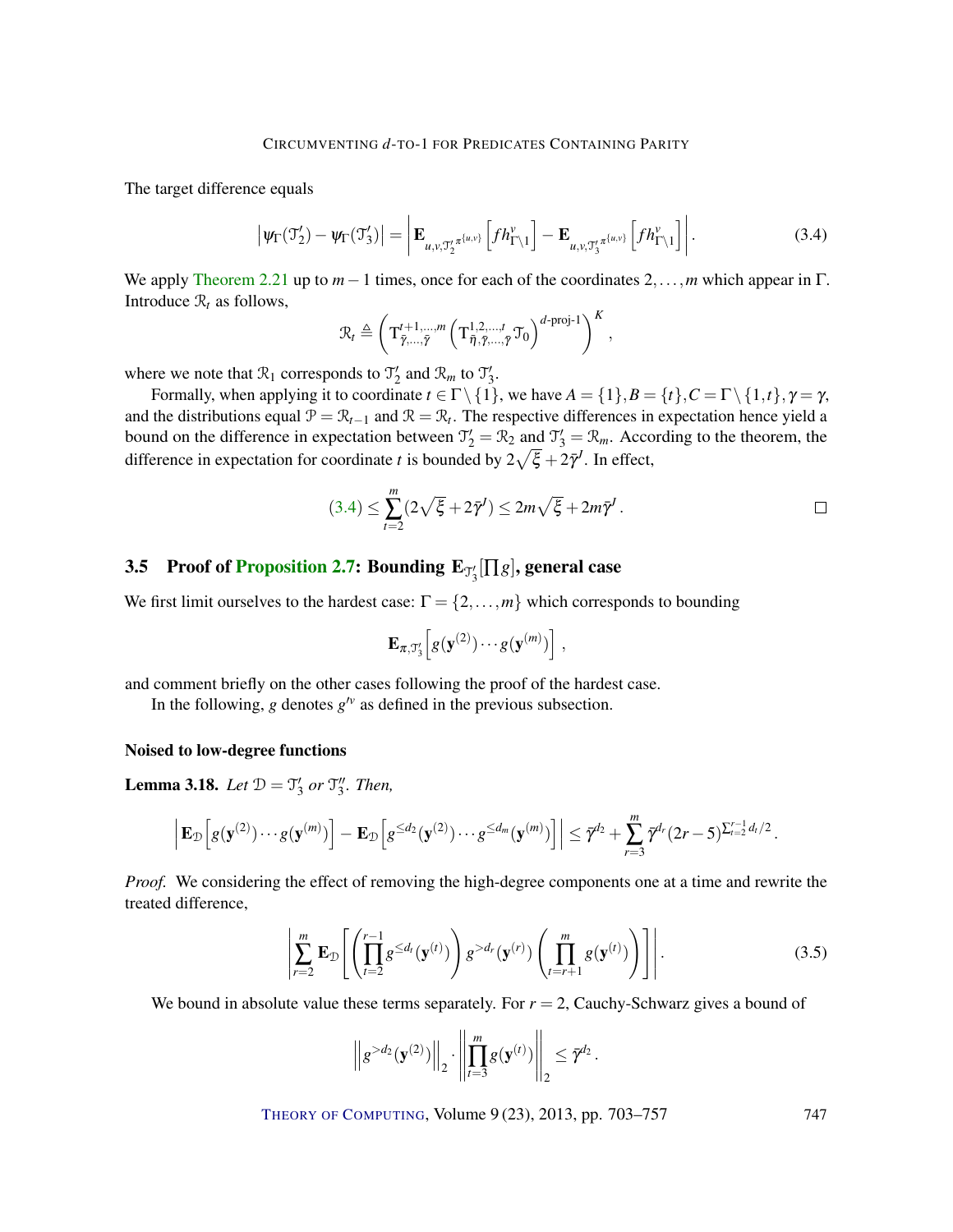For any term with  $3 \le r \le m$ , Hölder's inequality yields the bound

$$
\prod_{t=2}^{r-1} \left\| g^{\leq d_t}(\mathbf{y}^{(t)}) \right\|_{2r-4} \left\| g^{>d_r}(\mathbf{y}^{(r)}) \right\|_{2} \prod_{t=r+1}^{m} \left\| g(\mathbf{y}^{(t)}) \right\|_{\infty}.
$$
\n(3.6)

Regarding the first kind of factors, by [Lemma 1.7,](#page-8-1)

$$
\left\|g^{\leq d_t}(\mathbf{y}^{(t)})\right\|_{2r-4} \leq (2r-5)^{d_t/2}\left\|g^{\leq d_t}(\mathbf{y}^{(t)})\right\|_2 \leq (2r-5)^{d_t/2}.
$$

 $\left\| g^{>d_r}(\mathbf{y}^{(r)}) \right\|_2 \leq \bar{\gamma}^{d_r}$ , while  $\left\| g(\mathbf{y}^{(t)}) \right\|_\infty \leq 1$ . Hence, [\(3.6\)](#page-45-0) is bounded by

<span id="page-45-0"></span>
$$
\bar{\gamma}^{d_r} \prod_{t=2}^{r-1} (2r-5)^{d_t/2} = \bar{\gamma}^{d_r} (2r-5)^{\sum_{2}^{r-1} d_t/2}
$$

and consequently  $(3.5)$  by

$$
\bar{\gamma}^{d_2} + \sum_{r=3}^m \bar{\gamma}^{d_r} (2r-5)^{\sum_2^{r-1} d_t/2}.
$$

Smooth low-degree to shattered functions via hypercontractivity We recall the term *shattered* denoting functions where every non-zero  $f_s$  satisfies  $|\pi(S)| = |S|$ . The goal is to show that for smooth projections, low-degree functions are essentially shattered.

**Lemma 3.19.** *Let*  $\mathcal{D} = \mathcal{T}'_3$  *or*  $\mathcal{T}''_3$ *. Then,* 

$$
\left|\mathbf{E}_{\pi,\mathcal{D}^{\bar{\pi}}}\left[\prod_{t=2}^m g_t^{\leq d_t}(\mathbf{y}^{(t)})\right]-\mathbf{E}_{\pi,\mathcal{D}^{\bar{\pi}}}\left[\prod_{t=2}^m g_t^{\cdot \pi \leq d_t}(\mathbf{y}^{(t)})\right]\right| \leq (2m-5)^{\sum_{t=2}^m d_t/2}(m-1)\sqrt{\xi}.
$$

*Proof.* It suffices to bound for  $2 \le r \le m$  the term

$$
\left| \left( g^{\leq d_r}(\mathbf{y}^{(r)}) - g^{\cdot \pi \leq d_r}(\mathbf{y}^{(r)}) \right) \mathbf{E} \left[ \left( \prod_{t=2}^{r-1} g^{\cdot \pi \leq d_t}(\mathbf{y}^{(t)}) \right) \left( \prod_{t=r+1}^{m} g^{\leq d_t}(\mathbf{y}^{(t)}) \right) \right] \right|
$$

which via Hölder's is bounded by

$$
\left\|g^{\leq d_r}(\mathbf{y}^{(r)})-g^{\leq d_r}(\mathbf{y}^{(r)})\right\|_2\prod_{t=2}^{r-1}\left\|g^{\leq d_t}(\mathbf{y}^{(t)})\right\|_{2m-4}\prod_{t=r+1}^{m}\left\|g^{\leq d_t}(\mathbf{y}^{(t)})\right\|_{2m-4}.
$$

By definition,  $d_r \le J$  and hence [Lemma 2.20](#page-23-1) bounds the first factor by  $\sqrt{\xi} ||g^{\le d_r}(y^{(r)})||_2$  while [Lemma 1.7](#page-8-1) bounds the respective factors by  $(2m-5)^{d_t/2} ||g||_2$ . As  $2m-5 \ge 1$ , this yields the desired bound, summing over the *m*−1 terms.  $\Box$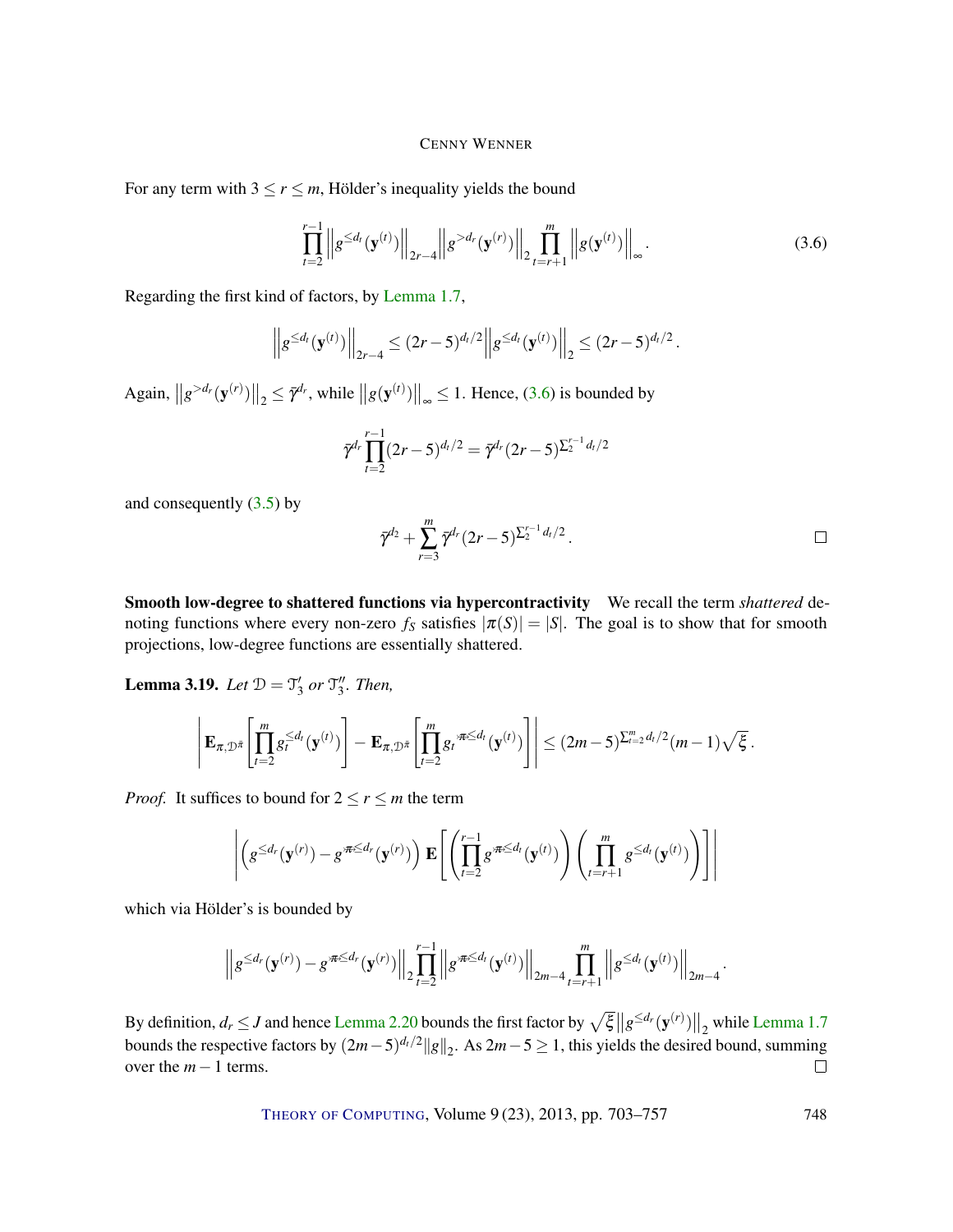#### Shattered functions to independent coordinates

**Lemma 3.20.** For shattered functions,  $\mathcal{T}'_3$  and  $\mathcal{T}''_3$  yield identical expectations, i. e., coordinates in *L* may *for shattered functions be drawn independently. That is,*

$$
\mathbf{E}_{\mathcal{I}_3'}\!\left[\prod_{t=2}^m g_t\pi^{\leq d_t}\right] = \mathbf{E}_{\mathcal{I}_3''}\!\left[\prod_{t=2}^m g_t\pi^{\leq d_t}\right].
$$

*Proof.* Consider the Efron-Stein decompositions of the functions in the two terms. Similar to the widthfour case, we argue that each term, indexed by  $(S_t)_{t=2}^m$ , coincides in expectation for the two distributions. First we claim that terms for which  $|\pi(\bigcup S_t)| < |\bigcup S_t|$  evaluate to 0 due to our choice of test distribution. To see this, consider an  $i \in K$  for which there are at least two different  $j \neq j' \in \bigcup S_t$  projecting to *i* and let *T* and *T'* be the indices *t* for which  $j \in S_t$  or  $j' \in S_t$ , respectively. Since we are considering shattered functions, the sets  $(S_t)_t$  are shattered for non-zero terms and so *T* and *T'* are disjoint and non-empty. Since  $\mu_m$ —and in extension  $\bar{\delta}D + \delta\mu_m$ —satisfies [\(3.1\)](#page-36-1), a factor of such terms has expectation zero.

Given  $|\pi(\bigcup S_t)| = |\bigcup S_t|$ , the argument is identical to that of the width-four case, [Lemma 2.29.](#page-31-0) Namely, for each *i*, there is at most one *j* such that  $(y_i^{(t)})$  $\mathcal{J}'_j$ )<sub>t</sub> depends on  $x_i$  and hence the distributions  $\mathcal{J}'_3$ and  $\mathcal{T}_3''$  coincide.  $\Box$ 

#### <span id="page-46-0"></span>Putting it together

*Proof of [Proposition 3.10.](#page-40-3)* Using the three preceding lemmas and  $d_t \leq J$  for all t,

$$
\Big| \mathbf{E}_{\mathfrak{I}'_{3}} \Big[ g(\mathbf{y}^{(2)}) \cdots g(\mathbf{y}^{(m)}) \Big] - \mathbf{E}_{\mathfrak{I}''_{3}} \Big[ g^{\pi \leq d_{2}}(\mathbf{y}^{(2)}) \cdots g^{\pi \leq d_{m}}(\mathbf{y}^{(m)}) \Big] \Big|
$$
  

$$
\leq \bar{\gamma}^{d_{2}} + \sum_{r=3}^{m} \bar{\gamma}^{d_{r}} (2r-5)^{\sum_{i=2}^{r-1} d_{i}/2} + (m-1)(2m-5)^{\sum_{i=2}^{m} d_{i}/2} \sqrt{\xi}.
$$

and similarly,

$$
\left| \mathbf{E}_{\mathfrak{I}_{3}''}\Big[g(\mathbf{y}^{(2)}) \cdots g(\mathbf{y}^{(m)}) \Big] - \mathbf{E}_{\mathfrak{I}_{3}''}\Big[g^{\pi \leq d_2}(\mathbf{y}^{(2)}) \cdots g^{\pi \leq d_m}(\mathbf{y}^{(m)}) \Big] \right|
$$
  
\$\leq \bar{\gamma}^{d\_2} + \sum\_{r=3}^{m} \bar{\gamma}^{d\_r}(2r-5)^{\sum\_{i=2}^{r-1} d\_i/2} + (m-1)(2m-5)^{\sum\_{i=2}^{m} d\_i/2} \sqrt{\xi}\$.

It follows that

$$
\left| \mathbf{E}_{\mathfrak{I}_{3}'} \left[ g(\mathbf{y}^{(2)}) \cdots g(\mathbf{y}^{(m)}) \right] \right| \leq \left| \mathbf{E}_{\mathfrak{I}_{3}''} \left[ g(\mathbf{y}^{(2)}) \cdots g(\mathbf{y}^{(m)}) \right] \right| + 2 \bar{\gamma}^{d_{2}} + 2 \sum_{r=3}^{m} \bar{\gamma}^{d_{r}} (2r - 5)^{\sum_{t=2}^{r-1} d_{t}/2} + 2(m - 1)(2m - 5)^{\sum_{t=2}^{m} d_{t}/2} \sqrt{\xi}
$$

and it remains to bound

$$
\left| \mathbf{E}_{\mathfrak{I}_{3}''}\!\left[g(\mathbf{y}^{(2)})\cdots g(\mathbf{y}^{(m)})\right] \right|.
$$
\n(3.7)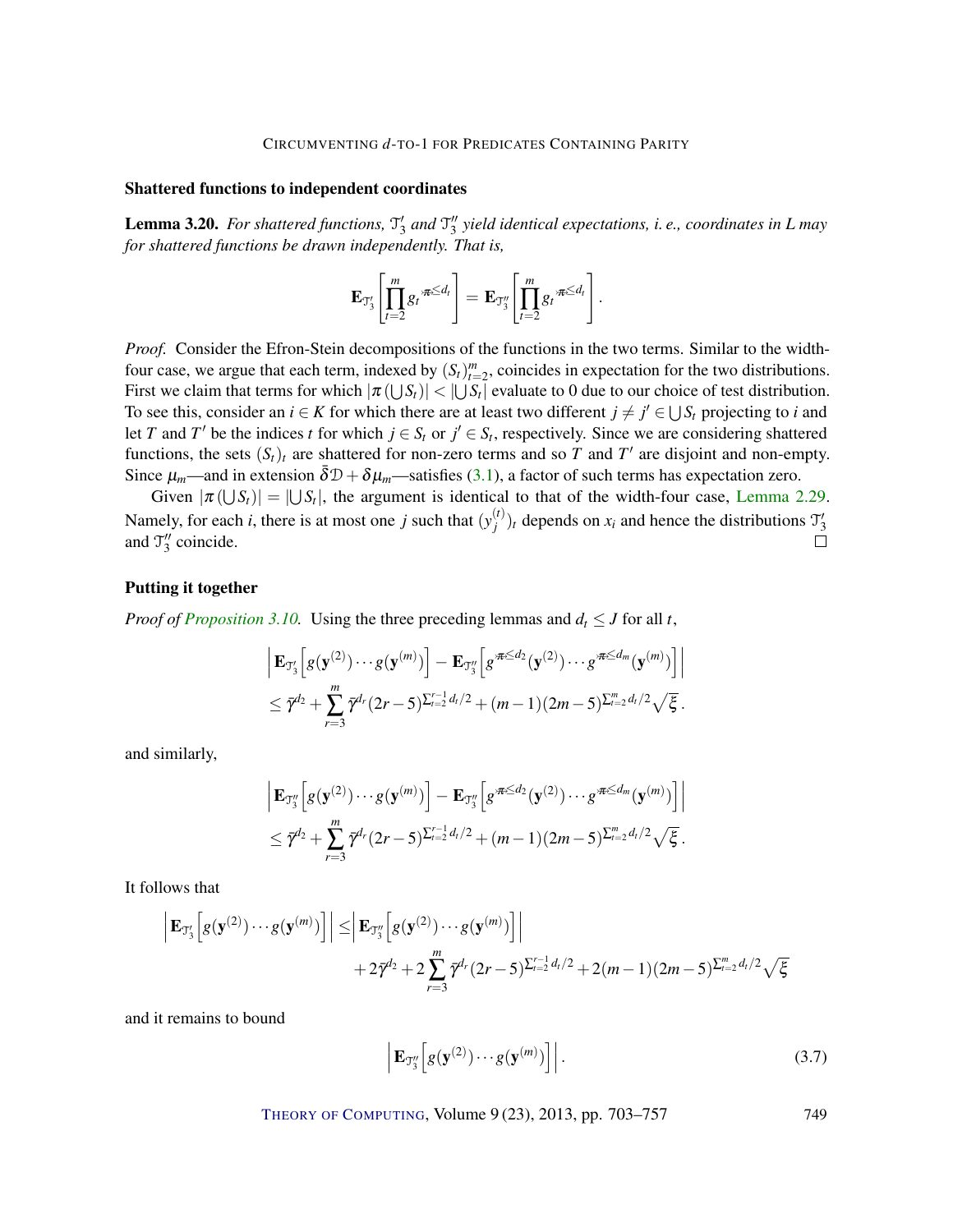<span id="page-47-3"></span>By the definition of correlation, (3.7) is no greater than

$$
\left. \rho\left(\Omega_2^L,\Omega_3^L\times\cdots\times \Omega_m^L; \mathfrak{I}_3''\right) \right\|g(\mathbf{y}^{(2)})\right\|_{\mathfrak{I}_3''},\ 2\left\|g(\mathbf{y}^{(3)})\cdots g(\mathbf{y}^{(m)})\right\|_{\mathfrak{I}_3''},\ 2\leq \rho\left(\Omega_2^L,\Omega_3^L\times\cdots\times \Omega_m^L; \mathfrak{I}_3''\right).
$$

For the distribution  $\mathcal{T}_3''$ , the coordinates *L* are independent and so by [Lemma 2.15,](#page-20-2)

$$
\rho(\Omega_2^L, \Omega_3^L \times \cdots \times \Omega_m^L; \mathfrak{T}_3'') \leq \max_{j \in L} \rho(\Omega_{2,j}, \Omega_{3,j} \times \cdots \times \Omega_{m,j}; \mathfrak{T}_3'') = \rho(\Omega_{2}, \Omega_3 \times \cdots \times \Omega_m; \mathfrak{T}_3).
$$

In [Lemma 3.14,](#page-41-1) we bounded this correlation by  $\sqrt{\delta}$ .

Consequently,

$$
\left| \mathbf{E}_{\mathcal{T}_3'} \Big[ g(\mathbf{y}^{(2)}) \cdots g(\mathbf{y}^{(m)}) \Big] \right| \leq 2 \bar{\gamma}^{d_2} + 2 \sum_{r=3}^{m} \bar{\gamma}^{d_r} (2r-5)^{\sum_{t=2}^{r-1} d_t/2} + 2(m-1)(2m-5)^{\sum_{t=2}^{m} d_t/2} \sqrt{\xi} + \sqrt{\delta}. \quad \Box
$$

**Cases**  $\Gamma \subsetneq \{2,\ldots,m\}$  As mentioned for the width-four case, terms  $\Gamma \subsetneq \{2,\ldots,m\},|\Gamma| \geq 2$ , follow via the same arguments; bounds on high-degree terms only produce fewer terms and similarly with the step from low-degree terms to shattered low-degree terms; the argument that the expectation is the same as for independent coordinates is identical and finally the correlation between the same spaces indexed by Γ can not yield a better correlation than between the spaces  $\Omega_2^L, \ldots, \Omega_m^L$ .

#### <span id="page-47-0"></span>3.6 An invariance-style theorem

The following is essentially a variant of the second part of Theorem 1.14 in Mossel, 2010 [\[19\]](#page-53-3), slightly generalized and without any dependence on  $\alpha$ , the least probability of any atom in the relevant probability space. This permits the theorem to be used for analyzing reductions from LABEL COVER without restricting projection degrees. Our proofs are based on the the coordinate-wise substitution method of Lindeberg and more closely the analysis found in O'Donnell and Wu, 2009 [\[22\]](#page-53-1). In the following section, we apply this theorem to directly bound mixed, i.e.,  $\mathbf{E}[f \Pi g]$ , terms.

<span id="page-47-2"></span>**Theorem 3.21.** *Consider functions*  $\{f^{(t)} \in L^{\infty}(\Omega_t^n)\}_{t \in [m]}$  *on a probability space*  $\mathcal{P} = (\prod_{t=1}^m \Omega_t, P)^{\otimes n}$  *and a set*  $M \subsetneq [m]$ . Furthermore, let  $C$  be the collection of minimal sets  $C \subseteq [m], C \not\subseteq M$ , such that the spaces  $\{\Omega_t\}_{t \in C}$  *are dependent. Then,* 

$$
\left|\mathbf{E}\left[\prod f^{(t)}\right] - \prod_{t \notin M} \mathbf{E}\left[f^{(t)}\right]\mathbf{E}\left[\prod_{t \in M} f^{(t)}\right]\right| \leq 2^{2m} \max_{C \in \mathcal{C}} \sqrt{\min_{r \in C} \text{TotInf}(f^{(r)}) \sum_{i} \prod_{t \in C-r} \text{Inf}_i(f^{(t)})} \prod_{t \notin C} \left\|f^{(t)}\right\|_{\infty}.
$$

*Proof.* Let  $\{f_s^{(t)}\}$  $S^{(t)}$ <sub>*S*</sub> $\subseteq$ [*n*] be the respective Efron-Stein decompositions of the functions. The LHS equals

<span id="page-47-1"></span>
$$
\left| \sum_{\vec{S} \subseteq [n]^m} \left( \mathbf{E} \left[ \prod f_{S_t}^{(t)} \right] - \prod_{t \notin M} \mathbf{E} \left[ f_{S_t}^{(t)} \right] \mathbf{E} \left[ \prod_{t \in M} f_{S_t}^{(t)} \right] \right) \right|.
$$
\n(3.8)

For a vector  $\vec{S} \subseteq [n]^m$ , define  $i^*(\vec{S}) = \max\{\bigcup_{t \notin M} S_t \cup \{0\}\}\$ and  $T^*(\vec{S}) = \{T \subseteq [m] \mid i^*(\vec{S}) \in S_t\}$ . Let  ${A_{i,T}}_{i \in \{0,\ldots,n\},T \subseteq [m]}$  be the partition of  $[n]^m$  by these two quantities and note that the choices of  $\vec{S} \in \mathcal{A}_{i,T}$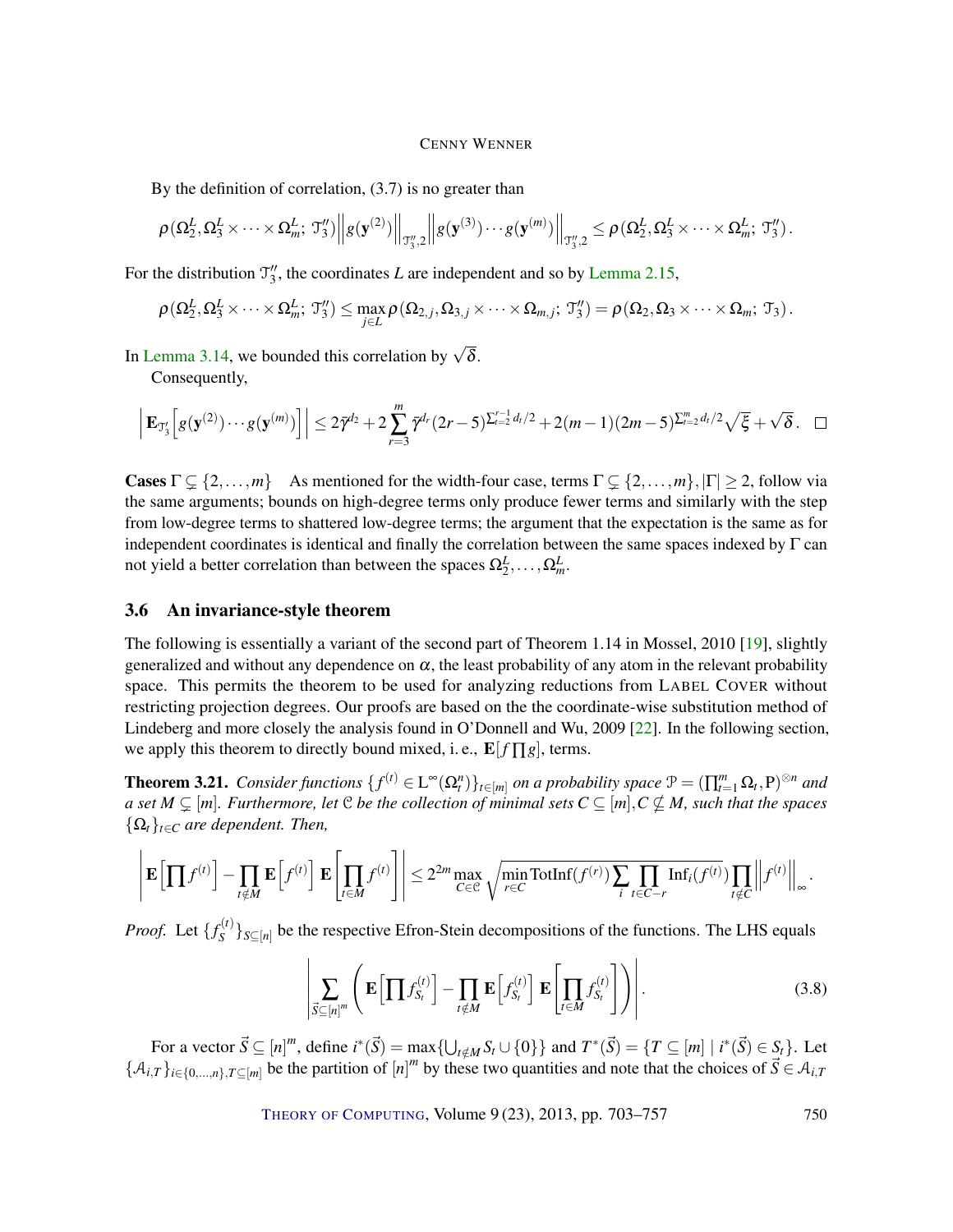correspond to vectors where  $S_t$  is a subset of [*i*] if  $t \notin M$  and else a subset of [*n*]; and  $i \in S_t$  iff  $t \in T$ . Denote by  $S_{T,i}^{(i)}$  $T_{,t}^{(i)}$  the respective choices of *S<sub>t</sub>*, i.e.,  $A_{i,T} = \prod S_{T,i}^{(i)}$  $T_{,t}$ .

We note that for  $\vec{S}$  such that  $i^*(\vec{S}) = 0$ , i. e.,  $S_t = \emptyset$  for every  $t \notin M$ , the two expectations in [\(3.8\)](#page-47-1) coincide and the difference is 0. While whenever  $\vec{S} \in A_{i,T}$  for  $T \nsubseteq M$ , the coordinate *i* appears in a partition besides *M* and so by independence and properties of Efron-Stein decompositions, the right term evaluates to 0. Consequently,

$$
(3.8) = \left| \sum_{\vec{S} \in \biguplus_{i,T} \mathcal{A}_{i,T}} \left( \mathbf{E} \left[ \prod f_{S_t}^{(t)} \right] - \prod_{t \notin M} \mathbf{E} \left[ f_{S_t}^{(t)} \right] \mathbf{E} \left[ \prod_{t \in M} f_{S_t}^{(t)} \right] \right) \right| = \left| \sum_{i,T \nsubseteq M} \sum_{\vec{S} \in \mathcal{A}_{i,T}} \mathbf{E} \left[ \prod f_{S_t}^{(t)} \right] \right|, \tag{3.9}
$$

where the sum is over  $i \in [n]$ .

Similarly, whenever  $T^*(\vec{S}) \nsubseteq M$  is a strict subset of some  $C \in \mathcal{C}$ , the expectation evaluates to 0 by independence and properties of the decompositions, i. e.,

<span id="page-48-2"></span><span id="page-48-1"></span><span id="page-48-0"></span>
$$
(3.9) = \left| \sum_{T : \exists_{C \in \mathcal{C}} T \supseteq C} \sum_{i} \sum_{\vec{S} \in \mathcal{A}_{i,T}} \mathbf{E} \left[ \prod f_{S_t}^{(t)} \right] \right|.
$$
 (3.10)

By the choices of  $\vec{S} \in A_{i,t}$  and noting that  $T \supseteq C, C \in \mathcal{C}$  implies  $T \nsubseteq M$ ,

$$
(3.10) = \left| \sum_{T \supseteq C, C \in \mathcal{C}} \sum_{i} \mathbf{E} \left[ \prod \left( \sum_{S \in S_{T,t}^{(i)}} f_S^{(t)} \right) \right] \right| \le \sum_{T \supseteq C, C \in \mathcal{C}} \sum_{i} \left| \mathbf{E} \left[ \prod \left( \sum_{S \in S_{T,t}^{(i)}} f_S^{(t)} \right) \right] \right|.
$$
 (3.11)

Let *r* ∈ *C* be arbitrary such that  $C - \{r\} \nsubseteq M$  which is well-defined as all  $C \in \mathcal{C}$ , being minimal dependent sets not contained in *M*, satisfy  $|C - M| \ge 1$  and  $|C| \ge 2$ . Consider writing the expectation

$$
\mathbf{E}\left[\prod_{t\in[m]}\left(\sum_{S\in\mathcal{S}_{T,t}^{(i)}}f_S^{(t)}\right)\right] = \mathbf{E}\left[\left(\sum_{S\in\mathcal{S}_{T,r}^{(i)}}f_S^{(r)}\right)\cdot\prod_{t\in C-\{r\}}\left(\sum_{S\in\mathcal{S}_{T,t}^{(i)}}f_S^{(t)}\right)\cdot\prod_{t\notin C}\left(\sum_{S\in\mathcal{S}_{T,t}^{(i)}}f_S^{(t)}\right)\right].
$$

Applying Hölder's inequality to these three factors with respective parameters 2,2, and  $\infty$ ,

$$
(3.11) \leq \sum_{T \supseteq C, C \in \mathcal{C}} \min_{r \in C} \sum_{i} \left\| \sum_{S \in \mathcal{S}_{T,r}^{(i)}} f_S^{(r)} \right\|_2 \left\| \prod_{t \in C - \{r\}} \left( \sum_{S \in \mathcal{S}_{T,t}^{(i)}} f_S^{(t)} \right) \right\|_2 \prod_{t \notin C} \left\| \sum_{S \in \mathcal{S}_{T,t}^{(i)}} f_S^{(t)} \right\|_\infty. \tag{3.12}
$$

As we assumed every  $C \in \mathcal{C}$  was a minimal dependent set not contained in *M* and  $C - \{r\}$  is not a subset of *M*, the spaces  $\{\Omega_t\}_{t \in C-\{r\}}$  are independent and in effect,

<span id="page-48-4"></span><span id="page-48-3"></span>
$$
(3.12) = \sum_{T \supseteq C, C \in \mathcal{C}} \sum_{i} \prod_{t \in C} \left\| \sum_{S \in S_{T,i}^{(i)}} f_S^{(t)} \right\| \prod_{t \notin C} \left\| \sum_{S \in S_{T,i}^{(i)}} f_S^{(t)} \right\|_{\infty}.
$$
 (3.13)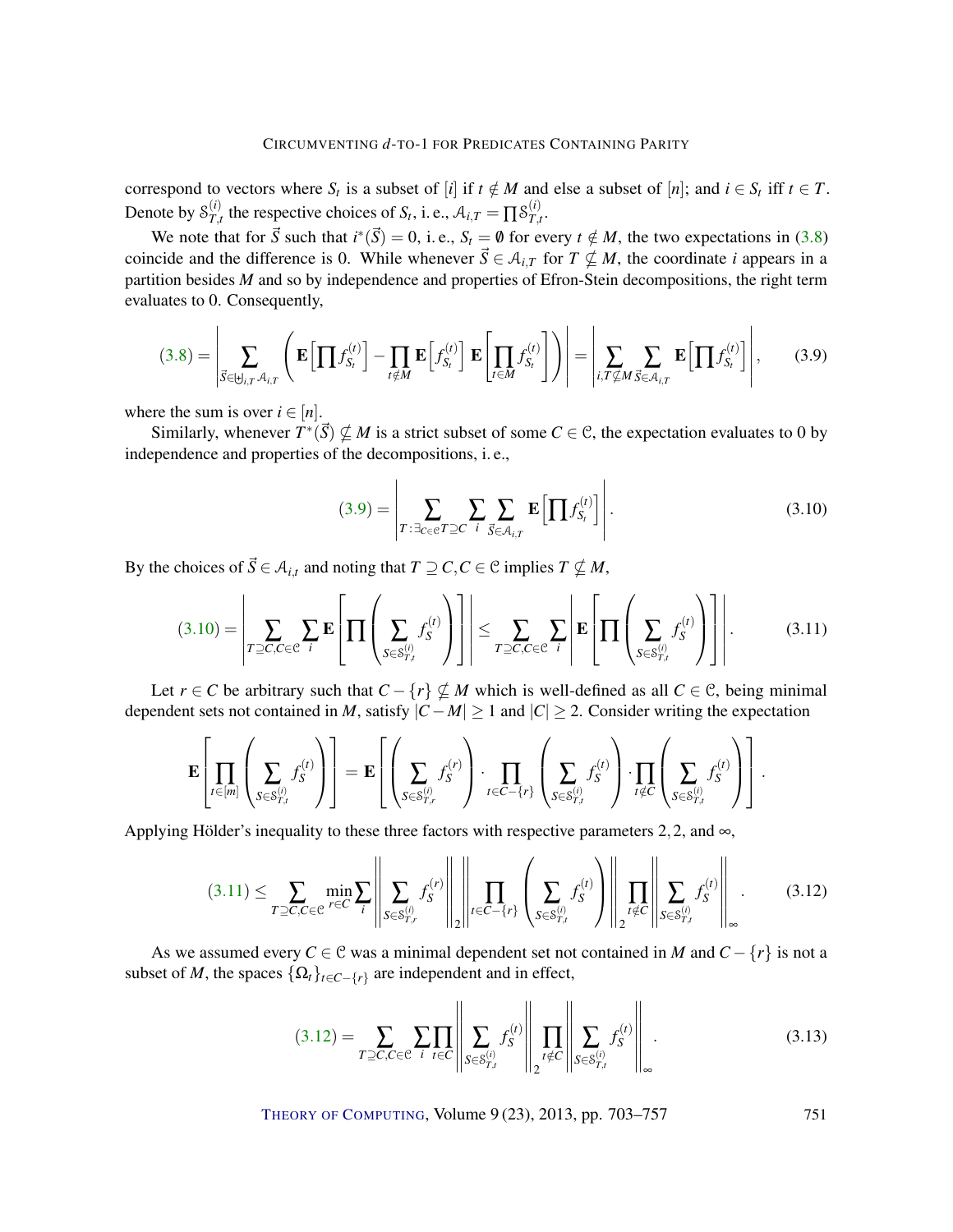Consider first the factor

$$
\left\|\sum_{S\in\mathcal{S}_{T,t}^{(i)}}f_S^{(t)}\right\|_2
$$

for some  $t \notin M$  and  $t \in C \subseteq T$ . By construction,  $S_{T,t}^{(i)}$  $T_{t}^{(i)}$  consists of the subsets of [*i*] containing *i*, i. e., the norm equals

$$
\mathbf{E}\left[\left(\sum_{S\subseteq[i],i\in S}f_S^{(t)}\right)^2\right]^{1/2}
$$

which by properties of the decomposition equals

$$
\left(\sum_{S\subseteq[i],i\in S}\mathbf{E}\left[\left(f_S^{(t)}\right)^2\right]\right)^{1/2}.
$$

Recalling the expression of influences as squares of Efron-Stein terms, this quantity is bounded from above by  $\sqrt{\text{Inf}_i(f^{(t)})}$ . Similarly, whenever  $t \in M$  and  $t \in T$ , the factors correspond exactly to expression of influences. Hence,

$$
(3.13) \leq \sum_{T \supseteq C, C \in \mathcal{C}} \sum_{i} \sqrt{\prod_{t \in C} \text{Inf}_{i}(f^{(t)})} \left\| \prod_{t \notin C} \sum_{S \in S_{T,t}^{(i)}} f_{S}^{(t)} \right\|_{\infty}.
$$
 (3.14)

From [Lemma 1.10,](#page-9-0) for every  $t \in M$ ,  $\sum_{S \in \mathcal{S}_{T,t}^i} f_S$  equals  $f_{\subseteq [n] - \{i\}}$  if  $t \notin T$  and otherwise  $f_{\subseteq [n]} - f_{\subseteq [n] - \{i\}}$ ; either possibility bounded by  $2||f||_{\infty}$ . In light of this,

$$
\prod_{t \notin C} \left\| \sum_{S \in S_{T,t}^{(i)}} f_{S_t}^{(t)} \right\|_{\infty} \le \prod_{t \notin C} 2 \left\| f^{(t)} \right\|_{\infty} \le 2^m \prod_{t \notin C} \left\| f^{(t)} \right\|_{\infty}
$$

Returning to our expression,

$$
(3.14) \le 2^m \sum_{T \supseteq C, C \in \mathcal{C}} \sum_{i} \sqrt{\prod_{t \in C} \text{Inf}_i(f^{(t)})} \prod_{t \notin C} ||f^{(t)}||_{\infty}.
$$
 (3.15)

<span id="page-49-2"></span><span id="page-49-1"></span><span id="page-49-0"></span>.

The square root of the influence of a coordinate for a function is bounded by the infinity norm of said function. Hence, the maximum of  $(3.15)$  $(3.15)$  $(3.15)$  is achieved for some  $T = C, C \in \mathcal{C}$ , and

$$
(3.15) \le 2^{2m} \max_{C \in \mathcal{C}} \sum_{i} \sqrt{\prod_{t \in C} \text{Inf}_{i}(f^{(t)})} \prod_{t \notin C} ||f^{(t)}||_{\infty}
$$
  
=  $2^{2m} \max_{C \in \mathcal{C}} \min_{r \in C} \sum_{i} \sqrt{\text{Inf}_{i}(f^{(r)})} \sqrt{\prod_{t \in C \setminus \{r\}} \text{Inf}_{i}(f^{(t)})} \prod_{t \notin C} ||f^{(t)}||_{\infty},$  (3.16)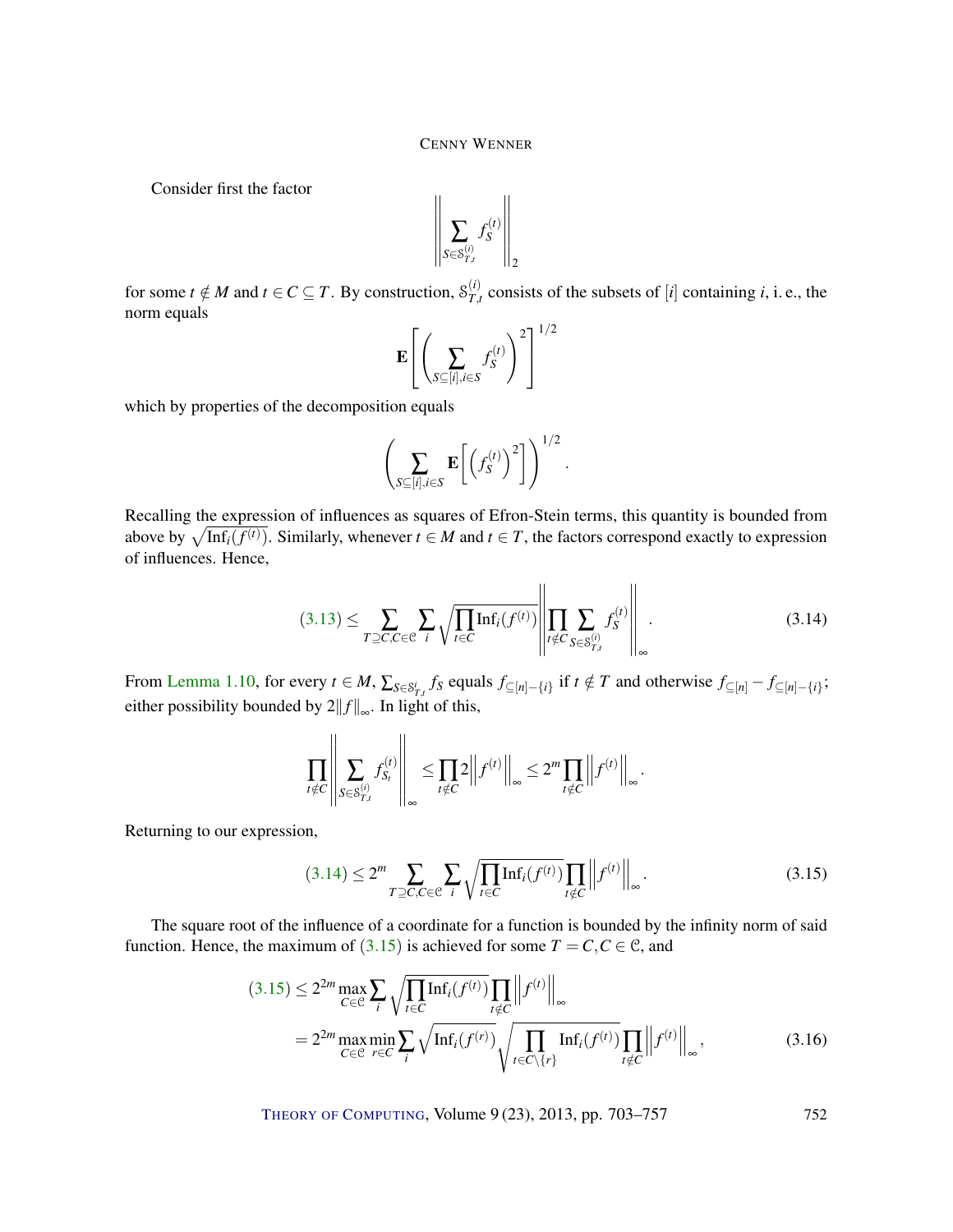where *r* is an arbitrary member of *C*. Applying Cauchy-Schwarz over *i*,

$$
(3.16) \le 2^{2m} \max_{C \in \mathcal{C}} \min_{r \in C} \left( \sum_{i} \mathrm{Inf}_{i}(f^{(r)}) \right)^{1/2} \left( \sum_{i} \prod_{t \in C \setminus \{r\}} \mathrm{Inf}_{i}(f^{(t)}) \right)^{1/2} \prod_{t \notin C} \left\| f^{(t)} \right\|_{\infty}
$$

$$
= 2^{2m} \max_{C \in \mathcal{C}} \sqrt{\min_{r \in C} \mathrm{TotInf}(f^{(r)}) \sum_{i} \prod_{t \in C \setminus \{r\}} \mathrm{Inf}_{i}(f^{(t)}) \prod_{t \notin C} \left\| f^{(t)} \right\|_{\infty}},
$$

as desired.

**Remark 3.22.** Given a function  $g: \Omega^{nd} \to \mathbb{R}$  and a projection  $\pi: L \to K$  where  $\overline{g}^{\pi}: (\Omega^d)^n \to \mathbb{R}$  is suitably defined, the influence of a coordinate  $i \in K$  translates naturally to the sum of influences  $j \in L$ which project to *i*. Namely, we have

 $\Box$ 

$$
\mathrm{Inf}_i(\overline{g}^{\pi}) = \mathrm{Inf}_{\pi^{-1}(i)}(g) \leq \sum_{j:\pi(j)=i} \mathrm{Inf}_j(g).
$$

This follows from the expression of influences in decompositions of *g* which equals  $\sum_{T}$ :*i*∈π(*T*)  $\mathbf{E}\left[g_T^2\right]$  in the former two cases and  $\sum_{T} |T \cap \pi^{-1}(i)| \mathbf{E}\left[g_T^2\right]$  in the third.

<span id="page-50-1"></span>**Corollary 3.23.** Let  $\mathcal{P} = (\prod_{t=1}^{m} \Omega_t, P)$  be a probability space such that  $\Omega_t$  is independent of  $\Omega_1$  for  $t = 2,...,m$ . Consider label sets  $K, L = K \times [d]$ , and mean-zero functions  $f : \Omega_1^K \to [-1,1]$  and  $\{g^{(t)}: g^{(t)}\}$  $\Omega_t^L \to [-1,1]\}_{t=2}^m$ . Finally, let  $\gamma_1,\ldots,\gamma_m\in (0,1]$  *be parameters and define* 

<span id="page-50-0"></span>
$$
\mathcal{P}' = \left(\mathbf{T}_{\widetilde{\mathcal{P}}_1}^{(1)}\left(\mathbf{T}_{\widetilde{\mathcal{P}}_2}^{(2)}\cdots \mathbf{T}_{\widetilde{\mathcal{P}}_m}^{(m)} \mathcal{P}\right)^{d\text{-proj-1}}\right)^{\otimes K}.
$$

*Then,*

$$
\left|\mathbf{E}_{\mathcal{P}'}\Big[f\prod g^{(t)}\Big]\right|\leq 2^{2m}\sqrt{\gamma^{-1}\max_{r}\sum_{i,j}\text{Inf}_{i}^{(\tilde{\gamma}_{i})}(f)\text{Inf}_{(i,j)}^{(\tilde{\gamma}_{r})}(g^{(r)})},
$$

*where*  $\gamma = \min_{t \neq 1} \gamma_t$ .

*Proof.* We aim to employ [Theorem 3.21](#page-47-2) with the partition  $[m] = M_1 \cup M_2, M_1 = \{1\}, M_2 = M =$  $\{2,\ldots,m\}$ . To this end, we define lifted functions  $\overline{g^{(t)}}: (\Omega_t^d)^L \to [-1,1]$  as  $\overline{g^{(t)}}(\overline{y}) \triangleq g(y)$  where  $\overline{y}_{i,r} = y_{(i,r)}$ . Hence, as *f* has mean zero,

$$
\left| \mathbf{E}_{\mathcal{P}} \left[ f \prod g^{(t)} \right] \right| = \left| \mathbf{E}_{\mathcal{P}} \left[ f \prod g^{(t)} \right] - \mathbf{E}_{\mathcal{P}} \left[ f \right] \mathbf{E}_{\mathcal{P}} \left[ \prod g^{(t)} \right] \right| = \left| \mathbf{E}_{\mathcal{P}} \left[ f \prod \overline{g^{(t)}} \right] - \mathbf{E}_{\mathcal{P}} \left[ f \right] \mathbf{E}_{\mathcal{P}} \left[ \prod \overline{g^{(t)}} \right] \right|.
$$
\n(3.17)

As a consequence of the assumption that  $\Omega_t$  is independent of  $\Omega_1$  for any  $t \neq 1$ ,  $\Omega_t^d$  is independent of  $\Omega_1$ . In turn, the minimal dependent sets  $C \nsubseteq M$  of  $\mathcal{P}'$  are supersets of  $\{\{1,r,r'\}\}_{r \neq r' \in [m]}$ . [Theorem 3.21,](#page-47-2)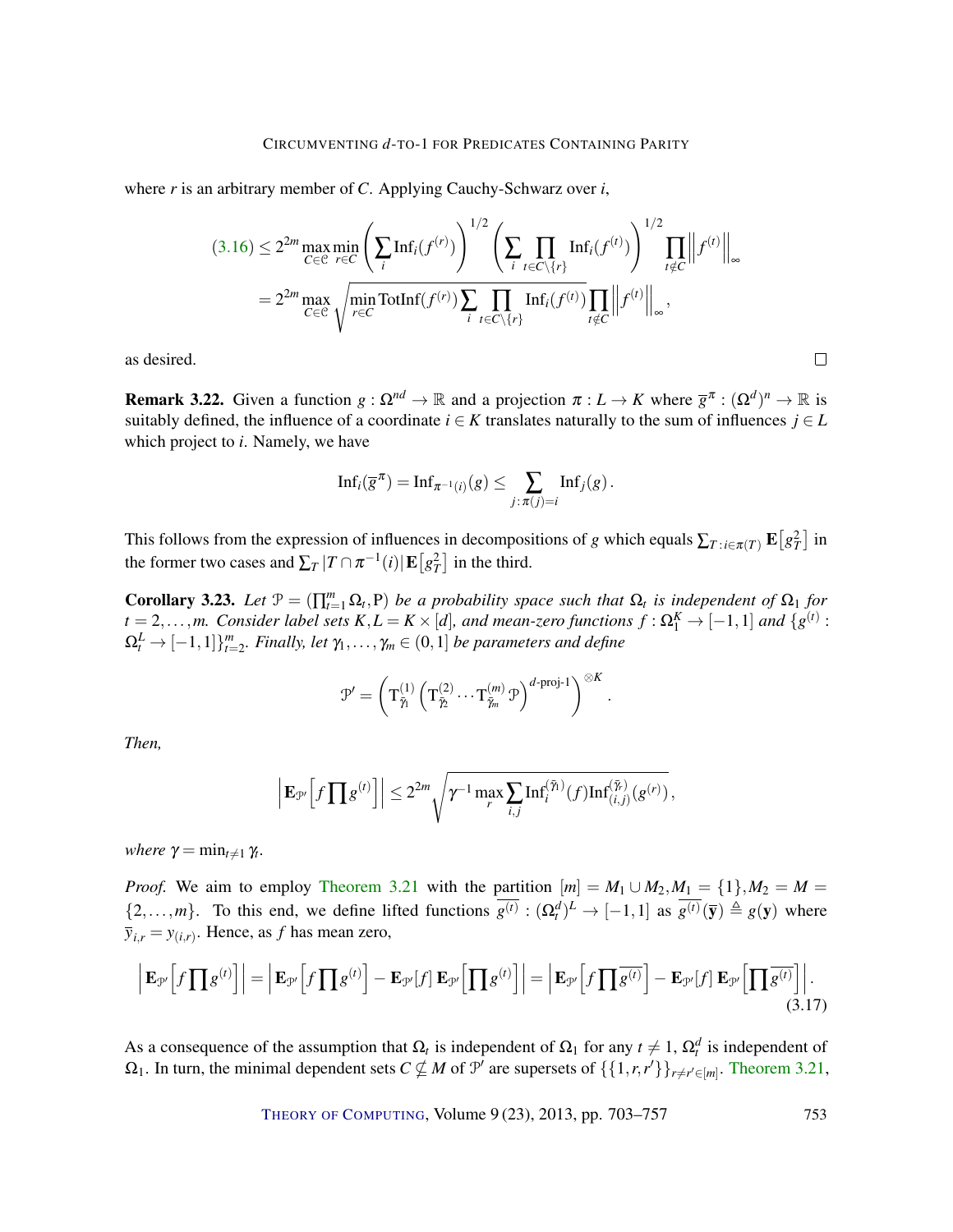together with that the influence of a coordinate for a function is no greater than the squared infinity-norm of the function, implies that  $(3.17)$  is bounded by

$$
2^{2m} \max_{2 \le r, r' \le m; \ r \ne r'} \sqrt{\text{TotInf}\left(\overline{g^{(r')}}\right) \sum_{i} \text{Inf}_i(f) \text{Inf}_i\left(\overline{g^{(r)}}\right)} \prod_{t \ne 1, r, r'} \left\| \overline{g^{(t)}} \right\|_{\infty},\tag{3.18}
$$

with respect to the distribution  $\mathcal{P}'$ . With respect to the uniform distribution, the expression equals

$$
2^{2m} \max_{2 \le r, r' \le m; \ r \ne r'} \sqrt{\text{TotInf}\left(\overline{\mathrm{T}_{\tilde{\gamma}_r} g^{(r')}}\right) \sum_{i} \mathrm{Inf}_i(\mathrm{T}_{\tilde{\gamma}_i} f) \mathrm{Inf}_i\left(\overline{\mathrm{T}_{\tilde{\gamma}_i} g^{(r)}}\right)} \prod_{t \ne 1, r, r'} \left\| \overline{\mathrm{T}_{\tilde{\gamma}_i} g^{(t)}} \right\|_{\infty} .
$$
 (3.19)

As earlier remarked, for a function  $\bar{g}: (\Omega^d)^K \to \mathbb{R}$ ,  $\text{Inf}_i(\bar{g}) \leq \sum_{j \in \pi^{-1}(i)} \text{Inf}_j(g)$  and so TotInf( $\bar{g}$ )  $\leq$ TotInf(*g*). For a  $\gamma$ -noised function, the total influence is bounded by  $\gamma^{-1}$  and hence

<span id="page-51-1"></span>
$$
\text{TotInf}\left(\overline{\mathrm{T}_{\tilde{\mathcal{I}}_{r'}}g^{(r')}}\right)\leq \gamma_{r'}^{-1}\leq \gamma^{-1}
$$

where  $\gamma = \min_{t \neq 1} \gamma_t$ . We also note that the infinity-norm of  $T_{\bar{\gamma}_t} g^{(t)}$  is bounded by the maximum of  $|g^{(t)}|$ which is at most one. Hence, the difference  $(3.19)$  is bounded by

$$
2^{2m} \max_{2 \le r, r' \le m; r \ne r'} \sqrt{\gamma^{-1} \sum_{i} \mathrm{Inf}_{i}^{(\tilde{\gamma}_{i})}(f) \mathrm{Inf}_{i} \left(\overline{\mathrm{T}_{\tilde{\gamma}_{i}} g^{(r)}}\right)} \le 2^{2m} \sqrt{\gamma^{-1} \max_{r} \sum_{i} \mathrm{Inf}_{i}^{(\tilde{\gamma}_{i})}(f) \sum_{j} \mathrm{Inf}_{(i,j)} \left(\mathrm{T}_{\tilde{\gamma}_{i}} g^{(r)}\right)} \\
= 2^{2m} \sqrt{\gamma^{-1} \max_{r} \sum_{i,j} \mathrm{Inf}_{i}^{(\tilde{\gamma}_{i})}(f) \mathrm{Inf}_{(i,j)}^{(\tilde{\gamma}_{i})} \left(g^{(r)}\right)}.
$$

# <span id="page-51-0"></span>3.7 Proof of [Proposition](#page-40-4) [3.11:](#page-40-4) Bounding  $\mathbf{E}_{\mathcal{T}_3'}[f \prod g]$ , general case

Bounding mixed, i.e.,  $\mathbf{E}[f \prod g]$ , terms in the general case is straightforward with the invariance-style theorem of the preceding subsection

*Proof.* We apply [Theorem 3.23](#page-50-1) with  $\gamma_1 = \eta$ ,  $\gamma_2 = \gamma$ , ...,  $\gamma_m = \gamma$ ,  $g^{(t)} = g$  and, without loss of generality, permuting coordinates such that  $\pi(i, j) = i$ . Applying the corollary, mixed terms are bounded as

$$
\left|\left. \psi_\Gamma(\mathfrak{T}_3')\right| \leq 2^{2|\Gamma|} \sqrt{\gamma^{-1} \sum_{i,j: \pi(j)=i} \mathrm{Inf}_i^{(\bar{\eta})}(f) \max_{t\in \Gamma\backslash\{1\}} \mathrm{Inf}_j^{(\bar{\eta})}(g)},
$$

where  $\gamma = \min_{t \in \Gamma \setminus \{1\}} \gamma_t \geq \gamma_m$ . Influence only decreases influence and the above is bounded by

$$
2^{2m}\sqrt{\gamma^{-1}\sum_{i,j:\pi(j)=i}\text{Inf}_{i}^{(\bar{\eta})}(f)\max_{t\in\Gamma\setminus\{1\}}\text{Inf}_{j}^{(\bar{\gamma})}(g)},
$$

yielding the desired bound.

THEORY OF C[OMPUTING](http://dx.doi.org/10.4086/toc), Volume 9 (23), 2013, pp. 703-757 754

 $\Box$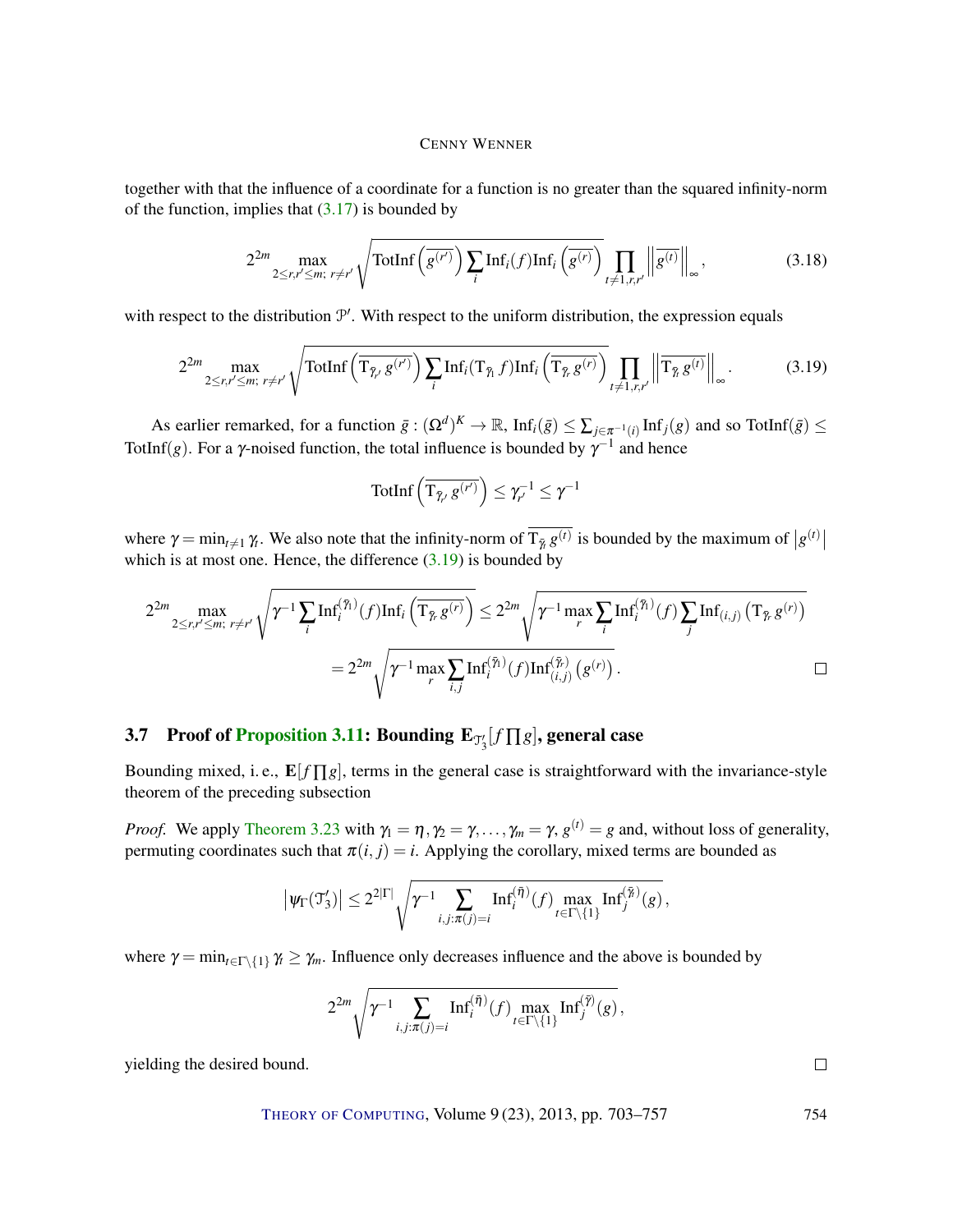Acknowledgement The author would like to thank Johan Håstad for his invaluable advice, curious discussions, and intuitive explanations; Sangxia Huang for discussions and calling previous work to attention; and anonymous reviewers for a host of comments hopefully rendering this work more accessible.

### References

- <span id="page-52-10"></span>[1] PER AUSTRIN AND JOHAN HÅSTAD: On the usefulness of predicates. *ACM Trans. Computation Theory*, 5(1):1, 2013. Preliminary version in [CCC'12.](http://dx.doi.org/10.1109/CCC.2012.18) [\[doi:10.1145/2462896.2462897\]](http://dx.doi.org/10.1145/2462896.2462897) [716](#page-13-1)
- <span id="page-52-2"></span>[2] PER AUSTRIN AND ELCHANAN MOSSEL: Approximation resistant predicates from pairwise independence. *Comput. Complexity*, 18(2):249–271, 2009. Preliminary version in [CCC'08.](http://dx.doi.org/10.1109/CCC.2008.20) See also at [ECCC.](http://eccc.hpi-web.de/report/2008/009/) [\[doi:10.1007/s00037-009-0272-6\]](http://dx.doi.org/10.1007/s00037-009-0272-6) [706](#page-3-0)
- <span id="page-52-8"></span>[3] WILLIAM BECKNER: Inequalities in Fourier analysis. *Ann. of Math.*, 102(1):159–182, 1975. [\[doi:10.2307/1970980\]](http://dx.doi.org/10.2307/1970980) [711](#page-8-2)
- <span id="page-52-7"></span>[4] ALINE BONAMI: Étude des coefficients de Fourier des fonctions de  $L^p(G)$ . *Annales de l'Institut Fourier*, 20(2):335–402, 1970. [NUMDAM.](http://www.numdam.org/item?id=AIF_1970__20_2_335_0) [711](#page-8-2)
- <span id="page-52-4"></span>[5] SIU ON CHAN: Approximation resistance from pairwise independent subgroups. In *Proc. 45th STOC*, pp. 447–456. ACM Press, 2013. See also at [ECCC.](http://eccc.hpi-web.de/report/2012/110) [\[doi:10.1145/2488608.2488665\]](http://dx.doi.org/10.1145/2488608.2488665) [706](#page-3-0)
- <span id="page-52-11"></span>[6] IRIT DINUR, ELCHANAN MOSSEL, AND ODED REGEV: Conditional hardness for approximate coloring. *SIAM J. Comput.*, 39(3):843–873, 2009. Preliminary version in [STOC'06.](http://dx.doi.org/10.1145/1132516.1132567) See also at [ECCC.](http://eccc.hpi-web.de/report/2005/039/) [\[doi:10.1137/07068062X\]](http://dx.doi.org/10.1137/07068062X) [729](#page-26-4)
- <span id="page-52-6"></span>[7] BRADLEY EFRON AND CHARLES STEIN: The jackknife estimate of variance. *Ann. Stat.*, 9(3):586– 596, 1981. [\[doi:10.1214/aos/1176345462\]](http://dx.doi.org/10.1214/aos/1176345462) [711](#page-8-2)
- <span id="page-52-9"></span>[8] URIEL FEIGE: A threshold of ln *n* for approximating set cover. *J. ACM*, 45(4):634–652, 1998. Preliminary version in [STOC'96.](http://dx.doi.org/10.1145/237814.237977) [\[doi:10.1145/285055.285059\]](http://dx.doi.org/10.1145/285055.285059) [714](#page-11-2)
- <span id="page-52-5"></span>[9] VITALY FELDMAN, VENKATESAN GURUSWAMI, PRASAD RAGHAVENDRA, AND YI WU: Agnostic learning of monomials by halfspaces is hard. *SIAM J. Comput.*, 41(6):1558–1590, 2012. Preliminary version in [FOCS'09.](http://dx.doi.org/10.1109/FOCS.2009.26) [\[doi:10.1137/120865094\]](http://dx.doi.org/10.1137/120865094) [708](#page-5-0)
- <span id="page-52-3"></span>[10] VENKATESAN GURUSWAMI, PRASAD RAGHAVENDRA, RISHI SAKET, AND YI WU: Bypassing UGC from some optimal geometric inapproximability results. In *Proc. 23rd Ann. ACM-SIAM Symp. on Discrete Algorithms (SODA'12)*, pp. 699–717. ACM Press, 2012. [\[ACM:2095174\]](http://portal.acm.org/citation.cfm?id=2095174) [706,](#page-3-0) [708](#page-5-0)
- <span id="page-52-0"></span>[11] JOHAN HÅSTAD: Some optimal inapproximability results. *J. ACM*, 48(4):798–859, 2001. Prelimi-nary version in [STOC'97.](http://dx.doi.org/10.1145/258533.258536) [\[doi:10.1145/502090.502098\]](http://dx.doi.org/10.1145/502090.502098) [704,](#page-1-0) [715](#page-12-0)
- <span id="page-52-1"></span>[12] JOHAN HÅSTAD: On the approximation resistance of a random predicate. *Comput. Complexity*, 18(3):413–434, 2009. Preliminary version in [APPROX'07.](http://dx.doi.org/10.1007/978-3-540-74208-1_11) [\[doi:10.1007/s00037-009-0262-8\]](http://dx.doi.org/10.1007/s00037-009-0262-8) [704](#page-1-0)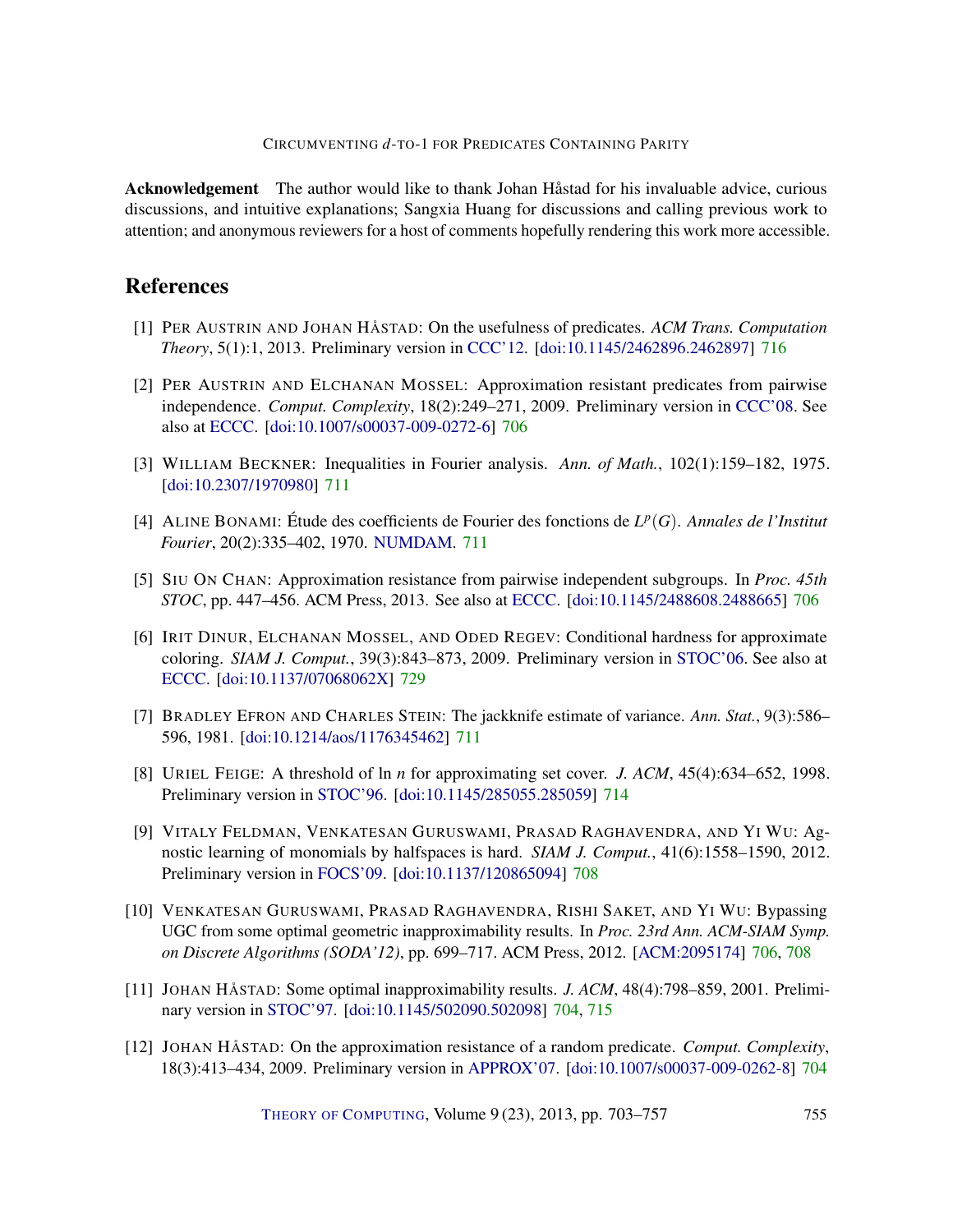- <span id="page-53-6"></span>[13] JOHAN HÅSTAD: On the NP-hardness of Max-Not-2. In *Proc. 15th Internat. Workshop on Approximation Algorithms for Combinatorial Optimization Problems (APPROX'12)*, pp. 170–181. Springer, 2012. [\[doi:10.1007/978-3-642-32512-0\\_15\]](http://dx.doi.org/10.1007/978-3-642-32512-0_15) [707,](#page-4-0) [711](#page-8-2)
- <span id="page-53-2"></span>[14] SANGXIA HUANG: Approximation resistance on satisfiable instances for predicates strictly dominating PARITY. *Electron. Colloq. on Comput. Complexity (ECCC)*, 19:40, 2012. [ECCC.](http://eccc.hpi-web.de/report/2012/040/) [705](#page-2-1)
- <span id="page-53-5"></span>[15] SANGXIA HUANG: Approximation resistance on satisfiable instances for predicates with few accepting inputs. In *Proc. 45th STOC*, pp. 457–466. ACM Press, 2013. [\[doi:10.1145/2488608.2488666\]](http://dx.doi.org/10.1145/2488608.2488666) [706](#page-3-0)
- <span id="page-53-9"></span>[16] SUBHASH KHOT: Hardness results for coloring 3-colorable 3-uniform hypergraphs. In *Proc. 43rd FOCS*, pp. 23–32. IEEE Comp. Soc. Press, 2002. [\[doi:10.1109/SFCS.2002.1181879\]](http://dx.doi.org/10.1109/SFCS.2002.1181879) [708,](#page-5-0) [714](#page-11-2)
- <span id="page-53-0"></span>[17] SUBHASH KHOT: On the power of unique 2-prover 1-round games. In *Proc. 34th STOC*, pp. 767–775. ACM Press, 2002. [\[doi:10.1145/509907.510017\]](http://dx.doi.org/10.1145/509907.510017) [705](#page-2-1)
- <span id="page-53-10"></span>[18] SUBHASH KHOT AND RISHI SAKET: A 3-query non-adaptive PCP with perfect completeness. In *Proc. 21st IEEE Conf. on Computational Complexity (CCC'06)*, pp. 159–169. IEEE Comp. Soc. Press, 2006. [\[doi:10.1109/CCC.2006.5\]](http://dx.doi.org/10.1109/CCC.2006.5) [708](#page-5-0)
- <span id="page-53-3"></span>[19] ELCHANAN MOSSEL: Gaussian bounds for noise correlation of functions. *Geom. Funct. Anal.*, 19(6):1713–1756, 2010. Preliminary version in [FOCS'08.](http://dx.doi.org/10.1109/FOCS.2008.44) [\[doi:10.1007/s00039-010-0047-x\]](http://dx.doi.org/10.1007/s00039-010-0047-x) [706,](#page-3-0) [707,](#page-4-0) [708,](#page-5-0) [711,](#page-8-2) [720,](#page-17-4) [723,](#page-20-4) [726,](#page-23-2) [728,](#page-25-0) [729,](#page-26-4) [750](#page-47-3)
- <span id="page-53-7"></span>[20] ELCHANAN MOSSEL, RYAN O'DONNELL, AND KRZYSZTOF OLESZKIEWICZ: Noise stability of functions with low influences: invariance and optimality. *Annals of Math.*, 171(1):295–341, 2010. Preliminary version in [FOCS'05,](http://dx.doi.org/10.1109/SFCS.2005.53) see also in [CoRR.](http://arxiv.org/abs/math/0503503) [\[doi:10.4007/annals.2010.171.295\]](http://dx.doi.org/10.4007/annals.2010.171.295) [707](#page-4-0)
- <span id="page-53-8"></span>[21] RYAN O'DONNELL AND JOHN WRIGHT: A new point of NP-hardness for Unique Games. In *Proc. 44th STOC*, pp. 289–306. ACM Press, 2012. [\[doi:10.1145/2213977.2214005\]](http://dx.doi.org/10.1145/2213977.2214005) [708](#page-5-0)
- <span id="page-53-1"></span>[22] RYAN O'DONNELL AND YI WU: Conditional hardness for satisfiable 3-CSPs. In *Proc. 41st STOC*, pp. 493–502. ACM Press, 2009. [\[doi:10.1145/1536414.1536482\]](http://dx.doi.org/10.1145/1536414.1536482) [705,](#page-2-1) [720,](#page-17-4) [735,](#page-32-1) [750](#page-47-3)
- <span id="page-53-11"></span>[23] CHRISTOS H. PAPADIMITRIOU AND MIHALIS YANNAKAKIS: Optimization, approximation, and complexity classes. *J. Comput. System Sci.*, 43(3):425–440, 1991. Preliminary version in [STOC'88.](http://dx.doi.org/10.1145/62212.62233) [\[doi:10.1016/0022-0000\(91\)90023-X\]](http://dx.doi.org/10.1016/0022-0000(91)90023-X) [714](#page-11-2)
- <span id="page-53-12"></span>[24] RAN RAZ: A parallel repetition theorem. *SIAM J. Comput.*, 27(3):763–803, 1998. Preliminary version in [STOC'95.](http://dx.doi.org/10.1145/225058.225181) [\[doi:10.1137/S0097539795280895\]](http://dx.doi.org/10.1137/S0097539795280895) [714](#page-11-2)
- <span id="page-53-4"></span>[25] SUGURU TAMAKI AND YUICHI YOSHIDA: A query efficient non-adaptive Long Code test with perfect completeness. In *Proc. 14th Internat. Workshop on Randomization and Computation (RANDOM'10)*, pp. 738–751. Springer, 2010. See also at [ECCC.](http://eccc.hpi-web.de/report/2009/074) [\[doi:10.1007/978-3-642-15369-](http://dx.doi.org/10.1007/978-3-642-15369-3_55) [3\\_55\]](http://dx.doi.org/10.1007/978-3-642-15369-3_55) [706](#page-3-0)